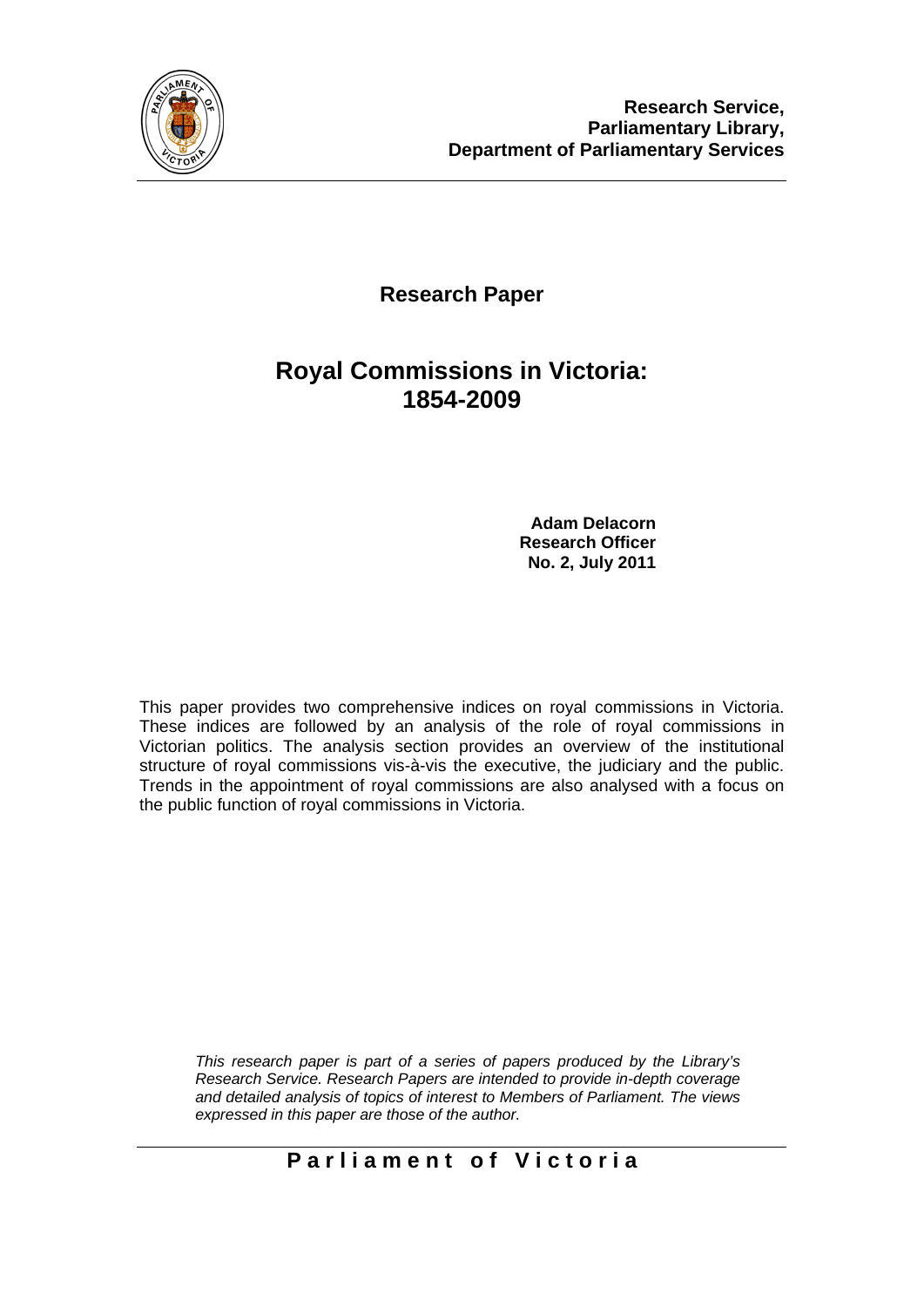ISSN 1836-7941 (Print) 1836-795X (Online)

© 2011 Library, Department of Parliamentary Services, Parliament of Victoria

Except to the extent of the uses permitted under the Copyright Act 1968, no part of this document may be reproduced or transmitted in any form or by any means including information storage and retrieval systems, without the prior written consent of the Department of Parliamentary Services, other than by Members of the Victorian Parliament in the course of their official duties.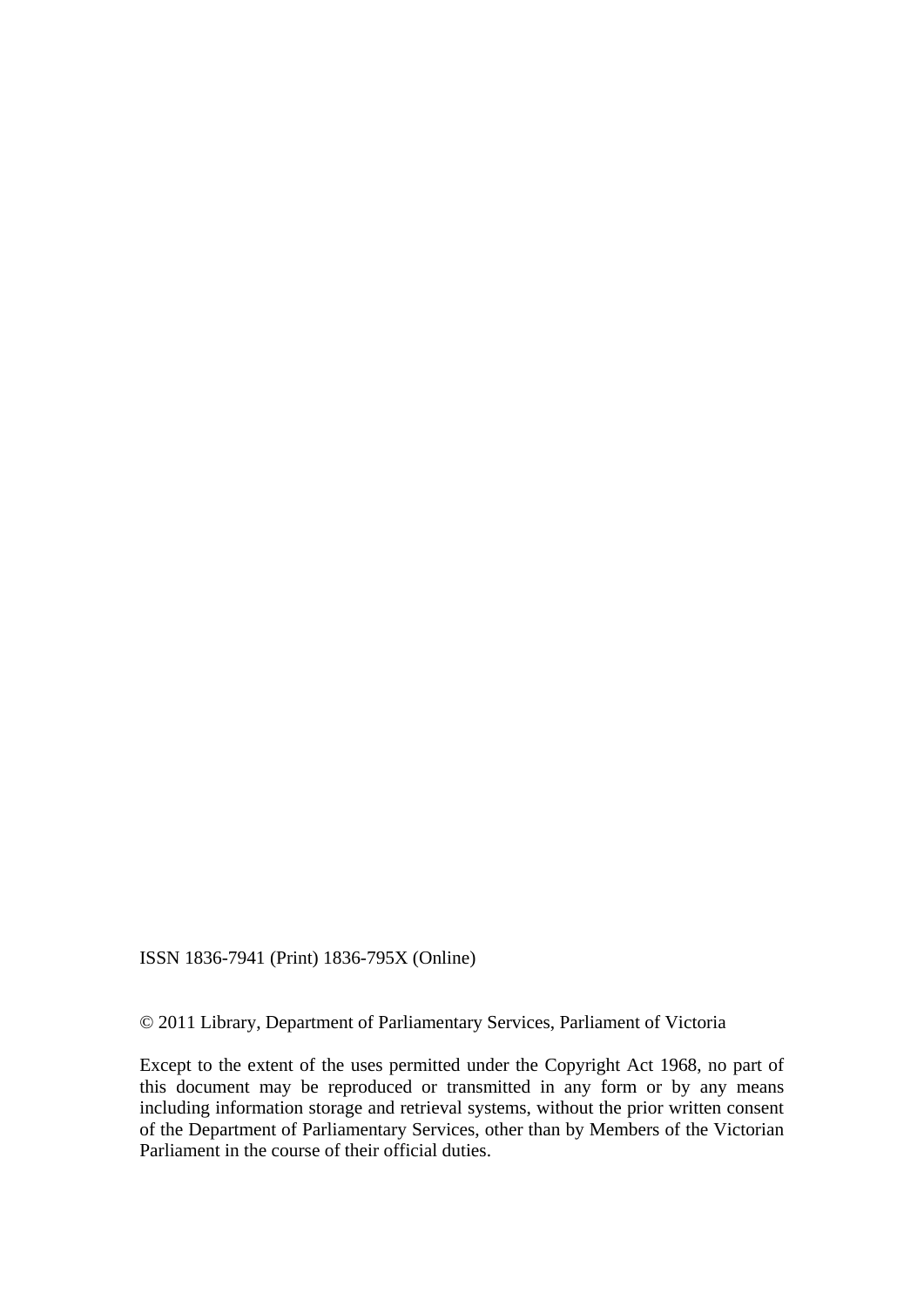### **Contents**

| PART A - INDICES TO ROYAL COMMISSIONS IN VICTORIA2           |  |
|--------------------------------------------------------------|--|
|                                                              |  |
|                                                              |  |
| INDEX 1: ROYAL COMMISSIONS IN ORDER OF LETTERS PATENT (LP) 5 |  |
|                                                              |  |
| PART B - ANALYSIS OF VICTORIAN ROYAL COMMISSIONS 44          |  |
|                                                              |  |
| 2. THE INSTITUTIONAL STRUCTURE OF ROYAL COMMISSIONS45        |  |
|                                                              |  |
|                                                              |  |
|                                                              |  |
|                                                              |  |
|                                                              |  |
|                                                              |  |
|                                                              |  |
|                                                              |  |
|                                                              |  |
|                                                              |  |
|                                                              |  |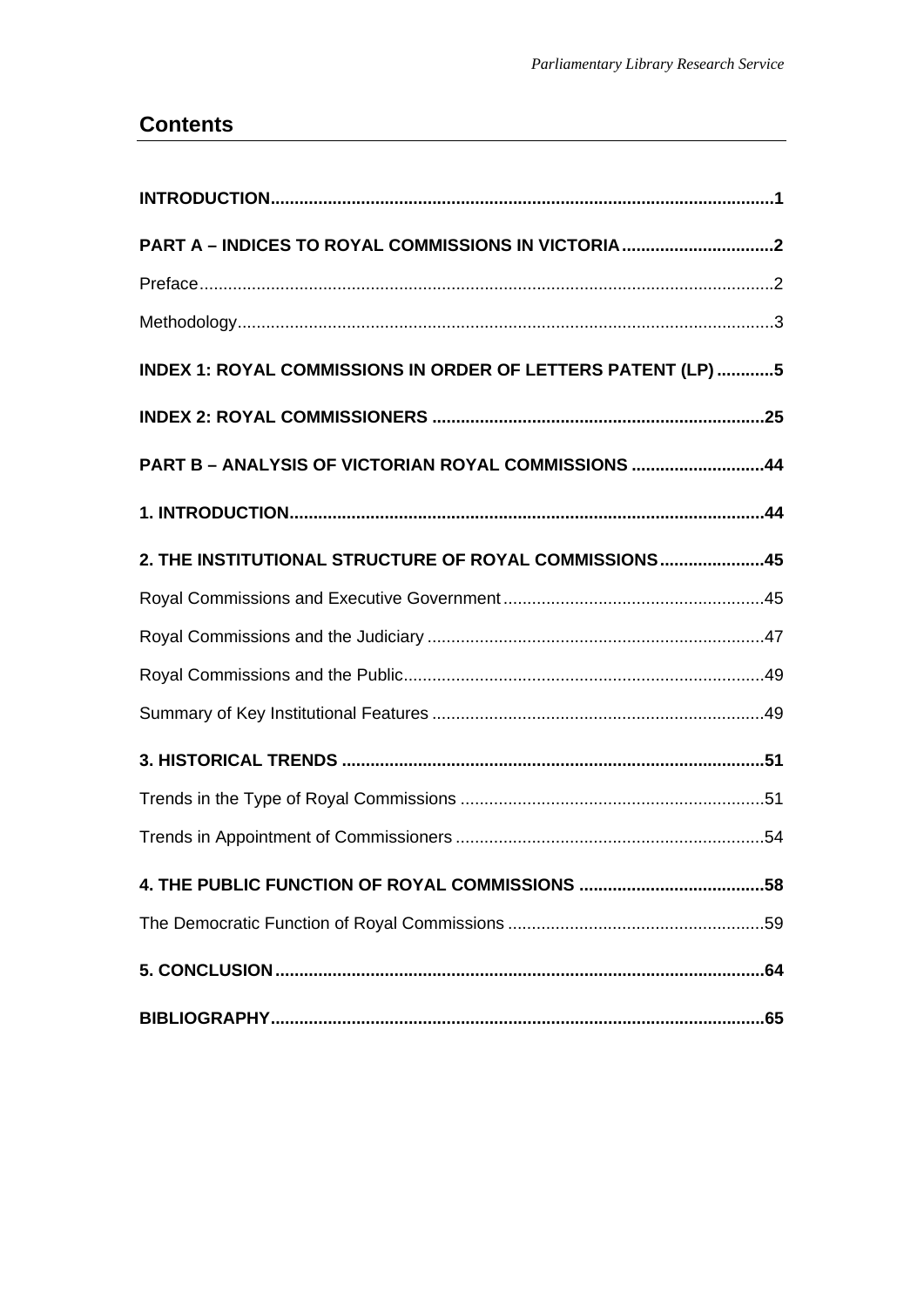#### **Acknowledgements**

The author would like to acknowledge and thank Professor Scott Prasser, Executive Director of the Public Policy Institute, Australian Catholic University, who acted as an external reader for this paper. Professor Prasser provided many valuable comments, insights and suggestions. I also wish to thank the Chair of Victorian Parliamentary Democracy, Professor Brian Costar, Swinburne University, for his comments and suggestions, and the Manager of the DPS Library Research Service, Dr. Greg Gardiner, for his guidance, suggestions and assistance throughout this project. To my other colleagues in the Research Service, I thank Bronwen Merner and Rachel Macreadie for their proof-reading, and Bella Lesman for assistance in data collection.

The author declares that he is solely responsible for the material that appears in this paper.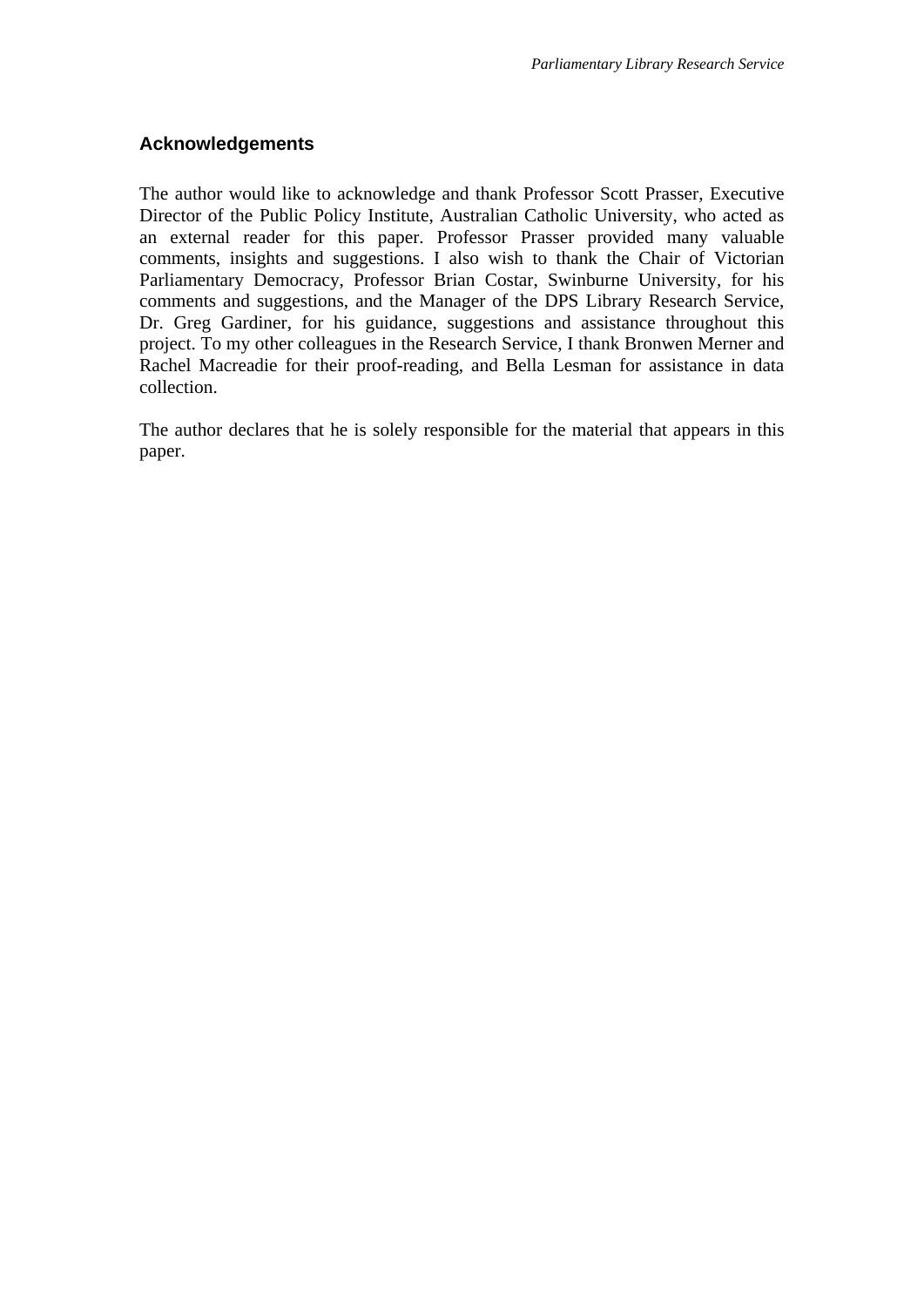### <span id="page-4-0"></span>**Introduction**

 $\overline{a}$ 

The purpose of this paper is to provide Members of Parliament with a reference source for royal commissions in Victoria from 1854 to 2009. In addition to the indices of royal commissions, the paper provides some background on royal commissions and analysis of the historical trends in Victoria.

Part A provides two comprehensive indices on royal commissions in Victoria between 1854 and 2009 inclusive. The first index is arranged in chronological order according to letters patent, and categorises commissions into the two main groups of either 'policy' or 'inquisitorial'. The second index provides data on the commissioners and highlights the number of inquiries that had an MP sitting as a commissioner compared to other professions.

Part B provides background and analysis of royal commissions in Victoria. This section outlines the institutional structure of royal commissions vis-à-vis the executive, the judiciary and the public. Historical trends are analysed, with a particular focus on the decline of policy type royal commissions and the continuation of inquisitorial type royal commissions. A final section highlights the important public function of contemporary royal commissions.<sup>[1](#page-4-1)</sup>

<span id="page-4-1"></span> $<sup>1</sup>$  An earlier version of this paper was produced as part of the Parliamentary Research Honours Project,</sup> a joint program of the DPS Parliamentary Library and the University of Melbourne, and supervised by Prof. Brian Costar and Dr. Greg Gardiner. This version of the paper substantially expands, and develops upon, the original version.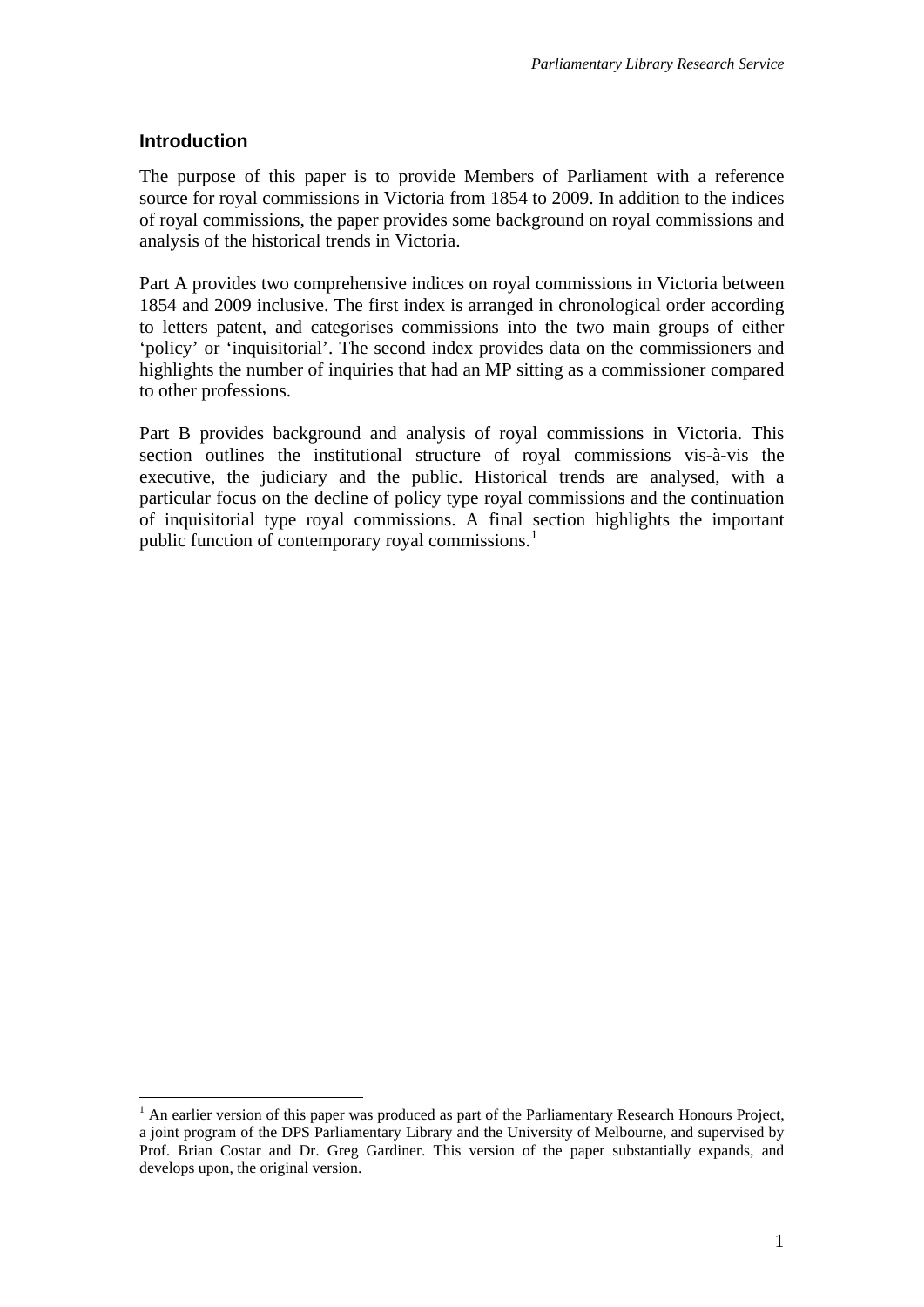### <span id="page-5-0"></span>**PART A – INDICES TO ROYAL COMMISSIONS IN VICTORIA**

### **Preface**

<span id="page-5-1"></span>Royal commissions are a unique institutional feature of Victorian politics. It is difficult to extract the true nature of a royal commission because each one assumes its own form depending on the particular political, legal and social context in which it is forged.

Despite the difficulty in clearly defining what a royal commission is, there are several features which are common to most royal commissions in Victoria. The first is the issuing of letters patent. Every royal commission in Victoria begins with the governor in council issuing letters patent to the government to initiate a royal commission. Included in the letters patent are the names of the appointed commissioners, the terms of reference, and the seal of the Crown. This formula has remained unchanged from the first royal commission in Victoria in 1854 to the latest (at the time of writing) in 2009. In terms of identifying a royal commission from any other form of inquiry, the handing down of letters patent is essential.

Royal commissions often have several other features which are commonly attributed to them, such as: being established by the executive, open to the public, and independent.<sup>[2](#page-5-2)</sup> It is important to note, however, that these features have historically not been definitive. For example, until 1928 MPs were appointed as commissioners, which by contemporary standards would negate the independence of such commissions. Similarly, there is no requirement, in a legal sense, for a commission to be open or accessible to the public. Nevertheless, the list below is a guide to the key features of contemporary royal commissions:

- $\blacksquare$  initiated by the executive;
- **Exercise 1** established by letters patent;
- independent and open to the public; and,
- provide an inquisitorial or policy advice function.<sup>[3](#page-5-3)</sup>

The final indicator of a royal commission listed above is the function they serve. Most inquiries, royal or otherwise, are established to investigate an issue and give the government recommendations. The type of inquiry conducted by a royal commission can generally be categorised as either policy advisory or inquisitorial.<sup>[4](#page-5-4)</sup> Policy advisory inquiries aim to survey an issue and give the government advice on the range of policy options available. Inquisitorial inquiries also provide policy advice, but the primary function of such inquires is to find out what happened in a particular instance of disaster, maladministration or other controversial event.

Outside of the key features listed above, contemporary royal commissions tend to take on a life of their own and develop in ways that are unique and difficult to categorise. It is this ability to adapt to the demands of the times that perhaps has contributed to

 $\overline{a}$ 

<span id="page-5-2"></span><sup>2</sup> Australian Law Reform Commission (2009a) *Making Inquiries: A New Statutory Framework*, Canberra, ALRC, pp. 53-55.

<span id="page-5-3"></span><sup>3</sup> See S. Prasser (2006) *Royal Commissions and Public Inquiries in Australia*, Chatswood, Butterworth LexisNexis.

<span id="page-5-4"></span><sup>4</sup> ibid., p. 22.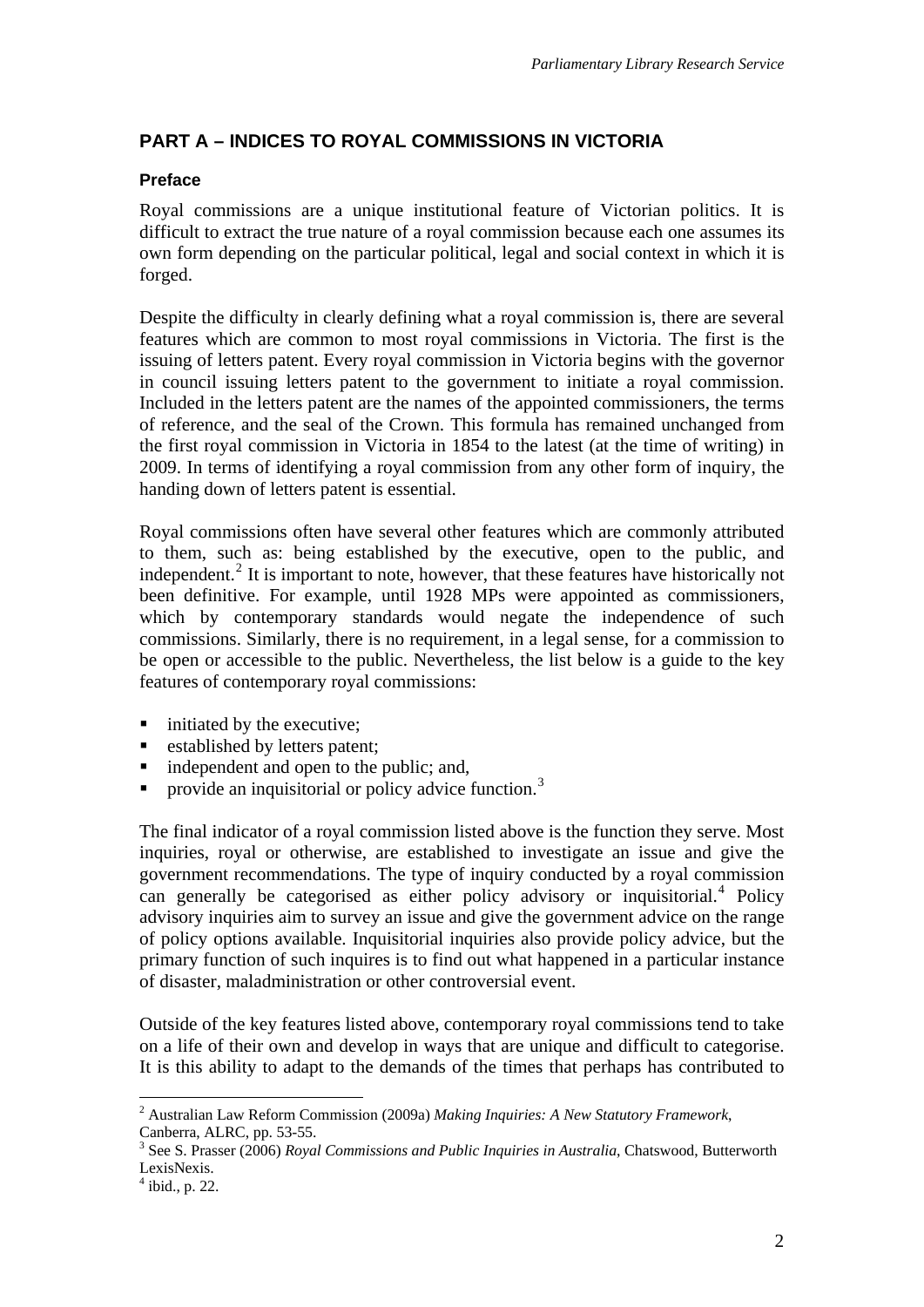the continuance of royal commissions in Victoria despite the growing prevalence of other forms of inquiry. These issues and trends will be examined in Part B of this paper following the indices below.

#### <span id="page-6-0"></span>**Methodology**

The indices below are ordered according to letters patent (LP). Aside from consistency, this method was used because some royal commissions produce multiple reports over a number of years. Thus, ordering the indices by the year of the letters patent is arguably a more consistent system. Readers should note that other publications, such as Borchardt,<sup>[5](#page-6-1)</sup> are ordered according to when the royal commission's report was produced.

Some inconsistencies exist regarding the Chair of the royal commission where the letters patent lists one person as the Chair, but the final report lists a different person as the Chair. The reasons for this are unclear in every case, but most are simply due to practical concerns, e.g. the Chair listed on the letters patent was unable to see out the full term of the royal commission due to illness, other commitments, elections, etc. Again for the sake of consistency, the person listed as Chair on the letters patent is listed as Chair on the index. Where a Chair is not specified in the letters patent, the person that is listed first is assumed to be the Chair, unless it is clear from the report that some other person is the Chair.

Some of the royal commissions have alternative titles, long titles or shortened titles. Where this occurs the long version listed on the report is used. The original spelling has been maintained, which may in some instances appear incorrect.

The category listing the subject keywords of the royal commission is indicative only and based on a judgement taking into account the title of the commission, the subject matter, the portfolio area and the target of the recommendations. For the sake of parsimony a maximum of three subject keywords is used.

The grouping of 'policy' and 'inquisitorial' follows Prasser's approach that all royal commissions essentially fall into one of these two categories.<sup>[6](#page-6-2)</sup>

The data for the indices was obtained primarily through the letters patent contained in the hardcopy government papers held in the Victorian Parliamentary Library archives. This data was cross checked with existing lists such as Borchardt.<sup>[7](#page-6-3)</sup> Despite every attempt to ensure the list is comprehensive, it is acknowledged that there may have been a royal commission that was not recorded in the government papers.

Index two includes a category of MPs who sat on royal commissions. This data was obtained by cross checking names of commissioners with the Parliament's database of former MPs. It is acknowledged that this may contain some omissions where the record of former MPs is incomplete or an MP was included on a commission after the commission received letters patent. The data for Figure 3c regarding the Chair of

 $\overline{a}$ 

<span id="page-6-1"></span><sup>5</sup> D.H. Borchardt (1970) *Checklist of Royal Commissions, Select Committees of Parliament and Boards of Inquiry*, Sydney, Wentworth Books. 6

<span id="page-6-2"></span> $6 \text{ Prasser}$  (2006) op. cit.

<span id="page-6-3"></span> $7$  Borchardt (1970) op. cit.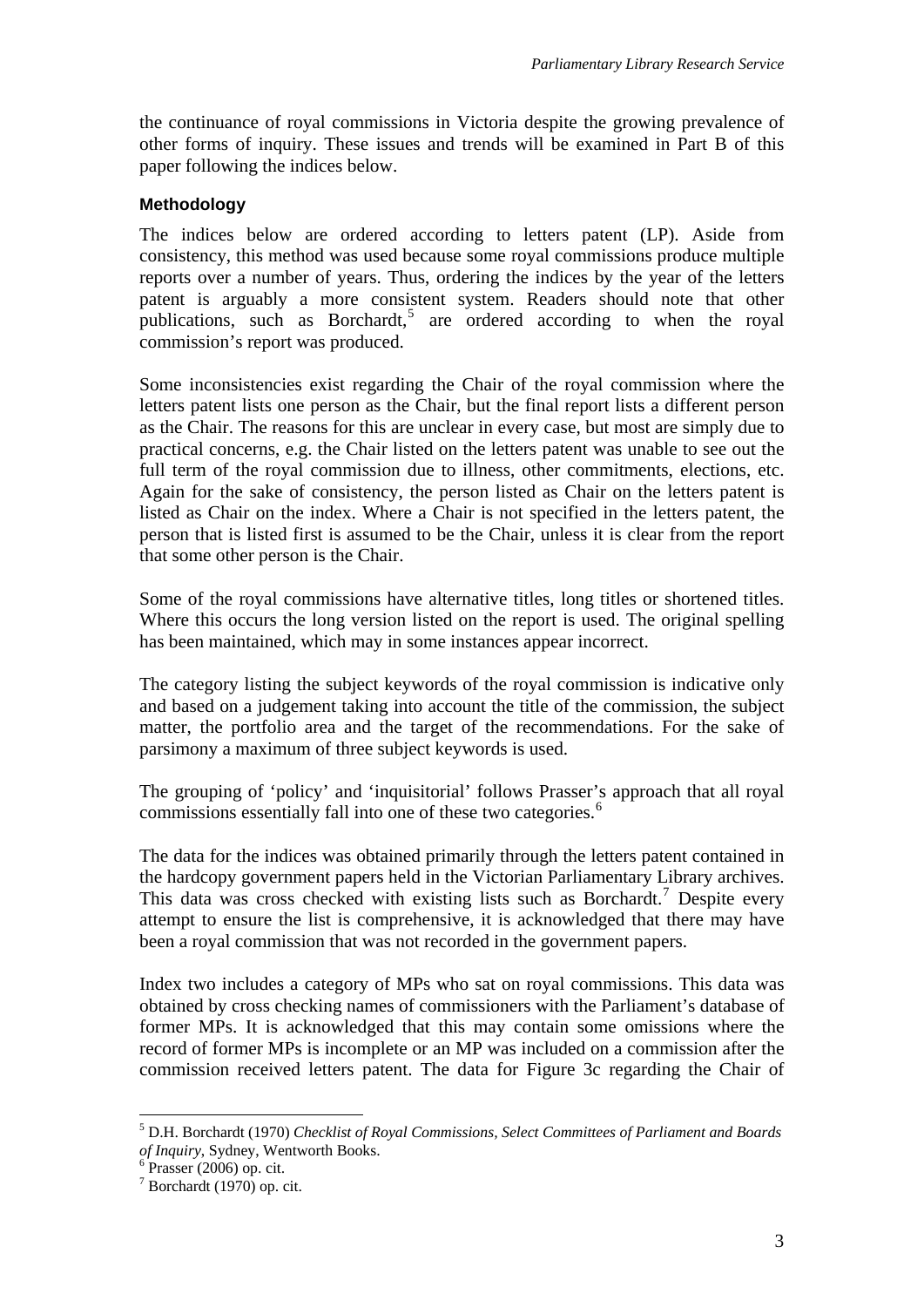royal commissions was obtained by cross checking the name of each Chairperson with various biographic sources.<sup>[8](#page-7-0)</sup>

<span id="page-7-0"></span><sup>&</sup>lt;sup>8</sup> See Australian National University (2011) 'Australian Dictionary of Biography', viewed 18 July 2011, <<http://adb.anu.edu.au/>>; Supreme Court of Victoria (2011) 'Judges – History', viewed 18 July 2011,

<sup>&</sup>lt;[http://www.supremecourt.vic.gov.au/wps/wcm/connect/Supreme+Court/Home/About+the+Court/Hist](http://www.supremecourt.vic.gov.au/wps/wcm/connect/Supreme+Court/Home/About+the+Court/History/Judges/)</html [ory/Judges/>](http://www.supremecourt.vic.gov.au/wps/wcm/connect/Supreme+Court/Home/About+the+Court/History/Judges/).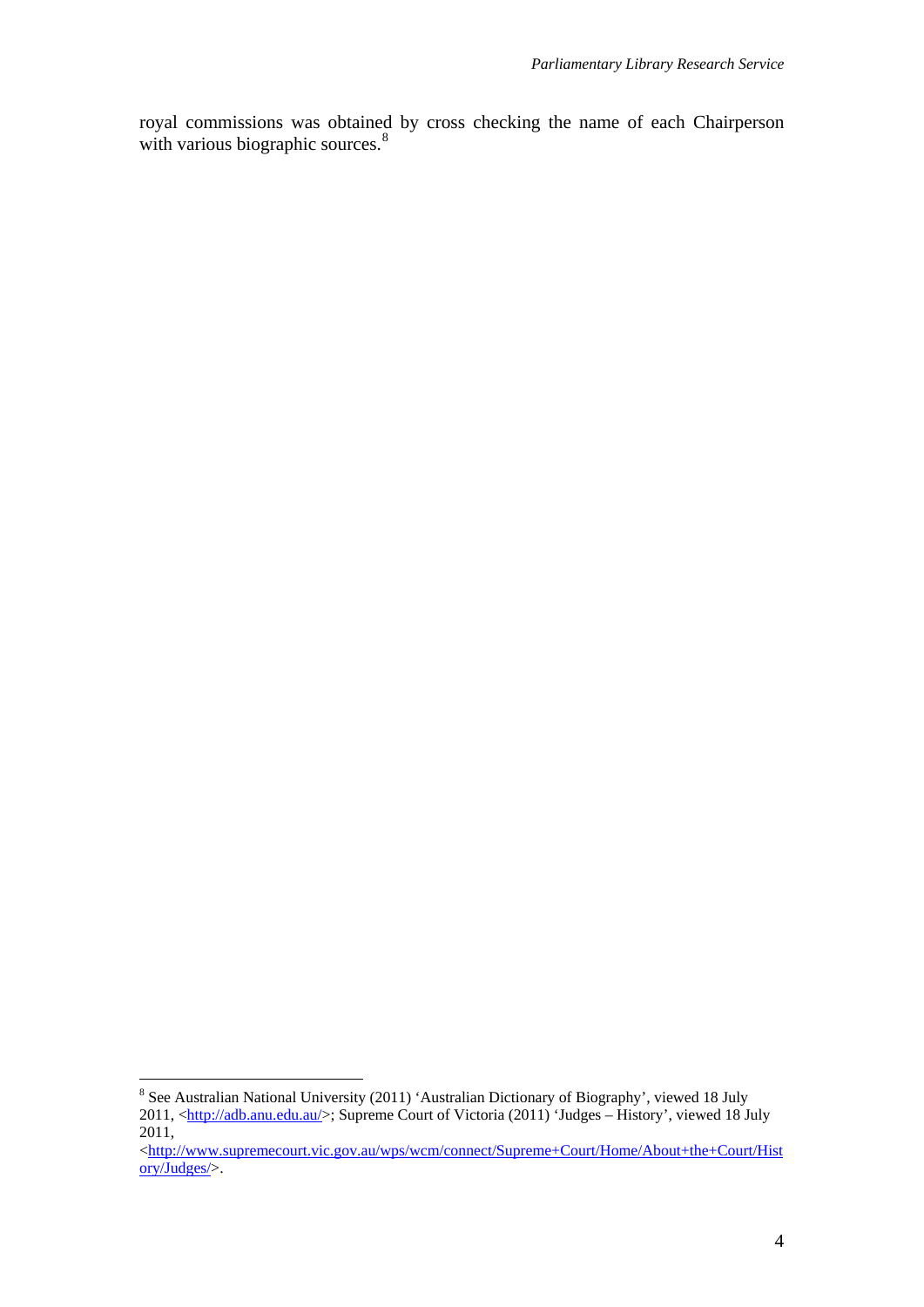## **Index 1: Royal Commissions in Order of Letters Patent (LP)**

<span id="page-8-0"></span>

| LP   | <b>Final</b><br><b>Report</b> | <b>Chair</b>   | <b>Title</b>                                                                                                                                             | Policy/<br><b>Inquisitorial</b> | <b>Subject Keywords</b>                    | <b>Note</b>                                                                                                                                                                                |
|------|-------------------------------|----------------|----------------------------------------------------------------------------------------------------------------------------------------------------------|---------------------------------|--------------------------------------------|--------------------------------------------------------------------------------------------------------------------------------------------------------------------------------------------|
| 1854 | 1854                          | Murphy         | Commission appointed to enquire into the best mode of providing<br>for the internal communication of the colony.                                         | Policy                          | Infrastructure<br>Transport<br>Rail        | This commission<br>does not contain<br>'royal' in the title.<br>However, letters<br>patent were<br>issued, which<br>would have been<br>unnecessary if it<br>was not a royal<br>commission. |
| 1854 | 1855                          | <b>Stawell</b> | Royal commission appointed to enquire into the tenure of the waste<br>lands of the crown.                                                                | Policy                          | <b>Crown Land</b><br>Tenure<br>Development | This report<br>contains the first<br>dissenting report<br>for a royal<br>commission in<br>Victoria.                                                                                        |
| 1858 | 1859                          | Sullivan       | Royal commission to enquire into the best method of removing the<br>sludge from the gold fields.                                                         | Policy                          | Mining<br>Environment                      |                                                                                                                                                                                            |
| 1858 | 1858                          | Macarthur      | Royal commission into the defences of the colony.                                                                                                        | Policy                          | Defence<br>International                   |                                                                                                                                                                                            |
| 1859 | 1860                          | Macarthur      | Royal commission into the defences of the colony to consider the<br>best mode of carrying out the recommendations of the Defences<br>Commission of 1858. | Policy                          | Defence<br>International                   |                                                                                                                                                                                            |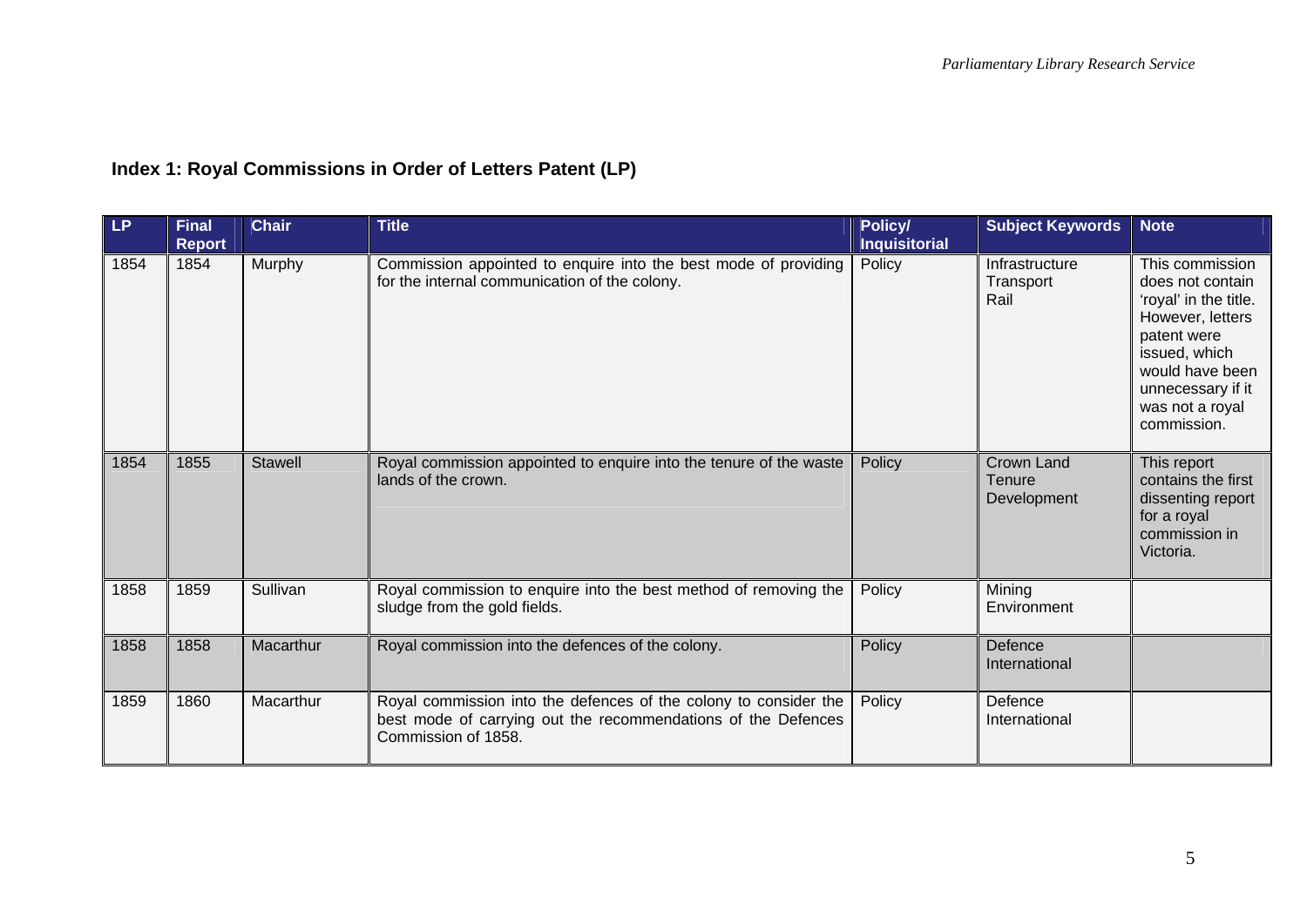| LP   | <b>Final</b><br><b>Report</b> | <b>Chair</b>  | <b>Title</b>                                                                                                                                                                             | Policy/<br><b>Inquisitorial</b> | <b>Subject Keywords</b>                      | <b>Note</b>                                                                               |
|------|-------------------------------|---------------|------------------------------------------------------------------------------------------------------------------------------------------------------------------------------------------|---------------------------------|----------------------------------------------|-------------------------------------------------------------------------------------------|
| 1860 | 1860                          | <b>Bright</b> | Royal commission on harbour improvements and a river and<br>harbour trust.                                                                                                               | Policy                          | Infrastructure<br>Administration<br>Industry |                                                                                           |
| 1861 | 1862                          | Pratt         | Royal commission to enquire into and report upon the<br>circumstances connected with the sufferings and death of Robert<br>O'Hara Burke and William John Wills, the Victorian explorers. | Inquisitorial                   | Exploration<br><b>Disaster</b><br>Coronial   |                                                                                           |
| 1861 | 1861                          | <b>Barry</b>  | The royal commission for the Victorian Exhibition, 1861 and the<br>London International Exhibition, 1862.                                                                                | Policy                          | Trade<br>International                       |                                                                                           |
| 1862 | 1863                          | Humffray      | Royal mining commission appointed to enquire into the conditions<br>and prospects of the gold fields of Victoria.                                                                        | Policy                          | Mining<br>Development<br>Industry            | For reasons<br>unknown, some<br>lists do not<br>include this as a<br>royal<br>commission. |
| 1862 | 1863                          | <b>Sturt</b>  | The royal commission appointed to enquire into the municipalities<br>and the charitable institutions in Victoria.                                                                        | Policy                          | Charity<br>Governance<br>Community           |                                                                                           |
| 1863 | 1863                          | Griffith      | Royal commission to enquire into the origin and nature of the cattle<br>disease known as pleuro-pneumonia.                                                                               | Policy                          | Industry<br>Farming<br>Health                |                                                                                           |
| 1866 | 1867                          | Smith         | Royal commission to examine into and report upon the best means<br>of clearing the river Murray.                                                                                         | Policy                          | Environment<br>Water                         |                                                                                           |
| 1866 | 1867                          | Higinbotham   | Royal commission to enquire into and report upon the operation of<br>the system of public education.                                                                                     | Policy                          | Education                                    |                                                                                           |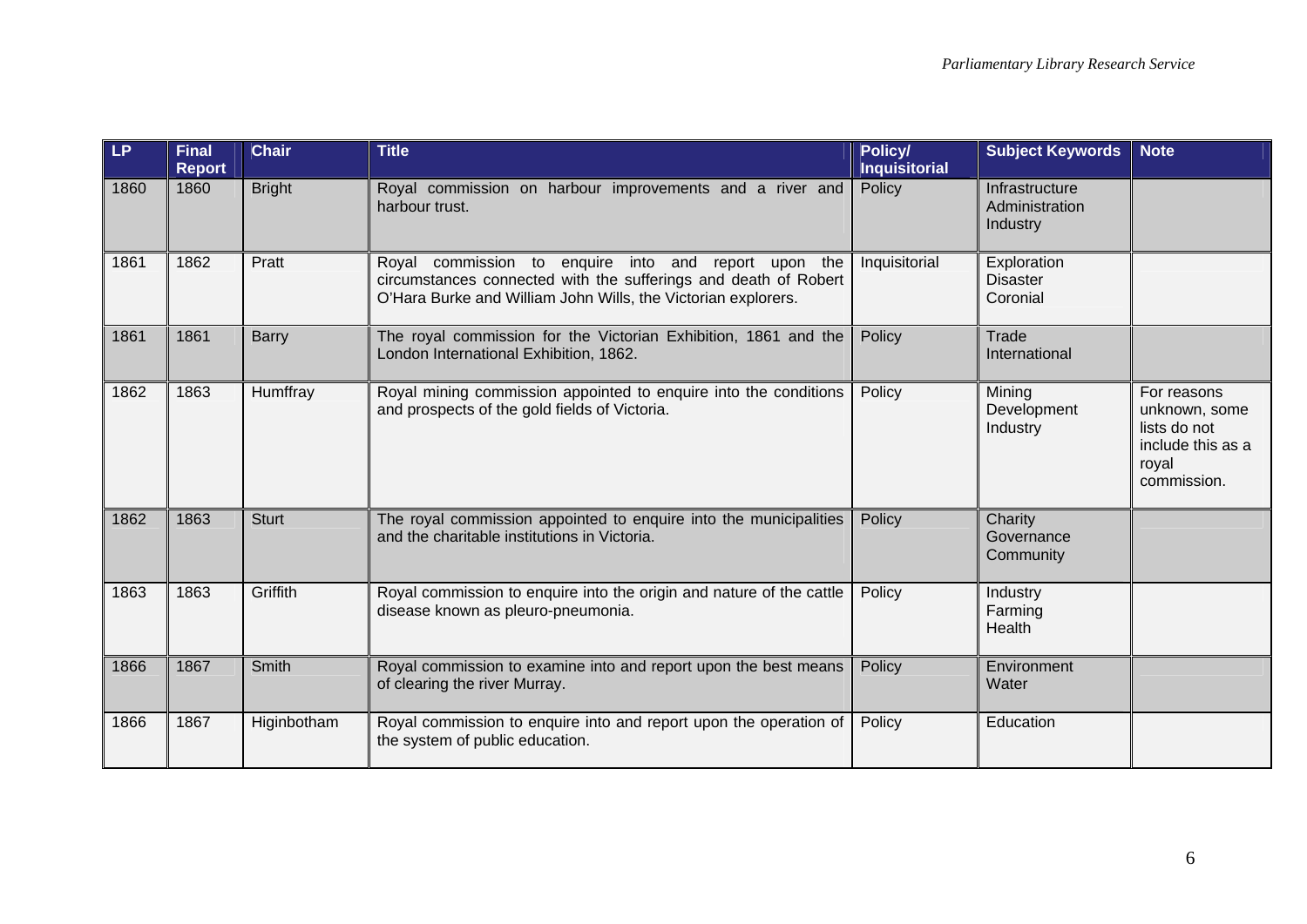| LP   | <b>Final</b><br><b>Report</b> | <b>Chair</b> | <b>Title</b>                                                                                                                                                                                                                                                                                                                                                                                                       | Policy/<br><b>Inquisitorial</b> | <b>Subject Keywords</b>                           | <b>Note</b> |
|------|-------------------------------|--------------|--------------------------------------------------------------------------------------------------------------------------------------------------------------------------------------------------------------------------------------------------------------------------------------------------------------------------------------------------------------------------------------------------------------------|---------------------------------|---------------------------------------------------|-------------|
| 1866 | 1867                          | Smith        | Royal commission to enquire into and report upon the operation<br>and effect of the wine and spirits sale statute.                                                                                                                                                                                                                                                                                                 | Policy                          | Legislation<br>Licensing<br><b>Consumer Goods</b> |             |
| 1866 | 1867                          | MacGregor    | Royal commission to inquire into and report upon the subject of<br>certain duties proposed to be remitted or reduced by the tariff<br>resolutions of the Legislative Assembly on the 15 <sup>th</sup> day of February<br>1865 and which then remained uncollected.                                                                                                                                                 | Inquisitorial                   | Maladministration<br>Tax                          |             |
| 1867 | 1867                          | Sullivan     | Royal commission to enquire into and report upon applications<br>made for authority to mine within and under certain reserved lands<br>at Ballarat.                                                                                                                                                                                                                                                                | Policy                          | Mining<br>Industry<br><b>Crown Land</b>           |             |
| 1868 | 1869                          | Duffy        | Royal commission to enquire and report generally on the practice of<br>paying or compensating members of the legislature in all countries<br>where the practice prevails, and with a special view of ascertaining<br>in each case the rate of payment or compensation, the conditions<br>or limitations (if any) under which it is made, and the form of<br>legislative enactment by which it has been authorized. | Policy                          | Governance<br>Parliament<br>Administration        |             |
| 1870 | 1870                          | Duffy        | Royal commission appointed to consider and report upon the<br>necessity of a Federal Union of the Australian Colonies for<br>legislative purposes and the best means of accomplishing such a<br>Union.                                                                                                                                                                                                             | Policy                          | Governance<br>Federalism<br>Constitution          |             |
| 1870 | 1872                          | Stawell      | Royal commission on penal and prison discipline.                                                                                                                                                                                                                                                                                                                                                                   | Policy                          | <b>Justice</b><br>Administration                  |             |
| 1870 | 1871                          | Casey        | Royal commission on Intercolonial Legislation and a Court of<br>Appeal.                                                                                                                                                                                                                                                                                                                                            | Policy                          | Governance<br>Legal<br>Constitution               |             |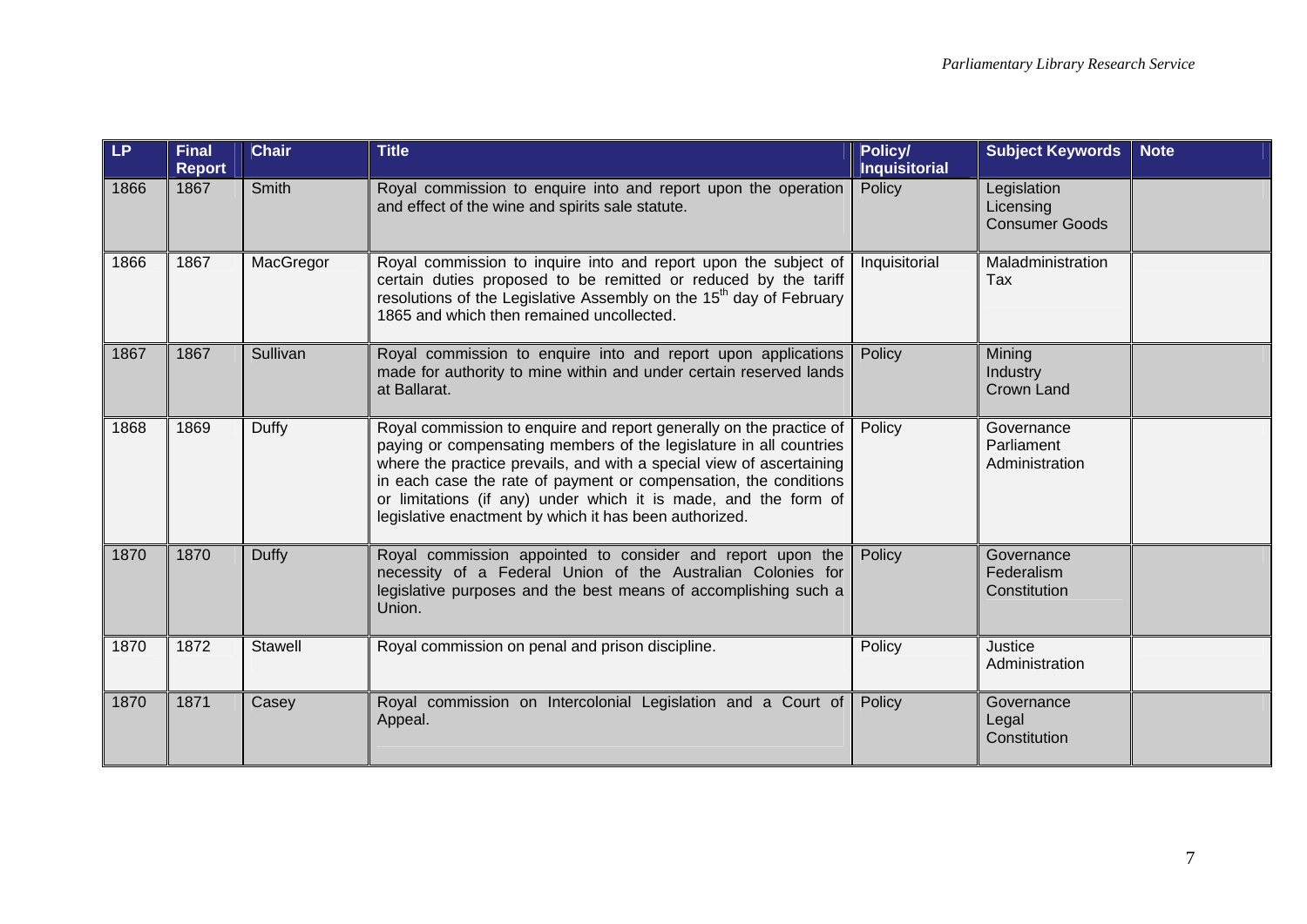| LP   | <b>Final</b><br><b>Report</b> | <b>Chair</b>  | <b>Title</b>                                                                                                                                                                               | Policy/<br><b>Inquisitorial</b> | <b>Subject Keywords</b>                            | <b>Note</b> |
|------|-------------------------------|---------------|--------------------------------------------------------------------------------------------------------------------------------------------------------------------------------------------|---------------------------------|----------------------------------------------------|-------------|
| 1870 | 1871                          | Harker        | Royal commission appointed to enquire into and report upon the<br>condition and management of the charitable institutions of the<br>colony, and generally into all matters therewith.      | Policy                          | Charity<br>Administration<br>Community             |             |
| 1870 | 1871                          | <b>McRea</b>  | Royal commission on noxious trades.                                                                                                                                                        | Policy                          | Environment<br>Industry<br><b>Health</b>           |             |
| 1870 | 1873                          | A'Beckett     | Royal commission appointed to enquire into the state of the public<br>service and the working of the Civil Service Act.                                                                    | Policy                          | Governance<br>Administration<br>Legal              |             |
| 1871 | 1871                          | <b>Bindon</b> | Royal commission on foreign industries and forests.                                                                                                                                        | Policy                          | Industry<br>Farming<br>Forestry                    |             |
| 1871 | 1872                          | Casey         | Royal commission on industrial and reformatory schools and the<br>sanatory station.                                                                                                        | Policy                          | Education<br>Justice<br>Administration             |             |
| 1872 | 1872                          | <b>Clark</b>  | Royal commission to enquire into and report upon the alleged<br>silting up of Hobson's bay since the dredging operations and also<br>enquire into and report upon the dredging department. | Inquisitorial                   | Environment<br>Administration<br>Maladministration |             |
| 1872 | 1872                          | McRea         | Royal commission to enquire into the origin of the disease known<br>as diphtheria, the best mode of treatment thereof.                                                                     | Policy                          | Health                                             |             |
| 1873 | 1873                          | Fraser        | Royal commission appointed to consider and report on the extent<br>and character of the further accommodation required at the<br>parliamentary buildings.                                  | Policy                          | Parliament<br><b>Building</b>                      |             |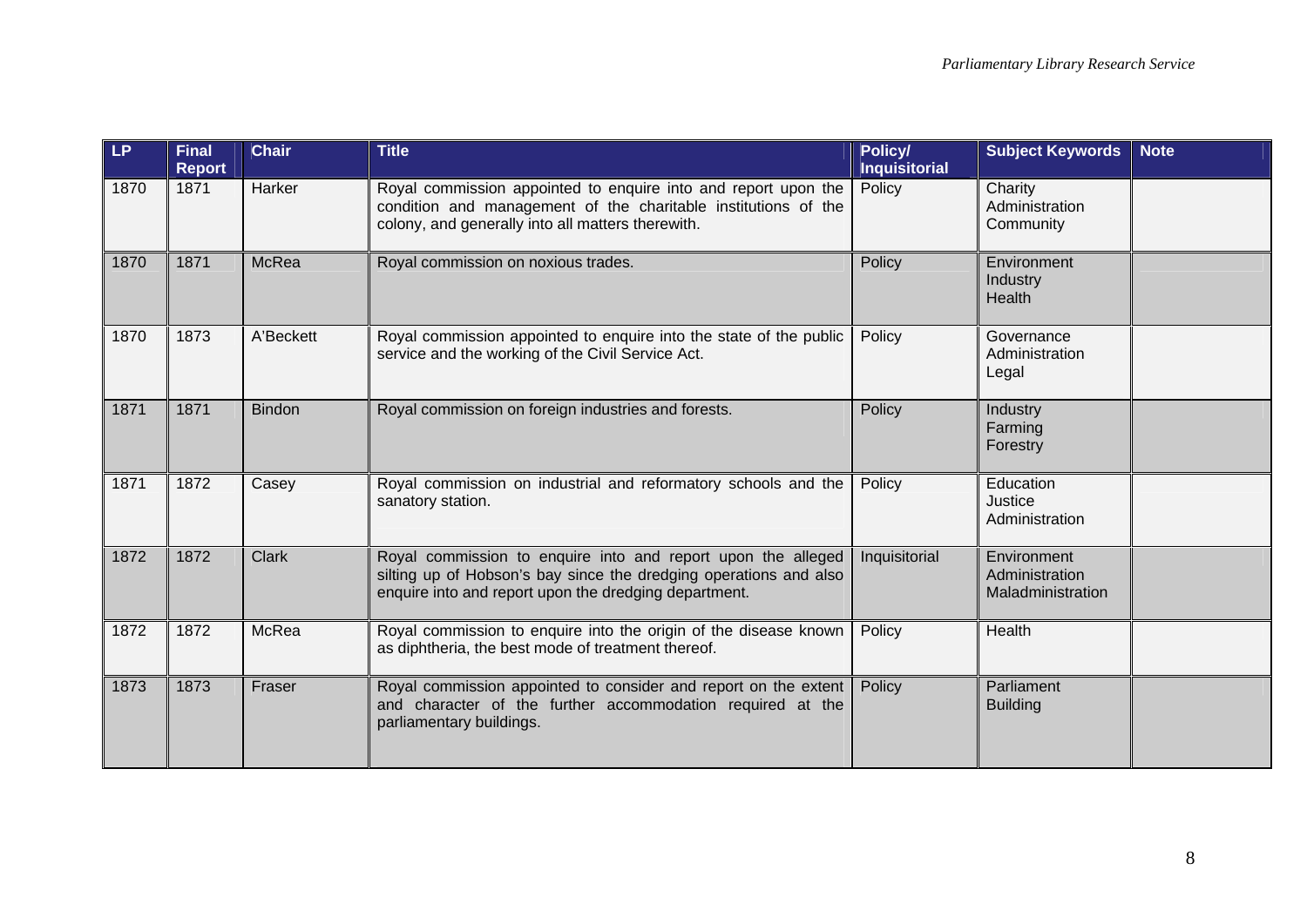| LP.  | <b>Final</b><br><b>Report</b> | <b>Chair</b>   | <b>Title</b>                                                                                                                                                                                                                               | Policy/<br><b>Inquisitorial</b> | <b>Subject Keywords</b>       | <b>Note</b> |
|------|-------------------------------|----------------|--------------------------------------------------------------------------------------------------------------------------------------------------------------------------------------------------------------------------------------------|---------------------------------|-------------------------------|-------------|
| 1873 | 1873                          | Smith          | Royal commission appointed to inquire into and report upon the<br>desirability of making amendments in the Boroughs and Shires<br><b>Statutes and Road Districts Act.</b>                                                                  | Policy                          | Legal<br>Governance<br>Roads  |             |
| 1873 | 1873                          | MacBain        | Royal commission to enquire into the system adopted by the Public<br>Works Department in reference to contracts and the execution of<br>public works, and generally to report upon the Department itself.                                  | Policy                          | Administration                |             |
| 1875 | 1875                          | MacMahon       | Royal commission to consider and report upon the lighting and<br>ventilation of the Legislative Assembly chamber, and the<br>accommodation required for honourable Members.                                                                | Policy                          | Parliament<br><b>Building</b> |             |
| 1875 | 1876                          | O'Shanassy     | Royal commission on volunteer forces.                                                                                                                                                                                                      | Policy                          | Defence<br>Legal              |             |
| 1875 | 1876                          | Langridge      | Royal commission appointed to inquire into the working of the<br><b>Friendly Societies Statute.</b>                                                                                                                                        | Policy                          | Legal<br>Charity<br>Community |             |
| 1877 | 1877                          | Patterson      | Royal commission appointed to superintend the carrying out of the<br>recommendations of the joint select committee appointed to inquire<br>into the extent and character of the accommodation required in the<br>parliament buildings etc. | Policy                          | Parliament<br><b>Building</b> |             |
| 1877 | 1877                          | <b>Stawell</b> | Royal commission appointed to inquire into the present condition of<br>the Aborigines.                                                                                                                                                     | Policy                          | Health<br>Indigenous          |             |
| 1877 | 1877                          | Pearson        | Royal commission to report on the state of public education in<br>Victoria and suggestions as to the best means of improving it.                                                                                                           | Policy                          | Education<br>Administration   |             |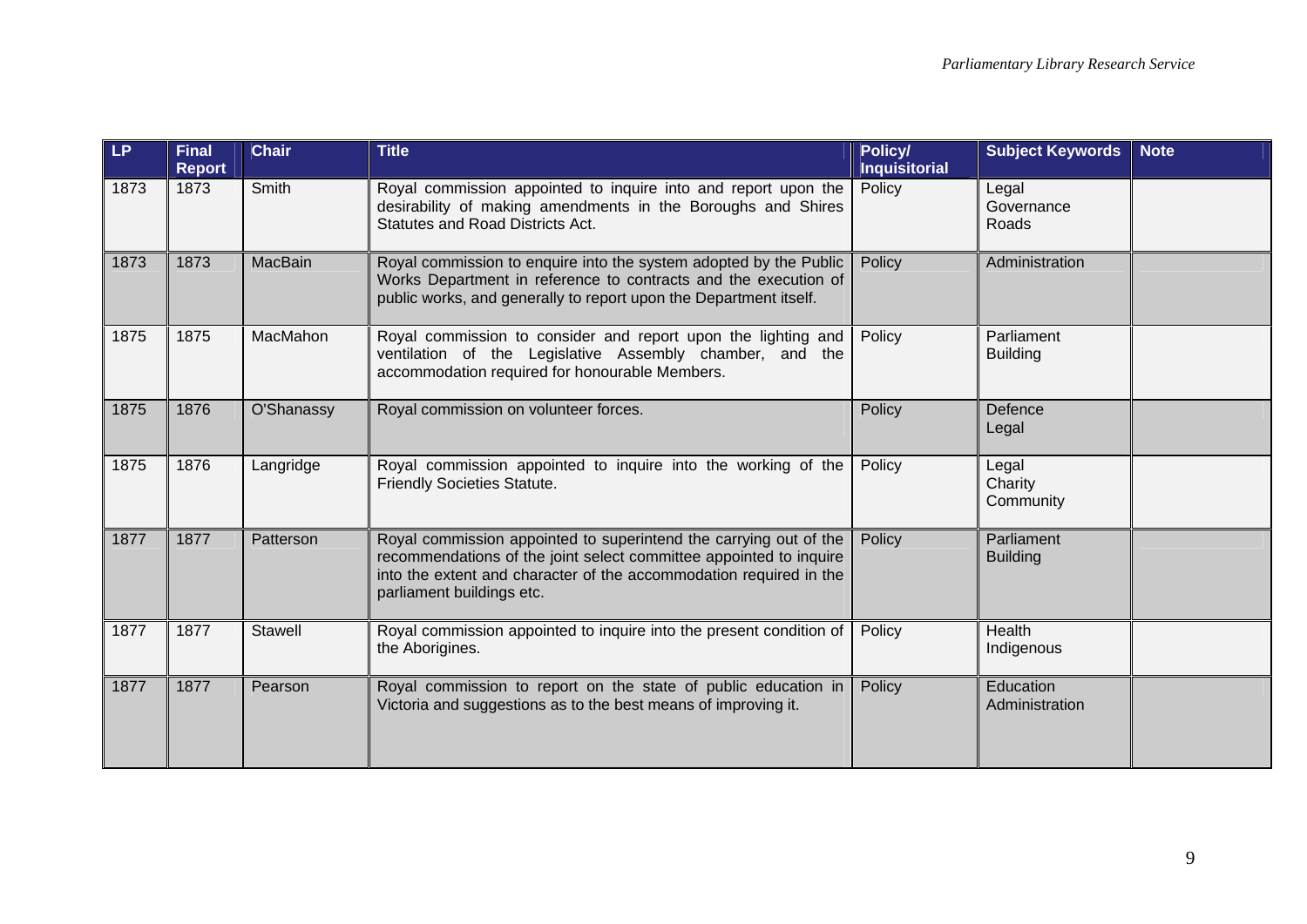| LP.  | <b>Final</b><br><b>Report</b> | <b>Chair</b>  | <b>Title</b>                                                                                                                                                                                                                                       | Policy/<br><b>Inquisitorial</b> | <b>Subject Keywords</b>             | <b>Note</b> |
|------|-------------------------------|---------------|----------------------------------------------------------------------------------------------------------------------------------------------------------------------------------------------------------------------------------------------------|---------------------------------|-------------------------------------|-------------|
| 1878 | 1878                          | Richardson    | Royal commission to enquire and report upon the various matters<br>connected with the design and construction of the railway and road<br>bridge over the Murray river at Echuca.                                                                   | Policy                          | Infrastructure<br>Rail<br>Roads     |             |
| 1878 | 1878                          | <b>Tucker</b> | Royal commission to inquire how far the 399 <sup>th</sup> section of the Local<br>Government Act has been enforced by the various local bodies and<br>to report as to the present state of the closed roads and the<br>requirements of the public. | Policy                          | Administration<br>Roads<br>Legal    |             |
| 1878 | 1879                          | O'Hea         | Royal commission to inquire into the progress of settlement under<br>the Land Act of 1869.                                                                                                                                                         | Policy                          | Crown Land<br>Legal<br>Development  |             |
| 1878 | 1881                          | Clarke        | Royal commission for the Melbourne International Exhibition of<br>1880.                                                                                                                                                                            | Policy                          | Trade<br>International              |             |
| 1880 | 1880                          | Stawell       | Royal commission into the operation and effect of the present<br>constitution of the supreme court of the colony of Victoria, etc., etc.,<br>etc.                                                                                                  | Policy                          | Legal<br>Constitution<br>Justice    |             |
| 1881 | 1883                          | Longmore      | Royal commission into the circumstances of the Kelly Outbreak, the<br>present state and organisation of the police force etc.                                                                                                                      | Inquisitorial                   | Justice<br>Administration<br>Police |             |
| 1881 | 1883                          | <b>Mirams</b> | Royal commission on tariffs.                                                                                                                                                                                                                       | Policy                          | Tax                                 |             |
| 1881 | 1884                          | Rogers        | Royal commission into the administration, organisation, and general<br>condition of the existing system of public instruction.                                                                                                                     | Policy                          | Education<br>Administration         |             |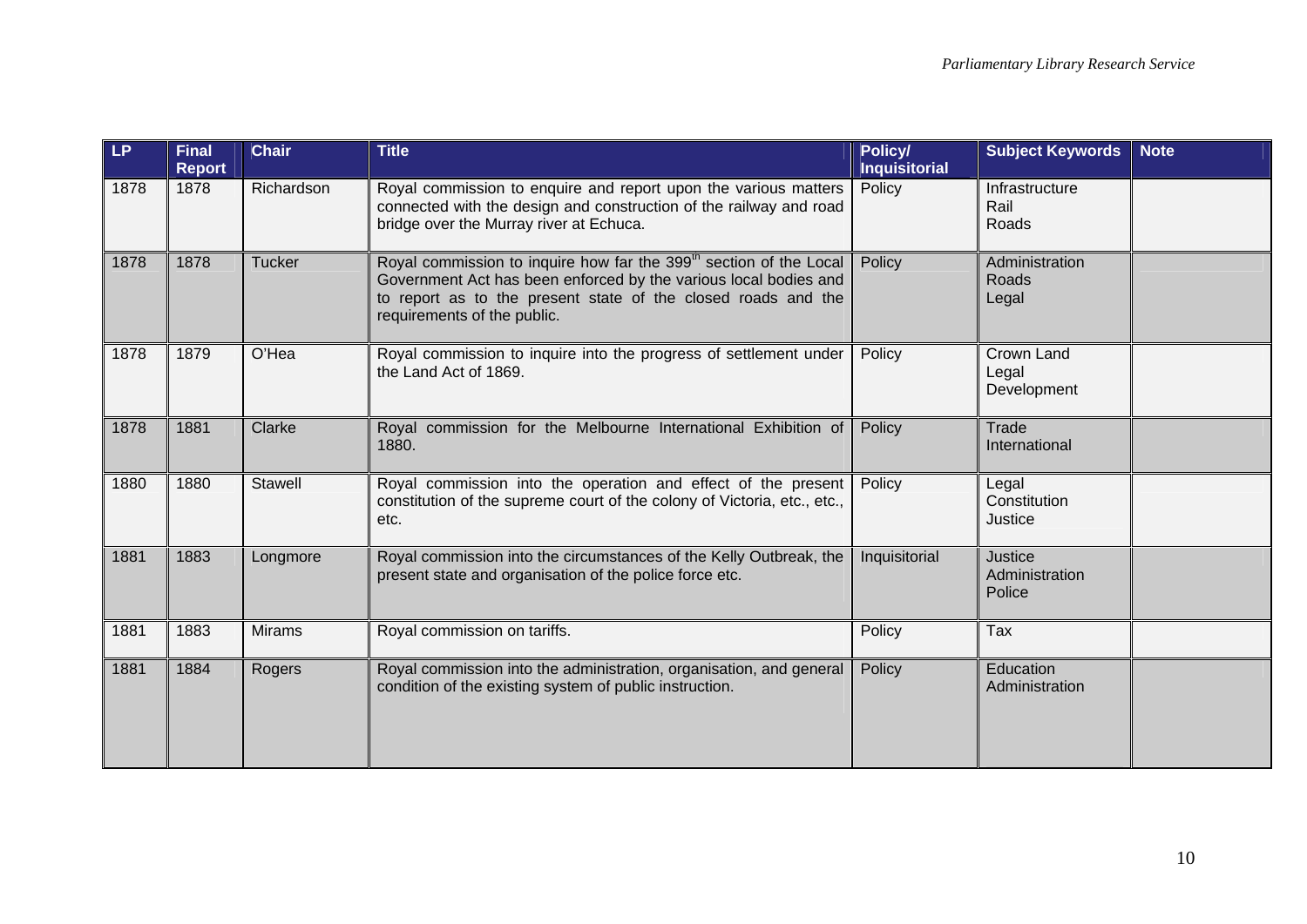| LP   | <b>Final</b><br><b>Report</b> | <b>Chair</b>  | <b>Title</b>                                                                                                                                                                                                                                            | Policy/<br><b>Inquisitorial</b> | <b>Subject Keywords</b>                                  | <b>Note</b> |
|------|-------------------------------|---------------|---------------------------------------------------------------------------------------------------------------------------------------------------------------------------------------------------------------------------------------------------------|---------------------------------|----------------------------------------------------------|-------------|
| 1882 | 1882                          | Colles        | Royal commission appointed to enquire into and report upon certain<br>alleged violations of the conditions and provisions of the Land Act<br>1869.                                                                                                      | Inquisitorial                   | Land<br>Legal<br>Impropriety                             |             |
| 1882 | 1884                          | Smith         | Royal commission into the best means of regulating and shortening<br>the hours of employees in shops and wholesale and retail trading<br>establishments.                                                                                                | Policy                          | <b>Industrial Relations</b><br>Industry<br><b>Rights</b> |             |
| 1884 | 1887                          | Deakin        | Royal commission on water supplies.                                                                                                                                                                                                                     | Policy                          | Environment<br>Infrastructure<br>Water                   |             |
| 1884 | 1886                          | Zox           | Royal commission on asylums for the insane and inebriate.                                                                                                                                                                                               | Policy                          | <b>Health</b><br>Administration                          |             |
| 1885 | 1894                          | Levien        | Royal commission on vegetable products.                                                                                                                                                                                                                 | Policy                          | Agriculture<br>Food<br>Farming                           |             |
| 1887 | 1887                          | <b>Tucker</b> | Royal commission in regard to proposed removal of the Spencer-<br>street railway station to allow for the extension of Melbourne<br>westward, also in regard to the best means of connecting the city<br>with the proposed docks, west Melbourne swamp. | Policy                          | Infrastructure<br>Rail<br>Roads                          |             |
| 1887 | 1887                          | Davies        | Royal commission appointed to inquire into and report upon the<br>operation of the Companies Acts 1864 and 1881 in relation to the<br>business of banking in Victoria.                                                                                  | Policy                          | Legal<br><b>Business</b><br>Banking                      |             |
| 1888 | 1890                          | Allen         | Royal commission to inquire and report upon the sanitary condition<br>of Melbourne.                                                                                                                                                                     | Policy                          | Infrastructure<br><b>Services</b><br>Water               |             |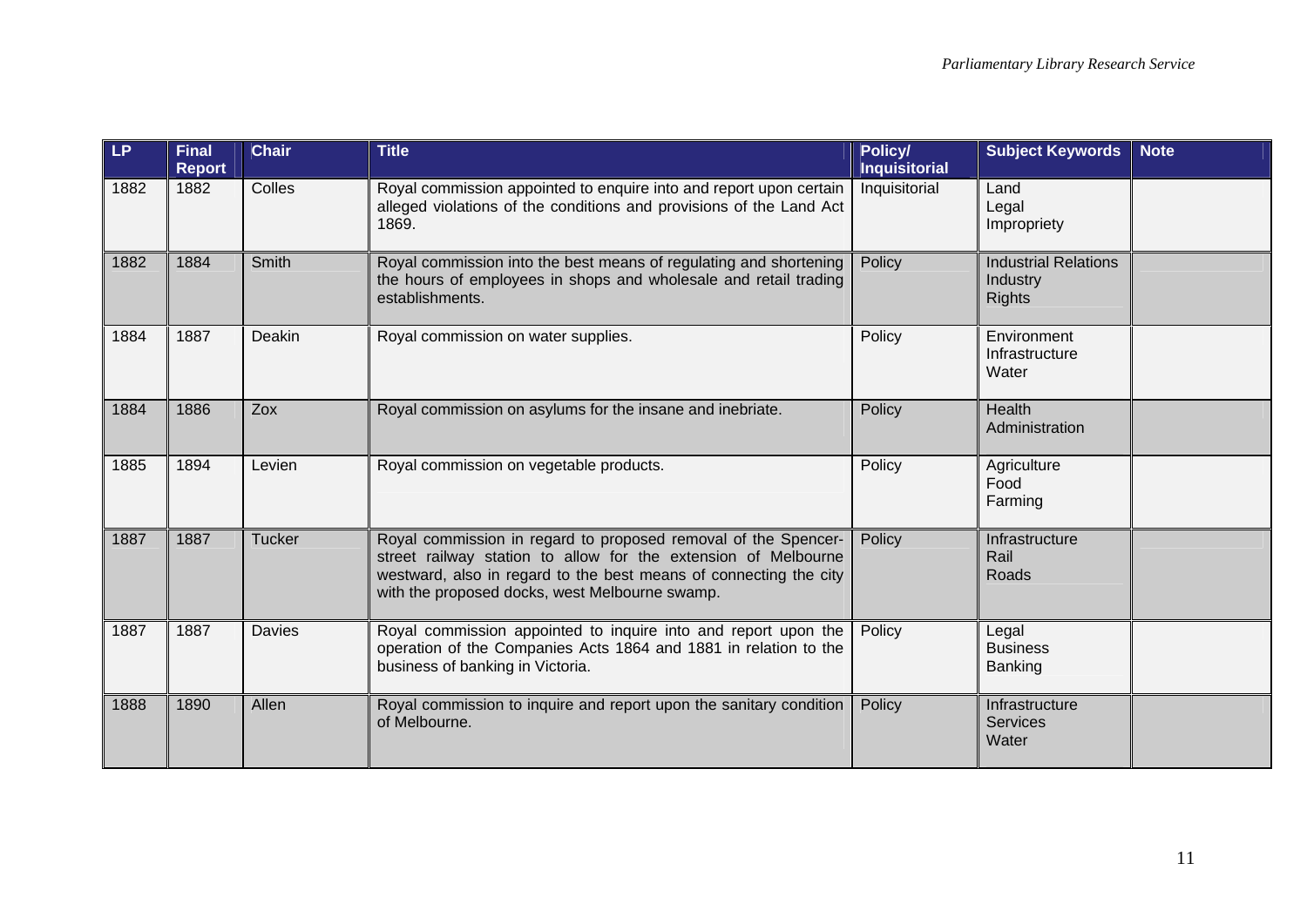| LP   | <b>Final</b><br><b>Report</b> | <b>Chair</b>  | <b>Title</b>                                                                                                                                                                                                       | Policy/<br><b>Inquisitorial</b> | <b>Subject Keywords</b>                      | <b>Note</b> |
|------|-------------------------------|---------------|--------------------------------------------------------------------------------------------------------------------------------------------------------------------------------------------------------------------|---------------------------------|----------------------------------------------|-------------|
| 1888 | 1888                          | <b>Davies</b> | Royal commission to inquire and report upon the best means of<br>ventilating and lighting the Legislative Assembly chamber.                                                                                        | Policy                          | Parliament<br><b>Building</b>                |             |
| 1889 | 1890                          | Walker        | Royal commission for Victoria at the Paris international exhibition.                                                                                                                                               | Policy                          | Trade<br>International                       |             |
| 1889 | 1891                          | Bell          | Royal commission on gold mining.                                                                                                                                                                                   | Policy                          | Industry<br>Mining                           |             |
| 1889 | 1891                          | Levien        | Royal commission to inquire as to the best means of developing<br>and promoting the coal industry of Victoria.                                                                                                     | Policy                          | Industry<br>Mining                           |             |
| 1890 | 1890                          | Langridge     | Royal commission of Victoria at the New Zealand and south seas<br>exhibition.                                                                                                                                      | Policy                          | Trade<br>International                       |             |
| 1890 | 1891                          | Zox           | Royal commission on charitable institutions.                                                                                                                                                                       | Policy                          | Charity<br>Community<br>Administration       |             |
| 1894 | 1894                          | <b>Best</b>   | Royal commission on constitutional reform.                                                                                                                                                                         | Policy                          | Legal<br>Constitution<br>Governance          |             |
| 1894 | 1895                          | levers        | Royal commission on state banking.                                                                                                                                                                                 | Policy                          | <b>Business</b><br><b>Banking</b>            |             |
| 1894 | 1896                          | Anderson      | Royal commission to inquire into and report as to the financial<br>position and prospects of the various local bodies that have<br>obtained loans from the State for the construction of works of water<br>supply. | Inquisitorial                   | Administration<br>Maladministration<br>Water |             |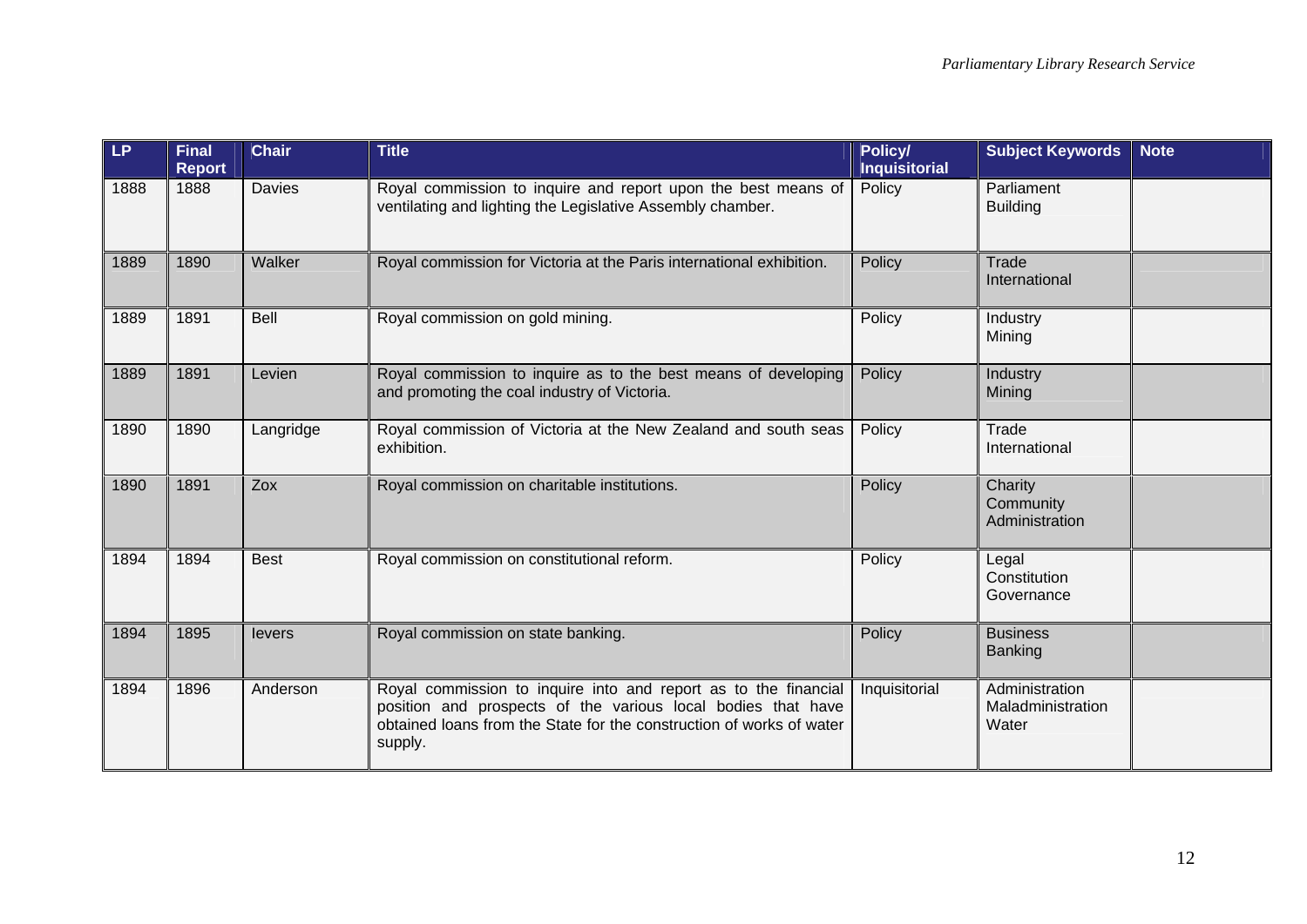| LP   | <b>Final</b><br><b>Report</b> | <b>Chair</b>  | <b>Title</b>                                                                                                                                                                                   | Policy/<br><b>Inquisitorial</b> | <b>Subject Keywords</b>                                        | <b>Note</b> |
|------|-------------------------------|---------------|------------------------------------------------------------------------------------------------------------------------------------------------------------------------------------------------|---------------------------------|----------------------------------------------------------------|-------------|
| 1896 | 1896                          | Tucker        | Mildura royal commission.                                                                                                                                                                      | Policy                          | Legal<br>Land<br>Water                                         |             |
| 1897 | 1898                          | Kirton        | Royal commission on old age pensions.                                                                                                                                                          | Policy                          | Welfare<br>Community<br>Administration                         |             |
| 1897 | 1899                          | Higgins       | Royal commission for enquiring as to the means of avoiding<br>unnecessary delay and expense, and of making improvements in<br>the administration of the justice and in the working of the law. | Policy                          | Justice<br>Legal<br>Administration                             |             |
| 1897 | 1901                          | <b>Tucker</b> | Royal commission on state forests and timber reserves.                                                                                                                                         | Policy                          | Industry<br>Forestry<br>Administration                         |             |
| 1898 | 1898                          | Maloney       | Royal commission to inquire into the grievances of employees of<br>the Melbourne tramway and omnibus company limited.                                                                          | Policy                          | <b>Industrial Relations</b><br>Administration<br><b>Rights</b> |             |
| 1899 | 1900                          | Murray        | Royal commission on refrigerating stores and central wine depot.                                                                                                                               | Policy                          | Industry<br>Trade<br>Agriculture                               |             |
| 1899 | 1899                          | Williams      | Royal commission appointed to inquire into certain allegations<br>against the management of the lands department.                                                                              | Inquisitorial                   | Maladministration<br>Impropriety<br>Land                       |             |
| 1899 | 1901                          | Fink          | Royal commission on technical education.                                                                                                                                                       | Policy                          | Education<br>Administration                                    |             |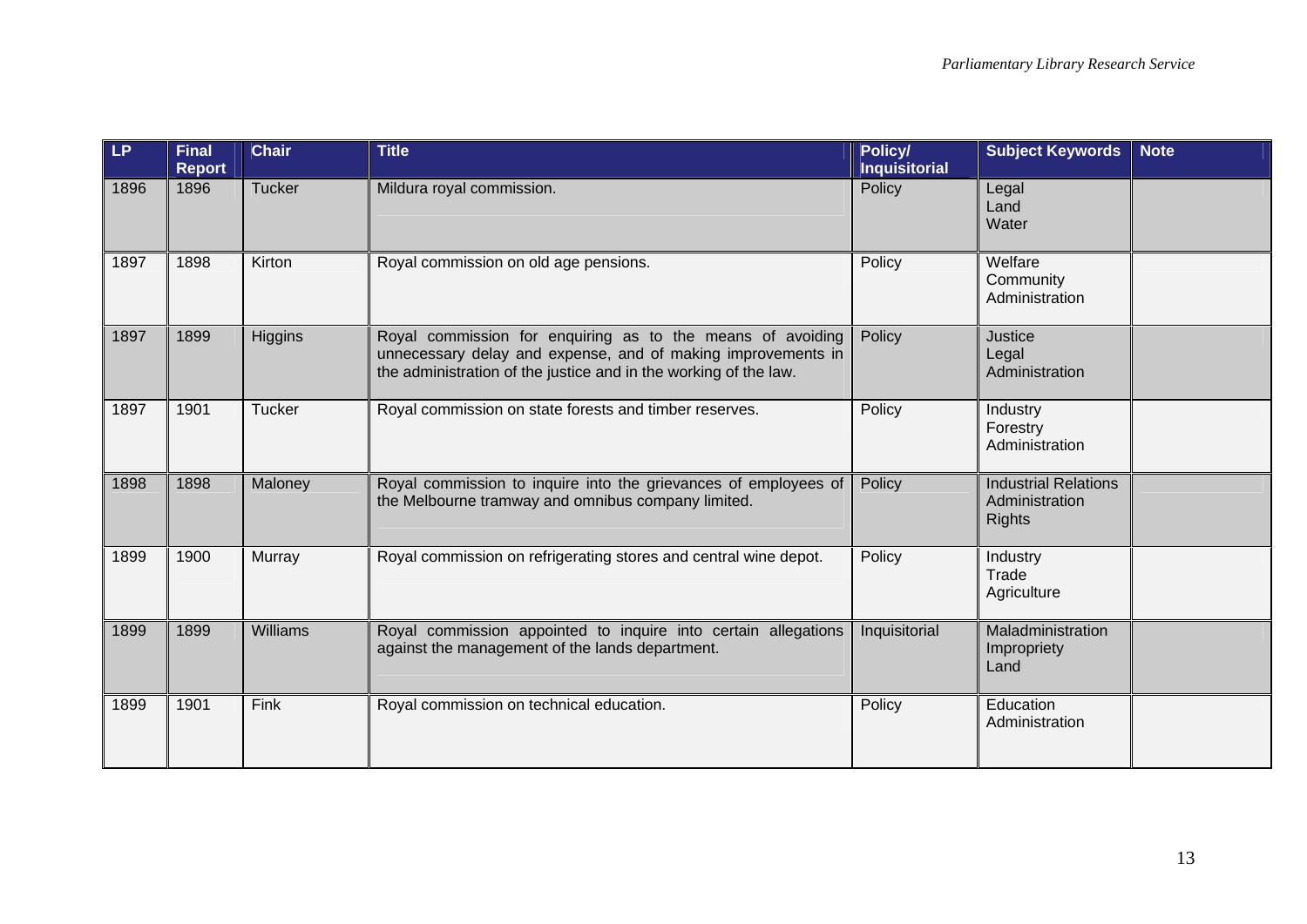| LP   | <b>Final</b><br><b>Report</b> | <b>Chair</b> | <b>Title</b>                                                                                                                                                                                                                            | <b>Policy/</b><br><b>Inquisitorial</b> | <b>Subject Keywords</b>                           | <b>Note</b>                |
|------|-------------------------------|--------------|-----------------------------------------------------------------------------------------------------------------------------------------------------------------------------------------------------------------------------------------|----------------------------------------|---------------------------------------------------|----------------------------|
| 1900 | 1900                          | Langley      | Royal commission on religious instruction in state schools.                                                                                                                                                                             | Policy                                 | Education<br>Administration                       |                            |
| 1900 | 1902                          | Keys         | Royal commission inquiring into and reporting on the numerous<br>amendments required in the law relating to local government.                                                                                                           | Policy                                 | Governance<br>Legal                               |                            |
| 1900 | 1903                          | Outtrim      | Royal commission on the factories and shops Acts.                                                                                                                                                                                       | Policy                                 | Legal<br>Industry<br><b>Business</b>              |                            |
| 1900 | 1902                          | McKenzie     | Royal commission to investigate the subject of locomotive spark<br>arresters as a means of preventing the occurrence of destructive<br>fires in the working of the Victorian railways.                                                  | Policy                                 | Infrastructure<br>Rail                            |                            |
| 1902 | 1902                          | Hamilton     | Royal commission appointed to inquire into and report as to the<br>truth or otherwise of certain allegations made by Messrs. Dempster<br>and Hanna reflecting on certain officers of the Telegraph Branch of<br>the Victorian Railways. | Inquisitorial                          | Impropriety<br>Maladministration<br>Communication |                            |
| 1902 | 1902                          | Vale         | Royal commission on the management of the railway department.                                                                                                                                                                           | Policy                                 | Administration<br>Transport<br>Rail               |                            |
| 1902 | 1904                          | Fink         | Royal commission on the financial position of the University of<br>Melbourne.                                                                                                                                                           | Policy                                 | Administration<br>Education                       |                            |
| 1902 | 1902                          | Davis        | Royal commission on the river Murray.                                                                                                                                                                                                   | Policy                                 | Water<br>Environment                              | Joint: NSW, SA<br>and Vic. |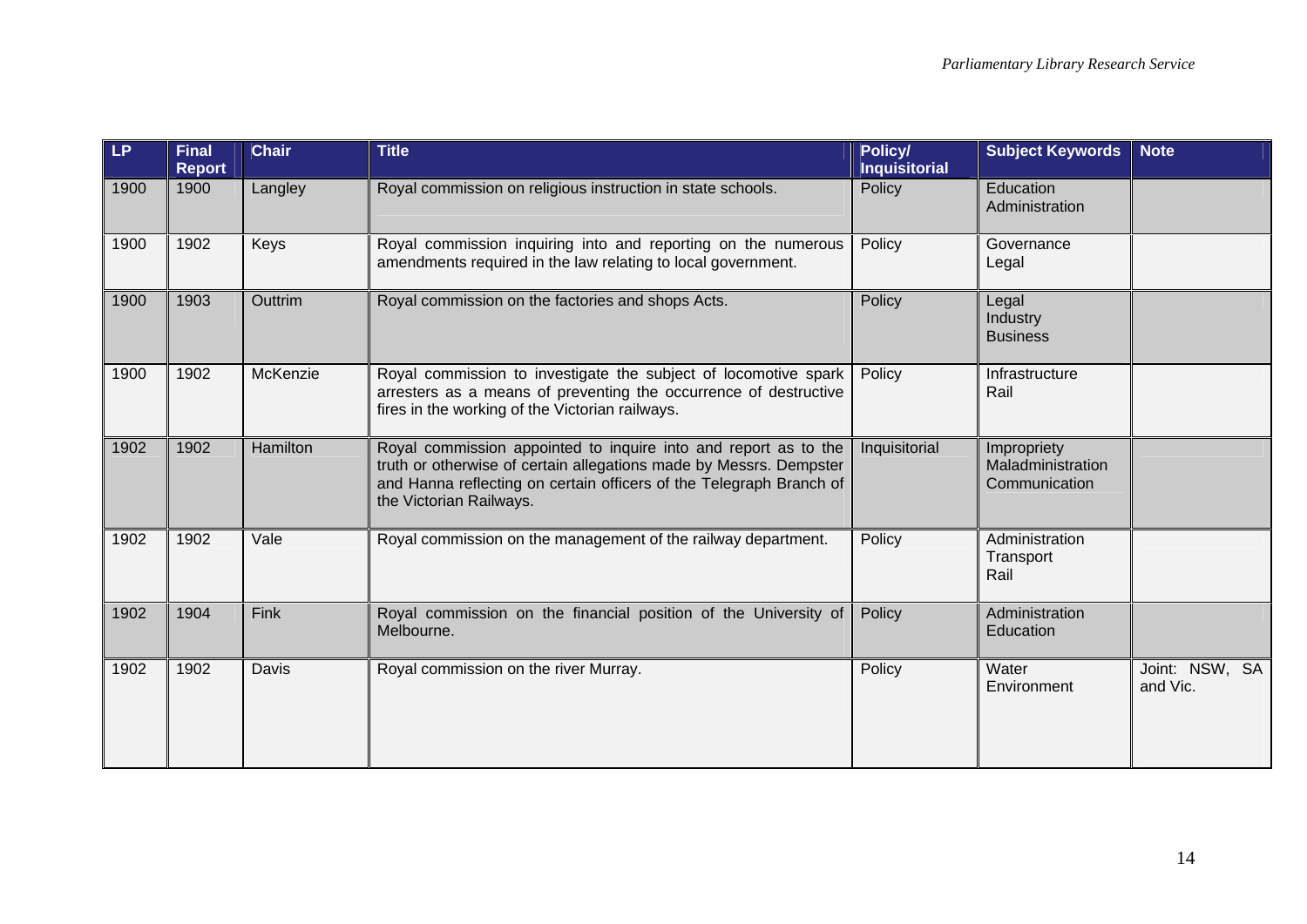| <b>LP</b> | <b>Final</b><br><b>Report</b> | <b>Chair</b> | <b>Title</b>                                                                                                                                                                                                                                            | Policy/<br><b>Inquisitorial</b> | <b>Subject Keywords</b>                | <b>Note</b> |
|-----------|-------------------------------|--------------|---------------------------------------------------------------------------------------------------------------------------------------------------------------------------------------------------------------------------------------------------------|---------------------------------|----------------------------------------|-------------|
| 1902      | 1903                          | Langdon      | Royal commission on handling grain and other produce in bulk or<br>otherwise.                                                                                                                                                                           | Policy                          | Agriculture<br>Trade<br>Industry       |             |
| 1903      | 1904                          | Hood         | Royal commission to investigate and report on allegations<br>respecting the acts of certain persons connected with the<br>independent order of foresters in relation to Members of Parliament<br>or candidates for parliament of the state of Victoria. | Inquisitorial                   | Impropriety<br>Governance              |             |
| 1904      | 1905                          | Morrison     | Royal commission on the butter industry.                                                                                                                                                                                                                | Inquisitorial                   | Impropriety<br>Industry                |             |
| 1904      | 1905                          | A'Beckett    | Royal commission on the charges against the Honourable John<br>William Taverner.                                                                                                                                                                        | Inquisitorial                   | Impropriety                            |             |
| 1905      | 1905                          | Langdon      | Royal commission on the cost of making railway locomotives at the<br>Phoenix Foundry Ballarat and the Newport railway workshops etc.                                                                                                                    | Policy                          | Industry<br>Rail<br>Manufacturing      |             |
| 1905      | 1906                          | Howitt       | Royal Commission on the coal industry.                                                                                                                                                                                                                  | Policy                          | Mining<br><b>Resources</b><br>Industry |             |
| 1905      | 1906                          | Cameron      | Royal commission on the Victorian police force.                                                                                                                                                                                                         | Policy                          | Administration<br>Police               |             |
| 1909      | 1909                          | Hutchinson   | Royal commission on the acquisition of certain estates by Sir<br>Thomas Bent as a Minister of the Crown.                                                                                                                                                | Inquisitorial                   | Impropriety<br>Land<br>Governance      |             |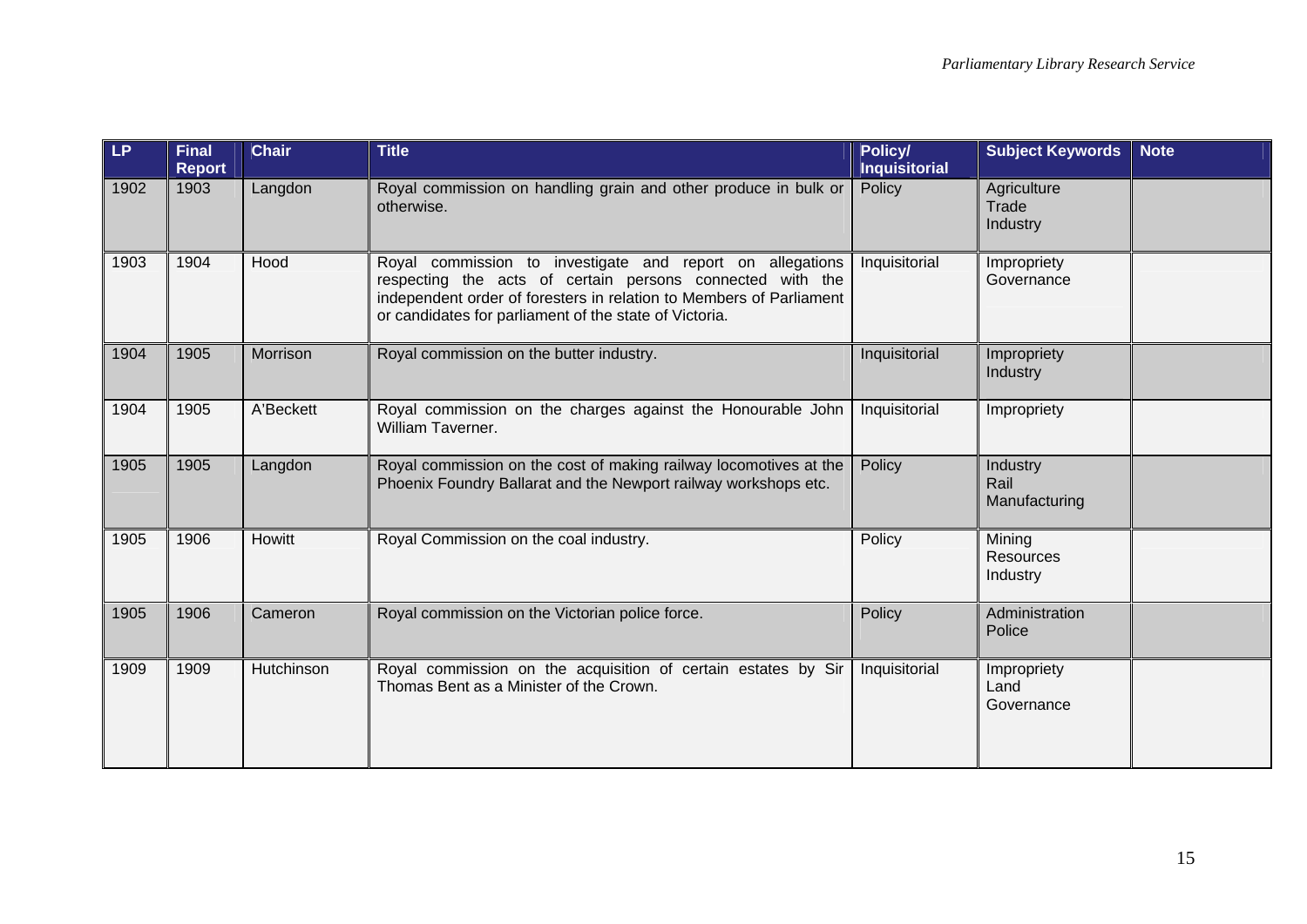| <b>LP</b> | <b>Final</b><br><b>Report</b> | Chair     | <b>Title</b>                                                                                                                                                                                                           | Policy/<br><b>Inquisitorial</b> | <b>Subject Keywords</b>                 | <b>Note</b>                                   |
|-----------|-------------------------------|-----------|------------------------------------------------------------------------------------------------------------------------------------------------------------------------------------------------------------------------|---------------------------------|-----------------------------------------|-----------------------------------------------|
| 1909      | 1910                          | Mackinnon | Royal commission on the Murray waters.                                                                                                                                                                                 | Policy                          | Environment<br>Administration<br>Water  |                                               |
| 1910      | 1910                          | Box       | Royal commission to inquire as to the acquisition of certain lands in<br>the Cohuna and Dingee districts.                                                                                                              | Inquisitorial                   | Impropriety<br>Land                     |                                               |
| 1910      | 1911                          | Mackey    | Royal commission to inquire into and report upon the railway and<br>tramway systems of Melbourne and suburbs.                                                                                                          | Policy                          | Infrastructure<br>Transport<br>Rail     |                                               |
| 1910      | 1911                          | Cameron   | Royal commission on border railways.                                                                                                                                                                                   | Policy                          | Infrastructure<br>Transport<br>Rail     |                                               |
| 1910      | 1912                          | Cussen    | Royal commission to inquire into the claims arising out of the<br>contract entered into between Peter Rodger and the Victorian<br>Railways commissioners for the erection of Flinders-Street new<br>station buildings. | Inquisitorial                   | Impropriety<br>Rail<br>Administration   |                                               |
| 1910      | 1911                          | Swinburne | Royal commission on tramway fares revision.                                                                                                                                                                            | Policy                          | Administration<br>Legal<br>Rail         |                                               |
| 1911      | 1911                          | Eagleson  | Royal commission to inquire into and report upon certain<br>statements relating to the administration of the income tax acts.                                                                                          | Inquisitorial                   | Maladministration<br>Impropriety<br>Tax |                                               |
| 1911      | 1913                          | Thompson  | Royal commission on uniform standards for food and drugs in the<br>states of the Commonwealth of Australia.                                                                                                            | Policy                          | Health<br>Food<br>Federalism            | Joint: Cth, NSW,<br>Qld, Tas, WA,<br>SA, Vic. |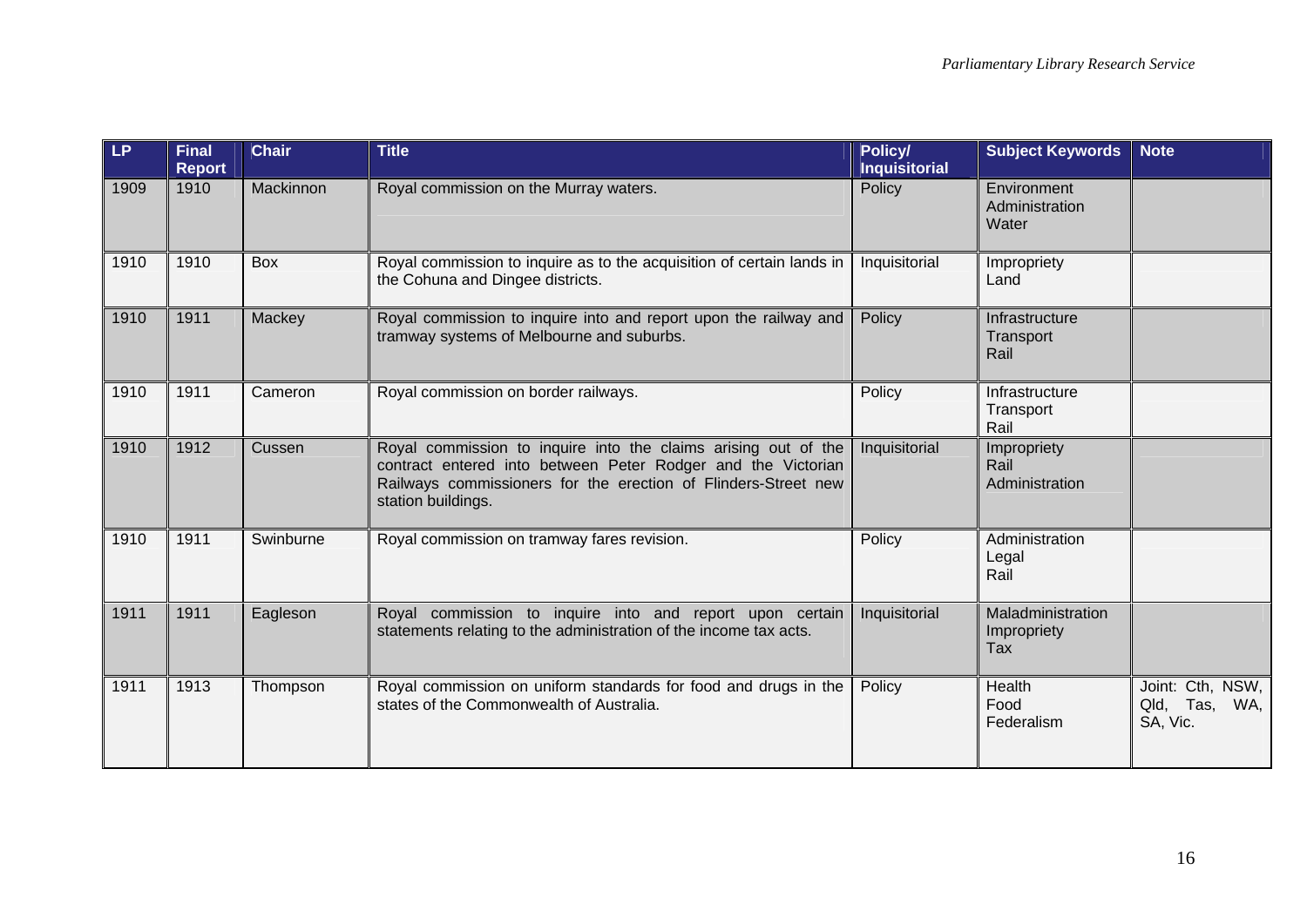| LP.  | <b>Final</b><br><b>Report</b> | <b>Chair</b> | <b>Title</b>                                                                                                                                                                          | Policy/<br><b>Inquisitorial</b> | <b>Subject Keywords</b>                   | <b>Note</b> |
|------|-------------------------------|--------------|---------------------------------------------------------------------------------------------------------------------------------------------------------------------------------------|---------------------------------|-------------------------------------------|-------------|
| 1912 | 1912                          | Mackinnon    | Royal commission on the Geelong harbour trust.                                                                                                                                        | Policy                          | Administration<br>Governance<br>Industry  |             |
| 1912 | 1913                          | Box          | Royal commission into the sufficiency or otherwise of life-saving<br>equipment on vessels carrying passengers on rivers, lakes or land-<br>locked water within the State of Victoria. | Policy                          | Administration<br>Maritime                |             |
| 1913 | 1913                          | Langdon      | Royal commission on the marketing transportation and storage of<br>grain.                                                                                                             | Policy                          | Industry<br>Agriculture<br>Transport      |             |
| 1913 | 1913                          | Dickson      | Royal commission to investigate certain complaints re closer<br>settlement.                                                                                                           | Inquisitorial                   | Maladministration<br>Land<br>Development  |             |
| 1913 | 1914                          | Hannah       | Royal commission on the brick manufacturing industry of Victoria.                                                                                                                     | Policy                          | Industry<br>Manufacturing                 |             |
| 1914 | 1916                          | Johnstone    | Royal commission on closer settlement as relating to the working of<br>the closer settlement Acts in the non-irrigable districts.                                                     | Policy                          | Land<br>Development<br>Water              |             |
| 1914 | 1918                          | Solly        | Royal commission on the housing conditions of the people in the<br>metropolis and the populous centres of the state.                                                                  | Policy                          | Housing<br>Community                      |             |
| 1915 | 1915                          | Prendergast  | Royal commission on fruit vegetables and jam.                                                                                                                                         | Policy                          | Industry<br>Food<br><b>Consumer Goods</b> |             |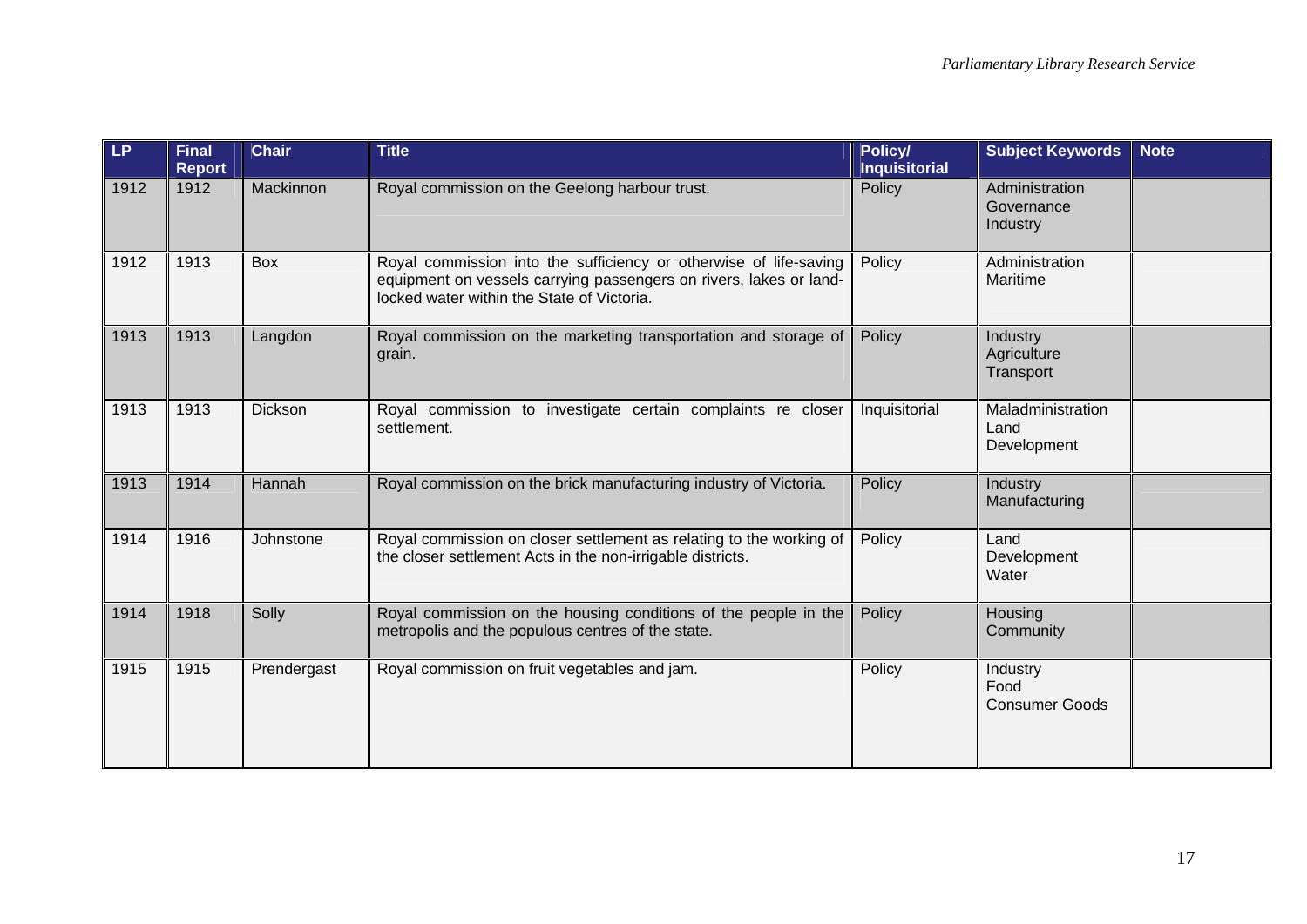| <b>LP</b> | <b>Final</b><br><b>Report</b> | <b>Chair</b>  | <b>Title</b>                                                                                                                                                                                                                                                             | Policy/<br><b>Inquisitorial</b>         | <b>Subject Keywords</b>                       | <b>Note</b>      |
|-----------|-------------------------------|---------------|--------------------------------------------------------------------------------------------------------------------------------------------------------------------------------------------------------------------------------------------------------------------------|-----------------------------------------|-----------------------------------------------|------------------|
| 1915      | 1915                          | Hood          | Royal commission to enquire into and report upon an agreement<br>made by the government of Victoria for the supply of frozen meat to<br>His Majesty's Imperial Government.                                                                                               | Inquisitorial                           | Impropriety<br>Industry<br>Trade              |                  |
| 1915      | 1915                          | Morrison      | Royal commission on the Victorian training ship 'John Murray'.                                                                                                                                                                                                           | Inquisitorial                           | Impropriety<br>Maladministration<br>Education |                  |
| 1915      | 1916                          | <b>Miller</b> | Royal commission on border railways.                                                                                                                                                                                                                                     | Policy                                  | Infrastructure<br>Transport<br>Rail           | Joint: NSW, Vic. |
| 1916      | 1917                          | Cooch         | Royal commission to inquire into the working of the public<br>departments.                                                                                                                                                                                               | Policy<br>Governance<br>Administration  |                                               |                  |
| 1917      | 1917                          | Johnson       | Royal commission on the working as a business undertaking of the<br>Victorian railways.                                                                                                                                                                                  | Policy                                  | Administration<br>Rail                        |                  |
| 1918      | 1918                          | Wasley        | Royal commission to investigate the disputes and differences<br>leading to the resignation of medical officers of friendly societies or<br>branches and consider and make recommendations with respect to<br>agreements between medical officers and friendly societies. | Inquisitorial                           | Maladministration<br><b>Public Health</b>     |                  |
| 1918      | 1919                          | Prendergast   | Royal commission on Victorian fisheries and fisheries industries.                                                                                                                                                                                                        | Policy                                  | Industry<br><b>Fisheries</b>                  |                  |
| 1919      | 1919                          | Cussen        | Royal commission as to whether improper influence was used for<br>the purpose of obtaining the withdrawal of certain charges of fraud<br>and forgery against John Blacker.                                                                                               | Inquisitorial<br>Impropriety<br>Justice |                                               |                  |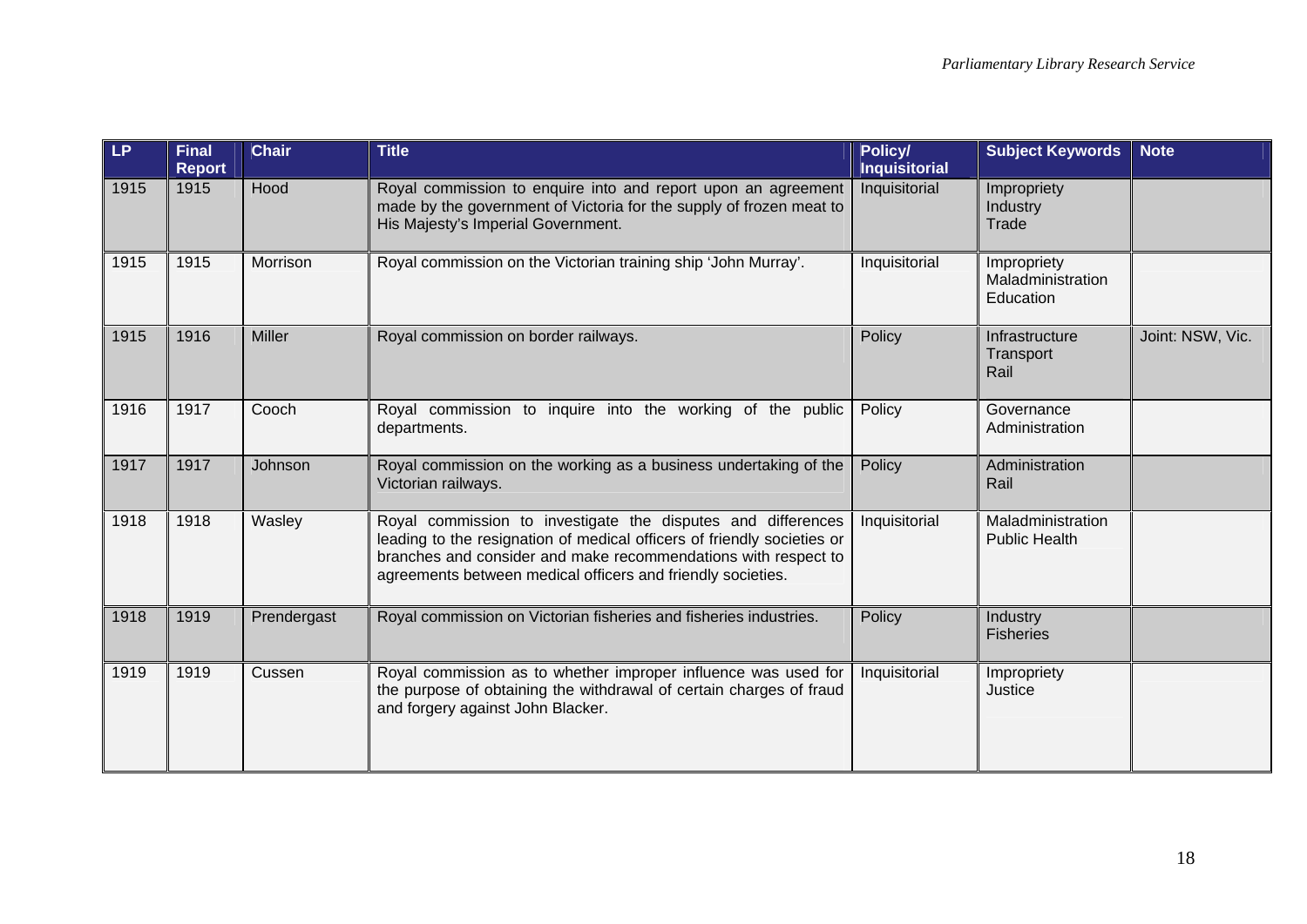| <b>LP</b> | <b>Final</b><br><b>Report</b> | <b>Chair</b> | <b>Title</b>                                                                                                          | Policy/<br><b>Inquisitorial</b> | <b>Subject Keywords</b>                             | <b>Note</b> |
|-----------|-------------------------------|--------------|-----------------------------------------------------------------------------------------------------------------------|---------------------------------|-----------------------------------------------------|-------------|
| 1919      | 1919                          | McCay        | State royal commission on high prices.                                                                                | Policy                          | <b>Consumer Goods</b><br>Cost of Living             |             |
| 1923      | 1923                          | Pigott       | Royal commission on charges made in respect of a certain contract<br>for the extension of the Warrnambool breakwater. | Inquisitorial                   | Impropriety<br>Infrastructure                       |             |
| 1923      | 1924                          | Kelley       | Royal commission on the high cost of living.                                                                          | Policy                          | <b>Consumer Goods</b><br>Cost of Living             |             |
| 1923      | 1924                          | Winneke      | Royal commission to investigate the prices of bread wheat and<br>flour.                                               | Policy                          | <b>Consumer Goods</b><br>Cost of Living             |             |
| 1923      | 1928                          | Snowball     | Royal commission on Victorian outer ports.                                                                            | Policy                          | Infrastructure<br>Trade<br>Industry                 |             |
| 1924      | 1924                          | Kelley       | Royal commission on the hospital for the insane Kew.                                                                  | Inquisitorial                   | Impropriety<br>Maladministration<br>Health          |             |
| 1924      | 1925                          | Monash       | Royal commission on the Victorian police force.                                                                       | Policy                          | Administration<br>Police                            |             |
| 1925      | 1925                          | Turnbull     | Royal commission on soldier settlement.                                                                               | Policy                          | Defence<br>Welfare<br>Land                          |             |
| 1925      | 1925                          | Kelley       | Royal commission respecting the Bendigo sewerage authority.                                                           | Inquisitorial                   | Impropriety<br>Maladministration<br><b>Services</b> |             |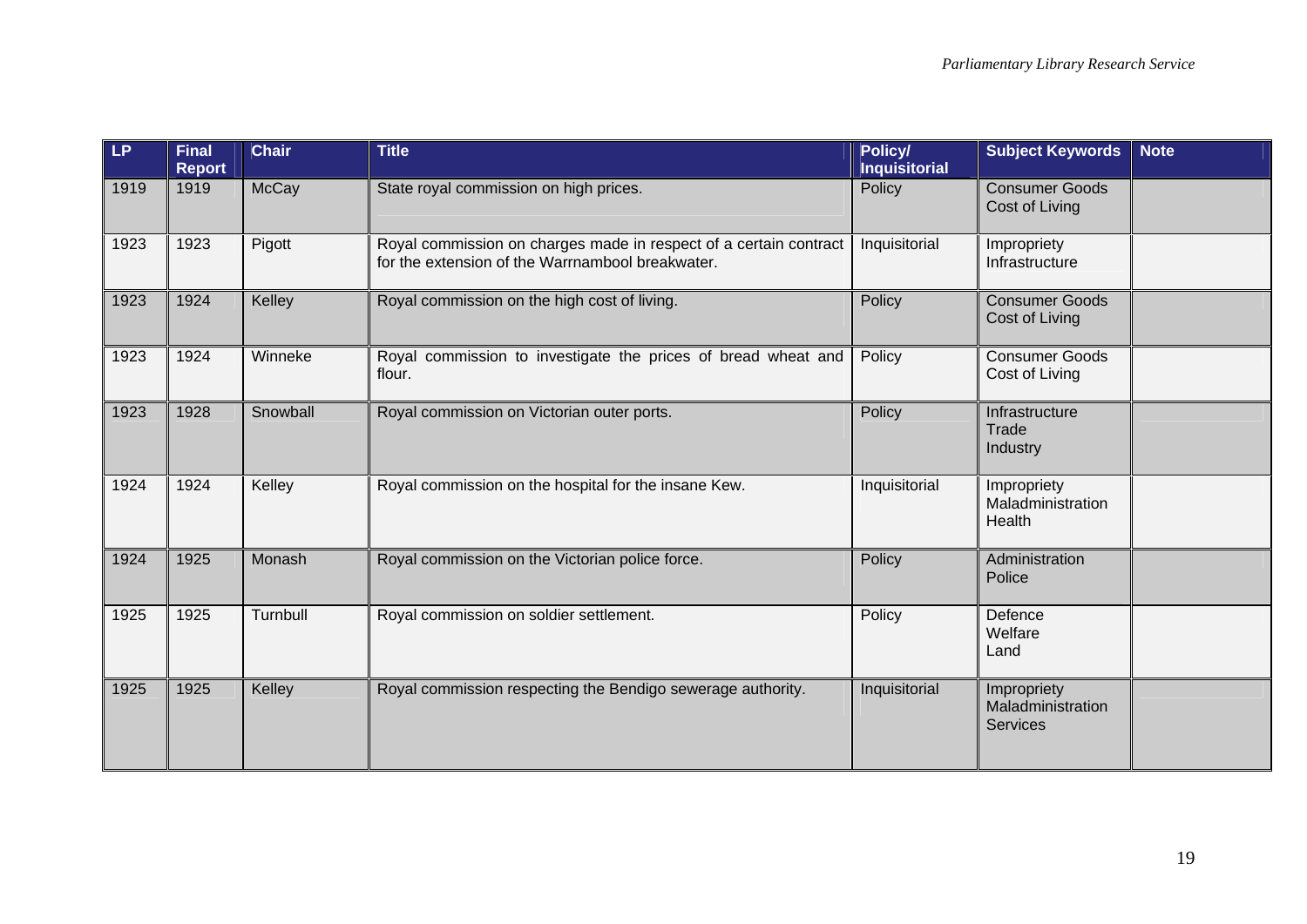| LP   | <b>Final</b><br><b>Report</b> | <b>Chair</b>    | <b>Title</b>                                                                                                                                  | Policy/<br><b>Inquisitorial</b> | <b>Subject Keywords</b>                          | <b>Note</b> |
|------|-------------------------------|-----------------|-----------------------------------------------------------------------------------------------------------------------------------------------|---------------------------------|--------------------------------------------------|-------------|
| 1926 | 1927                          | Gutteridge      | Royal commission on sanitation.                                                                                                               | Policy                          | Infrastructure<br><b>Services</b><br>Environment |             |
| 1927 | 1927                          | Keane           | Royal commission to enquire into the origin, promotion and<br>management of the amalgamated freezing company Victoria<br>proprietary limited. | Policy                          | Industry<br>Trade<br><b>Business</b>             |             |
| 1928 | 1928                          | <b>Bond</b>     | Royal commission on the dairying industry.                                                                                                    | Policy                          | Industry<br>Farming<br>Agriculture               |             |
| 1928 | 1928                          | <b>Stead</b>    | Royal commission to inquire into and report upon the control<br>management working and financial position of the Victoria railways.           | Policy                          | Administration<br>Rail                           |             |
| 1929 | 1930                          | Winneke         | Royal commission to inquire into and report upon the prices of flour<br>and bread.                                                            | Policy                          | <b>Consumer Goods</b><br>Cost of Living          |             |
| 1930 | 1930                          | <b>Berriman</b> | Royal commission to inquire into certain matters affecting the<br>municipal government of the city of Williamstown.                           | Inquisitorial                   | Impropriety<br>Maladministration<br>Governance   |             |
| 1930 | 1933                          | Dethridge       | Royal commission on migrant land settlement.                                                                                                  | Inquisitorial                   | Impropriety<br>Maladministration<br>Land         |             |
| 1935 | 1935                          | Gorman          | Royal commission on the Newmarket live stock sale yards.                                                                                      | Policy                          | Industry<br>Farming<br>Trade                     |             |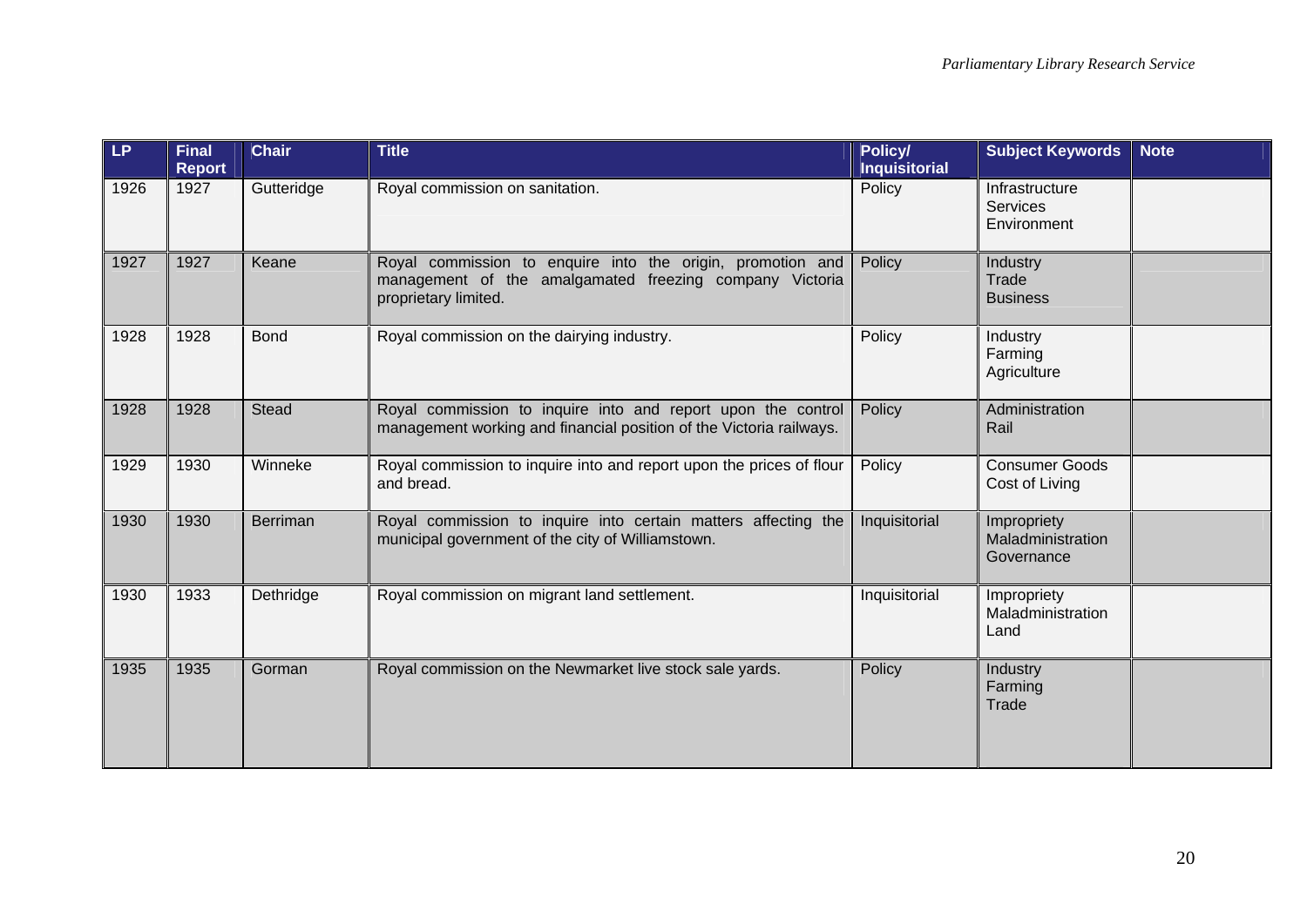| LP   | <b>Final</b><br><b>Report</b> | <b>Chair</b>    | <b>Title</b>                                                                                                                                                                                                                                                                                | Policy/<br><b>Inquisitorial</b> | <b>Subject Keywords</b>                  | <b>Note</b> |
|------|-------------------------------|-----------------|---------------------------------------------------------------------------------------------------------------------------------------------------------------------------------------------------------------------------------------------------------------------------------------------|---------------------------------|------------------------------------------|-------------|
| 1936 | 1937                          | McClelland      | Royal commission on the expediency of amending the Water Act<br>1928 and other matters.                                                                                                                                                                                                     | Policy                          | Legal<br>Water                           |             |
| 1936 | 1936                          | Macindoe        | Royal commission on the alleged shooting at and wounding of John<br>O'Connell Brophy police superintendent.                                                                                                                                                                                 | Inquisitorial                   | Impropriety<br>Police<br>Justice         |             |
| 1937 | 1937                          | Richardson      | Royal commission on certain matters relating to the state coal mine<br>Wonthaggi.                                                                                                                                                                                                           | Inquisitorial                   | <b>Disaster</b><br>Mining                |             |
| 1938 | 1938                          | Clyne           | Royal commission on industrial life assurance.                                                                                                                                                                                                                                              | Policy                          | Industry<br><b>Business</b><br>Insurance |             |
| 1939 | 1940                          | Duffy           | Royal commission to inquire into allegations of bribery in connexion<br>with the Money Lenders Bill 1938 and the Milk Board Bill 1939.                                                                                                                                                      | Inquisitorial                   | Impropriety<br>Legal                     |             |
| 1939 | 1939                          | <b>Stretton</b> | Royal commission to inquire into the causes of and measures taken<br>to prevent the bush fires of January 1939 and to protect life and<br>property and the measures to be taken to prevent bush fires in<br>Victoria and to protect life and property in the event of future bush<br>fires. | Inquisitorial                   | <b>Disaster</b><br>Maladministration     |             |
| 1942 | 1942                          | Clyne           | Royal commission to inquire into certain allegations regarding the<br>administration of the licensing laws of Victoria.                                                                                                                                                                     | Inquisitorial                   | Impropriety<br>Maladministration         |             |
| 1943 | 1944                          | Moore           | Royal commission to inquire into the licensing laws of Victoria for<br>the purposes of removing anomalies in such laws and rendering<br>them more effective in operation.                                                                                                                   | Policy                          | Administration<br>Legal                  |             |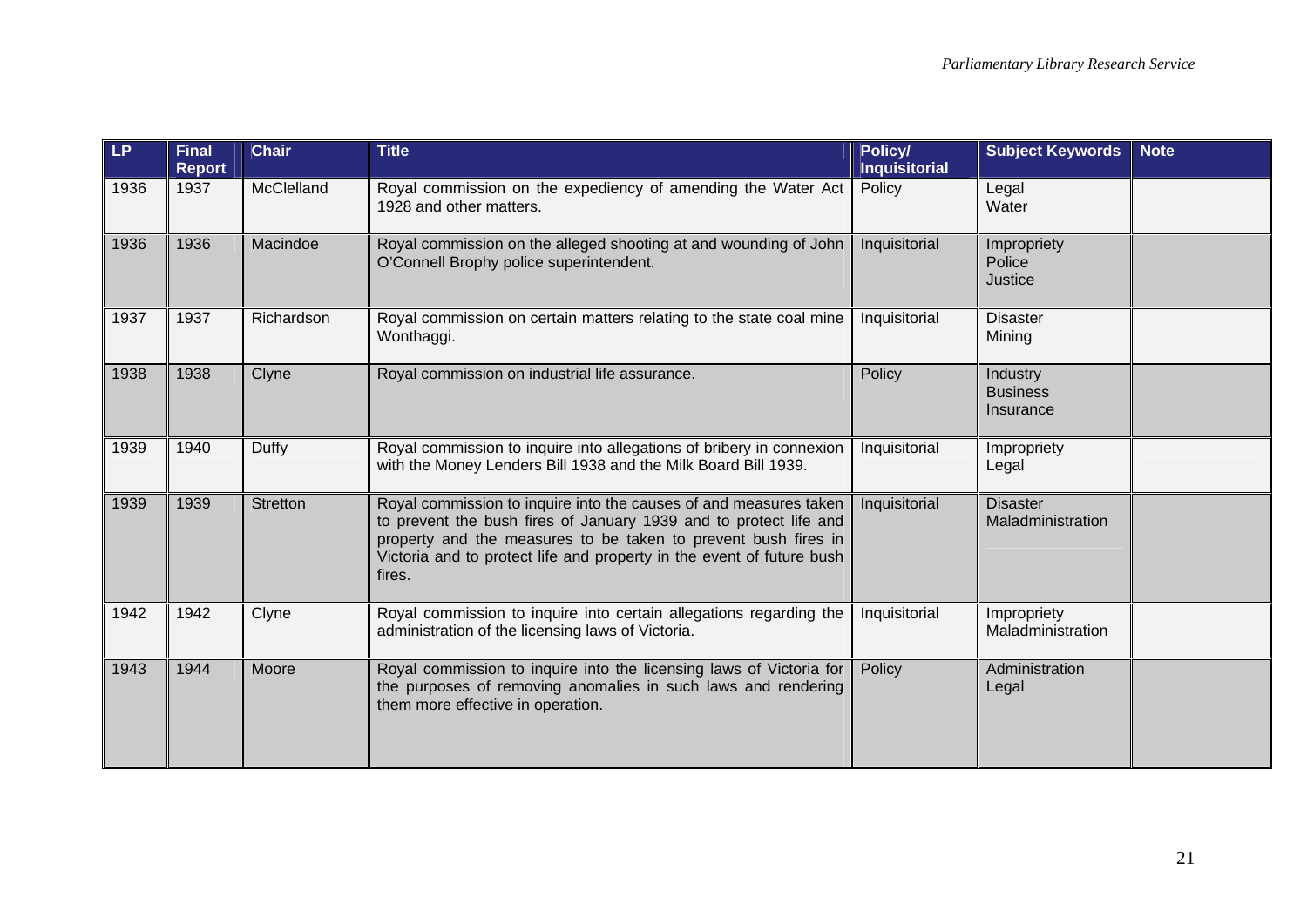| <b>LP</b> | <b>Final</b><br><b>Report</b> | <b>Chair</b>    | <b>Title</b>                                                                                                                                                                                                                                                                                                                  | Policy/<br><b>Inquisitorial</b> | <b>Subject Keywords</b>                                    | <b>Note</b> |
|-----------|-------------------------------|-----------------|-------------------------------------------------------------------------------------------------------------------------------------------------------------------------------------------------------------------------------------------------------------------------------------------------------------------------------|---------------------------------|------------------------------------------------------------|-------------|
| 1944      | 1944                          | <b>Stretton</b> | Royal commission to inquire into the place of origin and the causes<br>of the fires which commenced at Yallourn on the 14 <sup>th</sup> day of<br>February 1944; the adequacy of the measures which had been<br>taken to prevent damage; and the measures to be taken to protect<br>the undertaking and township at Yallourn. | Inquisitorial                   | <b>Disaster</b><br>Maladministration                       |             |
| 1946      | 1946                          | <b>Stretton</b> | Royal commission to inquire into forest grazing together with<br>minutes of evidence.                                                                                                                                                                                                                                         | Policy                          | Environment<br>Farming<br>Forestry                         |             |
| 1947      | 1947                          | <b>Stretton</b> | Royal commission to inquire into electricity supply.                                                                                                                                                                                                                                                                          | Policy                          | Infrastructure<br>Industry<br><b>Services</b>              |             |
| 1949      | 1949                          | <b>Stretton</b> | Royal commission to inquire and report upon the effects of the<br>organization and practices of the bread industry in Victoria.                                                                                                                                                                                               | Policy                          | <b>Industry</b><br><b>Consumer Goods</b><br>Cost of Living |             |
| 1949      | 1950                          | Lowe            | Royal commission into the origins aims objects and funds of the<br>Communist Party in Victoria and related matters.                                                                                                                                                                                                           | Inquisitorial                   | Impropriety<br>Administration                              |             |
| 1952      | 1952                          | Herring         | Royal commission appointed to inquire into certain allegations of<br>improper conduct.                                                                                                                                                                                                                                        | Inquisitorial                   | Impropriety                                                |             |
| 1956      | 1956                          | Moir            | Royal commission to inquire into the operation of the Housing Acts<br>of Victoria and the administration of the Housing Commission.                                                                                                                                                                                           | Policy                          | Administration<br>Legal<br>Housing                         |             |
| 1958      | 1959                          | Martin          | Royal commission to inquire into off the course betting.                                                                                                                                                                                                                                                                      | Policy                          | Industry<br>Gambling                                       |             |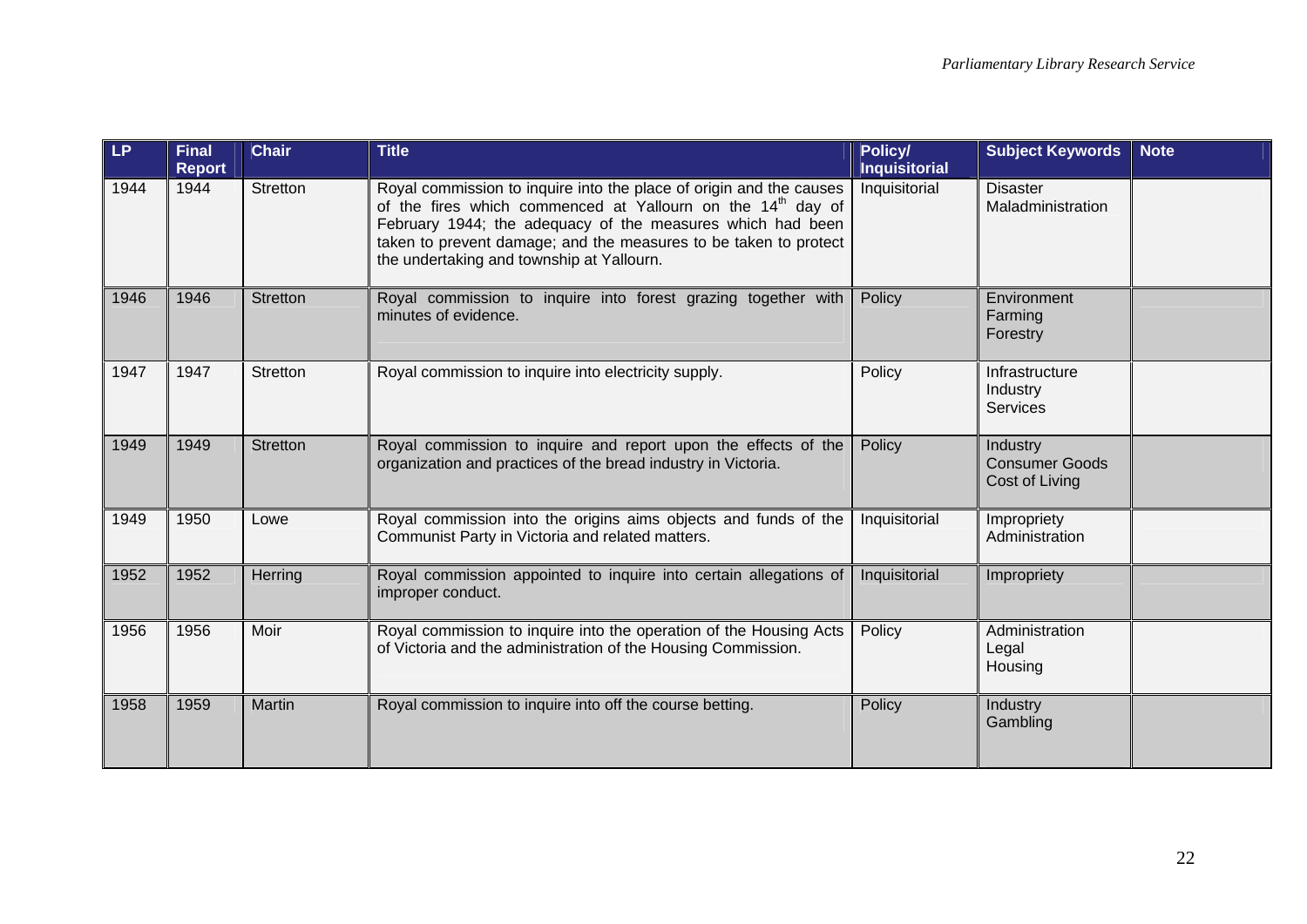| <b>LP</b> | <b>Final</b><br><b>Report</b> | <b>Chair</b>    | <b>Title</b>                                                                                         | Policy/<br><b>Inquisitorial</b> | <b>Subject Keywords</b>                      | <b>Note</b>                                       |
|-----------|-------------------------------|-----------------|------------------------------------------------------------------------------------------------------|---------------------------------|----------------------------------------------|---------------------------------------------------|
| 1959      | 1960                          | Coppel          | Royal commission on motor car third party compulsory insurance.                                      | Policy                          | Industry<br>Insurance                        |                                                   |
| 1960      | 1960                          | <b>Smithers</b> | Royal commission on Victoria market.                                                                 | Inquisitorial                   | Impropriety<br><b>Business</b>               |                                                   |
| 1962      | 1963                          | <b>Barber</b>   | Royal commission into the failure of Kings Bridge.                                                   | Inquisitorial                   | Maladministration<br>Infrastructure<br>Roads |                                                   |
| 1963      | 1965                          | Phillips        | Royal commission into the sale supply disposal or consumption of<br>liquor in the state of Victoria. | Policy                          | Administration<br>Health<br><b>Drugs</b>     |                                                   |
| 1970      | 1971                          | <b>Barber</b>   | Royal commission into the failure of West Gate Bridge.                                               | Inquisitorial                   | <b>Disaster</b><br>Maladministration         |                                                   |
| 1977      | 1979                          | Williams        | Royal commission into drugs.                                                                         | Inquisitorial                   | Impropriety<br>Justice<br><b>Drugs</b>       | Joint: Cth,<br>Vic,<br>WA,<br>Qld,<br>and<br>Tas. |
| 1979      | 1982                          | Frost           | Royal commission into certain<br>Housing<br>Commission<br>land<br>purchases and other matters.       | Inquisitorial                   | Impropriety<br>Maladministration<br>Housing  |                                                   |
| 1980      | 1984                          | Costigan        | Royal commission on the activities of the Federated Ship Painters<br>and Dockers Union.              | Inquisitorial                   | Impropriety                                  |                                                   |
| 1981      | 1982                          | Woodward        | Royal commission into Australian meat industry.                                                      | Inquisitorial                   | Impropriety<br><b>Business</b>               | Joint: Cth, Vic.                                  |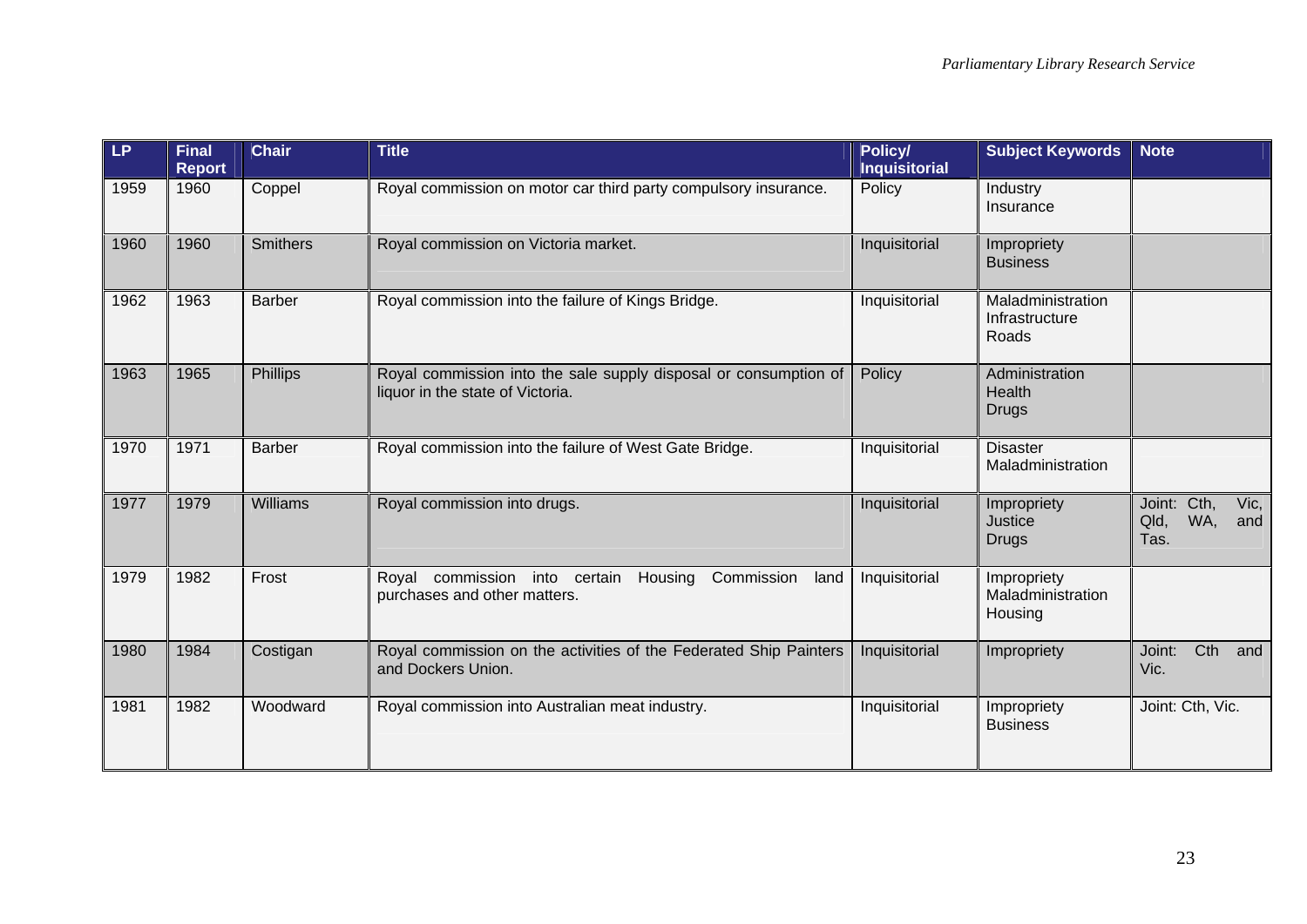| LP.  | <b>Final</b><br><b>Report</b> | <b>Chair</b>   | <b>Title</b>                                                                                                                            | Policy/<br><b>Inquisitorial</b> | <b>Subject Keywords</b>                                 | <b>Note</b>                                         |
|------|-------------------------------|----------------|-----------------------------------------------------------------------------------------------------------------------------------------|---------------------------------|---------------------------------------------------------|-----------------------------------------------------|
| 1981 | 1983                          | <b>Stewart</b> | Royal commission of inquiry into drug trafficking.                                                                                      | Inquisitorial                   | Impropriety<br>Trade<br><b>Drugs</b>                    | Joint: Cth, Vic,<br>Qld, NZ, Vic.                   |
| 1981 | 1982                          | Winneke        | Royal commission to inquire into the activities of the Australian<br>building construction employees and builders labourers federation. | Inquisitorial                   | Impropriety<br>Industry<br><b>Building</b>              | Joint: Cth, Vic.                                    |
| 1985 | 1986                          | <b>Stewart</b> | Royal commission into alleged telephone interceptions.                                                                                  | Inquisitorial                   | Impropriety                                             | Joint: Cth, NSW,<br>Vic.                            |
| 1986 | 1988                          | <b>McColl</b>  | Royal commission into grain storage, handling and transport.                                                                            | Policy                          | Industry<br>Trade<br>Farming                            | Joint: Cth, NSW,<br>WA,<br>Qld,<br>SA,<br>Tas, Vic. |
| 1990 | 1992                          | Woodward       | Royal commission into the Tricontinental group of companies.                                                                            | Inquisitorial                   | Impropriety<br><b>Business</b>                          |                                                     |
| 1998 | 1999                          | Dawson         | Royal commission into the Esso Longford gas plant accident.                                                                             | Inquisitorial                   | <b>Disaster</b><br>Maladministration<br><b>Services</b> |                                                     |
| 1999 | 2001                          | Lasry          | Royal commission into the metropolitan ambulance service.                                                                               | Inquisitorial                   | Impropriety<br>Maladministration<br><b>Services</b>     |                                                     |
| 2009 | 2010                          | Teague         | The 2009 Victorian Bushfires Royal Commission.                                                                                          | Inquisitorial                   | <b>Disaster</b><br>Maladministration                    |                                                     |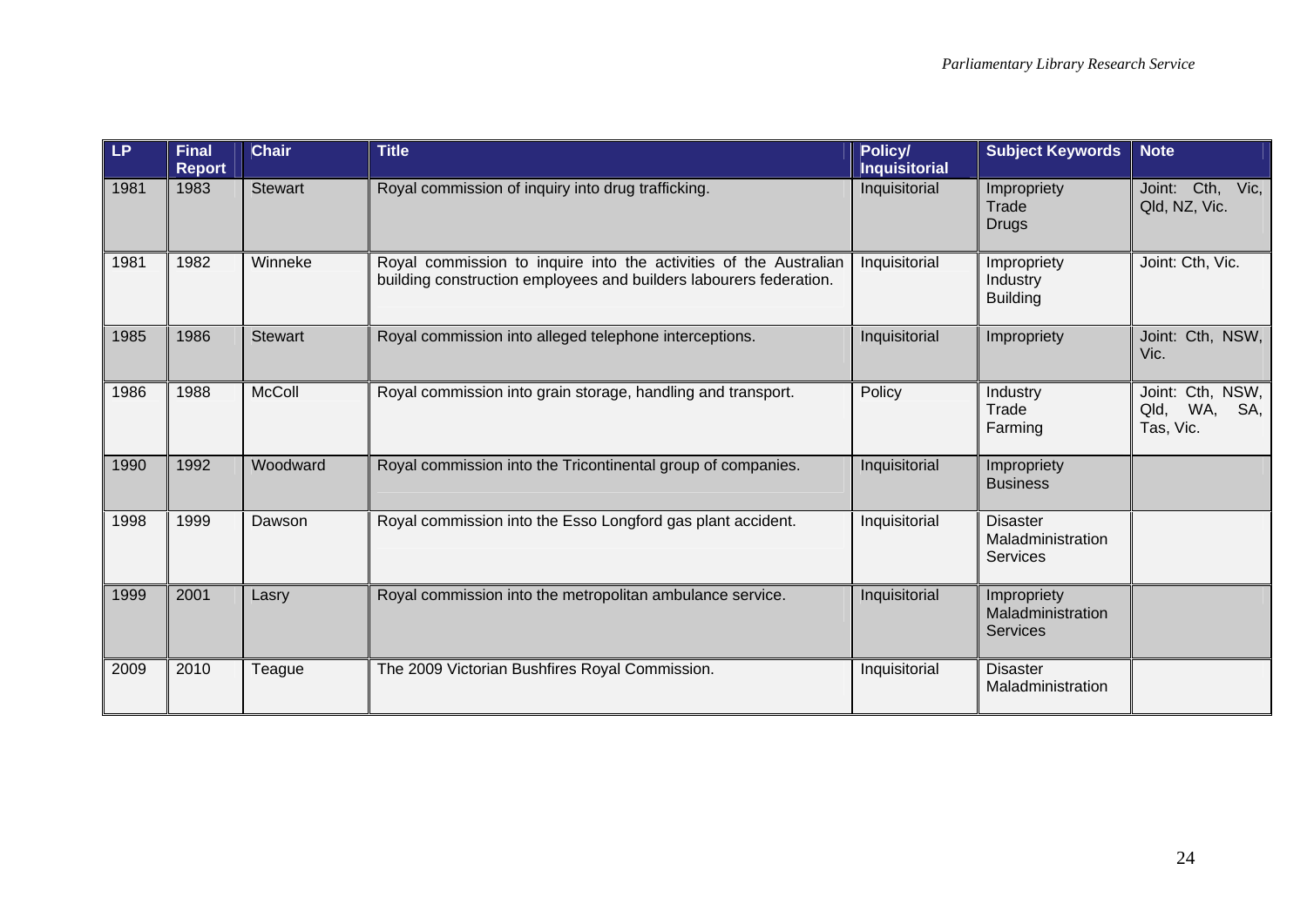# **Index 2: Royal Commissioners**

(Note: MPs includes sitting and former MPs at the time of the royal commission)

<span id="page-28-0"></span>

| $\mathsf{LP}$ | <b>Report</b> | <b>Chair</b>   | <b>Title</b>                                                                                                                                                                                     | #Com.      | <b>MPs</b> | <b>Other</b> | <b>Female</b>  | <b>Note</b>                                                                                                                                                                                       |
|---------------|---------------|----------------|--------------------------------------------------------------------------------------------------------------------------------------------------------------------------------------------------|------------|------------|--------------|----------------|---------------------------------------------------------------------------------------------------------------------------------------------------------------------------------------------------|
| 1854          | 1854          | Murphy         | Commission appointed to enquire into the $\vert$ 3<br>best mode of providing for the internal<br>communication of the colony.                                                                    |            | $\Omega$   | 3            | $\Omega$       | commission<br><b>This</b><br>does<br>not<br>contain 'royal' in the<br>title.<br>However, letters patent were<br>issued, which would have been<br>unnecessary if it was not a royal<br>commission. |
| 1854          | 1855          | <b>Stawell</b> | Royal commission appointed to enquire into<br>the tenure of the waste lands of the crown.                                                                                                        | $\vert$ 11 | 9          | 2            | $\Omega$       |                                                                                                                                                                                                   |
| 1858          | 1859          | Sullivan       | Royal commission to enquire into the best   7<br>method of removing the sludge from the gold<br>fields.                                                                                          |            | 2          | 5            | $\overline{0}$ |                                                                                                                                                                                                   |
| 1858          | 1858          | Macarthur      | Royal commission into the defences of the 14<br>colony.                                                                                                                                          |            | 9          | 5            | $\Omega$       |                                                                                                                                                                                                   |
| 1859          | 1860          | Macarthur      | Royal commission into the defences of the $8$<br>colony to consider the best mode of carrying<br>out the recommendations of the Defences<br>Commission of 1858.                                  |            | $\Omega$   | 8            | $\Omega$       |                                                                                                                                                                                                   |
| 1860          | 1860          | <b>Bright</b>  | Royal commission on harbour improvements<br>and a river and harbour trust.                                                                                                                       | 12         |            | 11           | $\Omega$       |                                                                                                                                                                                                   |
| 1861          | 1862          | Pratt          | Royal commission to enquire into and report 5<br>upon the circumstances connected with the<br>sufferings and death of Robert O'Hara Burke<br>and William John Wills, the Victorian<br>explorers. |            | 5          | $\Omega$     | $\Omega$       |                                                                                                                                                                                                   |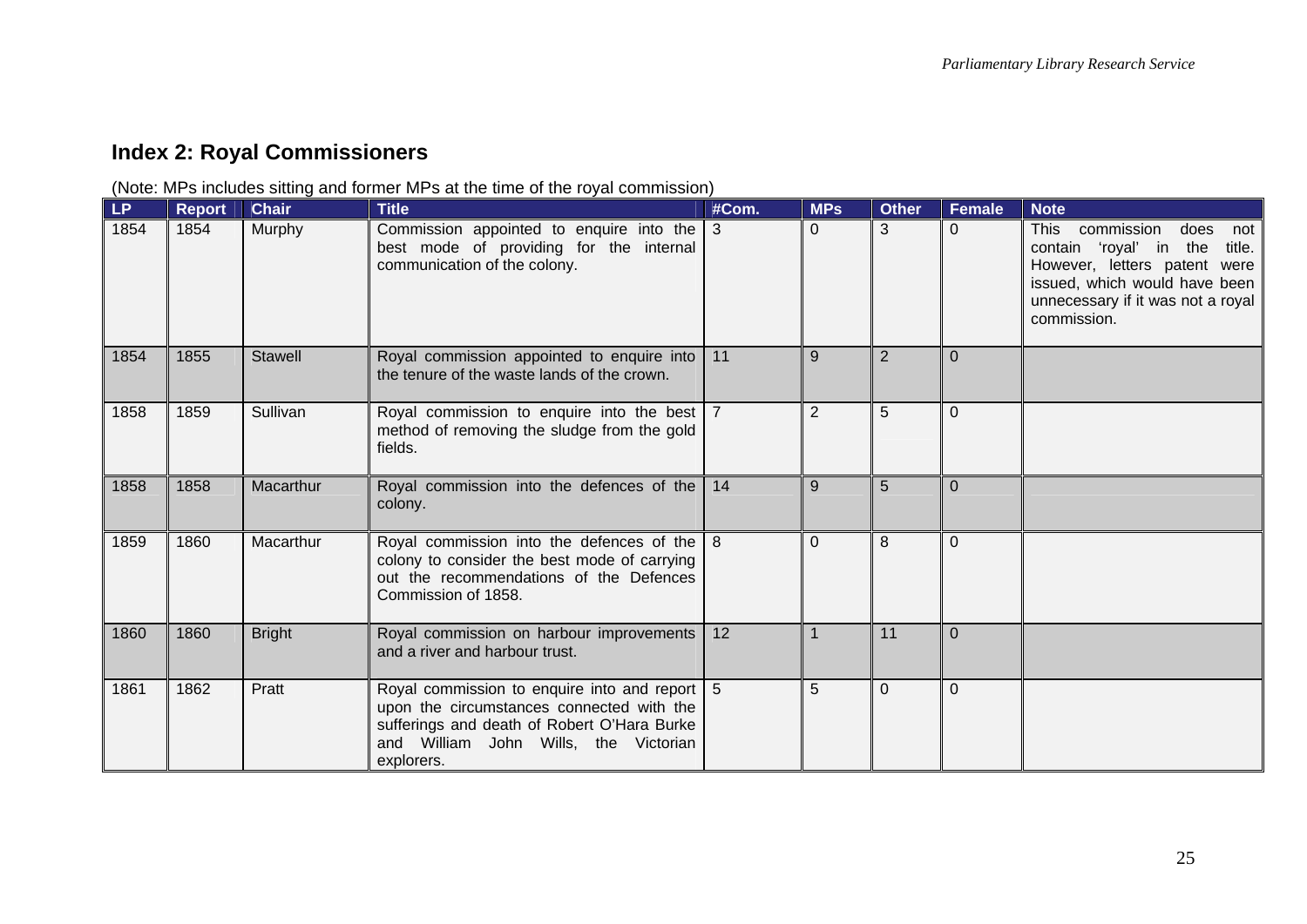| <b>LP</b> | <b>Report</b> | <b>Chair</b> | <b>Title</b>                                                                                                                           | #Com. | <b>MPs</b>     | <b>Other</b>   | Female         | <b>Note</b> |
|-----------|---------------|--------------|----------------------------------------------------------------------------------------------------------------------------------------|-------|----------------|----------------|----------------|-------------|
| 1861      | 1861          | <b>Barry</b> | The royal commission for the Victorian 14<br>Exhibition, 1861 and the London International<br>Exhibition, 1862.                        |       | 8              | 6              | $\Omega$       |             |
| 1862      | 1863          | Humffray     | Royal mining commission appointed to 3<br>enquire into the conditions and prospects of<br>the gold fields of Victoria.                 |       | 2              | 1              | $\Omega$       |             |
| 1862      | 1863          | <b>Sturt</b> | The royal commission appointed to enquire $\vert 5 \rangle$<br>into the municipalities and the charitable<br>institutions in Victoria. |       | $\overline{2}$ | 3              | $\overline{0}$ |             |
| 1863      | 1863          | Griffith     | Royal commission to enquire into the origin 5<br>and nature of the cattle disease known as<br>pleuro-pneumonia.                        |       | 5              | $\Omega$       | $\Omega$       |             |
| 1866      | 1867          | Smith        | Royal commission to examine into and report   4<br>upon the best means of clearing the river<br>Murray.                                |       | $\overline{2}$ | $\overline{2}$ | $\overline{0}$ |             |
| 1866      | 1867          | Higinbotham  | Royal commission to enquire into and report 11<br>upon the operation of the system of public<br>education.                             |       | 6              | 5              | $\mathbf{0}$   |             |
| 1866      | 1867          | Smith        | Royal commission to enquire into and report   9<br>upon the operation and effect of the wine and<br>spirits sale statute.              |       | $\overline{7}$ | $\overline{2}$ | $\Omega$       |             |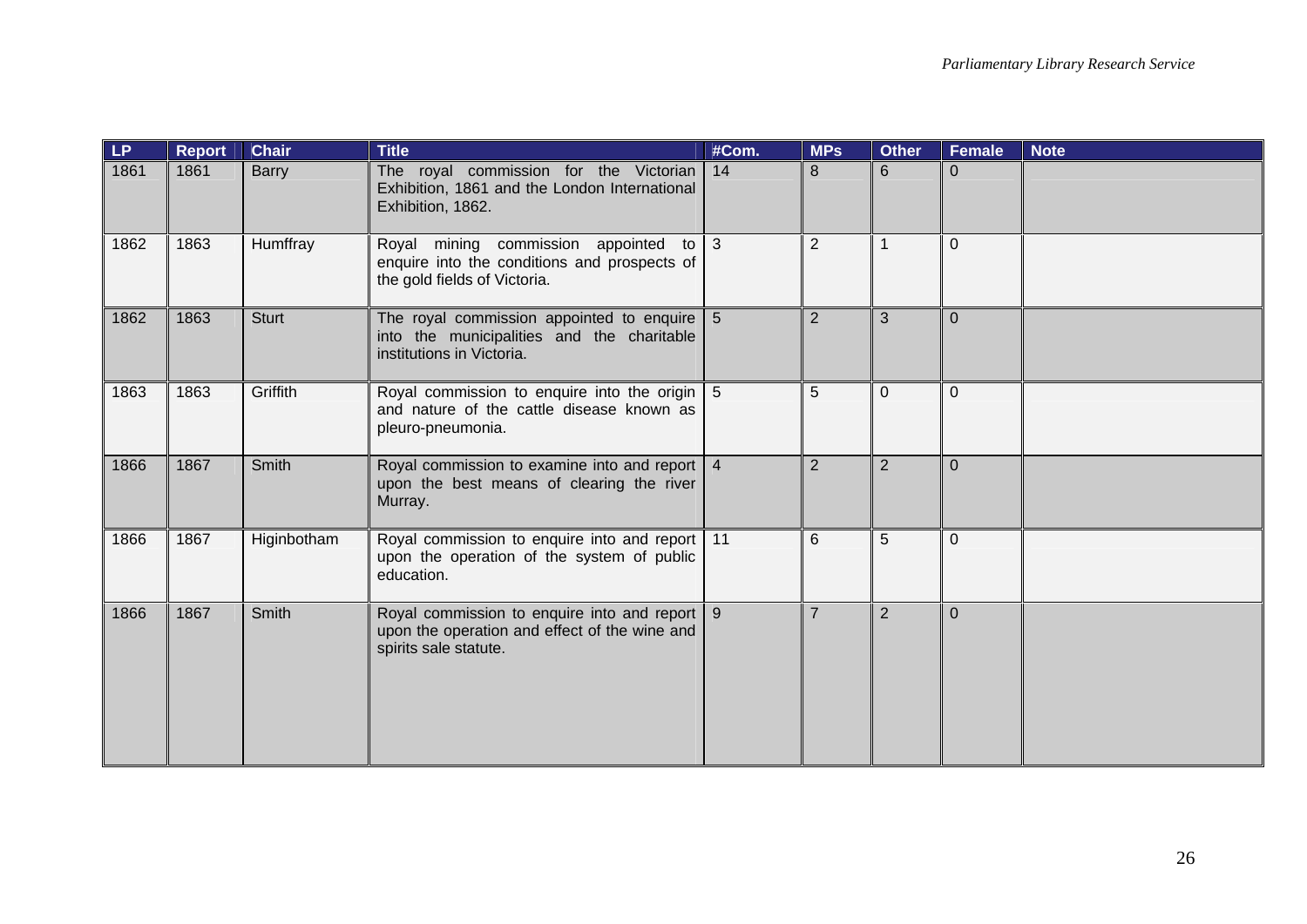| LP   | <b>Report</b> | <b>Chair</b>   | <b>Title</b>                                                                                                                                                                                                                                                                                                                                                                                                                   | #Com. | <b>MPs</b> | <b>Other</b>   | <b>Female</b>  | <b>Note</b> |
|------|---------------|----------------|--------------------------------------------------------------------------------------------------------------------------------------------------------------------------------------------------------------------------------------------------------------------------------------------------------------------------------------------------------------------------------------------------------------------------------|-------|------------|----------------|----------------|-------------|
| 1866 | 1867          | MacGregor      | Royal commission to inquire into and report   9<br>upon the subject of certain duties proposed to<br>be remitted or reduced by the tariff resolutions<br>of the Legislative Assembly on the 15 <sup>th</sup> day of<br>February 1865 and which then remained<br>uncollected.                                                                                                                                                   |       | 9          | $\overline{0}$ | $\Omega$       |             |
| 1867 | 1867          | Sullivan       | Royal commission to enquire into and report 5<br>upon applications made for authority to mine<br>within and under certain reserved lands at<br>Ballarat.                                                                                                                                                                                                                                                                       |       | 3          | $\overline{2}$ | $\overline{0}$ |             |
| 1868 | 1869          | Duffy          | Royal commission to enquire and report 12<br>generally on the practice of paying or<br>compensating members of the legislature in<br>all countries where the practice prevails, and<br>with a special view of ascertaining in each<br>case the rate of payment or compensation,<br>the conditions or limitations (if any) under<br>which it is made, and the form of legislative<br>enactment by which it has been authorized. |       | 12         | $\Omega$       | $\Omega$       |             |
| 1870 | 1870          | Duffy          | Royal commission appointed to consider and 10<br>report upon the necessity of a Federal Union<br>of the Australian Colonies for legislative<br>purposes and the best means<br>of<br>accomplishing such a Union.                                                                                                                                                                                                                |       | 10         | $\overline{0}$ | $\Omega$       |             |
| 1870 | 1872          | <b>Stawell</b> | Royal commission on penal and prison 8<br>discipline.                                                                                                                                                                                                                                                                                                                                                                          |       | 5          | 3              | $\Omega$       |             |
| 1870 | 1871          | Casey          | Royal commission on Intercolonial Legislation   9<br>and a Court of Appeal.                                                                                                                                                                                                                                                                                                                                                    |       | 9          | $\Omega$       | $\Omega$       |             |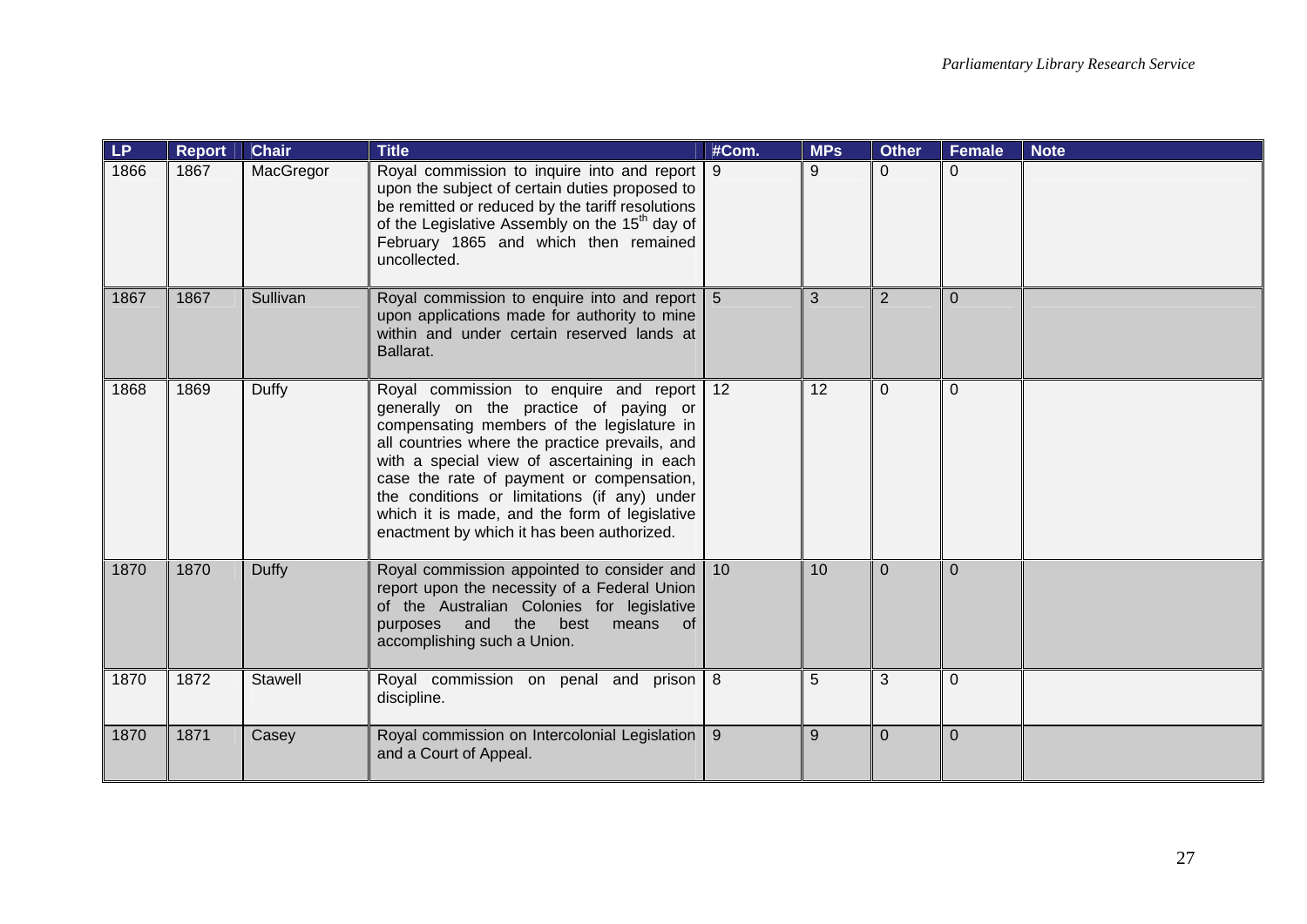| LP   | <b>Report</b> | <b>Chair</b>  | <b>Title</b>                                                                                                                                                                                         | #Com.          | <b>MPs</b>     | <b>Other</b>   | Female         | <b>Note</b> |
|------|---------------|---------------|------------------------------------------------------------------------------------------------------------------------------------------------------------------------------------------------------|----------------|----------------|----------------|----------------|-------------|
| 1870 | 1871          | Harker        | Royal commission appointed to enquire into   7<br>and report upon the condition and<br>management of the charitable institutions of<br>the colony, and generally into all matters<br>therewith.      |                | 5              | $\overline{2}$ | $\Omega$       |             |
| 1870 | 1871          | McRea         | Royal commission on noxious trades.                                                                                                                                                                  | 10             |                | 9              | $\overline{0}$ |             |
| 1870 | 1873          | A'Beckett     | Royal commission appointed to enquire into   9<br>the state of the public service and the working<br>of the Civil Service Act.                                                                       |                | $\overline{4}$ | 5              | $\overline{0}$ |             |
| 1871 | 1871          | <b>Bindon</b> | Royal commission on foreign industries and 14<br>forests.                                                                                                                                            |                | 8              | 6              | $\Omega$       |             |
| 1871 | 1872          | Casey         | commission<br>on industrial<br>Royal<br>and<br>reformatory schools and the sanatory station.                                                                                                         | $\overline{5}$ | 5              | $\overline{0}$ | $\overline{0}$ |             |
| 1872 | 1872          | Clark         | Royal commission to enquire into and report   8<br>upon the alleged silting up of Hobson's bay<br>since the dredging operations and also<br>enquire into and report upon the dredging<br>department. |                | $\overline{7}$ | $\overline{1}$ | $\Omega$       |             |
| 1872 | 1872          | McRea         | Royal commission to enquire into the origin of $\vert$ 4<br>the disease known as diphtheria, the best<br>mode of treatment thereof.                                                                  |                | $\overline{4}$ | $\overline{0}$ | $\Omega$       |             |
| 1873 | 1873          | Fraser        | Royal commission appointed to consider and 10<br>report on the extent and character of the<br>further accommodation required at the<br>parliamentary buildings.                                      |                | 10             | $\Omega$       | $\Omega$       |             |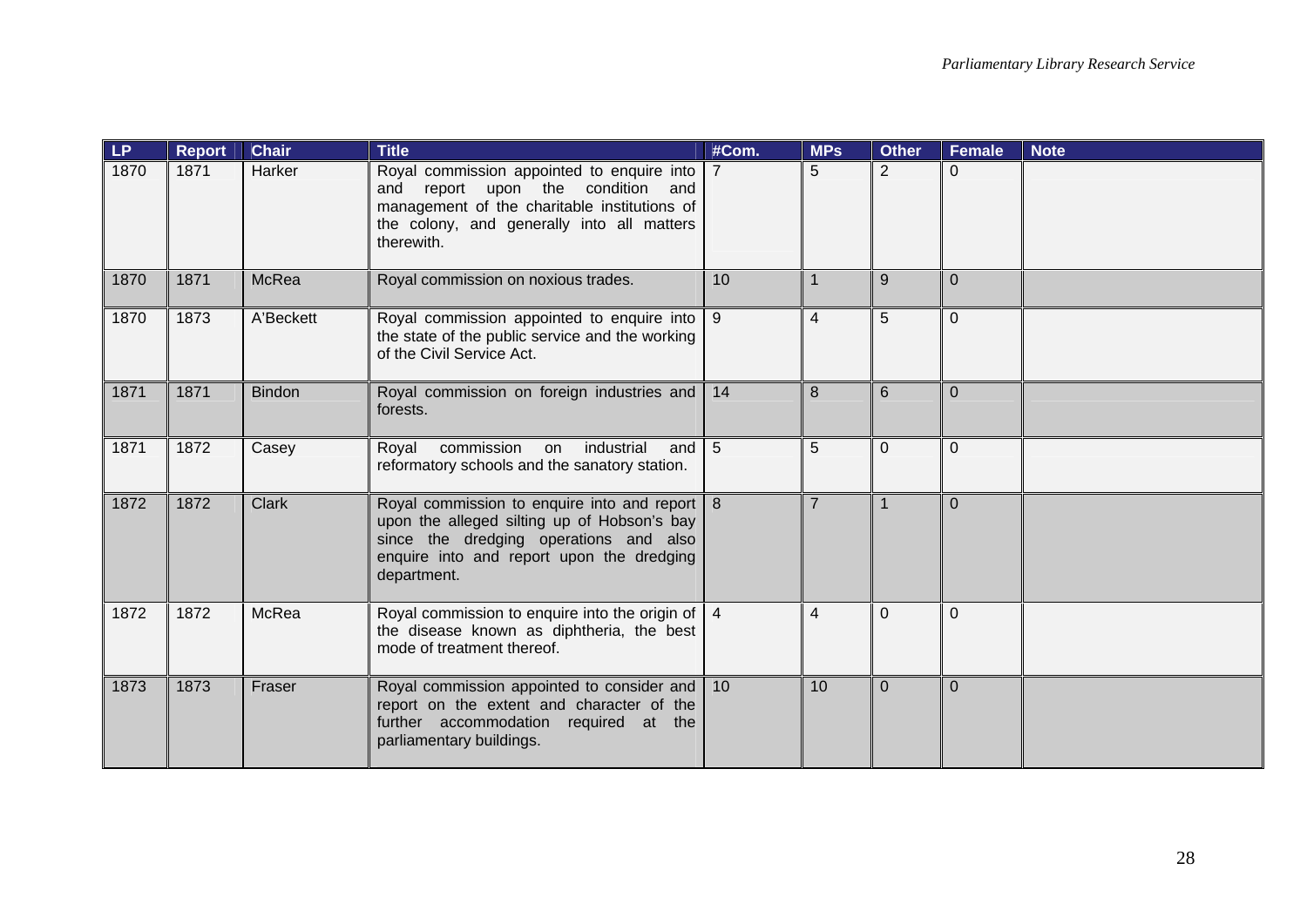| LP   | <b>Report</b> | <b>Chair</b>   | <b>Title</b>                                                                                                                                                                                                                                        | #Com.      | <b>MPs</b>     | <b>Other</b>   | <b>Female</b>  | <b>Note</b> |
|------|---------------|----------------|-----------------------------------------------------------------------------------------------------------------------------------------------------------------------------------------------------------------------------------------------------|------------|----------------|----------------|----------------|-------------|
| 1873 | 1873          | Smith          | Royal commission appointed to inquire into<br>and report upon the desirability of making<br>amendments in the Boroughs and Shires<br><b>Statutes and Road Districts Act.</b>                                                                        | $\vert$ 11 | 11             | $\overline{0}$ | $\Omega$       |             |
| 1873 | 1873          | MacBain        | Royal commission to enquire into the system   4<br>adopted by the Public Works Department in<br>reference to contracts and the execution of<br>public works, and generally to report upon the<br>Department itself.                                 |            | $\overline{4}$ | $\Omega$       | $\Omega$       |             |
| 1875 | 1875          | MacMahon       | Royal commission to consider and report 12<br>upon the lighting and ventilation of the<br>Legislative Assembly chamber, and the<br>accommodation required for honourable<br>Members.                                                                |            | 10             | $\overline{2}$ | $\Omega$       |             |
| 1875 | 1876          | O'Shanassy     | Royal commission on volunteer forces.                                                                                                                                                                                                               | 9          | $\overline{7}$ | $\overline{2}$ | $\overline{0}$ |             |
| 1875 | 1876          | Langridge      | Royal commission appointed to inquire into<br>the working of the Friendly Societies Statute.                                                                                                                                                        | 12         | $\overline{7}$ | 5              | $\overline{0}$ |             |
| 1877 | 1877          | Patterson      | Royal commission appointed to superintend 12<br>the carrying out of the recommendations of<br>the joint select committee appointed to inquire<br>into the extent and character of the<br>accommodation required in the parliament<br>buildings etc. |            | 12             | $\overline{0}$ | $\Omega$       |             |
| 1877 | 1877          | <b>Stawell</b> | Royal commission appointed to inquire into<br>the present condition of the Aborigines.                                                                                                                                                              | l 5        | 3              | $\overline{2}$ | $\Omega$       |             |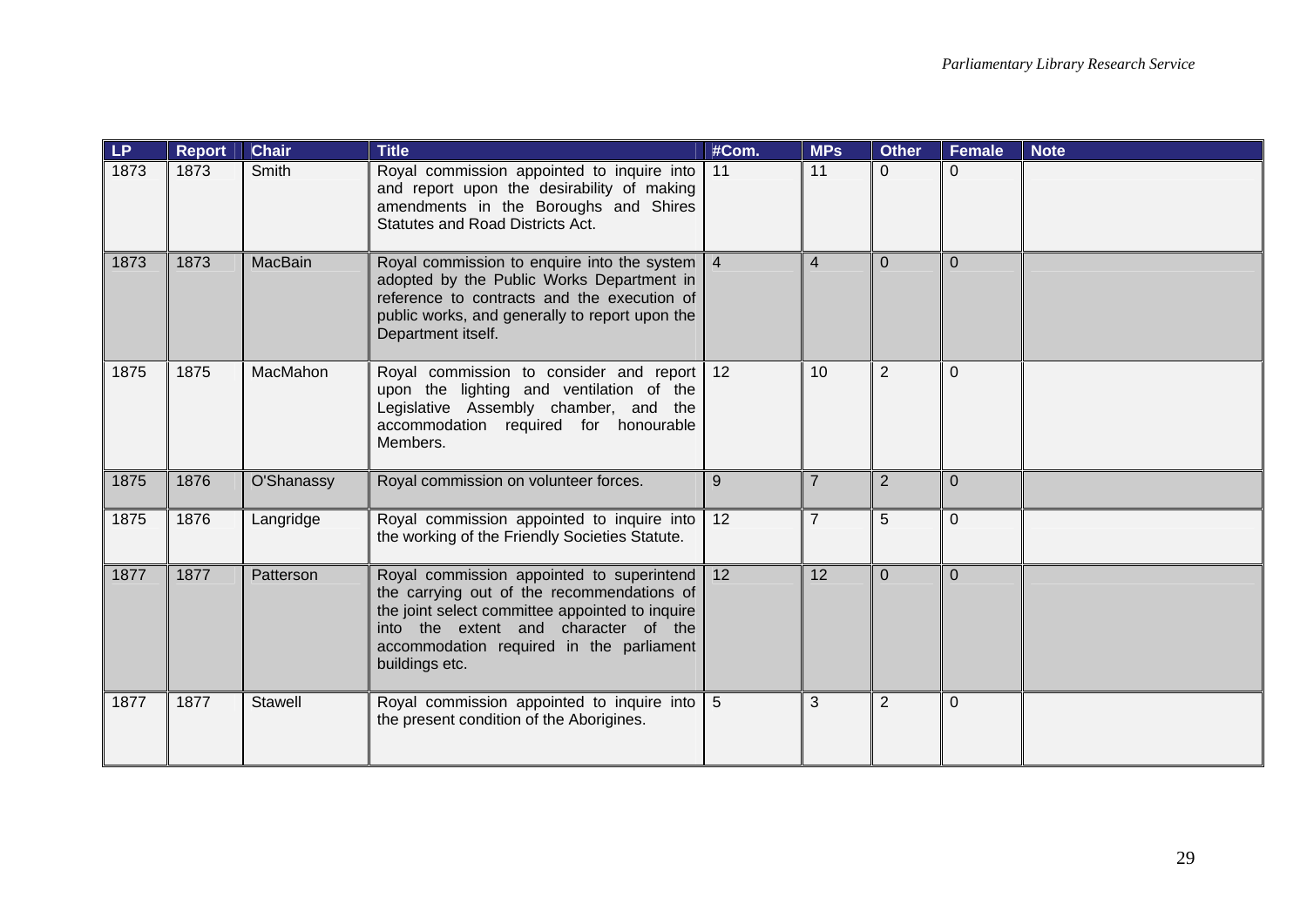| LP   | <b>Report</b> | <b>Chair</b>  | <b>Title</b>                                                                                                                                                                                                                                          | #Com.          | <b>MPs</b>      | <b>Other</b> | Female         | <b>Note</b>                                                 |
|------|---------------|---------------|-------------------------------------------------------------------------------------------------------------------------------------------------------------------------------------------------------------------------------------------------------|----------------|-----------------|--------------|----------------|-------------------------------------------------------------|
| 1877 | 1877          | Pearson       | Royal commission to report on the state of<br>public education in Victoria and suggestions<br>as to the best means of improving it.                                                                                                                   |                | $\Omega$        |              | $\overline{0}$ | Pearson was elected to the<br>Legislative Assembly in 1878. |
| 1878 | 1878          | Richardson    | Royal commission to enquire and report upon<br>the various matters connected with the design<br>and construction of the railway and road<br>bridge over the Murray river at Echuca.                                                                   | $\vert$ 3      | $\overline{2}$  | 1            | $\Omega$       |                                                             |
| 1878 | 1878          | <b>Tucker</b> | Royal commission to inquire how far the 399 <sup>th</sup><br>section of the Local Government Act has been<br>enforced by the various local bodies and to<br>report as to the present state of the closed<br>roads and the requirements of the public. | 9              | 9               | $\Omega$     | $\Omega$       |                                                             |
| 1878 | 1879          | O'Hea         | Royal commission to inquire into the progress<br>of settlement under the Land Act of 1869.                                                                                                                                                            | $\overline{7}$ | $\overline{7}$  | $\mathbf{0}$ | $\overline{0}$ |                                                             |
| 1878 | 1881          | Clarke        | Melbourne<br>Royal commission for the<br>International Exhibition of 1880.                                                                                                                                                                            |                |                 | $\Omega$     | $\Omega$       |                                                             |
| 1880 | 1880          | Stawell       | Royal commission into the operation and<br>effect of the present constitution of the<br>supreme court of the colony of Victoria, etc.,<br>etc., etc.                                                                                                  | 20             | 10 <sup>°</sup> | 10           | $\overline{0}$ |                                                             |
| 1881 | 1883          | Longmore      | Royal commission into the circumstances of<br>the Kelly Outbreak, the present state and<br>organisation of the police force etc.                                                                                                                      | $\overline{8}$ | 8               | $\Omega$     | $\Omega$       |                                                             |
| 1881 | 1883          | <b>Mirams</b> | Royal commission on tariffs.                                                                                                                                                                                                                          | 21             | 13              | 8            | $\mathbf 0$    |                                                             |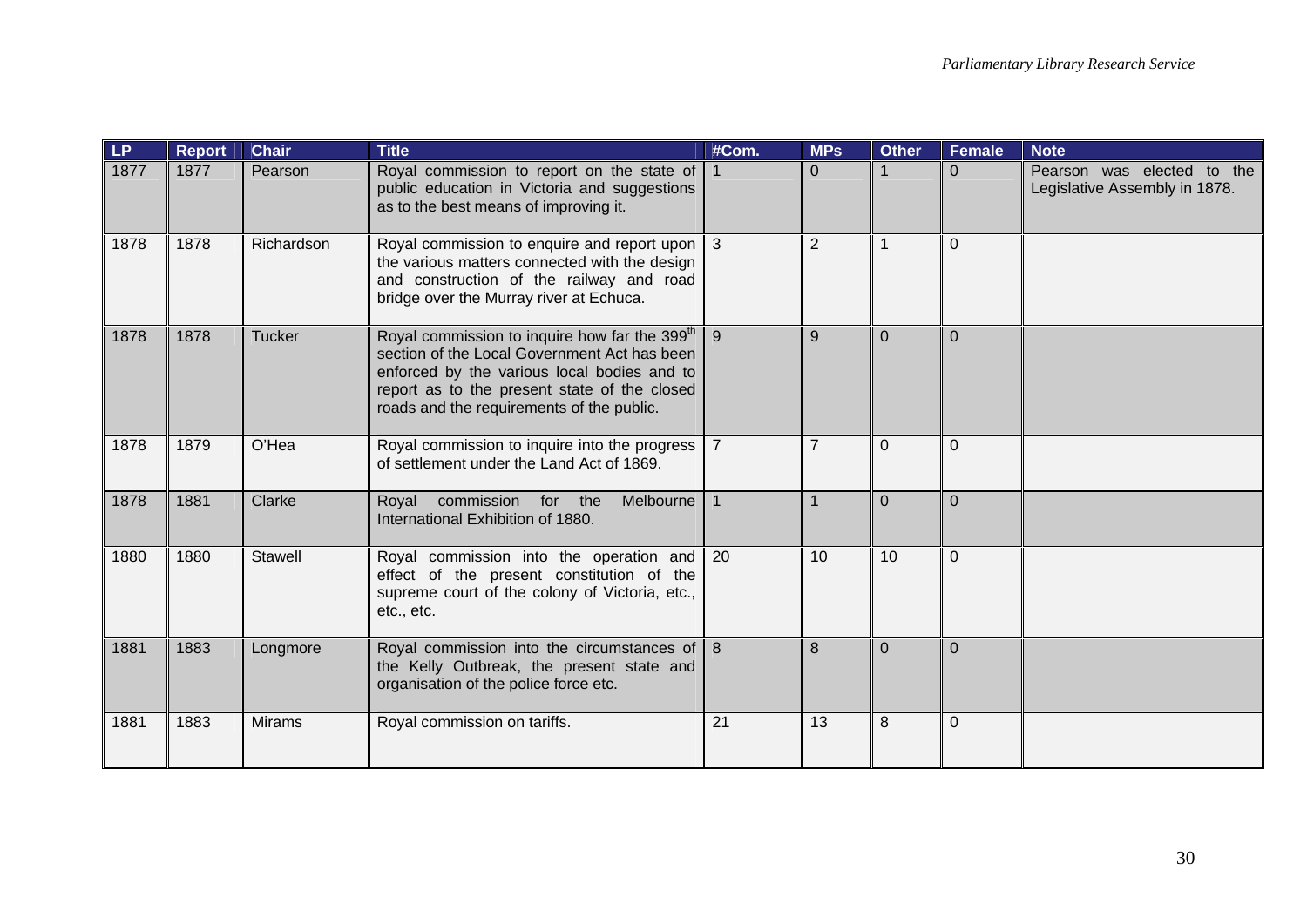| <b>LP</b> | <b>Report</b> | <b>Chair</b>  | <b>Title</b>                                                                                                                                                                                                                                                 | #Com. | <b>MPs</b> | <b>Other</b>   | <b>Female</b> | <b>Note</b> |
|-----------|---------------|---------------|--------------------------------------------------------------------------------------------------------------------------------------------------------------------------------------------------------------------------------------------------------------|-------|------------|----------------|---------------|-------------|
| 1881      | 1884          | Rogers        | Royal commission into the administration,<br>organisation, and general condition of the<br>existing system of public instruction.                                                                                                                            | 13    | 6          | $\overline{7}$ | $\Omega$      |             |
| 1882      | 1882          | Colles        | Royal commission appointed to enquire into 3<br>and report upon certain alleged violations of<br>the conditions and provisions of the Land Act<br>1869.                                                                                                      |       | $\Omega$   | 3              | $\Omega$      |             |
| 1882      | 1884          | Smith         | Royal commission into the best means of $\vert 5 \rangle$<br>regulating and shortening the hours of<br>employees in shops and wholesale and retail<br>trading establishments.                                                                                |       | 5          | $\mathbf{0}$   | $\mathbf{0}$  |             |
| 1884      | 1887          | Deakin        | Royal commission on water supplies.                                                                                                                                                                                                                          | 13    | 9          | $\overline{4}$ | $\Omega$      |             |
| 1884      | 1886          | Zox           | Royal commission on asylums for the insane<br>and inebriate.                                                                                                                                                                                                 | 8     | 6          | $\overline{2}$ | $\mathbf{0}$  |             |
| 1885      | 1894          | Levien        | Royal commission on vegetable products.                                                                                                                                                                                                                      | 13    | 9          | $\overline{4}$ | $\Omega$      |             |
| 1887      | 1887          | <b>Tucker</b> | Royal commission in regard to proposed<br>removal of the Spencer-street railway station<br>to allow for the extension of Melbourne<br>westward, also in regard to the best means of<br>connecting the city with the proposed docks,<br>west Melbourne swamp. | 17    | 13         | $\overline{4}$ | $\Omega$      |             |
| 1887      | 1887          | <b>Davies</b> | Royal commission appointed to inquire into 9<br>and report upon the operation of the<br>Companies Acts 1864 and 1881 in relation to<br>the business of banking in Victoria.                                                                                  |       | 6          | 3              | $\Omega$      |             |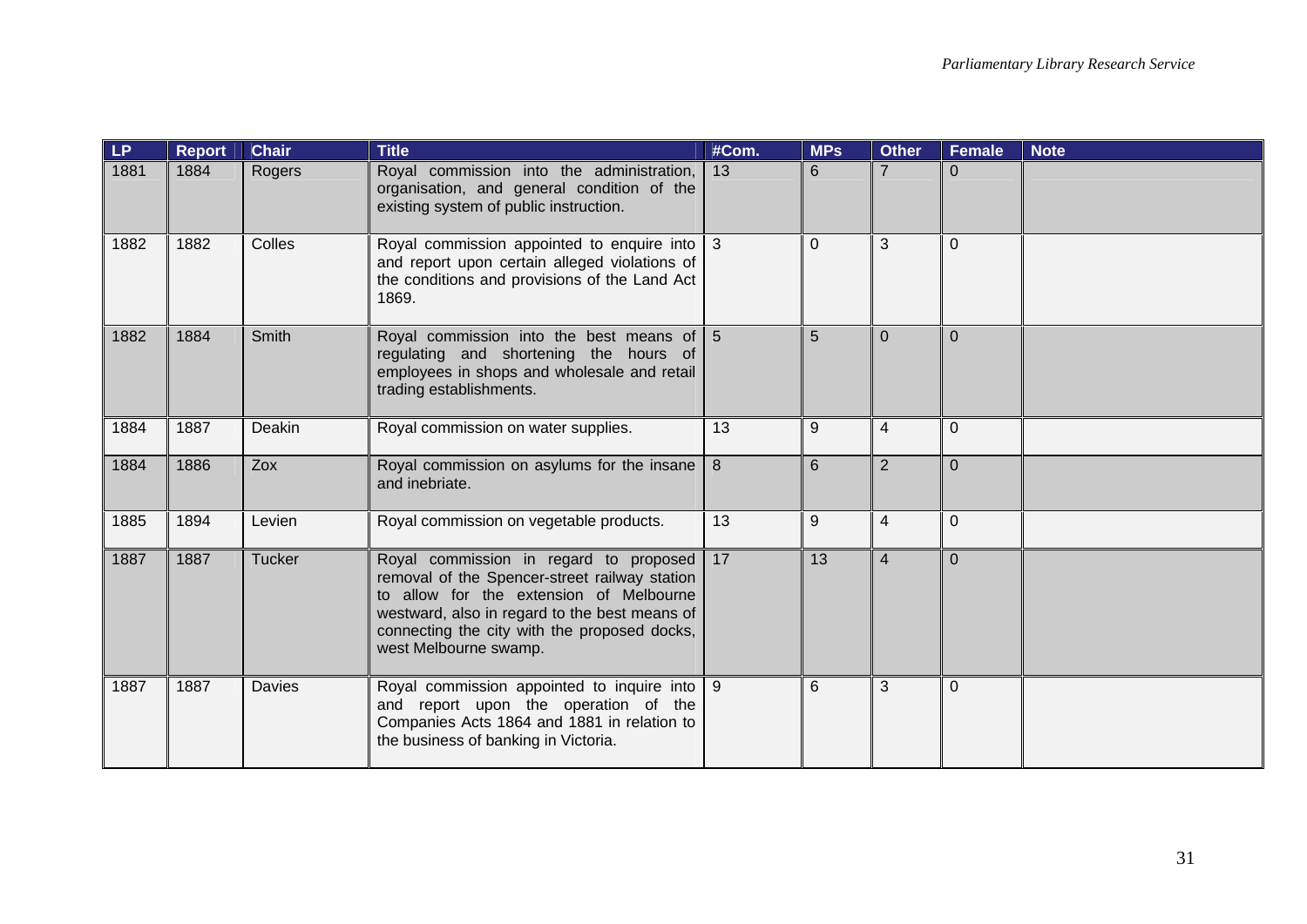| LP.  | <b>Report</b> | <b>Chair</b>  | <b>Title</b>                                                                                                                                                                                                              | #Com.           | <b>MPs</b>     | <b>Other</b>            | <b>Female</b>  | <b>Note</b> |
|------|---------------|---------------|---------------------------------------------------------------------------------------------------------------------------------------------------------------------------------------------------------------------------|-----------------|----------------|-------------------------|----------------|-------------|
| 1888 | 1890          | Allen         | Royal commission to inquire and report upon<br>the sanitary condition of Melbourne.                                                                                                                                       | 8               |                |                         | $\Omega$       |             |
| 1888 | 1888          | <b>Davies</b> | Royal commission to inquire and report upon<br>the best means of ventilating and lighting the<br>Legislative Assembly chamber.                                                                                            | 13              | 13             | $\overline{0}$          | $\Omega$       |             |
| 1889 | 1890          | Walker        | Royal commission for Victoria at the Paris<br>international exhibition.                                                                                                                                                   | 14              | 5              | 9                       | $\overline{0}$ |             |
| 1889 | 1891          | Bell          | Royal commission on gold mining.                                                                                                                                                                                          | $\overline{17}$ | 13             | $\overline{\mathbf{4}}$ | $\Omega$       |             |
| 1889 | 1891          | Levien        | Royal commission to inquire as to the best<br>means of developing and promoting the coal<br>industry of Victoria.                                                                                                         | 12              | 12             | $\overline{0}$          | $\Omega$       |             |
| 1890 | 1890          | Langridge     | Royal commission of Victoria at the New<br>Zealand and south seas exhibition.                                                                                                                                             | $\overline{6}$  | $\overline{2}$ | 4                       | $\Omega$       |             |
| 1890 | 1891          | Zox           | Royal commission on charitable institutions.                                                                                                                                                                              | 11              | $\overline{4}$ | $\overline{7}$          | $\overline{0}$ |             |
| 1894 | 1894          | <b>Best</b>   | Royal commission on constitutional reform.                                                                                                                                                                                | 12              | 12             | $\overline{0}$          | $\overline{0}$ |             |
| 1894 | 1895          | levers        | Royal commission on state banking.                                                                                                                                                                                        | 9               | 9              | $\overline{0}$          | $\Omega$       |             |
| 1894 | 1896          | Anderson      | Royal commission to inquire into and report   7<br>as to the financial position and prospects of<br>the various local bodies that have obtained<br>loans from the State for the construction of<br>works of water supply. |                 | $\overline{7}$ | $\overline{0}$          | $\Omega$       |             |
| 1896 | 1896          | <b>Tucker</b> | Mildura royal commission.                                                                                                                                                                                                 | $\overline{7}$  | $\overline{7}$ | $\mathbf 0$             | $\overline{0}$ |             |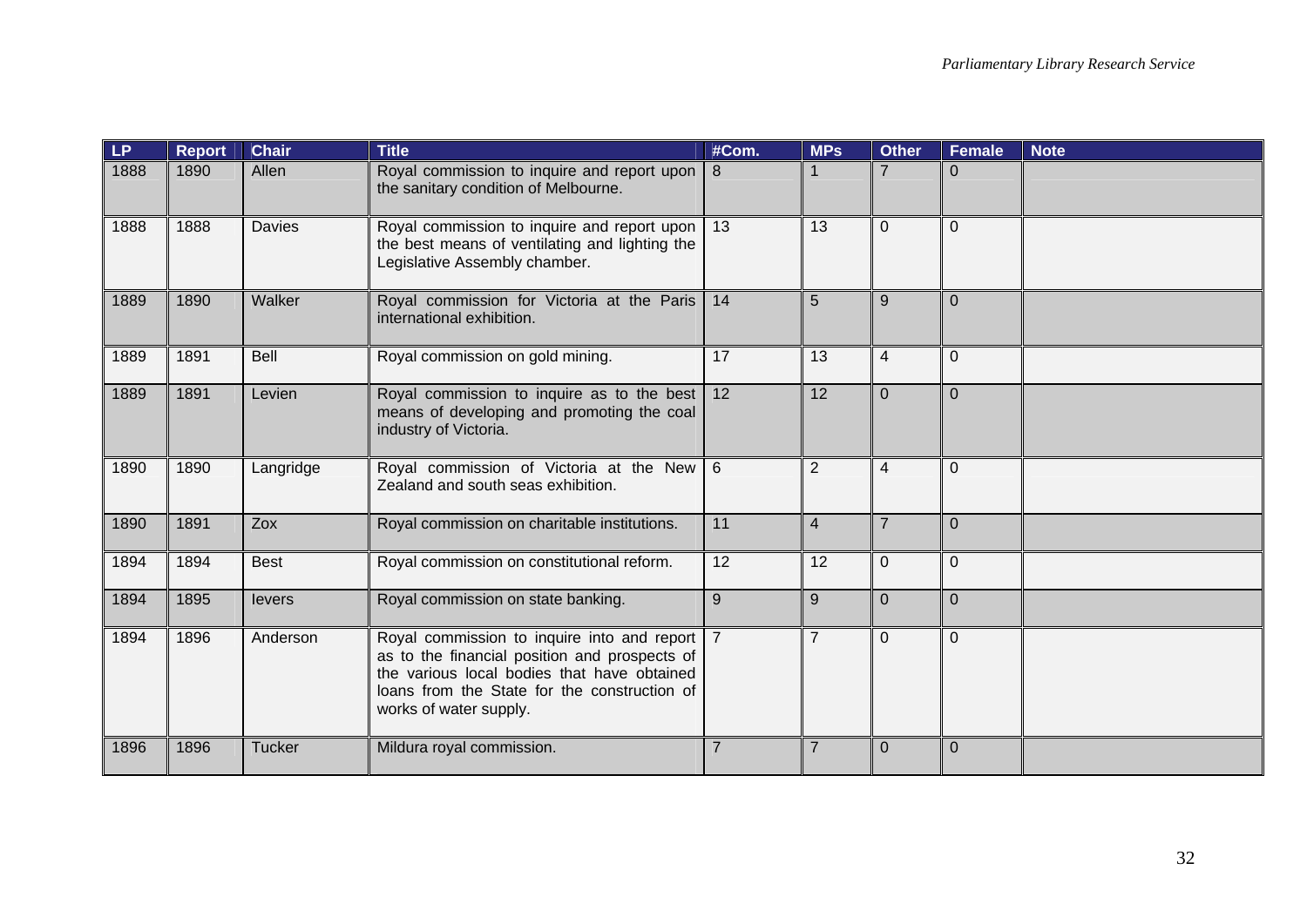| LP   | <b>Report</b> | <b>Chair</b>    | <b>Title</b>                                                                                                                                                                                              | #Com.          | <b>MPs</b>     | <b>Other</b>   | <b>Female</b>  | <b>Note</b> |
|------|---------------|-----------------|-----------------------------------------------------------------------------------------------------------------------------------------------------------------------------------------------------------|----------------|----------------|----------------|----------------|-------------|
| 1897 | 1898          | Kirton          | Royal commission on old age pensions.                                                                                                                                                                     | 16             | 13             | 3              | $\Omega$       |             |
| 1897 | 1899          | <b>Higgins</b>  | Royal commission for enquiring as to the $14$<br>means of avoiding unnecessary delay and<br>expense, and of making improvements in the<br>administration of the justice and in the working<br>of the law. |                | 12             | $\overline{2}$ | $\Omega$       |             |
| 1897 | 1901          | Tucker          | Royal commission on state forests and timber<br>reserves.                                                                                                                                                 | 10             | 10             | $\Omega$       | $\Omega$       |             |
| 1898 | 1898          | Maloney         | $into$ the $7$<br>Royal commission to inquire<br>grievances of employees of the Melbourne<br>tramway and omnibus company limited.                                                                         |                | $\overline{7}$ | $\Omega$       | $\overline{0}$ |             |
| 1899 | 1900          | <b>Murray</b>   | Royal commission on refrigerating stores and   7<br>central wine depot.                                                                                                                                   |                | $\overline{7}$ | $\mathbf{0}$   | $\overline{0}$ |             |
| 1899 | 1899          | <b>Williams</b> | Royal commission appointed to inquire into<br>certain allegations against the management of<br>the lands department.                                                                                      |                | $\Omega$       | $\mathbf{1}$   | $\Omega$       |             |
| 1899 | 1901          | Fink            | Royal commission on technical education.                                                                                                                                                                  | $\overline{7}$ | $\overline{2}$ | 5              | $\overline{0}$ |             |
| 1900 | 1900          | Langley         | Royal commission on religious instruction in $\vert$ 15<br>state schools.                                                                                                                                 |                | $\overline{0}$ | 15             | $\overline{0}$ |             |
| 1900 | 1902          | Keys            | Royal commission inquiring into and reporting<br>on the numerous amendments required in the<br>law relating to local government.                                                                          | 10             | 10             | $\overline{0}$ | $\overline{0}$ |             |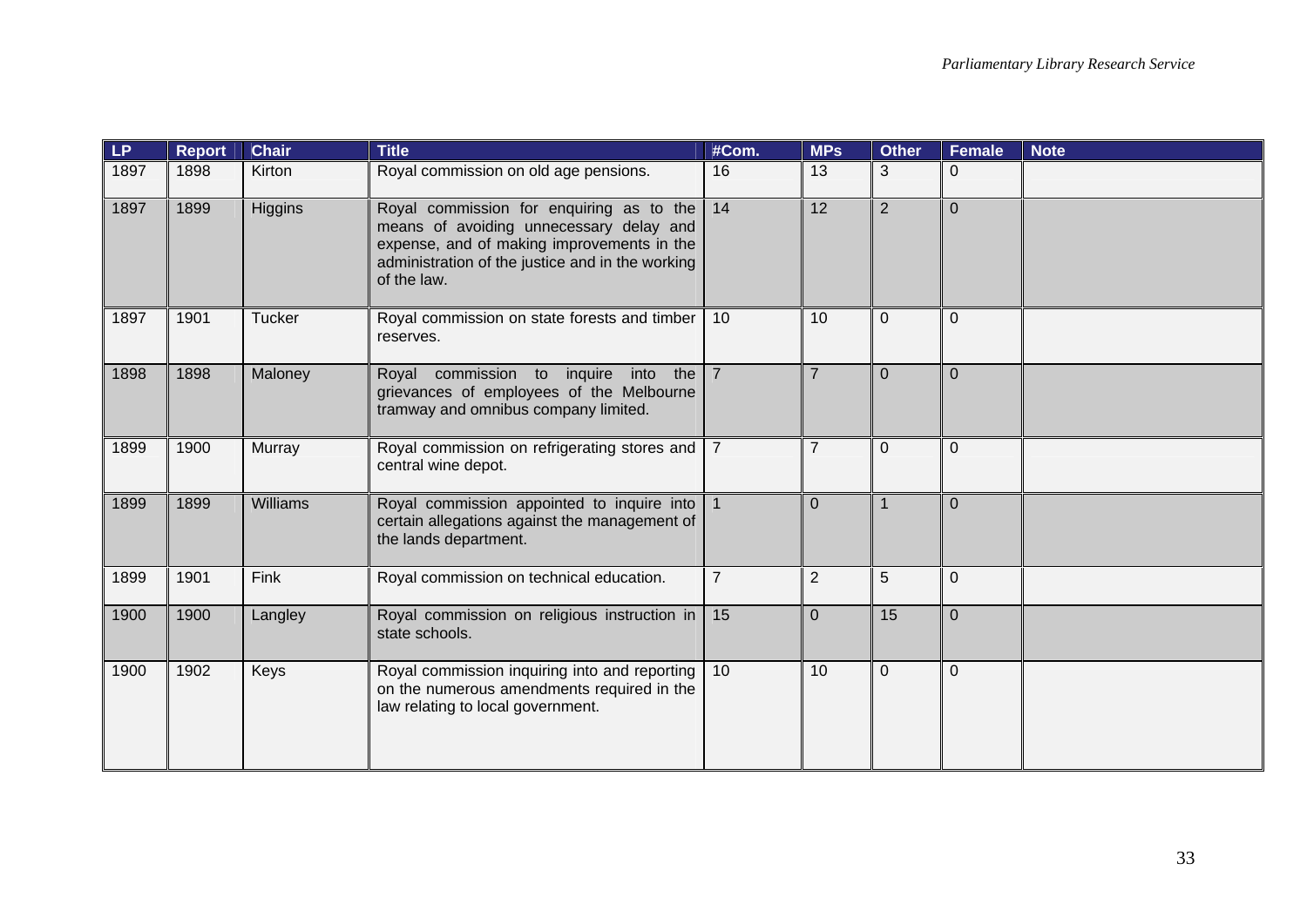| LP.  | <b>Report</b> | <b>Chair</b> | <b>Title</b>                                                                                                                                                                                                                                                      | #Com.          | <b>MPs</b>     | <b>Other</b>   | <b>Female</b>  | <b>Note</b>          |
|------|---------------|--------------|-------------------------------------------------------------------------------------------------------------------------------------------------------------------------------------------------------------------------------------------------------------------|----------------|----------------|----------------|----------------|----------------------|
| 1900 | 1903          | Outtrim      | Royal commission on the factories and shops<br>Acts.                                                                                                                                                                                                              | 12             | 12             | $\overline{0}$ | $\Omega$       |                      |
| 1900 | 1902          | McKenzie     | Royal commission to investigate the subject of   9<br>locomotive spark arresters as a means of<br>preventing the occurrence of destructive fires<br>in the working of the Victorian railways.                                                                     |                | 9              | $\overline{0}$ | $\overline{0}$ |                      |
| 1902 | 1902          | Hamilton     | Royal commission appointed to inquire into   1<br>and report as to the truth or otherwise of<br>certain allegations made by Messrs.<br>Dempster and Hanna reflecting on certain<br>officers of the Telegraph Branch of the<br>Victorian Railways.                 |                | $\Omega$       | 1              | $\Omega$       |                      |
| 1902 | 1902          | Vale         | Royal commission on the management of the $\vert 5 \vert$<br>railway department.                                                                                                                                                                                  |                | 5              | $\mathbf{0}$   | $\Omega$       |                      |
| 1902 | 1904          | <b>Fink</b>  | Royal commission on the financial position of $\vert$ 7<br>the University of Melbourne.                                                                                                                                                                           |                |                | $\Omega$       | $\Omega$       |                      |
| 1902 | 1902          | <b>Davis</b> | Royal commission on the river Murray.                                                                                                                                                                                                                             | 3              | $\overline{0}$ | 3              | $\overline{0}$ | Joint: NSW, SA, Vic. |
| 1902 | 1903          | Langdon      | Royal commission on handling grain and<br>other produce in bulk or otherwise.                                                                                                                                                                                     | $\overline{7}$ | $\overline{7}$ | $\overline{0}$ | $\Omega$       |                      |
| 1903 | 1904          | Hood         | Royal commission to investigate and report on   1<br>allegations respecting the acts of certain<br>persons connected with the independent<br>order of foresters in relation to Members of<br>Parliament or candidates for parliament of the<br>state of Victoria. |                | $\overline{0}$ | $\overline{1}$ | $\Omega$       |                      |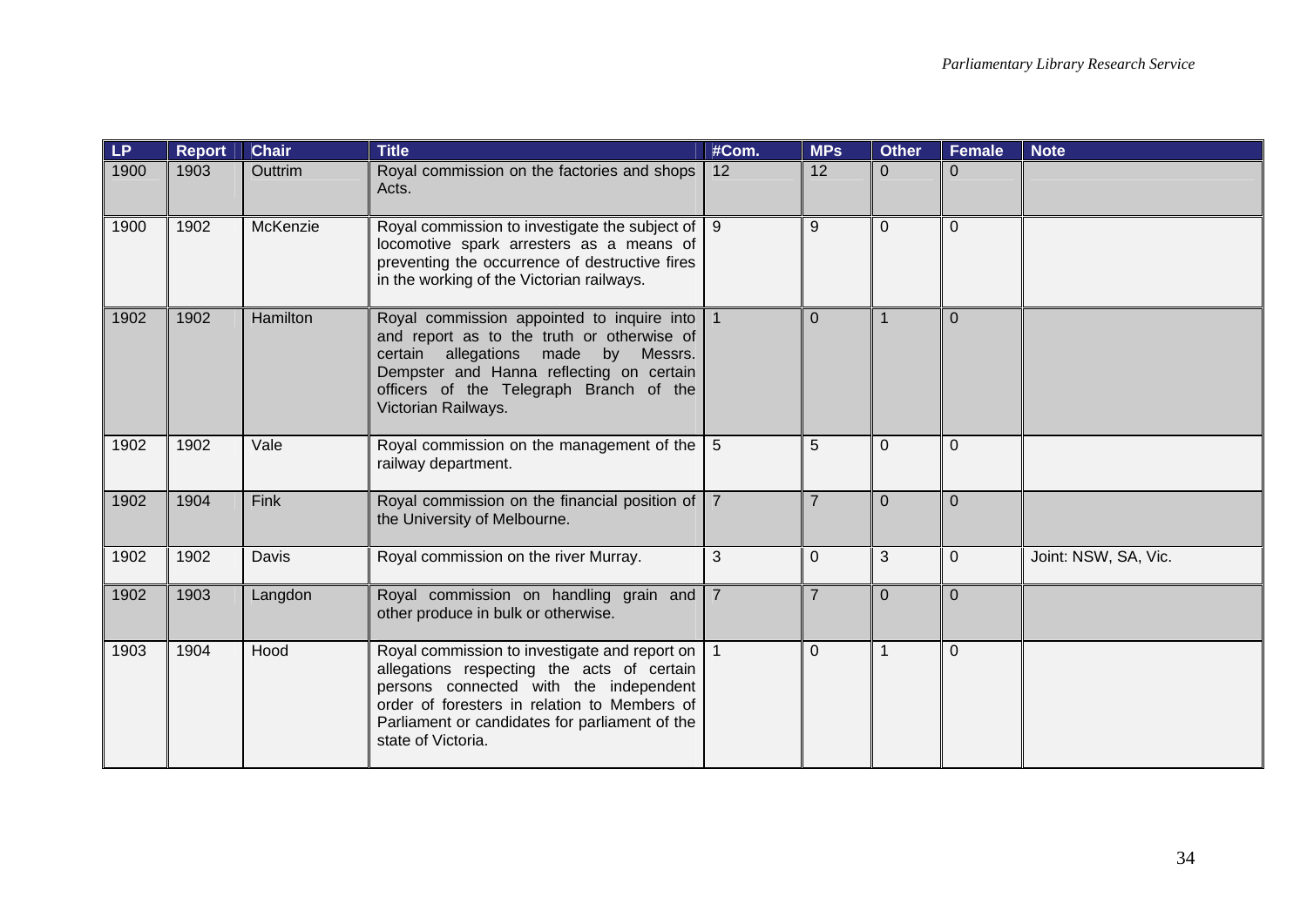| LP.  | <b>Report</b> | <b>Chair</b> | <b>Title</b>                                                                                                                                 | #Com.          | <b>MPs</b>     | <b>Other</b>   | <b>Female</b>  | <b>Note</b> |
|------|---------------|--------------|----------------------------------------------------------------------------------------------------------------------------------------------|----------------|----------------|----------------|----------------|-------------|
| 1904 | 1905          | Morrison     | Royal commission on the butter industry.                                                                                                     | 3              |                | $\overline{2}$ | $\Omega$       |             |
| 1904 | 1905          | A'Beckett    | Royal commission on the charges against the<br>Honourable John William Taverner.                                                             | $\overline{1}$ | $\overline{0}$ | 1              | $\Omega$       |             |
| 1905 | 1905          | Langdon      | Royal commission on the cost of making 4<br>railway locomotives at the Phoenix Foundry<br>Ballarat and the Newport railway workshops<br>etc. |                | $\overline{4}$ | $\overline{0}$ | $\Omega$       |             |
| 1905 | 1906          | Howitt       | Royal Commission on the coal industry.                                                                                                       | 3              | $\overline{0}$ | 3              | $\overline{0}$ |             |
| 1905 | 1906          | Cameron      | Royal commission on the Victorian police<br>force.                                                                                           | $\overline{7}$ | $\overline{7}$ | $\Omega$       | $\Omega$       |             |
| 1909 | 1909          | Hutchinson   | Royal commission on the acquisition of 7<br>certain estates by Sir Thomas Bent as a<br>Minister of the Crown.                                |                | $\overline{7}$ | $\overline{0}$ | $\overline{0}$ |             |
| 1909 | 1910          | Mackinnon    | Royal commission on the Murray waters.                                                                                                       | 9              | 9              | $\Omega$       | $\overline{0}$ |             |
| 1910 | 1910          | Box          | Royal commission to inquire as to the $1$<br>acquisition of certain lands in the Cohuna and<br>Dingee districts.                             |                | $\mathbf 0$    | $\mathbf 1$    | $\Omega$       |             |
| 1910 | 1911          | Mackey       | Royal commission to inquire into and report   7<br>upon the railway and tramway systems of<br>Melbourne and suburbs.                         |                | 5              | $\overline{2}$ | $\Omega$       |             |
| 1910 | 1911          | Cameron      | Royal commission on border railways.                                                                                                         | 12             | 12             | $\overline{0}$ | $\overline{0}$ |             |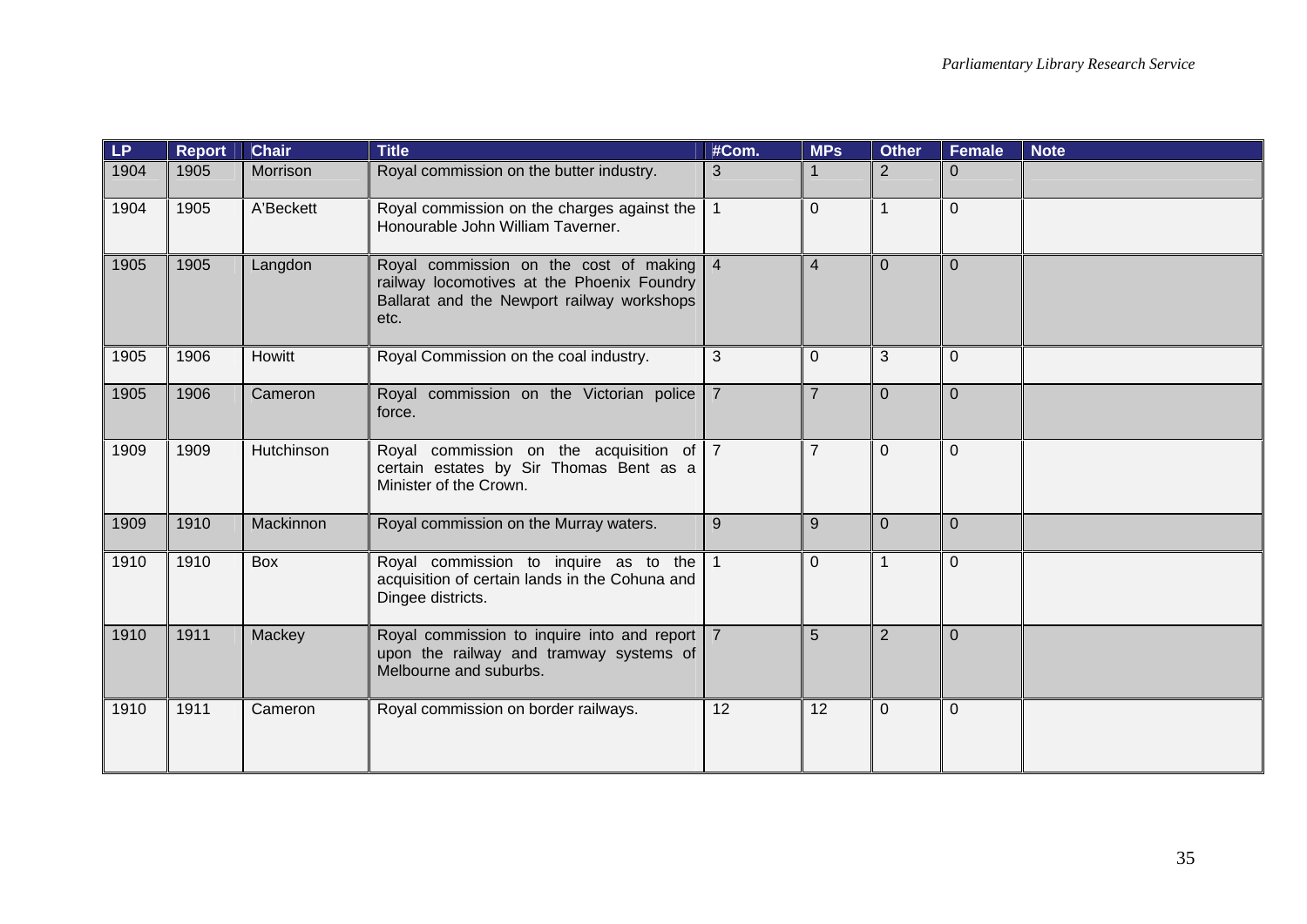| LP   | <b>Report</b> | <b>Chair</b>   | <b>Title</b>                                                                                                                                                                                                                  | #Com. | <b>MPs</b>     | <b>Other</b>   | <b>Female</b>  | <b>Note</b>                                |
|------|---------------|----------------|-------------------------------------------------------------------------------------------------------------------------------------------------------------------------------------------------------------------------------|-------|----------------|----------------|----------------|--------------------------------------------|
| 1910 | 1912          | Cussen         | Royal commission to inquire into the claims   1<br>arising out of the contract entered into<br>between Peter Rodger and the Victorian<br>Railways commissioners for the erection of<br>Flinders-Street new station buildings. |       | $\Omega$       | $\mathbf{1}$   | $\Omega$       |                                            |
| 1910 | 1911          | Swinburne      | Royal commission on tramway fares revision.                                                                                                                                                                                   | 6     | 6              | $\Omega$       | $\Omega$       |                                            |
| 1911 | 1911          | Eagleson       | Royal commission to inquire into and report 3<br>upon certain statements relating to the<br>administration of the income tax acts.                                                                                            |       | $\Omega$       | 3              | $\Omega$       |                                            |
| 1911 | 1913          | Thompson       | Royal commission on uniform standards for 5<br>food and drugs in the states of the<br>Commonwealth of Australia.                                                                                                              |       | $\Omega$       | 5              | $\Omega$       | Joint: Cth, NSW, Qld, Tas, WA,<br>SA, Vic. |
| 1912 | 1912          | Mackinnon      | Royal commission on the Geelong harbour 6<br>trust.                                                                                                                                                                           |       | 6              | $\overline{0}$ | $\overline{0}$ |                                            |
| 1912 | 1913          | <b>Box</b>     | Royal commission into the sufficiency or 3<br>otherwise of life-saving equipment on vessels<br>carrying passengers on rivers, lakes or land-<br>locked water within the State of Victoria.                                    |       | $\overline{0}$ | 3              | $\overline{0}$ |                                            |
| 1913 | 1913          | Langdon        | commission on the marketing 5<br>Royal<br>transportation and storage of grain.                                                                                                                                                |       | 5              | $\Omega$       | $\Omega$       |                                            |
| 1913 | 1913          | <b>Dickson</b> | Royal commission to investigate certain 1<br>complaints re closer settlement.                                                                                                                                                 |       | $\Omega$       | $\overline{1}$ | $\Omega$       |                                            |
| 1913 | 1914          | Hannah         | Royal commission on the brick manufacturing   7<br>industry of Victoria.                                                                                                                                                      |       | $\overline{7}$ | $\mathbf 0$    | $\overline{0}$ |                                            |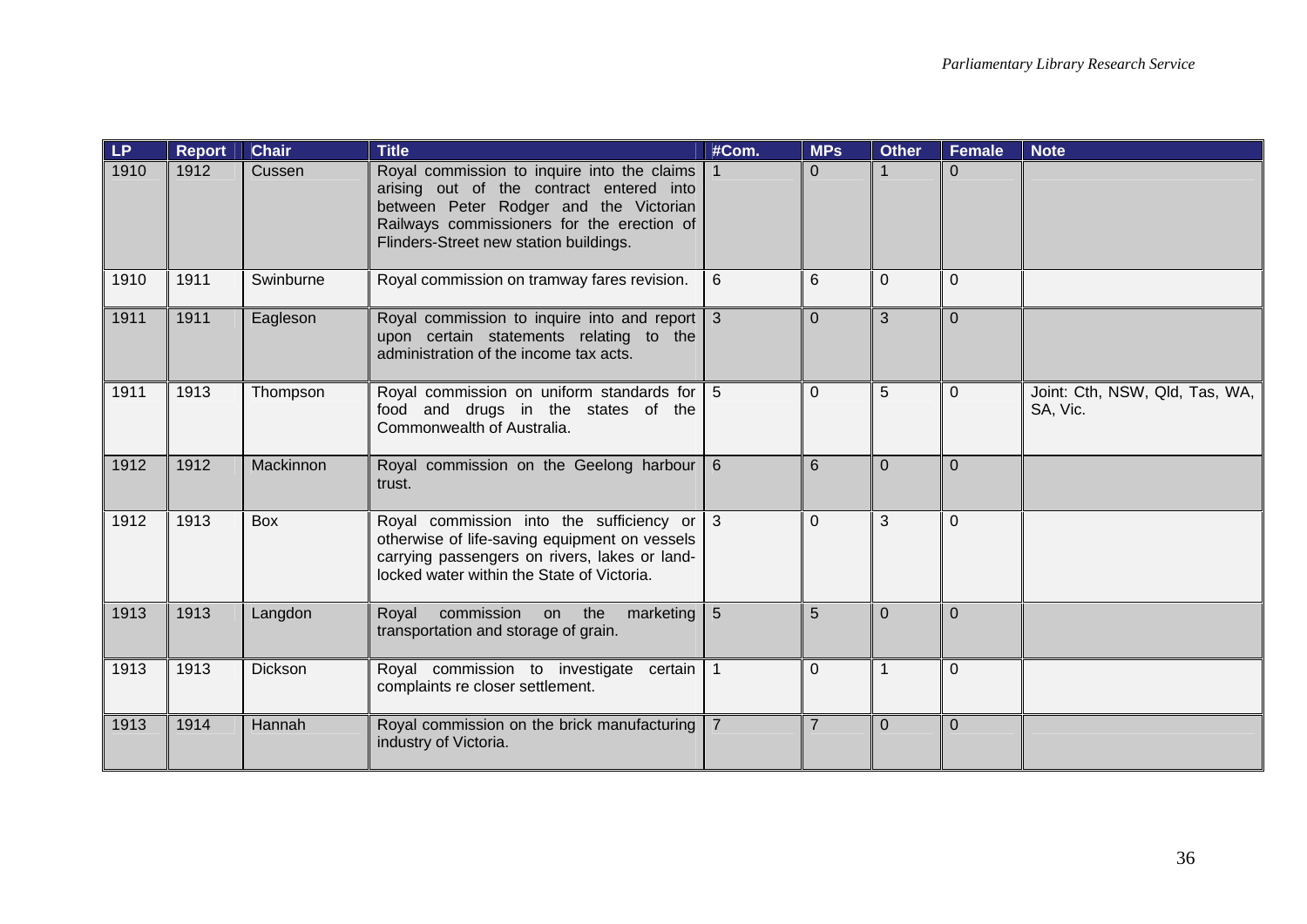| <b>LP</b> | <b>Report</b> | <b>Chair</b> | <b>Title</b>                                                                                                                                                                    | #Com.          | <b>MPs</b>     | <b>Other</b>   | Female         | <b>Note</b>      |
|-----------|---------------|--------------|---------------------------------------------------------------------------------------------------------------------------------------------------------------------------------|----------------|----------------|----------------|----------------|------------------|
| 1914      | 1916          | Johnstone    | Royal commission on closer settlement as<br>relating to the working of the closer settlement<br>Acts in the non-irrigable districts.                                            | 9              | 9              | $\mathbf 0$    | $\mathbf 0$    |                  |
| 1914      | 1918          | Solly        | Royal commission on the housing conditions   7<br>of the people in the metropolis and the<br>populous centres of the state.                                                     |                | $\overline{7}$ | $\mathbf{0}$   | $\Omega$       |                  |
| 1915      | 1915          | Prendergast  | Royal commission on fruit vegetables and<br>jam.                                                                                                                                | $\overline{7}$ | $\overline{7}$ | $\mathbf{0}$   | $\mathbf{0}$   |                  |
| 1915      | 1915          | Hood         | Royal commission to enquire into and report  <br>upon an agreement made by the government<br>of Victoria for the supply of frozen meat to His<br>Majesty's Imperial Government. |                | $\mathbf{0}$   | $\mathbf 1$    | $\mathbf 0$    |                  |
| 1915      | 1915          | Morrison     | Royal commission on the Victorian training<br>ship 'John Murray'.                                                                                                               |                | $\Omega$       |                | $\overline{0}$ |                  |
| 1915      | 1916          | Miller       | Royal commission on border railways.                                                                                                                                            | 13             | 13             | $\overline{0}$ | $\overline{0}$ | Joint: NSW, Vic. |
| 1916      | 1917          | Cooch        | Royal commission to inquire into the working $\vert$ 3<br>of the public departments.                                                                                            |                | $\overline{0}$ | 3              | $\overline{0}$ |                  |
| 1917      | 1917          | Johnson      | Royal commission on the working as a<br>undertaking of<br>the Victorian<br>business<br>railways.                                                                                |                | $\mathbf{0}$   |                | $\Omega$       |                  |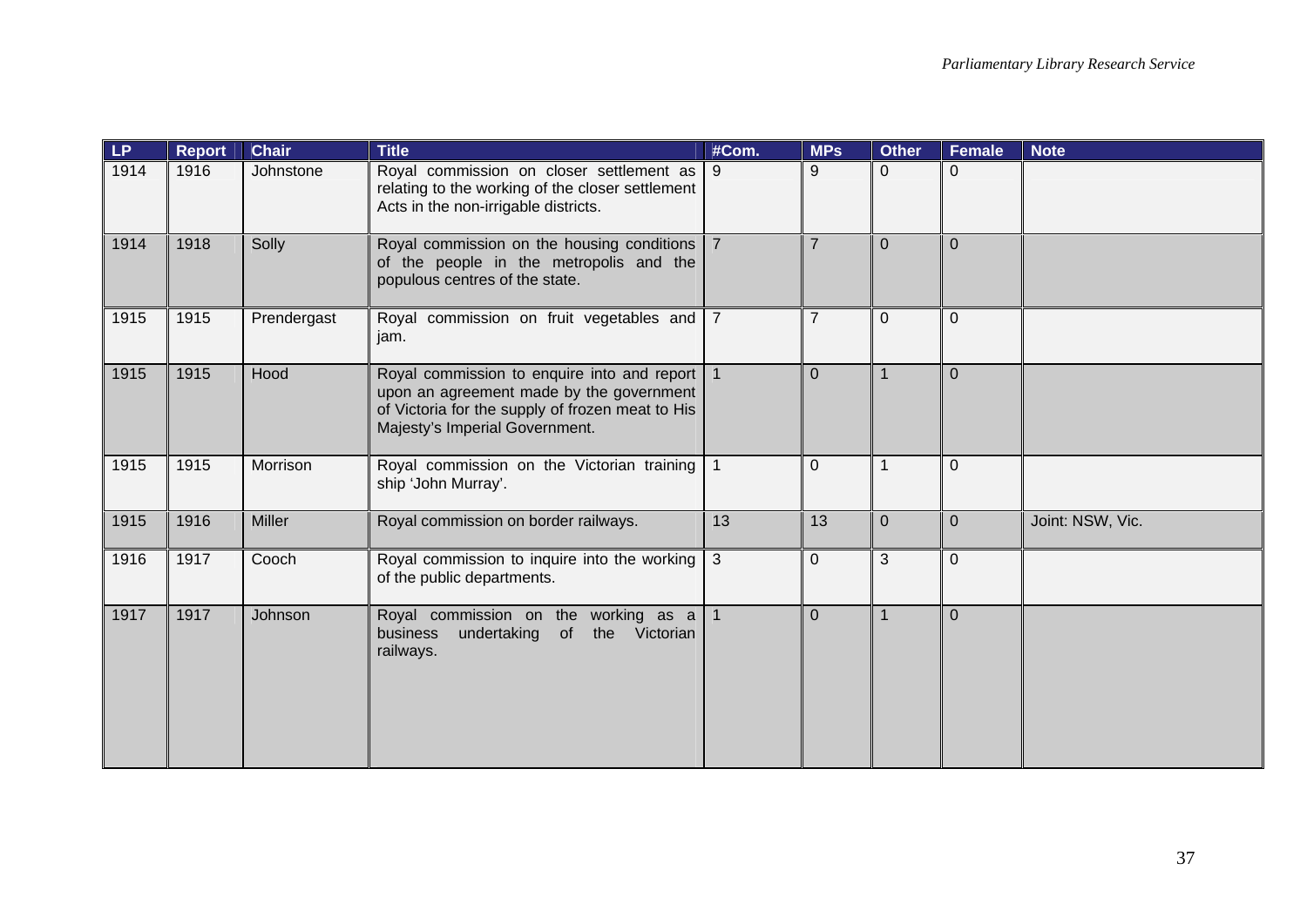| LP   | <b>Report</b> | <b>Chair</b> | <b>Title</b>                                                                                                                                                                                                                                                                                     | #Com.            | <b>MPs</b>     | <b>Other</b>   | <b>Female</b> | <b>Note</b>                                                                                    |
|------|---------------|--------------|--------------------------------------------------------------------------------------------------------------------------------------------------------------------------------------------------------------------------------------------------------------------------------------------------|------------------|----------------|----------------|---------------|------------------------------------------------------------------------------------------------|
| 1918 | 1918          | Wasley       | Royal commission to investigate the disputes<br>and differences leading to the resignation of<br>medical officers of friendly societies or<br>consider<br>and<br>branches<br>and<br>make<br>recommendations with respect to agreements<br>medical officers and friendly<br>between<br>societies. | $\overline{1}$ 1 | $\Omega$       | $\mathbf 1$    | $\Omega$      |                                                                                                |
| 1918 | 1919          | Prendergast  | Royal commission on Victorian fisheries and   7<br>fisheries industries.                                                                                                                                                                                                                         |                  | $\overline{7}$ | $\Omega$       | $\Omega$      |                                                                                                |
| 1919 | 1919          | Cussen       | Royal commission as to whether improper 1<br>influence was used for the purpose of<br>obtaining the withdrawal of certain charges of<br>fraud and forgery against John Blacker.                                                                                                                  |                  | $\overline{0}$ | 1              | $\Omega$      |                                                                                                |
| 1919 | 1919          | <b>McCay</b> | State royal commission on high prices.                                                                                                                                                                                                                                                           | 3                |                | $\overline{2}$ | $\Omega$      |                                                                                                |
| 1923 | 1923          | Pigott       | Royal commission on charges made in $\vert$ 1<br>respect of a certain contract for the extension<br>of the Warrnambool breakwater.                                                                                                                                                               |                  | $\overline{0}$ | $\overline{1}$ | $\Omega$      |                                                                                                |
| 1923 | 1924          | Kelley       | Royal commission on the high cost of living.                                                                                                                                                                                                                                                     | 3                | $\Omega$       | 3              | $\mathbf{1}$  | Eleanor Glencross. This<br>appears to be the first<br>appointment of a female<br>commissioner. |
| 1923 | 1924          | Winneke      | Royal commission to investigate the prices of<br>bread wheat and flour.                                                                                                                                                                                                                          | $\overline{3}$   | $\Omega$       | 3              | $\Omega$      |                                                                                                |
| 1923 | 1928          | Snowball     | Royal commission on Victorian outer ports.                                                                                                                                                                                                                                                       | 6                | 6              | $\Omega$       | $\Omega$      |                                                                                                |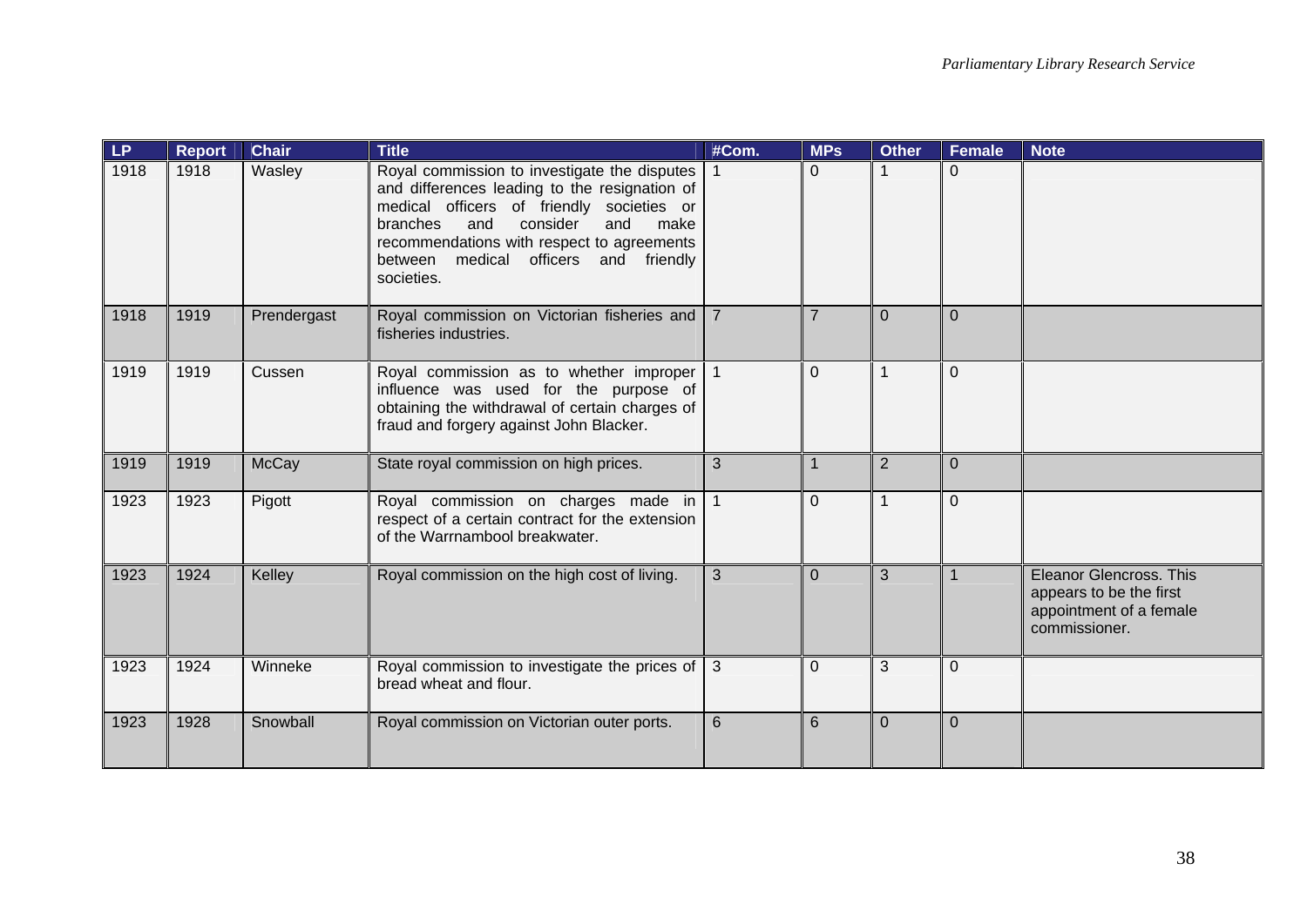| LP.  | <b>Report</b> | <b>Chair</b>    | <b>Title</b>                                                                                                                                                   | #Com.          | <b>MPs</b>     | <b>Other</b>   | <b>Female</b>  | <b>Note</b> |
|------|---------------|-----------------|----------------------------------------------------------------------------------------------------------------------------------------------------------------|----------------|----------------|----------------|----------------|-------------|
| 1924 | 1924          | Kelley          | Royal commission on the hospital for the<br>insane Kew.                                                                                                        | $\mathbf{1}$   | $\Omega$       |                | $\Omega$       |             |
| 1924 | 1925          | Monash          | Royal commission on the Victorian police<br>force.                                                                                                             | 3              | $\Omega$       | 3              | $\Omega$       |             |
| 1925 | 1925          | Turnbull        | Royal commission on soldier settlement.                                                                                                                        | 5              | $\overline{0}$ | 5              | $\overline{0}$ |             |
| 1925 | 1925          | Kelley          | Royal commission respecting the Bendigo<br>sewerage authority.                                                                                                 | $\mathbf 1$    | $\overline{0}$ | $\mathbf 1$    | $\Omega$       |             |
| 1926 | 1927          | Gutteridge      | Royal commission on sanitation.                                                                                                                                | 3              | 0              | 3              | $\overline{0}$ |             |
| 1927 | 1927          | Keane           | Royal commission to enquire into the origin, 3<br>promotion<br>and<br>management<br>of<br>the<br>amalgamated freezing company Victoria<br>proprietary limited. |                | $\overline{0}$ | 3              | $\Omega$       |             |
| 1928 | 1928          | <b>Bond</b>     | Royal commission on the dairying industry.                                                                                                                     | $\overline{7}$ | $\overline{7}$ | $\overline{0}$ | $\Omega$       |             |
| 1928 | 1928          | <b>Stead</b>    | Royal commission to inquire into and report 5<br>upon the control management working and<br>financial position of the Victoria railways.                       |                | $\overline{0}$ | 5              | $\Omega$       |             |
| 1929 | 1930          | Winneke         | Royal commission to inquire into and report 3<br>upon the prices of flour and bread.                                                                           |                | $\Omega$       | 3              | $\Omega$       |             |
| 1930 | 1930          | <b>Berriman</b> | Royal commission to inquire into certain 3<br>matters affecting the municipal government of<br>the city of Williamstown.                                       |                | $\overline{0}$ | 3              | $\overline{0}$ |             |
| 1930 | 1933          | Dethridge       | Royal commission on migrant land settlement.                                                                                                                   | $\mathbf{3}$   | $\Omega$       | 3              | $\Omega$       |             |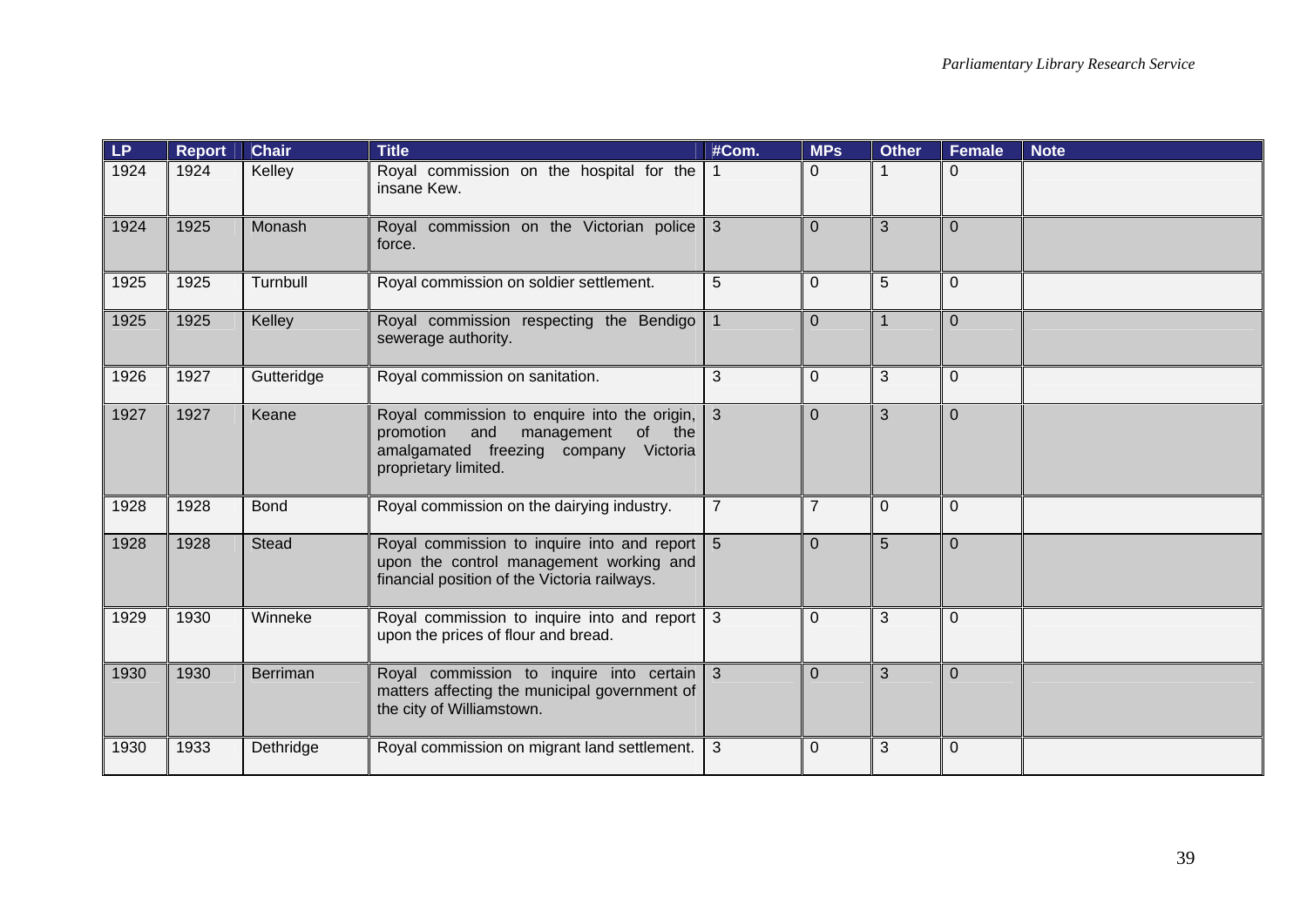| LP.  | <b>Report</b> | <b>Chair</b>    | <b>Title</b>                                                                                                                                                                                                                                                                                                | #Com.          | <b>MPs</b>     | <b>Other</b>   | <b>Female</b>  | <b>Note</b> |
|------|---------------|-----------------|-------------------------------------------------------------------------------------------------------------------------------------------------------------------------------------------------------------------------------------------------------------------------------------------------------------|----------------|----------------|----------------|----------------|-------------|
| 1935 | 1935          | Gorman          | Royal commission on the Newmarket live<br>stock sale yards.                                                                                                                                                                                                                                                 | $\overline{2}$ | $\Omega$       | $\overline{2}$ | $\Omega$       |             |
| 1936 | 1937          | McClelland      | Royal commission on the expediency of $ 4 $<br>amending the Water Act 1928 and other<br>matters.                                                                                                                                                                                                            |                | $\overline{0}$ | $\overline{4}$ | $\Omega$       |             |
| 1936 | 1936          | Macindoe        | Royal commission on the alleged shooting at   1<br>and wounding of John O'Connell Brophy<br>police superintendent.                                                                                                                                                                                          |                | $\Omega$       | 1              | $\Omega$       |             |
| 1937 | 1937          | Richardson      | Royal commission on certain matters relating 1<br>to the state coal mine Wonthaggi.                                                                                                                                                                                                                         |                | $\Omega$       | 1              | $\Omega$       |             |
| 1938 | 1938          | Clyne           | Royal commission on industrial life assurance.                                                                                                                                                                                                                                                              | $\overline{4}$ | $\Omega$       | $\overline{4}$ | $\Omega$       |             |
| 1939 | 1940          | Duffy           | Royal commission to inquire into allegations   1<br>of bribery in connexion with the Money<br>Lenders Bill 1938 and the Milk Board Bill<br>1939.                                                                                                                                                            |                | $\Omega$       | 1              | $\Omega$       |             |
| 1939 | 1939          | <b>Stretton</b> | Royal commission to inquire into the causes $\vert$ 1<br>of and measures taken to prevent the bush<br>fires of January 1939 and to protect life and<br>property and the measures to be taken to<br>prevent bush fires in Victoria and to protect<br>life and property in the event of future bush<br>fires. |                | $\Omega$       | $\mathbf 1$    | $\Omega$       |             |
| 1942 | 1942          | Clyne           | Royal commission to inquire into certain 1<br>allegations regarding the administration of the<br>licensing laws of Victoria.                                                                                                                                                                                |                | $\overline{0}$ | 1              | $\overline{0}$ |             |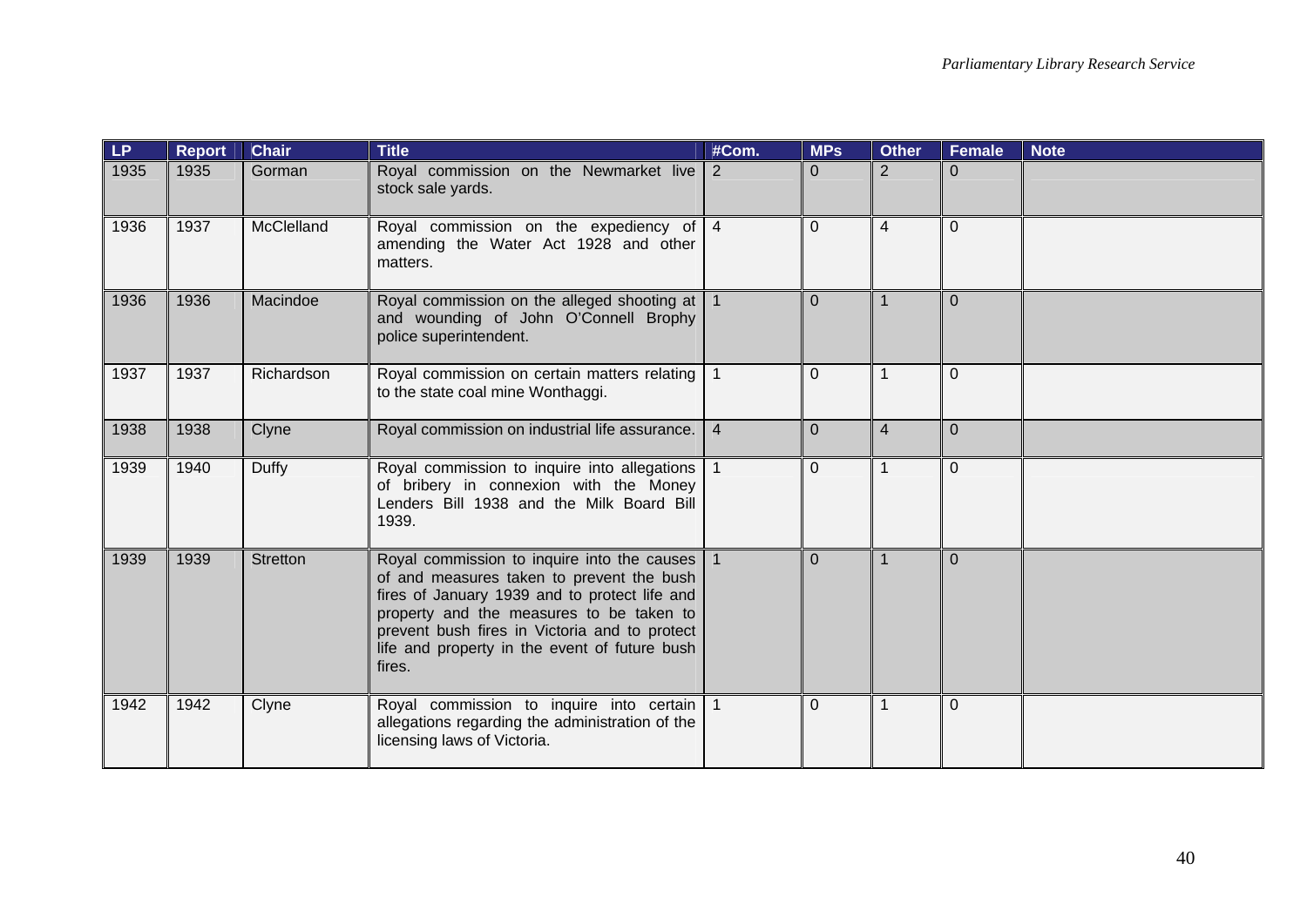| <b>LP</b> | <b>Report</b> | <b>Chair</b>    | <b>Title</b>                                                                                                                                                                                                                                                                                                                                  | #Com. | <b>MPs</b>     | <b>Other</b> | <b>Female</b> | <b>Note</b> |
|-----------|---------------|-----------------|-----------------------------------------------------------------------------------------------------------------------------------------------------------------------------------------------------------------------------------------------------------------------------------------------------------------------------------------------|-------|----------------|--------------|---------------|-------------|
| 1943      | 1944          | Moore           | Royal commission to inquire into the licensing   3<br>laws of Victoria for the purposes of removing<br>anomalies in such laws and rendering them<br>more effective in operation.                                                                                                                                                              |       | $\Omega$       | 3            | $\Omega$      |             |
| 1944      | 1944          | <b>Stretton</b> | Royal commission to inquire into the place of $\vert$ 1<br>origin and the causes of the fires which<br>commenced at Yallourn on the 14 <sup>th</sup> day of<br>February 1944; the adequacy of the measures<br>which had been taken to prevent damage;<br>and the measures to be taken to protect the<br>undertaking and township at Yallourn. |       | $\overline{0}$ | 1            | $\Omega$      |             |
| 1946      | 1946          | <b>Stretton</b> | Royal commission to inquire into forest 1<br>grazing together with minutes of evidence.                                                                                                                                                                                                                                                       |       | $\Omega$       | 1            | $\Omega$      |             |
| 1947      | 1947          | Stretton        | Royal commission to inquire into electricity 3<br>supply.                                                                                                                                                                                                                                                                                     |       | $\overline{0}$ | 3            | $\Omega$      |             |
| 1949      | 1949          | <b>Stretton</b> | Royal commission to inquire and report upon   1<br>the effects of the organization and practices of<br>the bread industry in Victoria.                                                                                                                                                                                                        |       | $\Omega$       | 1            | $\Omega$      |             |
| 1949      | 1950          | Lowe            | Royal commission into the origins aims 1<br>objects and funds of the Communist Party in<br>Victoria and related matters.                                                                                                                                                                                                                      |       | $\Omega$       | 1            | $\Omega$      |             |
| 1952      | 1952          | Herring         | Royal commission appointed to inquire into 3<br>certain allegations of improper conduct.                                                                                                                                                                                                                                                      |       | $\overline{0}$ | 3            | $\Omega$      |             |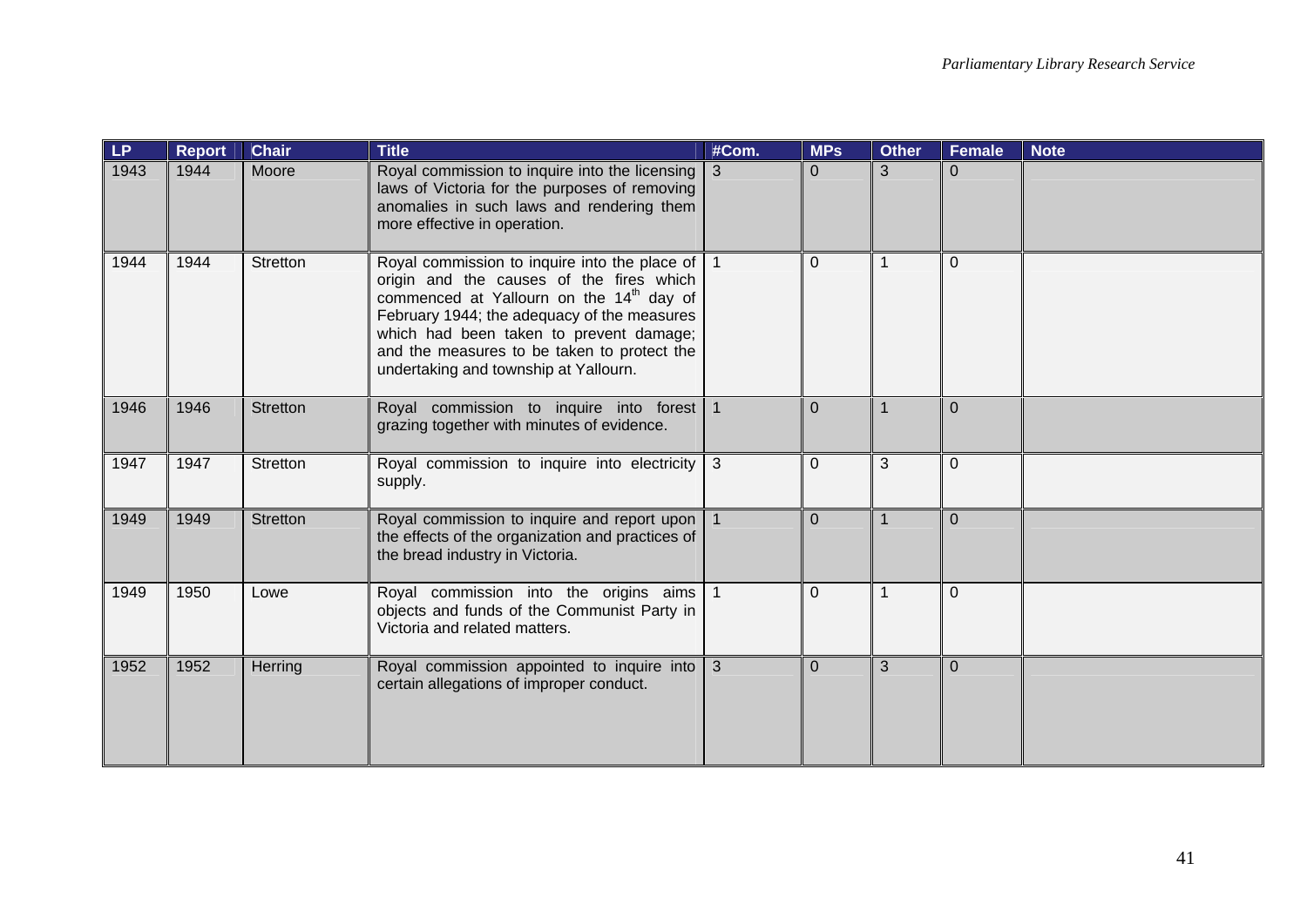| <b>LP</b> | <b>Report</b> | <b>Chair</b>    | <b>Title</b>                                                                                                                           | #Com.          | <b>MPs</b>     | <b>Other</b>   | Female         | <b>Note</b>                    |
|-----------|---------------|-----------------|----------------------------------------------------------------------------------------------------------------------------------------|----------------|----------------|----------------|----------------|--------------------------------|
| 1956      | 1956          | Moir            | Royal commission to inquire into the operation<br>of the Housing Acts of Victoria and the<br>administration of the Housing Commission. | l 3            | $\mathbf 0$    | 3              |                | Mrs Gladys Adeline Hain.       |
| 1958      | 1959          | Martin          | Royal commission to inquire into off the 1<br>course betting.                                                                          |                | $\overline{0}$ | 1              | $\overline{0}$ |                                |
| 1959      | 1960          | Coppel          | Royal commission on motor car third party<br>compulsory insurance.                                                                     |                | $\mathbf 0$    | 1              | $\Omega$       |                                |
| 1960      | 1960          | <b>Smithers</b> | Royal commission on Victoria market.                                                                                                   | $\overline{1}$ | $\overline{0}$ | $\mathbf{1}$   | $\overline{0}$ |                                |
| 1962      | 1963          | <b>Barber</b>   | Royal commission into the failure of Kings<br>Bridge.                                                                                  | 3              | $\mathbf 0$    | 3              | $\mathbf{0}$   |                                |
| 1963      | 1965          | Phillips        | Royal commission into the sale supply<br>disposal or consumption of liquor in the state<br>of Victoria.                                |                | $\overline{0}$ | $\overline{1}$ | $\Omega$       |                                |
| 1970      | 1971          | <b>Barber</b>   | Royal commission into the failure of West 3<br>Gate Bridge.                                                                            |                | $\mathbf{0}$   | 3              | $\mathbf{0}$   |                                |
| 1977      | 1979          | <b>Williams</b> | Royal commission into drugs.                                                                                                           | 1              | $\overline{0}$ | $\mathbf 1$    | $\Omega$       | Joint: Cth, Vic, Qld, WA, Tas. |
| 1979      | 1982          | Frost           | Royal commission into certain Housing<br>Commission land purchases and other<br>matters.                                               | $\overline{2}$ | $\mathbf{0}$   | $\overline{2}$ | $\mathbf{0}$   |                                |
| 1980      | 1984          | Costigan        | Royal commission on the activities of the $\vert$ 1<br>Federated Ship Painters and Dockers Union.                                      |                | $\overline{0}$ | 1              | $\overline{0}$ | Joint: Cth, Vic.               |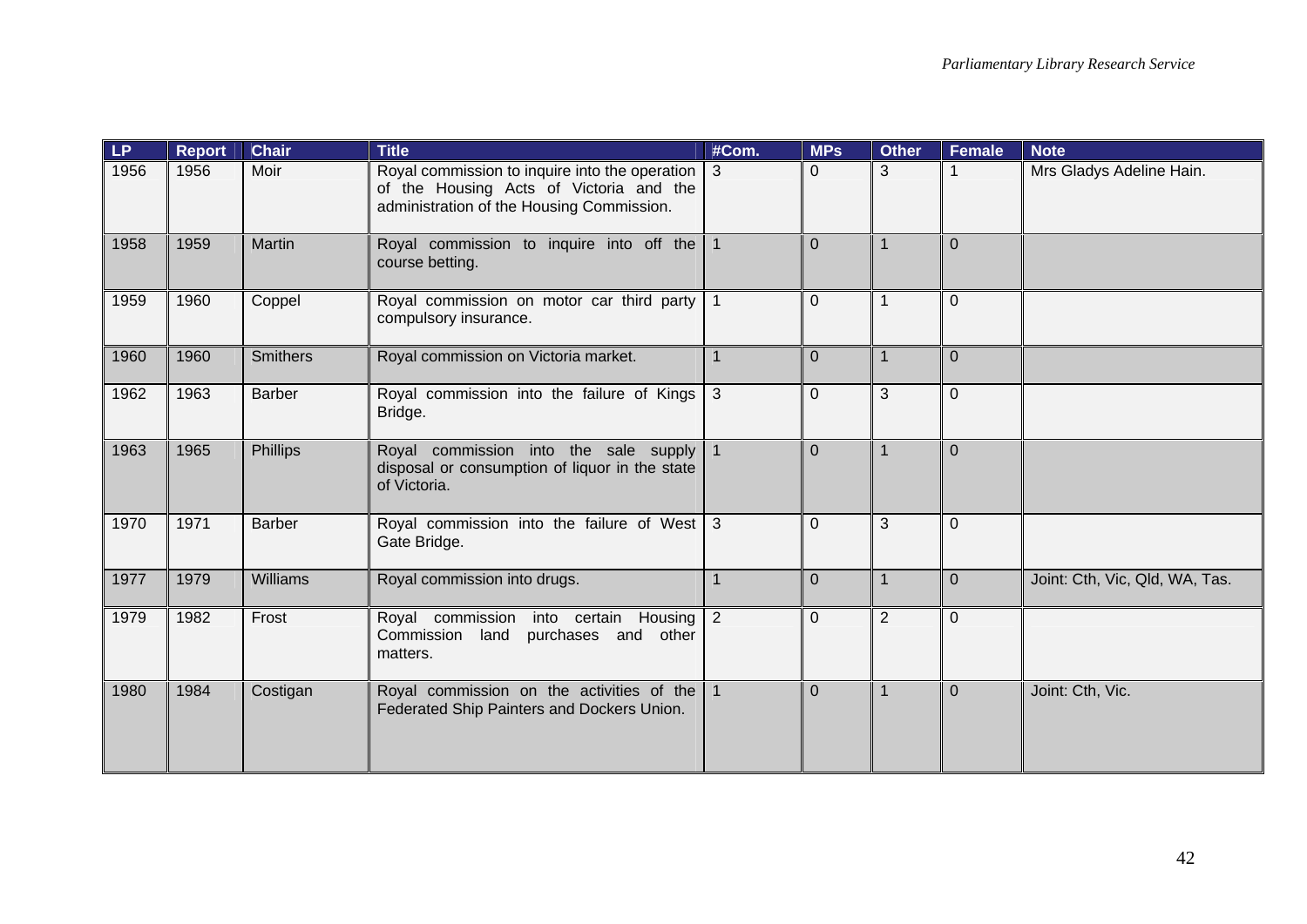| LP.  | <b>Report</b> | <b>Chair</b>   | <b>Title</b>                                                                                                                               | #Com.          | <b>MPs</b>     | <b>Other</b>   | <b>Female</b> | <b>Note</b>                                |
|------|---------------|----------------|--------------------------------------------------------------------------------------------------------------------------------------------|----------------|----------------|----------------|---------------|--------------------------------------------|
| 1981 | 1982          | Woodward       | into Australian meat<br>Royal commission<br>industry.                                                                                      |                | 0              |                | 0             | Joint: Cth, Vic.                           |
| 1981 | 1983          | <b>Stewart</b> | Royal commission<br>of inquiry<br>into<br>drug<br>trafficking.                                                                             | $\mathbf{1}$   | $\Omega$       |                | $\Omega$      | Joint: Cth, Vic, Qld, NZ.                  |
| 1981 | 1982          | Winneke        | Royal commission to inquire into the activities<br>of the Australian building construction<br>employees and builders labourers federation. |                | $\mathbf 0$    |                | $\Omega$      | Joint: Cth, Vic.                           |
| 1985 | 1986          | <b>Stewart</b> | Royal commission into alleged telephone<br>interceptions.                                                                                  | $\mathbf 1$    | $\overline{0}$ |                | $\Omega$      | Joint: Cth, NSW, Vic.                      |
| 1986 | 1988          | <b>McColl</b>  | Royal commission into grain storage, handling<br>and transport.                                                                            |                | $\Omega$       | 1              | $\Omega$      | Joint: Cth, NSW, Qld, WA, SA,<br>Tas, Vic. |
| 1990 | 1992          | Woodward       | Royal commission into the Tricontinental<br>group of companies.                                                                            | 3              | $\Omega$       | 3              | $\Omega$      |                                            |
| 1998 | 1999          | Dawson         | Royal commission into the Esso Longford gas<br>plant accident.                                                                             | $\overline{2}$ | $\overline{0}$ | $\overline{2}$ | $\Omega$      |                                            |
| 1999 | 2001          | Lasry          | Royal commission<br>into the metropolitan<br>ambulance service.                                                                            |                | $\Omega$       |                | $\Omega$      |                                            |
| 2009 | 2009          | Teague         | 2009<br>Royal $3$<br><b>The</b><br>Victorian<br><b>Bushfires</b><br>Commission.                                                            |                | $\mathbf 0$    | 3              |               | Ms Susan Pascoe AM                         |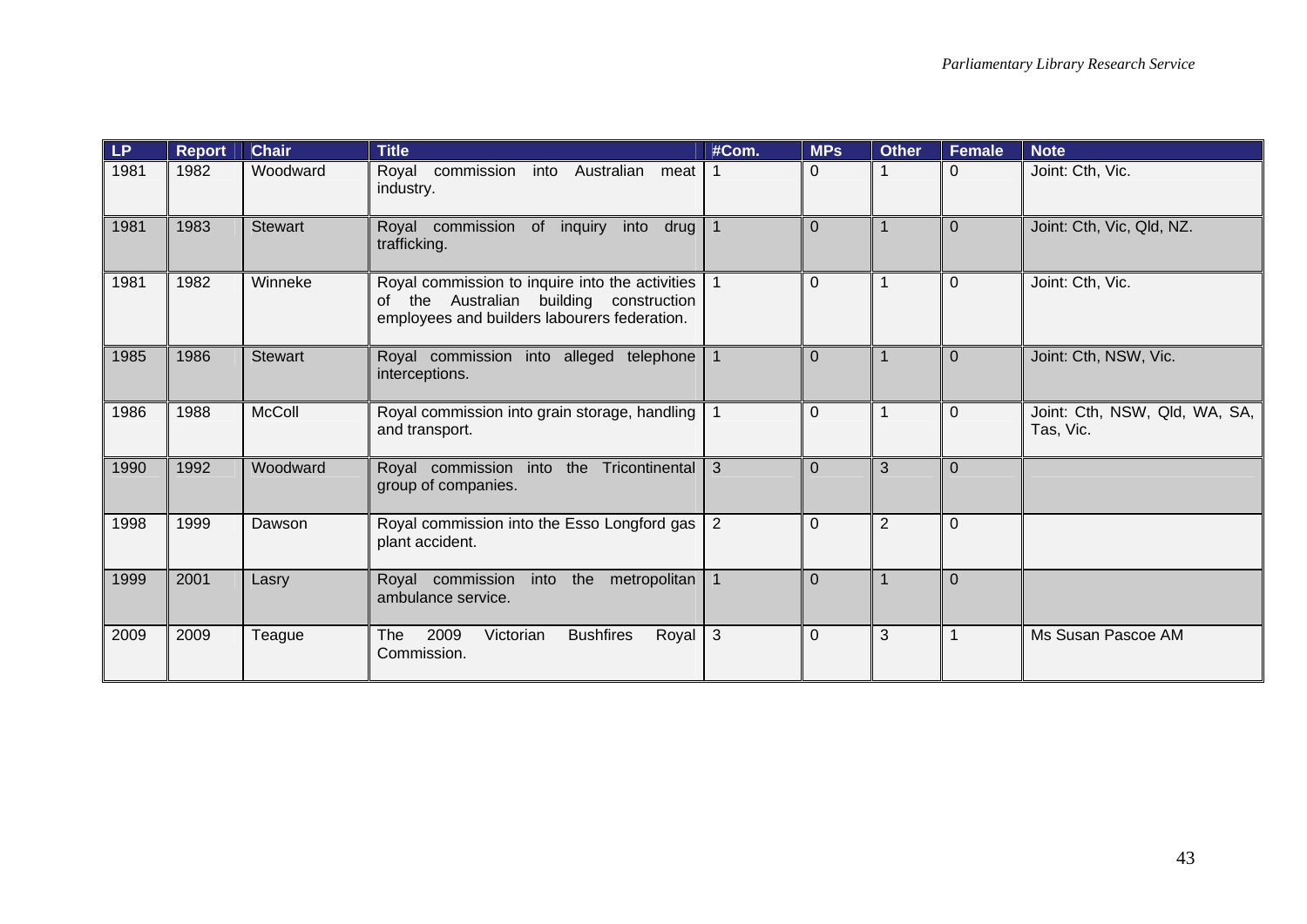# **PART B – ANALYSIS OF VICTORIAN ROYAL COMMISSIONS**

# **1. Introduction**

Royal commissions occupy a unique position in the Westminster tradition. Originating in the  $11<sup>th</sup>$  century from the prerogative of the Crown to appoint officials to conduct duties on behalf of the King, the use of royal commissions has historically prospered or declined in line with the relative authority of the Crown.<sup>[9](#page-47-0)</sup> Indeed the use of royal commissions sharply declined towards the end of the  $18<sup>th</sup>$  century in the United Kingdom, but was revived under the authority of Queen Victoria in the 19<sup>th</sup> century.[10](#page-47-1) As Borchardt notes, it is of particular interest to Australia that 'the quasipolitical device' of using royal commissions was reintroduced around the same time as British settlement in Australia<sup>[11](#page-47-2)</sup>

In the 19<sup>th</sup> century, royal commissions were established in Victoria to enquire into a wide range of issues, such as the defences of the colony in  $1858$ ,<sup>[12](#page-47-3)</sup> and constitutional reform in  $1894$ <sup>[13](#page-47-4)</sup> From the  $20<sup>th</sup>$  century to the present, royal commissions have continued to be used by state and federal governments to serve two key functions: a policy advice function and an inquisitorial function.<sup>[14](#page-47-5)</sup>

Overall use of royal commissions has declined over the historical record in Victorian politics due to the use of other modes of inquiry such as departmental inquiries, committees and outsourcing to consultants.<sup>[15](#page-47-6)</sup> Nevertheless, royal commissions continue to be established by governments in some circumstances, such as the 2009 Victorian Bushfires Royal Commission. What this suggests is that the role of royal commissions in Victorian politics has undergone a substantive change.

In order to understand this change this paper will first outline the institutional role of royal commissions in Victoria. Secondly, an historical analysis will be used to show the changing pragmatic function of royal commissions. Finally, using several significant royal commissions as case studies, the 'public' function of royal commissions will be analysed as one possible reason for their continued use in contemporary Victorian politics.

<span id="page-47-0"></span><sup>9</sup> H. Clokie & J. Robinson (1937) *Royal Commissions of Inquiry: The Significance of Investigations in British Politics*, California, Stanford University Press, p. 27. <sup>10</sup> ibid., p. 26.

<span id="page-47-2"></span><span id="page-47-1"></span><sup>11</sup> D.H. Borchardt (1991) *Commissions of Inquiry in Australia: A brief survey*, Melbourne, La Trobe University Press, p. 7.<br><sup>12</sup> E. Macarthur (1858) *Royal Commission into the Defences of the Colony*, Melbourne, Victoria.

<span id="page-47-5"></span><span id="page-47-4"></span><span id="page-47-3"></span><sup>&</sup>lt;sup>13</sup> R.W. Best (1894) *Royal Commission on Constitutional Reform*, Melbourne, Victoria.<br><sup>14</sup> Some studies, such as Borchardt (1991) op. cit., have made a distinction between inquisitorial and investigatory royal commissions. It is not clear why this distinction is necessary as all royal

commissions are investigatory, but a clear distinction exists between policy advisory and inquisitorial. Hence, this paper will follow Prasser in limiting the classification to policy advisory and inquisitorial. See S. Prasser (2006) op. cit., p. 22.

<span id="page-47-6"></span><sup>15</sup> H. Dent (2002) 'Consultants and the Public Service', *Australian Journal of Public Administration*, vol. 61, no. 1, pp. 108-113; see also Prasser (2006) op. cit., p. 58.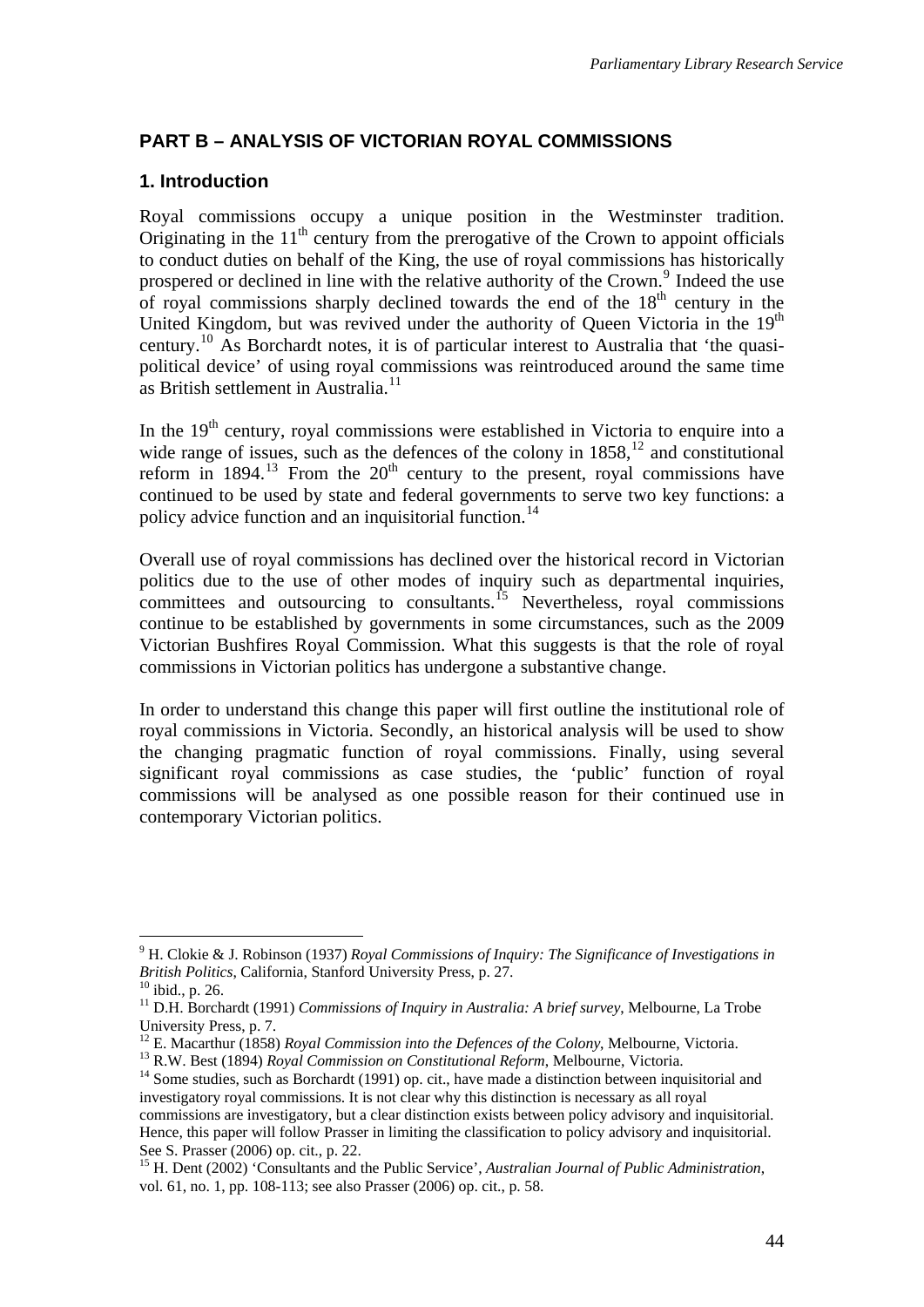# **2. The Institutional Structure of Royal Commissions**

Royal commissions sit somewhat uneasily in the system of responsible government.<sup>[16](#page-48-0)</sup> Indeed, if the bureaucracy is responsible to the government, and the government to Parliament, and Parliament, in turn, to the voters, who then is a royal commission responsible to?

As an arm of the executive clearly they are responsible to government.<sup>[17](#page-48-1)</sup> However, their powers of investigation make them a quasi-judicial institution.<sup>[18](#page-48-2)</sup> Moreover, the issues being investigated often involve matters of great importance to the public.<sup>[19](#page-48-3)</sup> As Ransley points out, it is not clear where and how royal commissions 'fit into the control and accountability mechanisms of the political and legal systems'.<sup>[20](#page-48-4)</sup>

This section will aim to clarify the status of royal commissions in Victoria with reference to three key areas: executive government, the judiciary, and the public.<sup>[21](#page-48-5)</sup>

### **Royal Commissions and Executive Government**

Commenting on the 2009 Victorian Bushfires Royal Commission, Professor Brian Costar stated that it is 'neither regal nor judicial, but an instrument of executive government'.[22](#page-48-6) Indeed, there are several reasons why this is the case for all royal commissions. First, as there is no constitutional trigger for appointing a royal commission, they exist solely at the discretion of executive government.<sup>[23](#page-48-7)</sup> In Victoria, the Governor in Council (acting on the advice of the executive) has the power to establish a royal commission under section 88B of the *Constitution Act 1975*. All other Australian jurisdictions have similar legislation providing for royal commissions to be established.<sup>[24](#page-48-8)</sup> Secondly, insofar as the scope of the inquiry is concerned, the executive sets the terms of reference and the timeframe in which the commission is to report. Finally, the executive decides on the appointment of commissioners and the person who will chair the commission.

Despite these controls, royal commissions do not always progress along the path set by the executive. One of the best examples is the 1980 Costigan Royal Commission which was initially established by the Fraser Government with the narrow focus of

<span id="page-48-0"></span><sup>16</sup> P. Weller, ed. (1994) *Royal Commissions and the Making of Public Policy*, South Melbourne, MacMillan, pp. 259-266.

<span id="page-48-1"></span><sup>17</sup> Australian Law Reform Commission (ALRC) (2009b) *Royal Commissions and Official Inquiries: Discussion Paper*, Canberra, ALRC, p. 45. 18 Borchardt (1991) op. cit., p. 7.

<span id="page-48-3"></span><span id="page-48-2"></span><sup>19</sup> ALRC (2009b) op. cit., p. 46.

<span id="page-48-4"></span><sup>&</sup>lt;sup>20</sup> J. Ransley (1994) 'The Powers of Royal Commissions and Controls Over Them', in Weller ed. (1994) op. cit., p. 22.

<span id="page-48-5"></span> $^{21}$  This section is only a brief overview of some of the key features of royal commissions. For a more in depth analysis of royal commissions and their historical development see Borchardt (1991) op. cit.; Prasser (2006) op. cit.; and Clokie and Robinson (1937) op. cit.<br><sup>22</sup> B. Costar (2009) 'Commission is not above government', *The Age*, 8 July 2009, p. 10.

<span id="page-48-6"></span>

<span id="page-48-7"></span><sup>&</sup>lt;sup>23</sup> For example, in Sweden there are legislative requirements for royal commissions to be established. In Ireland, the Minister for Finance needs to approve a proposal for a commission, and both Houses of Parliament need to approve the proposal. See Prasser (2006) op. cit., p. 2 ; ALRC (2009b) op. cit., p. 76.

<span id="page-48-8"></span><sup>24</sup> *Royal Commissions Act 1902* (Cth); *Royal Commissions Act 1923* (NSW); *Commissions of Inquiry Act 1950* (QLD); *Royal Commissions Act 1917* (SA); *Royal Commissions Act 1968* (WA); *Commission of Inquiry Act 1995* (Tas); *The Inquiries Act 1945* (NT); *Royal Commissions Act 1991* (ACT).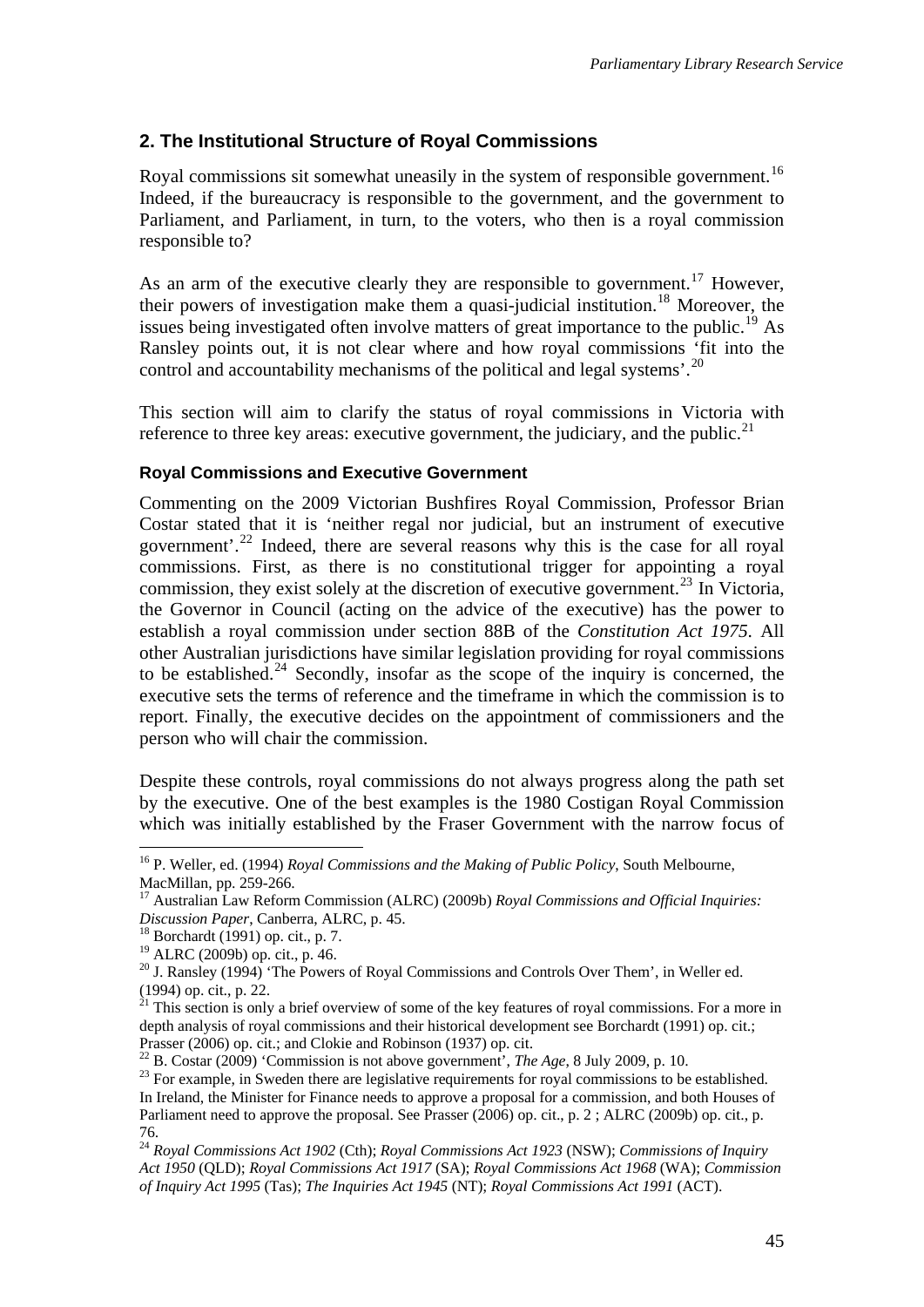investigating 'possible illegal activities' of the Painters and Dockers Union.<sup>[25](#page-49-0)</sup> The commission was successful in having the *Royal Commissions Act 1902* (Cth) amended to expand its powers of investigation, and also had the terms of reference expanded on two occasions. Ultimately, however, it was the Hawke Government which shut it down, despite repeated requests from Costigan to allow the commission to continue with its investigations.<sup>[26](#page-49-1)</sup> The Costigan Royal Commission demonstrates that despite being an arm of executive government, royal commissions often exercise a level of independence that runs counter to executive control. However, the level of executive control should not be understated. Prasser sums up the relationship between royal commissions and executive government by stating that 'public inquiries are agents of executive government, from which they draw their status, powers and resources'.[27](#page-49-2)

A final point to note is the status of the *sub judice* convention<sup>[28](#page-49-3)</sup> in relation to royal commissions. In general the *sub judice* convention limits debate in Parliament if the matter is under adjudication in a court of law. Clearly royal commissions are not courts of law, and therefore the *sub judice* rule arguably does not apply.<sup>[29](#page-49-4)</sup> However, as the application of the rule is left largely to the discretion of the Speaker, the convention differs across jurisdictions.<sup>[30](#page-49-5)</sup> For example, according to Australian Senate practice, 'a royal commission is not a court, its proceedings are not judicial proceedings, it does not try cases and it is unlikely that a royal commissioner would be influenced by parliamentary debate'.<sup>[31](#page-49-6)</sup> Therefore, the *sub judice* rule does not apply. A contrary position is held in the House of Representatives, which provides for the *sub judice* rule to apply 'if, in the opinion of the Chair, there is a likelihood of prejudice being caused as a result of the references in the House'.[32](#page-49-7)

In the Victorian Legislative Assembly, the *sub judice* convention was deemed to be applicable by the Chair in relation to the Metropolitan Ambulance Service Royal Commission.[33](#page-49-8) However, debate in the Assembly regarding the scope of the *sub judice* rule and its application to the 2009 Victorian Bushfires Royal Commission demonstrates that there is not a clear position in Victoria. Rather, the application of the rule is left largely to the discretion of the Speaker.<sup>[34](#page-49-9)</sup>

<span id="page-49-0"></span><sup>&</sup>lt;sup>25</sup> The Royal Commission into the Activities of the Federated Ship Painters' and Dockers' Union. For analysis of this Royal Commission see Prasser (2006) op. cit., pp. 184-222.

<span id="page-49-1"></span><sup>&</sup>lt;sup>26</sup> ibid., pp. 204-206.

<span id="page-49-2"></span> $27$  ibid., p. 101.

<span id="page-49-3"></span><sup>&</sup>lt;sup>28</sup> For a detailed analysis of the *sub judice* rule, readers should consult R. Macreadie & G. Gardiner (2010) 'An Introduction to Parliamentary Privilege', *Research Paper*, No 2, Parliamentary Library Research Service, Victoria.

<span id="page-49-4"></span> $29$  W. Tunnecliffe (date unknown) 'The Sub Judice Convention – Should it apply to Royal Commissions?', viewed 25 October 2009, [<http://www.anzacatt.org.au>](http://www.anzacatt.org.au/). <sup>30</sup> ibid.

<span id="page-49-6"></span><span id="page-49-5"></span><sup>&</sup>lt;sup>31</sup> Parliament of Australia Senate (2009) 'Odgers' Australian Senate Practice: Twelfth Edition', viewed 25 October 2009,  $\langle$ http://www.aph.gov.au/senate/pubs/odgers/chap1011.htm>.

<span id="page-49-7"></span><sup>&</sup>lt;sup>32</sup> Parliament of Australia House of Representatives (2009) 'House of Representatives Practice', viewed 25 October 2009, <http://www.aph.gov.au/House/pubs/PRACTICE/chapter14.htm#sub>

<span id="page-49-9"></span><span id="page-49-8"></span> $\frac{33}{24}$  Victoria, Legislative Ass[embly \(2001\)](http://www.aph.gov.au/House/pubs/PRACTICE/chapter14.htm#sub) *Debates*, Book 5, 16 May 2001, p. 1138.<br><sup>34</sup> Victoria, Legislative Assembly (2010) *Debates*, Book 7, 25 May 2010, p. 1760.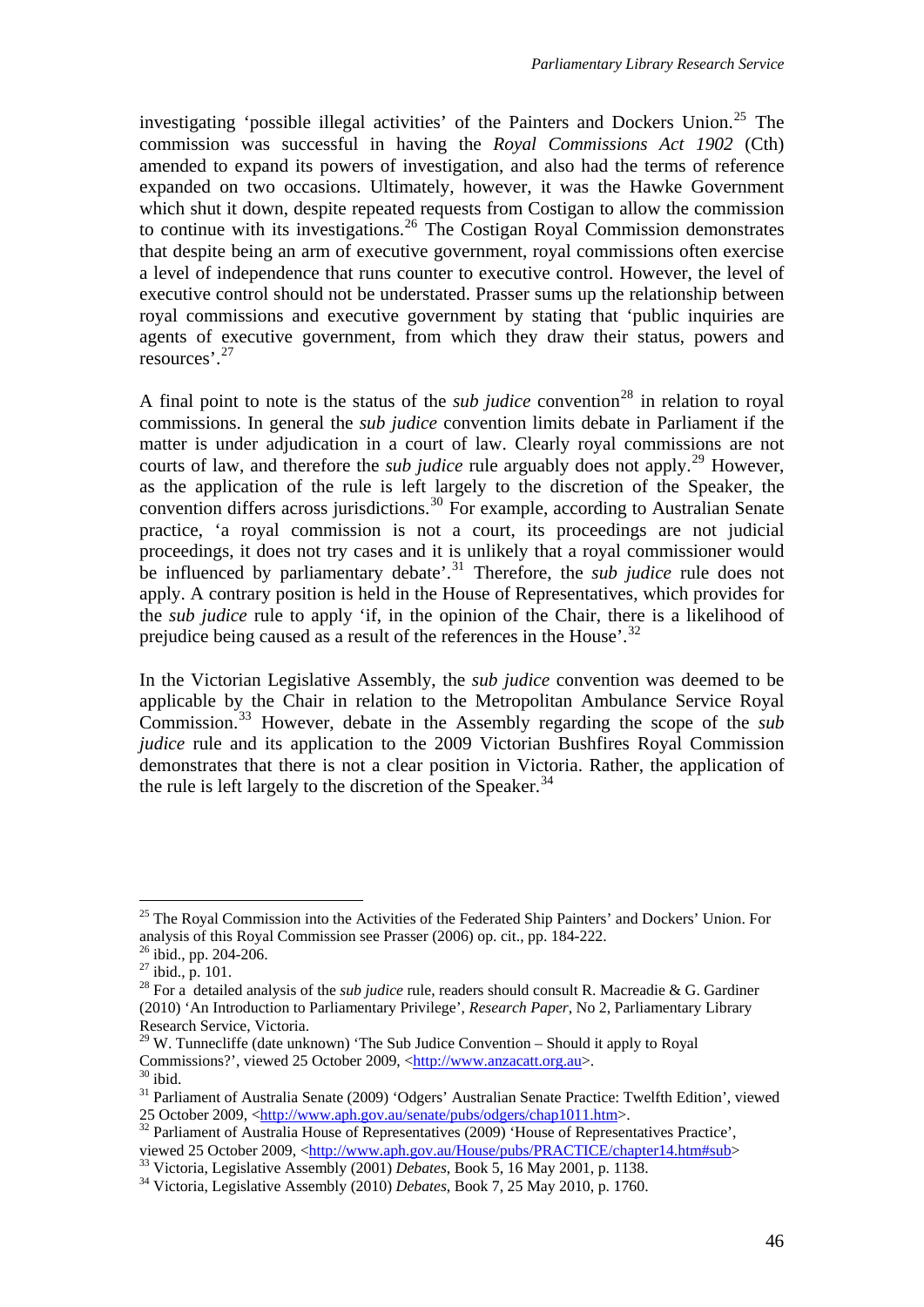### **Royal Commissions and the Judiciary**

Unlike other Australian jurisdictions, Victoria does not have a separate Act pertaining to royal commissions.[35](#page-50-0) Provisions relating to royal commissions were contained within the now superseded *Evidence Act 1958*. Some of the key provisions included: the power to summon any person whose evidence is material to the inquiry and penalise for non-attendance or refusal to give evidence (s 14, s 15, s 16 and s 19), the power to examine a person under oath (s 18), and the power to exclude the public from hearings in certain circumstances (s 19B). An amendment in 1998 inserted s 19E, which confers powers of entry, inspection and possession of documents on the commission.[36](#page-50-1)

As the Australian Law Reform Committee review of the Commonwealth *Royal Commissions Act 1902* has noted, the new *Evidence Act 2008* (Vic) does not provide for powers relating to royal commissions or other public inquiries.<sup>[37](#page-50-2)</sup> A 2006 review by the Victorian Law Reform Committee<sup>[38](#page-50-3)</sup> recommended the enactment of a Victorian Royal Commissions Act, however there is no draft legislation currently before Parliament.<sup>[39](#page-50-4)</sup>

As of 1 January 2010, most of the provisions in the Victorian *Evidence Act 2008* came into force, superseding the *Evidence Act 1958*. However, the provisions pertaining to royal commissions are now contained in the *Evidence (Miscellaneous Provisions) Act 1958*. The section references listed above for the *Evidence Act 1958* correspond to those in the *Evidence (Miscellaneous Provisions) Act 1958.* 

As royal commissions have significant powers capable of damaging or prejudicing an individual's rights, interests or legitimate expectations (including the protection of reputation), royal commissions must follow the rules of procedural fairness.<sup>[40](#page-50-5)</sup> For this reason, all royal commissions in Victoria fall under the supervisory jurisdiction of the Supreme Court of Victoria. This is an important aspect of royal commissions as it provides a counter-balance to executive control.

In commenting on the need for judicial oversight, Hallet argues that 'the person conducting the inquiry is, in reality, an agent of the executive'.<sup>[41](#page-50-6)</sup> Although Hallet may overstate the point, the tension between executive control and the need for procedural fairness is a valid concern. This apparent conflict between the political nature of royal commissions and the need for procedural fairness has been discussed in the Supreme Court of Victoria in *Firman v Lasry*. [42](#page-50-7) One of the claims (among many) made in this case was that the highly political nature of the royal commission, and the involvement

 $\overline{a}$ 

<span id="page-50-7"></span> $42^{42}$ [2000] VSC 240.

<span id="page-50-0"></span><sup>35</sup> For example: *Royal Commissions Act 1902* (Cth), *Royal Commissions Act 1923* (NSW), *Royal Commissions Act 1917* (SA), *Commissions of Inquiry Act 1950* (QLD), *Royal Commissions Act 1968* (WA), *Royal Commissions Act 1991* (ACT), *Commissions of Inquiry Act 1995* (Tas). 36 ALRC (2009b) op. cit., p. 67.

<span id="page-50-2"></span><span id="page-50-1"></span> $^{\rm 37}$ ibid, p. 68

<span id="page-50-3"></span><sup>38</sup> Victorian Law Reform Commission (2006) *Implementing the Uniform Evidence Act*, Melbourne, VLRC.

<span id="page-50-4"></span><sup>&</sup>lt;sup>39</sup> ALRC (2009) op. cit., p. 68.

<span id="page-50-5"></span><sup>40</sup> S. Donaghue (2001) *Royal Commissions and Permanent Commissions of Inquiry*, Chatswood,

<span id="page-50-6"></span>Butterworths, p. 143; see also *Firman v Lasry* [2000] VSC 240 per Ashely J at 10. 41 L.A. Hallet (1982) *Royal Commissions and Boards of Inquiry: some legal and procedural aspects*, Sydney, Law Book Co., p. 50.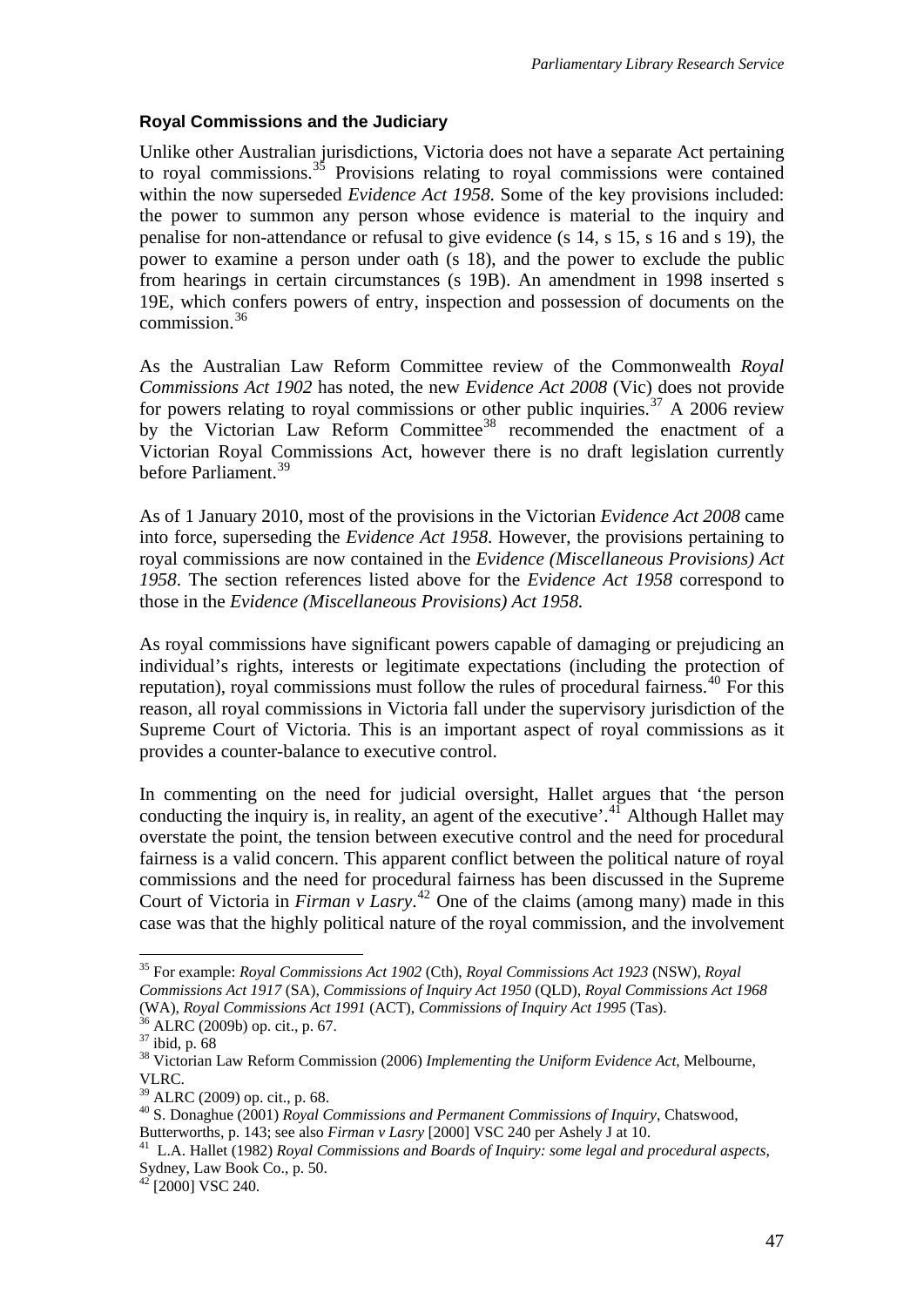of Commissioner Lasry in the drafting of the terms of reference, had led to a breach of procedural fairness.

In his judgement Ashley J acknowledged that such commissions are indeed political, but found that there was no breach of procedural fairness and dismissed the case. His Honour referred to the necessity of commissioners to balance their inquisitorial function with the need for procedural fairness and cited the following quote from *Carruthers v Connolly:* 'it (is) important that anyone appointed to the inquiry be seen to be a commissioner, not an executioner'.<sup>[43](#page-51-0)</sup> Indeed, his Honour was making the point that all royal commissions are appointed within a political context, but adherence to procedural fairness by commissioners, supplemented by judicial oversight, is a sufficient check on that reality.<sup>[44](#page-51-1)</sup>

Protection from self-incrimination is also afforded to individuals giving evidence to a royal commission. At common law, the privilege against self-incrimination allows for a person to not be compelled to answer a question or produce a document, if to do so may result in being convicted as a criminal.<sup>[45](#page-51-2)</sup> This privilege has been described by the High Court as 'a fundamental bulwark of liberty' and is protected by the International Covenant on Civil and Political Rights.<sup>[46](#page-51-3)</sup>

In Victoria, as in most other jurisdictions in Australia, this privilege is abrogated by section 19C of the *Evidence (Miscellaneous Provisions) Act 1958*. However, any information provided by a person under section 19C in a royal commission is not admissible against that person in any civil or criminal proceedings. These provisions aim to allow a royal commission to fulfil its inquisitorial function, without crossing into the realm of the courts.

A final point to note is that royal commissions cannot be held on a matter that is already before the courts. This situation arose in a particularly turbulent period of Victorian politics in 1952. $^{47}$  $^{47}$  $^{47}$  A royal commission was established by the Country Party to inquire into allegations that Tom Hollway MLA had offered bribes to parliamentarians to support a no-confidence motion. As Holloway had issued writs for libel against *The Age* newspaper for its reporting on the matter before the commission was established, it was shut down after only three public hearings.<sup>[48](#page-51-5)</sup>

<span id="page-51-0"></span> $\overline{a}$ <sup>43</sup> *Firman v Lasry* [2000] VSC 240 per Ashely J at 23; *Carruthers v Connolly* [1998] 1 Qd R 339 per Thomas J at 4.

<span id="page-51-1"></span> $44$  ibid.

<span id="page-51-2"></span><sup>45</sup> Donaghue (2001) op. cit., p. 84; See also ALRC (2006) *Uniform Evidence Law*, Canberra, ALRC, pp.  $499 - 548$ .

<sup>46</sup> Donaghue (2001) op. cit., p. 84; ALRC (2009a) op. cit., p. 362.

<span id="page-51-4"></span><span id="page-51-3"></span><sup>47</sup> B. Costar (2006) 'Tom Holloway: The bohemian' in P. Strangio & B. Costar (eds) *The Victorian Premiers 1856 – 2006*, Melbourne, Federation Press, pp. 227 – 241; R. Wright (1992) *A People's Council: A History of the Parliament of Victoria 1856 – 1990*, Melbourne, Oxford University Press, p. 188.

<span id="page-51-5"></span><sup>48</sup> B. Costar (2006) op. cit., p. 237.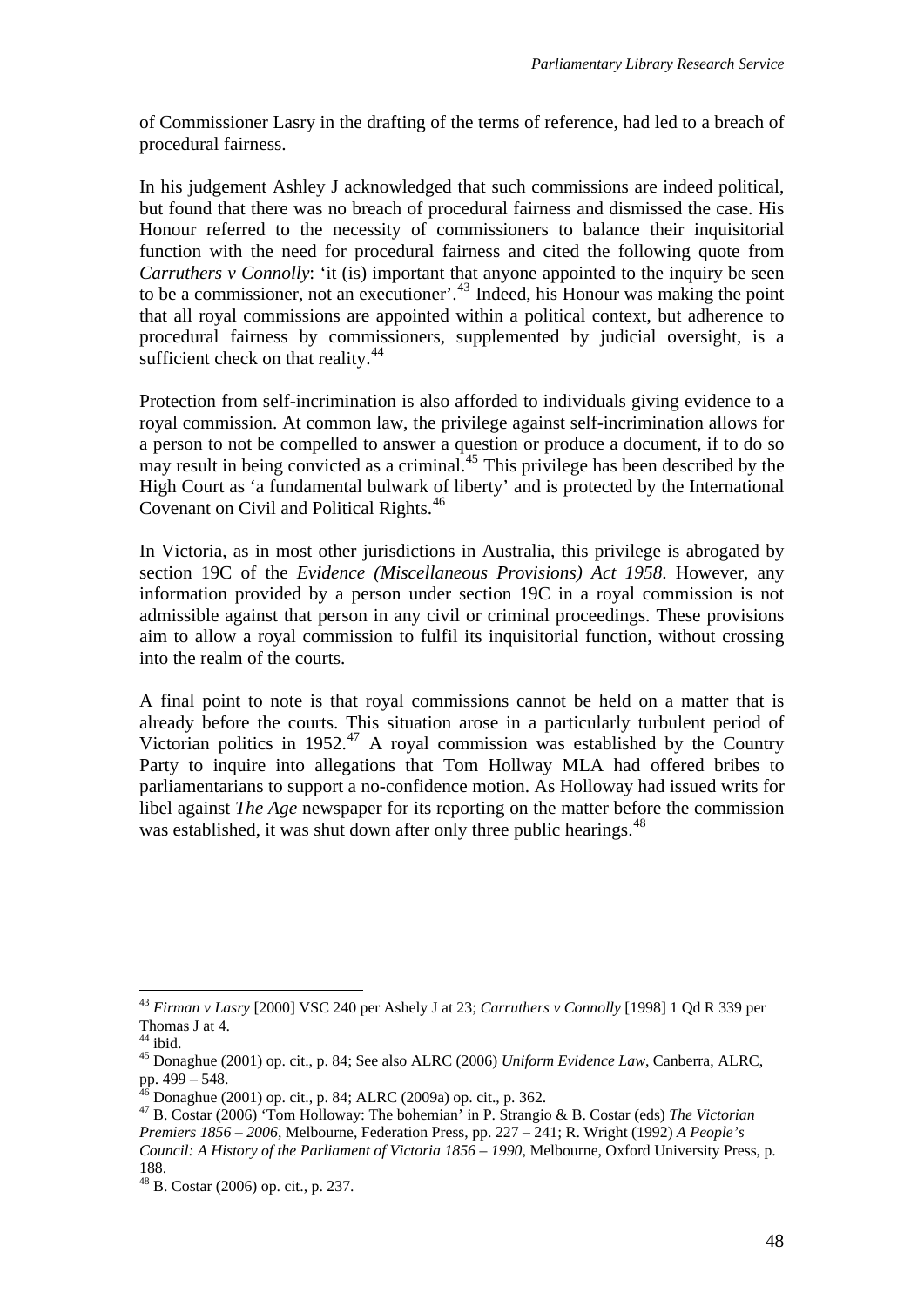### **Royal Commissions and the Public**

One of the most important aspects of royal commissions is the public nature of the inquiries. For example, prior to handing down the interim report in August of 2009, the 2009 Victorian Bushfires Royal Commission had conducted four weeks of community consultations, examined more than 1,260 submissions and completed eight weeks of hearings with 87 witnesses.<sup>[49](#page-52-0)</sup> Historically, this type of consultation with the public has been an important part of inquisitorial royal commissions. The 1882 Royal Commission into Employees in Shops held 16 meetings, heard from over 100 witnesses, and travelled to Ballarat and Sandhurst to gather public submissions.[50](#page-52-1) Similarly, the Royal Commission on the Housing Conditions of the People in the Metropolis, began its inquiries with door-to-door inspections of housing conditions in consultation with various welfare groups.[51](#page-52-2) Indeed, Gough Whitlam remarked that the consultation process of inquiries was a means of 'providing a…channel of communication between Parliament and the people'.<sup>[52](#page-52-3)</sup>

There are significant structural reasons for why the public aspect of royal commissions is so important. As Prasser argues, the participatory aspect of royal commissions serves as a 'counterbalance' to the 'centralising trends' of government departments and existing advisory processes.<sup>[53](#page-52-4)</sup> In other words, royal commissions are generally regarded as serving the 'public interest' when other institutional arrangements have failed to do so.<sup>[54](#page-52-5)</sup> While this may be true, it is the executive that decides what is in the public interest and not the commission itself. Indeed, when Lex Lasry QC framed his request for an extension of his inquiries in terms of 'the public interest', the then Premier Steve Bracks responded by saying:

As I am sure you appreciate, the responsibility for determining whether the public interest justifies the use of the public finances for your proposals, is in the final analysis, a matter for me.<sup>[55](#page-52-6)</sup>

## **Summary of Key Institutional Features**

Former Premier Bracks' response above brings the position of royal commissions visà-vis the body politic and responsible government into sharp perspective. While royal commissions are quasi-judicial, partially independent and generally open to the public, ultimate control and responsibility lies with the executive. However, this political reality of royal commissions does not negate the independent and public role of such inquiries. This is a point which will be analysed in the penultimate section of this paper.

For current purposes, the key institutional features of royal commissions can be summarised as follows. First, they are ad hoc inquiries established by the executive to

<span id="page-52-0"></span><sup>49</sup> Victorian Bushfires Royal Commission (2009) 'Commission Delivers Interim Report', *Media Release*, 17 August 2009, viewed 25 October 2009, [<http://www.royalcommission.vic.gov.au](http://www.royalcommission.vic.gov.au/)>.<br><sup>50</sup> W.C. Smith (1882) *Royal Commission into Employees in Shops*, Melbourne, Victoria.<br><sup>51</sup> R.H. Solly (1915) *Royal Commission o* 

<span id="page-52-1"></span>

<span id="page-52-2"></span>*the Populous Centres of the State*, Melbourne, Victoria. 52 Prasser (2006) op. cit., p. 108.

<span id="page-52-4"></span><span id="page-52-3"></span><sup>53</sup> ibid., p. 110.

<span id="page-52-5"></span><sup>54</sup> Weller (1994) op. cit. p. 259.

<span id="page-52-6"></span><sup>55</sup> W. Birnbauer (2002) 'Bracks axed \$4m inquiry despite royal commissioner's plea', *theage.com.au*, 12 November 2002. viewed 11 July 2011,

<sup>&</sup>lt;[http://www.theage.com.au/articles/2002/11/11/1036308631235.html>](http://www.theage.com.au/articles/2002/11/11/1036308631235.html).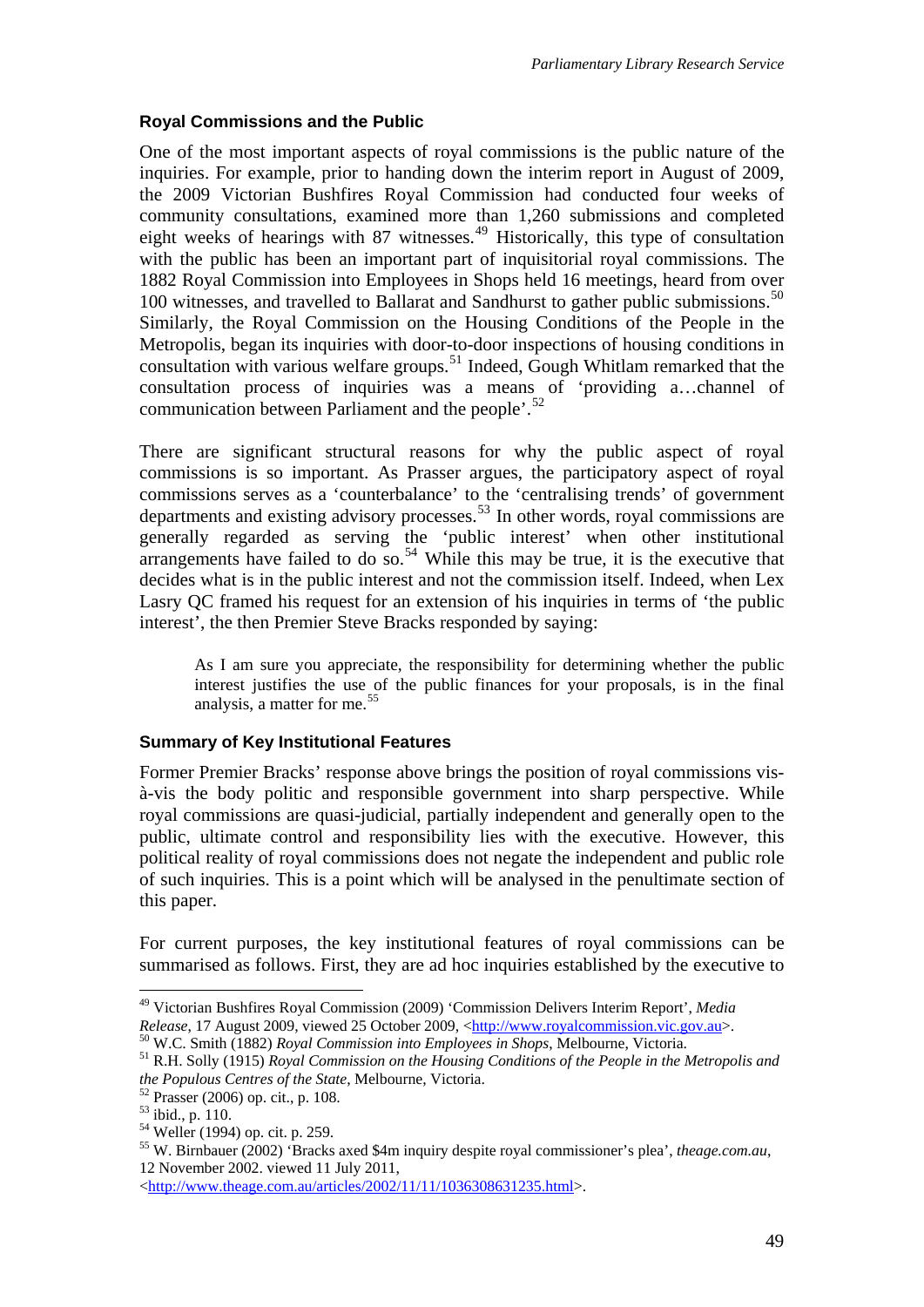serve a policy or inquisitorial function. Secondly, they are quasi-judicial inasmuch as they have powers to investigate and coerce, are bound by procedural fairness and are subject to judicial review by the Supreme Court of Victoria. Finally, they are public in nature inasmuch as they receive submissions from the public and purport to function in the public interest.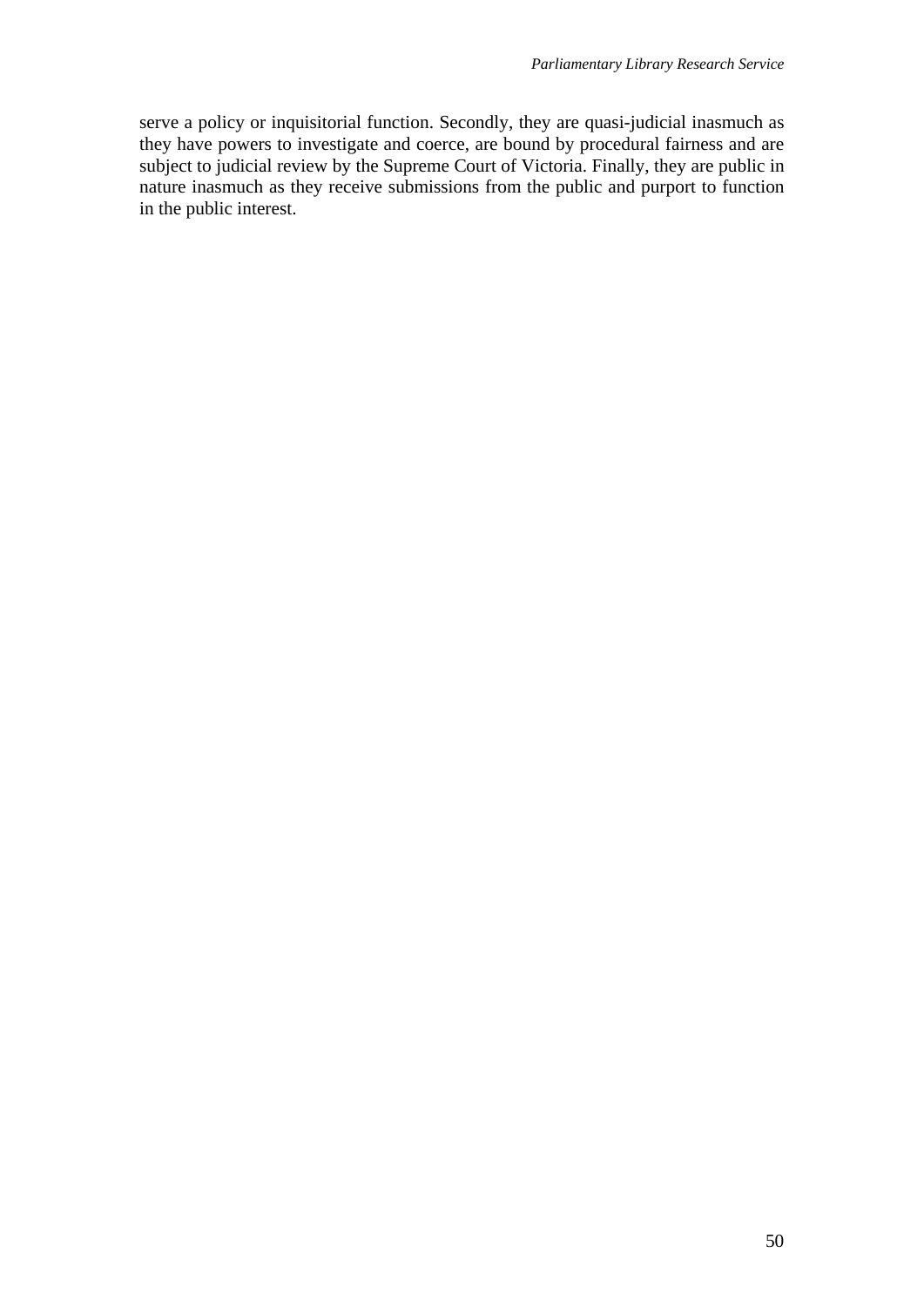# **3. Historical Trends**

In terms of the function of royal commissions there are two main categories, which have remained consistent throughout the historical record. The first is the advisory function by which a royal commission investigates a policy area and makes recommendations for action. All royal commissions ultimately serve a policy advisory function, however this is not always their *primary* purpose.

The second main function of royal commissions is inquisitorial, by which matters of impropriety, maladministration or some particular catastrophe are investigated. In other words, policy based inquiries initially provide answers to the question 'what should be done?', whereas inquisitorial based inquiries initially aim to answer the question 'what has happened and why?'.

It is important to note that all commissions perform an inquisitorial and an advisory function, but in most cases it is clear which of the two is the most important. However, some royal commissions are more difficult to categorise. For example the 1939 Victorian Bushfires Royal Commission served an inquisitorial function inasmuch as it apportioned blame to various departments and stakeholders. It also served an advisory function with chapters four and five of the report dedicated to recommendations. Similar observations can be made about the 2009 Victorian Bushfires Royal Commission. In both of these instances, however, the primary function of the royal commission is to understand what has happened and why. Only then can the second issue of what should be done be addressed.

Despite these concerns regarding how to correctly classify royal commissions, these two categories of 'policy advisory' and 'inquisitorial' provide a useful way to provide some insight into the changing use of such inquiries in Victoria.

## **Trends in the Type of Royal Commissions**

Below is a statistical overview of royal commissions in Victoria. Most of the data is drawn directly from Government Papers and the Parliament of Victoria internal databases. This data has been cross-referenced with the data compiled up to 1960 by Borchardt.[56](#page-54-0)

As Figure 3a shows, Victorian governments have established 159 royal commissions over the historical record. Several key trends emerge over the period 1854 to 2009, which will illustrate the changing role of such commissions in Victorian politics. Over this period, there have been 114 policy advisory royal commissions. This equates to over 70 per cent of all royal commissions held in Victoria. On average there have been 10 royal commissions each decade, with seven being policy advisory and three being inquisitorial.

Looking at the period 1850 to 1899 in Figure 3a, there were 69 royal commissions in Victoria, with only six of those being inquisitorial. On average during this period there were 13 royal commissions per decade with only one of those being inquisitorial. Clearly the primary use of such inquiries in this period was for policy advice.

<span id="page-54-0"></span><sup>56</sup> Borchardt (1970) op. cit.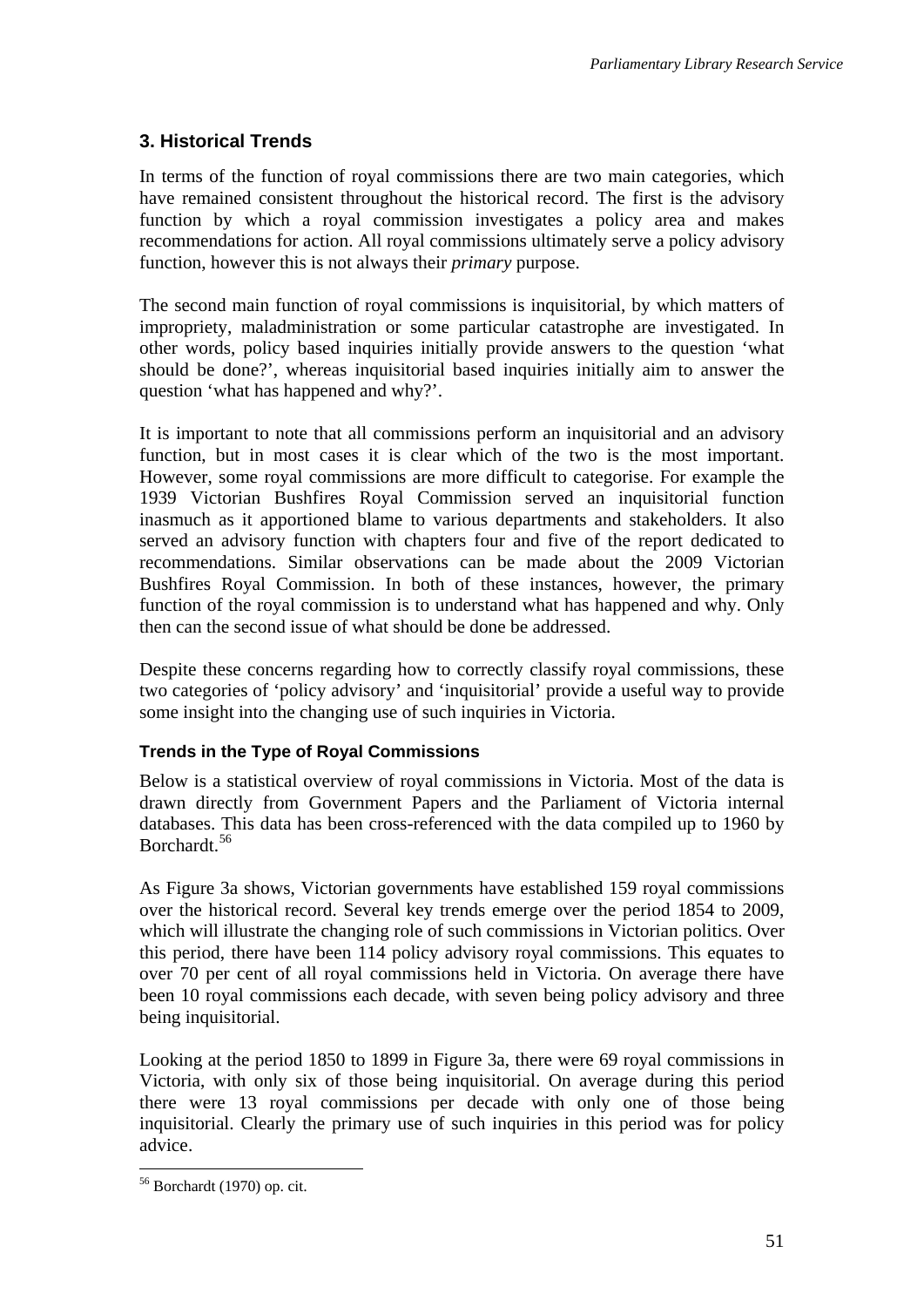

#### **Figure 3a – Type of Royal Commission Per Decade 1854 to 2009.**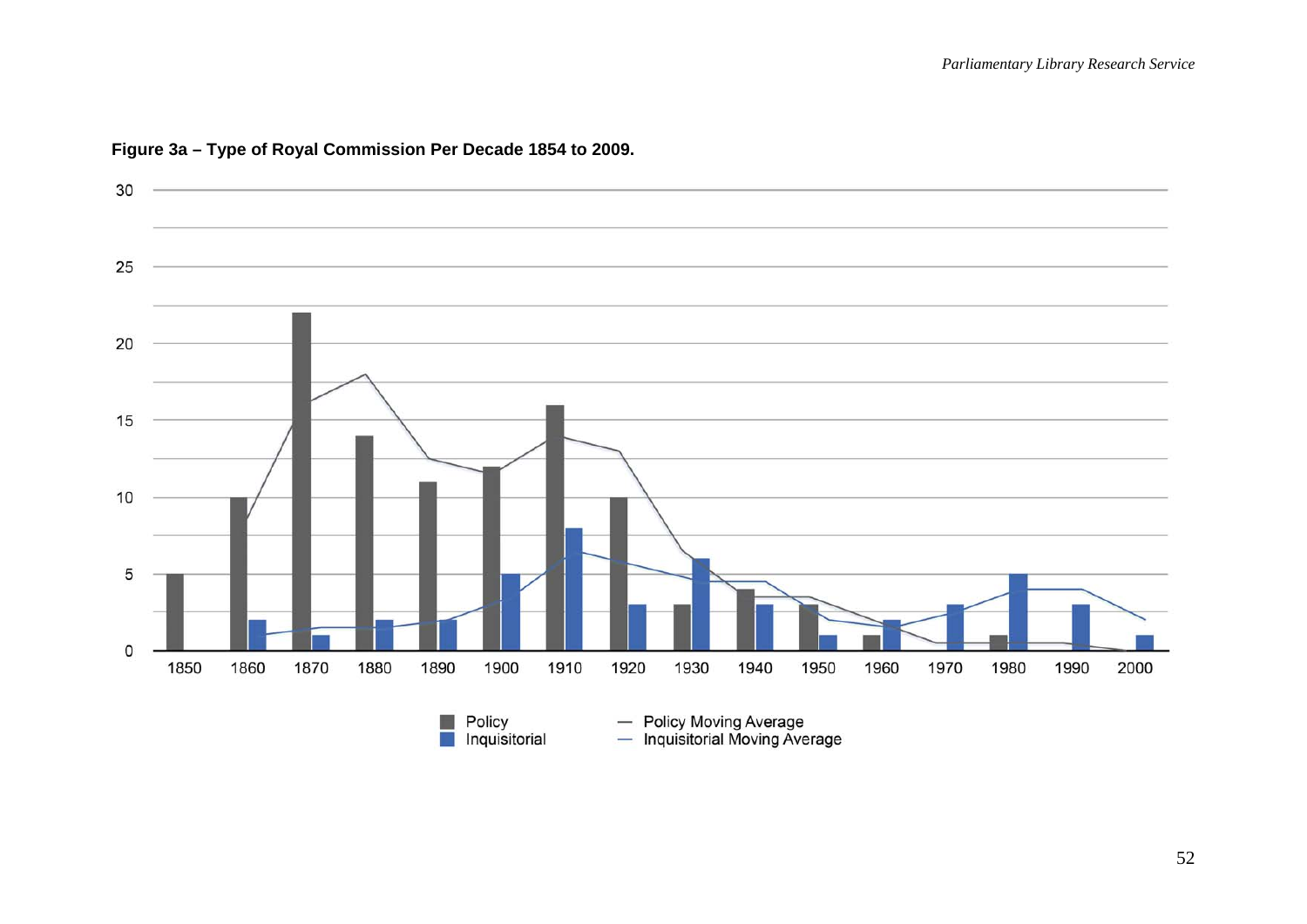A clear change in this trend emerges in the period 1900 to 1949, in which 70 royal commissions were established. However, despite being almost identical both in number and in average per decade to the previous period (69 in total with an average of 14 per decade), the proportion of policy based inquiries compared to inquisitorial inquiries changed significantly. In the period 1850 to 1899, on average there were 13 policy inquiries to every one inquisitorial inquiry per decade. However, in the period 1900 to 1949 this proportion shifted to nine policy inquiries for every five inquisitorial per decade. Hence, there was a discernable increase in the use of royal commissions for inquisitorial inquiries and a modest decrease in their use for policy advice.

As Figure 3a above demonstrates, this trend becomes much more pronounced in the period 1950 to the present. Over this period, there was an average of just over three royal commissions per decade, with an average of less than one for policy advisory inquiries and an average of just over two for inquisitorial inquiries. It is important to note that despite the overall average number of royal commissions dropping dramatically during the period 1950 to the present, the average number of inquisitorial royal commissions has remained fairly consistent throughout the historical record. In fact, the overall average for the period 1850 to the present is almost three inquisitorial inquiries per decade, and the average for the period 1950 to the present is just under three per decade. This trend of continuing to use royal commissions for inquisitorial purposes becomes clear when the period 1970 to the present is considered. Over this period, there has been only one policy advisory compared to 13 inquisitorial royal commissions.

To summarise, three key trends can be established from looking at the historical record. First, the overall number of royal commissions has declined significantly since 1900, compared to the period 1850 to 1899. Secondly, the primary function of royal commissions has shifted from 'policy advisory' to 'inquisitorial'. This trend is particularly noticeable over the period 1950 to the present, and becomes further pronounced during the period 1970 to the present. Finally, despite the average number of royal commissions per decade declining since 1900, the average number of inquisitorial royal commissions has remained fairly consistent throughout the historical record.

This final point deserves further investigation and will be analysed in the penultimate section of this paper. For now the observation can be made that inquisitorial royal commissions appear to achieve something which policy advisory royal commissions and other forms of inquiry do not. If this were not the case, there would not be the consistent and persistent usage of them over the historical record. Rather, it would be expected that they would decline in use in line with the overall trend.

Various studies of royal commissions have concluded that the decline in overall use of royal commissions compared to other forms of inquiries is due to the growth of departmental, committee and consultant inquiries.<sup>[57](#page-56-0)</sup> For example, Prasser's study of Commonwealth royal commissions demonstrates that since 1901 nearly 60 per cent of all Commonwealth royal commissions were of the policy advisory type.<sup>[58](#page-56-1)</sup> However,

<span id="page-56-0"></span> $57$  For studies on royal commissions in general see Clokie & Robinson (1937) op. cit., and Weller

<sup>(1994)</sup> op. cit.; For Commonwealth Royal Commissions see Prasser (2006) op. cit., p. 99.

<span id="page-56-1"></span> $58$  Prasser (2006) op. cit., p. 48.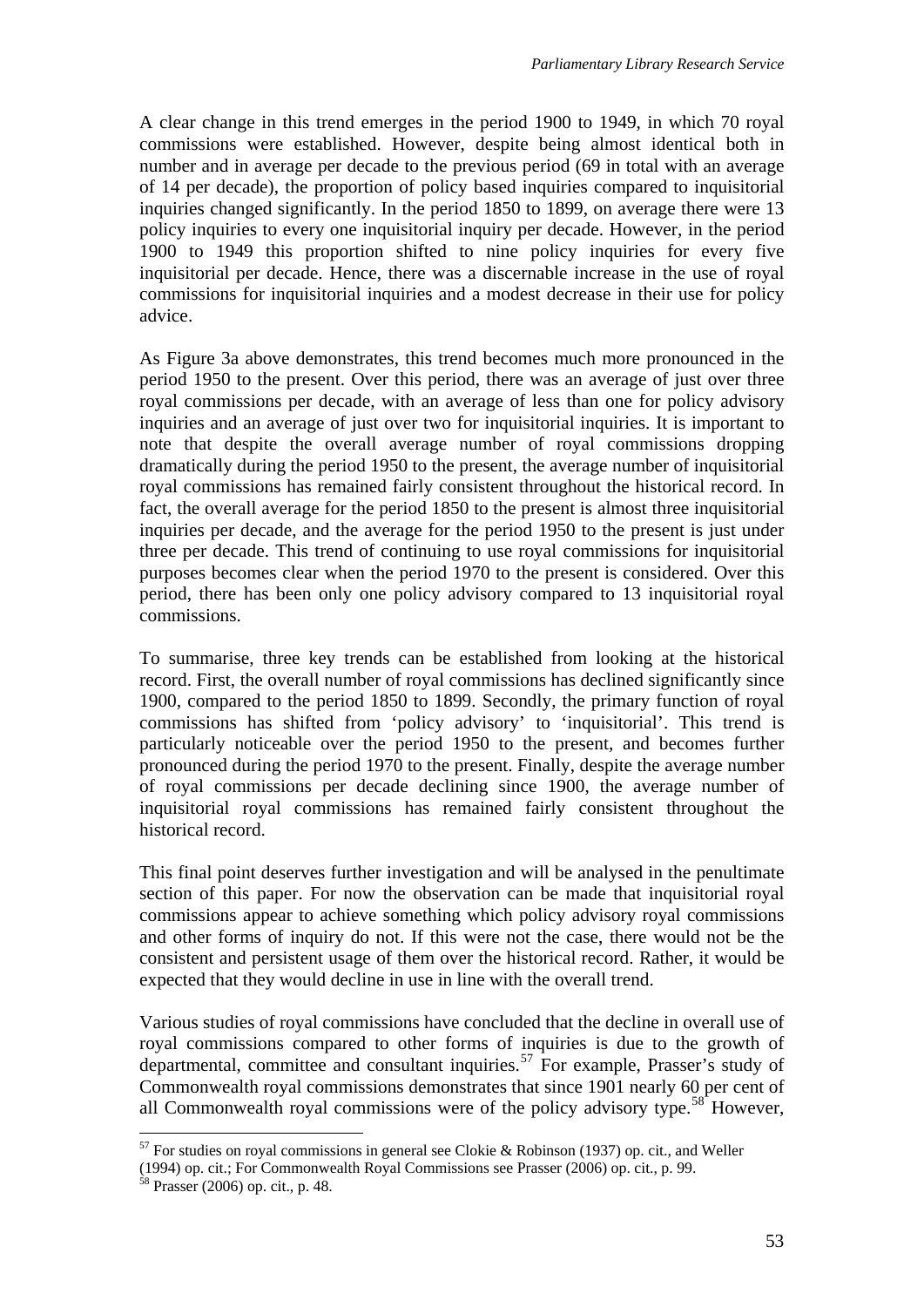since 1972, over 60 per cent of all Commonwealth royal commissions were of the inquisitorial type. Moreover, only three policy advisory royal commissions have been established since 1979.<sup>[59](#page-57-0)</sup> Throughout the Howard Government (1996 to 2007), four royal commissions were established, all of which were inquisitorial. Hence, at the Commonwealth level similar trends to those in Victoria are noticeable. Prasser concludes that it may be useful to consider the 'publicness' of inquiries 'as the key to understanding their continued appointment in a political system which appears increasingly crowded with diverse advisory bodies'. $60$ 

### **Trends in Appointment of Commissioners**

One of the reasons why royal commissions are held in such high regard (relative to other forms of inquiry) is the perception that they are independent and 'above politics'.<sup>[61](#page-57-2)</sup> This perception, however, has not always been an important aspect of such inquiries.

As Figure 3b below demonstrates, prior to 1920, sitting and former Members of Parliament dominated royal commissions.<sup>[62](#page-57-3)</sup> This is an interesting contrast to the period after 1920 in which commissioners were predominantly drawn from the judiciary and other relevant professions.

Over the entire record in Victoria there have been 949 commissioners appointed, of which 621 have been sitting or former Members of Parliament and 328 have been from other professions. What the data shows is that on average, royal commissions have been dominated by MPs by a ratio of 2:1, or almost 40 MPs per decade compared to 20 from other professions (mostly the legal profession).<sup>[63](#page-57-4)</sup> After 1920, MPs all but ceased to be appointed as commissioners, with the final royal commission with appointed MPs being the 1923 Royal Commission into Victorian Outer Ports.<sup>[64](#page-57-5)</sup>

Almost all royal commissions in Victoria established after 1930 were chaired by members of the judiciary. As Figure 3c below illustrates, from 1940 to the present, royal commissions have been chaired almost exclusively by members of the legal profession. The exception to this is the 1986 Royal Commission into Grain Storage, Handling and Transport chaired by J. C. McColl.<sup>[65](#page-57-6)</sup> This was a joint royal commission

 $59$  ibid.

<span id="page-57-1"></span><span id="page-57-0"></span><sup>60</sup> ibid., p. 99.

<span id="page-57-2"></span><sup>&</sup>lt;sup>61</sup> J. McKay (2009) 'The legal powers and potential cultural impact of the 2009 Bushfire Royal Commission in Victoria', *The Australian Journal of Emergency Management*, vol. 24, no. 2, pp. 3 – 4; C.J. Hanser (1965) *Guide to Decision: The Royal Commission*, Totowa, The Bedminster Press, p. 38. <sup>62</sup> Note that the MP category includes sitting and former MPs.

<span id="page-57-4"></span><span id="page-57-3"></span><sup>63</sup> Borchardt (1970) op. cit. p. 60.

<span id="page-57-5"></span><sup>64</sup> O.R. Snowall (1927) *Royal Commission on Victorian Outer Ports: Seventh Progress Report*, Melbourne, Victoria.

<span id="page-57-6"></span><sup>&</sup>lt;sup>65</sup> Prior to being appointed as Commissioner, James C. McColl was involved extensively in the agricultural sector in both an academic capacity and in private business. In 1976 he was appointed by the South Australian Government as Director of Agriculture and Fisheries, and in 1980 he was appointed as Director-General of Agriculture. McColl was actively involved in developing agricultural policy and also was Chairman and Managing Director of a South Australian Government owned agricultural consulting company. In 1985, just prior to being appointed as Commissioner, he was part of what is now known as the Commonwealth Productivity Commission. See AJARE (2010) '2010 AARES Distinguished Fellow James C. McColl', *The Australian Journal of Agricultural and Resource Economics*, no. 55, pp. 6-7.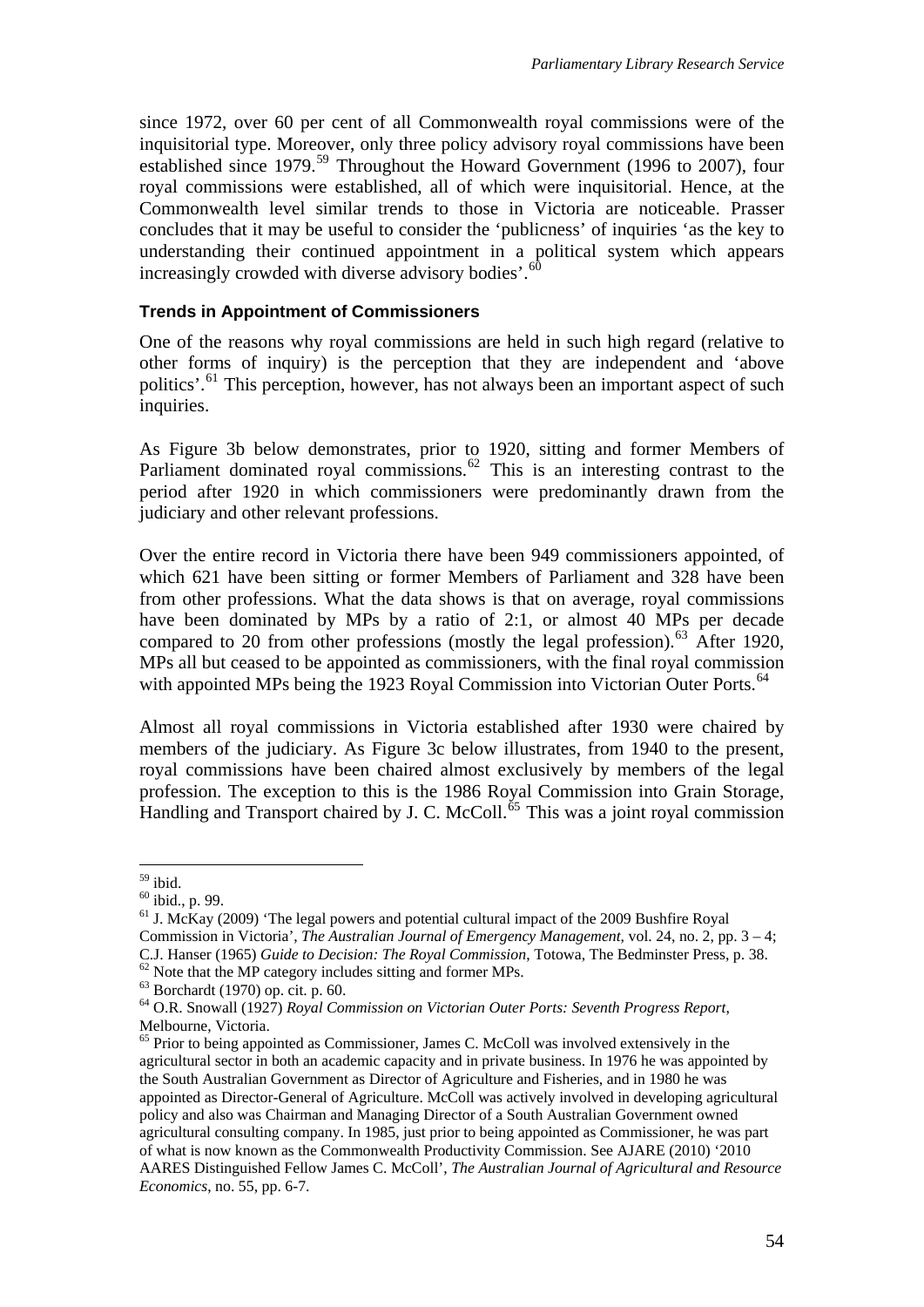established by the Commonwealth with all of the states.<sup>[66](#page-58-0)</sup> In all other Australian jurisdictions there has been a similar trend away from appointing MPs and towards commissioners that convey a sense of independence, most notably members of the legal profession.<sup>[67](#page-58-1)</sup> Whether or not appointing members of the legal profession results in a more independent inquiry is a separate issue: although it is rare that the independence of commissioners is called into question.<sup>[68](#page-58-2)</sup> What is important is that the commission is perceived to act independently in accordance with the principles of natural justice.<sup>[69](#page-58-3)</sup>

At this point several observations can be made regarding this trend. First, the preference for members of the legal profession over other professions suggests that the public perception of independence is a key feature of contemporary royal commissions. To put this point in plain language, members of the legal profession are not simply appointed because they can competently fulfil the executive's requirements. If this were the case, the record should show a more even spread of appointments across a range of other professions. A possible explanation is that governments appoint members of the legal profession because doing so conveys the *perception of independence* to the public.

Secondly, of course, practical considerations may also play a part, such as: availability of retired judges, prior knowledge of procedural fairness and judicial oversight, and experience in managing large bodies of evidence. Indeed, these factors may have contributed to the shift towards appointing members of the legal profession over other professions. However, none of these attributes are technically required for being appointed as a commissioner. In fact, the appointment of commissioners is completely at the discretion of the executive.

Thirdly, while there would be a range of individuals that satisfy the above practical considerations, and also a range of individuals that satisfy the requirement of being independent, there would be few outside the legal profession that satisfy both. The reason lies in the distinction between 'independence' and 'perceived independence'. The executive wants to establish the perception of independence. This perception flows more readily from the appointment of a member of the judiciary who has been out of the public gaze and confined to the strictures of judicial duty, than say a well known public figure that may have both the ability to fulfil the duties of being a commissioner and also have a high degree of public support. Both appointments may in fact be independent, but the judicial appointment arguably conveys a greater perception of independence. Thus, there is an assumption of independence with regard to a member of the judiciary that stems from the institutional position of the judiciary vis-à-vis the executive, but this may not necessarily be the case with other individuals appointed from other professions.

<span id="page-58-0"></span><sup>66</sup> Parliamentary Library (2009) 'Royal Commissions and Commissions of Inquiry', viewed 25 October 2009, <<http://www.aph.gov.au/library/INTGUIDE/law/royalcommissions.htm>>. 67 Borchardt (1970) op. cit. p. 60.

<span id="page-58-2"></span><span id="page-58-1"></span><sup>68</sup> A recent notable exception is *Firman v Lasry* [2000] VSC 240. However, the allegations of bias were dismissed by the Victorian Supreme Court.

<span id="page-58-3"></span><sup>69</sup> *Firman v Lasry* [2000] VSC 240.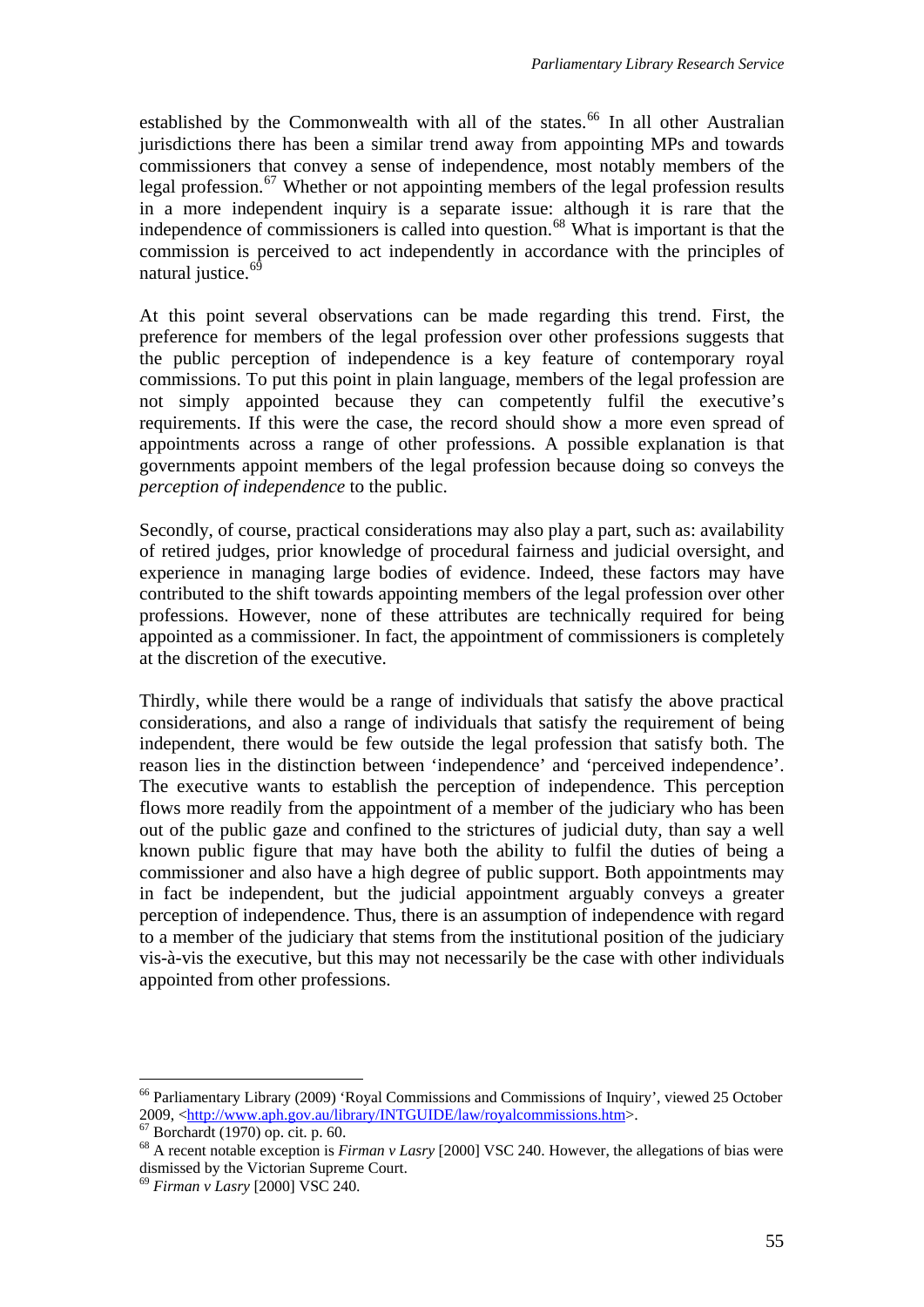

# **Figure 3b – Members of Royal Commissions Per Decade 1854 to 2009.**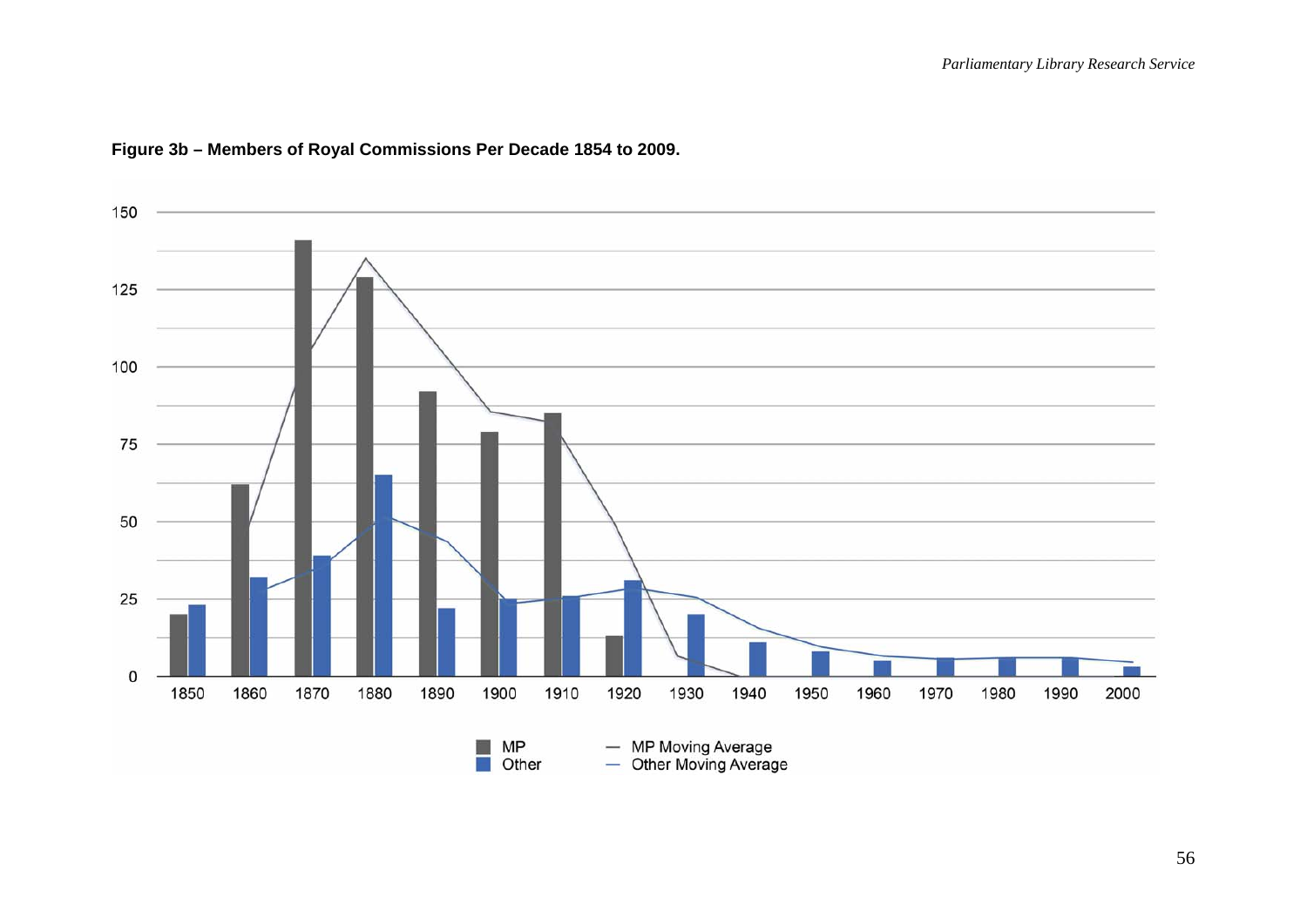

# **Figure 3c – Chairperson of Royal Commissions Per Decade 1900 to 2009.**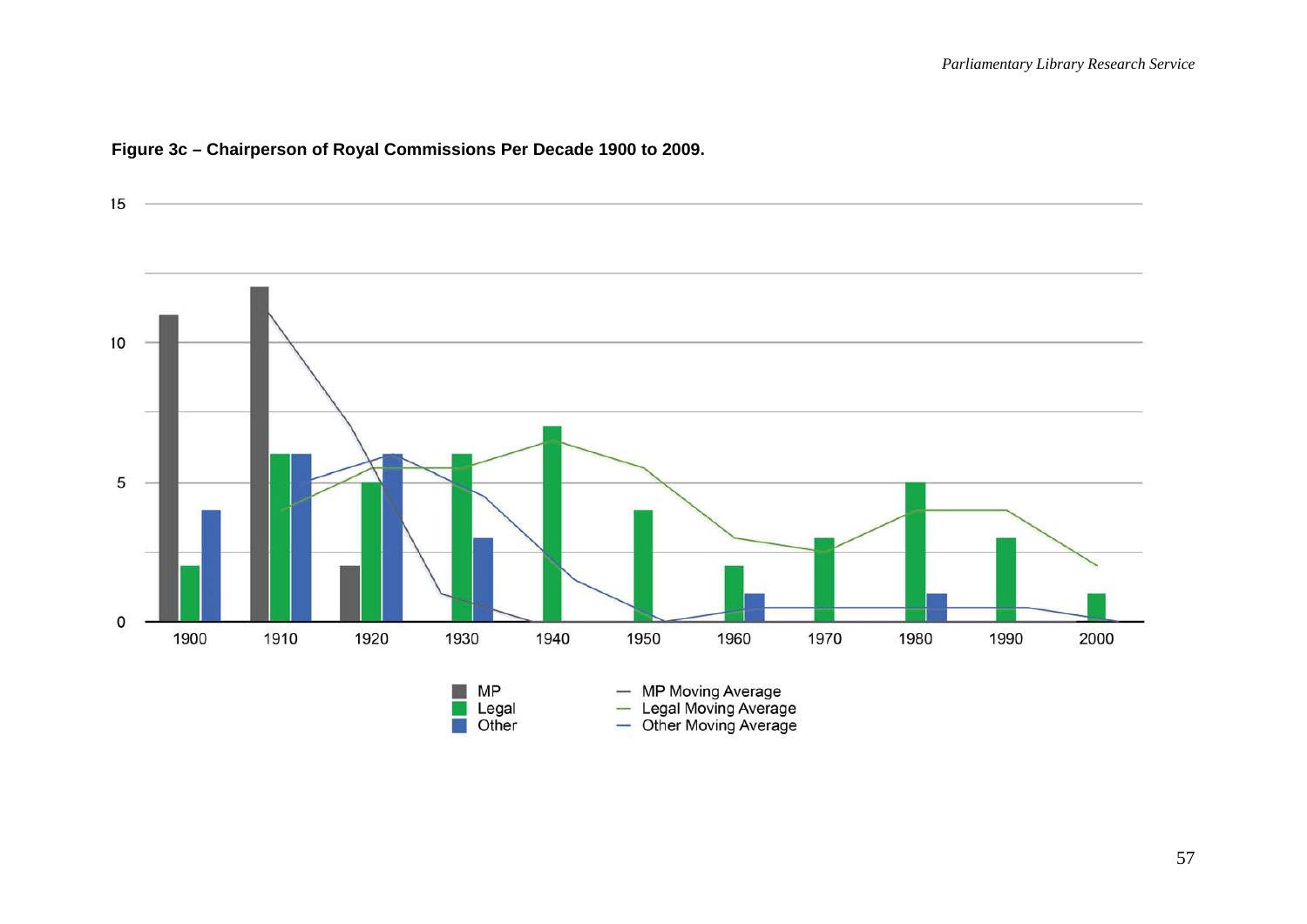# **4. The Public Function of Royal Commissions**

In the previous two sections several trends emerged which require further explanation. First, royal commissions seem to only be established for inquisitorial purposes in contemporary Victorian politics (Figure 3a). Policy advice is now the domain of other forms of inquiry such as departments, committees and consultancy firms. As such, inquisitorial royal commissions must serve a particular function that cannot be covered by other forms of inquiry. Secondly, the perception of independence seems to be the key feature that places royal commissions above all other forms of inquiry (Figure 3b and 3c). This is defined by the declining appointment of MPs at the start of the  $20<sup>th</sup>$  century and the dominance of the legal profession in the latter decades of the  $20<sup>th</sup>$  century to the present. In this context, the key point of focus in this section is the relationship between royal commissions as a form of executive power, and the public and independent function that they seem to serve in Victoria.

An overview of the various studies of royal commissions reveals some sharply contrasting perspectives regarding the public function of such inquiries. One interpretation views the appointment of royal commissions as politically expedient.<sup>[70](#page-61-0)</sup> Indeed for Bulmer, royal commissions are used as a delaying tactic designed as a substitute for decision making.<sup>[71](#page-61-1)</sup> This perspective views commissions as a public means of agenda management aimed at dealing with 'the politics of the situation rather than the situation itself'.<sup>[72](#page-61-2)</sup> Prasser sums up this perspective, stating that 'inquiries may themselves be the prime policy output, occupying the policy space and consuming the attention and energy of the key policy players'.<sup>[73](#page-61-3)</sup>

Clokie and Robinson make the point that this can never be the primary reason for establishing a royal commission, because they would quickly fall out of public favour.<sup>[74](#page-61-4)</sup> Indeed some studies of royal commissions have highlighted the important democratic function they serve. For example, Hanser argues that a royal commission 'reaches down into the body politic much further than to just the number of witnesses and researchers listed in its reports'.<sup>[75](#page-61-5)</sup> Indeed it is from this democratic and public input that government actions are legitimised. In other words, when there is a matter which has weakened the legitimacy extending from the body politic to the executive, a royal commission can be an important institution in re-establishing that legitimacy.<sup>[76](#page-61-6)</sup>

What this suggests is that although royal commissions serve a political function, this does not negate the public function which operates simultaneously. Indeed as Hawker argues, these seemingly conflicting functions are essentially two sides of the same coin.<sup>[77](#page-61-7)</sup> This apparent conflict between the political function and the public function will be the focus of this section.

<u>.</u>

<span id="page-61-1"></span><span id="page-61-0"></span><sup>70</sup> A.P. Herbert (1960) *Anything But Action?*, Hobart, Barrie and Rockliff, p. 9. 71 M. Bulmer (1982) *The Uses of Social Research: Social Investigation in Public Policy Making*, London, Allen and Unwin, p. 99; Prasser (2006) op. cit., p. 78

<span id="page-61-2"></span> $72$  ibid.

<sup>73</sup> ibid., p. 99.

<span id="page-61-4"></span><span id="page-61-3"></span><sup>74</sup> Clokie & Robinson (1937) op. cit., p. 217.

<span id="page-61-5"></span><sup>75</sup> Hanser (1965) op. cit., p. 159.

<span id="page-61-6"></span><sup>76</sup> ibid., p. 160; Prasser (2006) op. cit., p. 96.

<span id="page-61-7"></span><sup>&</sup>lt;sup>77</sup> G. Hawker (1977) 'The Use of Social Scientists and Social Science in the Inquiries of the Labor Government 1972-75', *Paper presented to the 48th ANZAAS Congress*, Sociology Section, Melbourne, 1977, cited in Prasser (2006) op. cit., p. 98.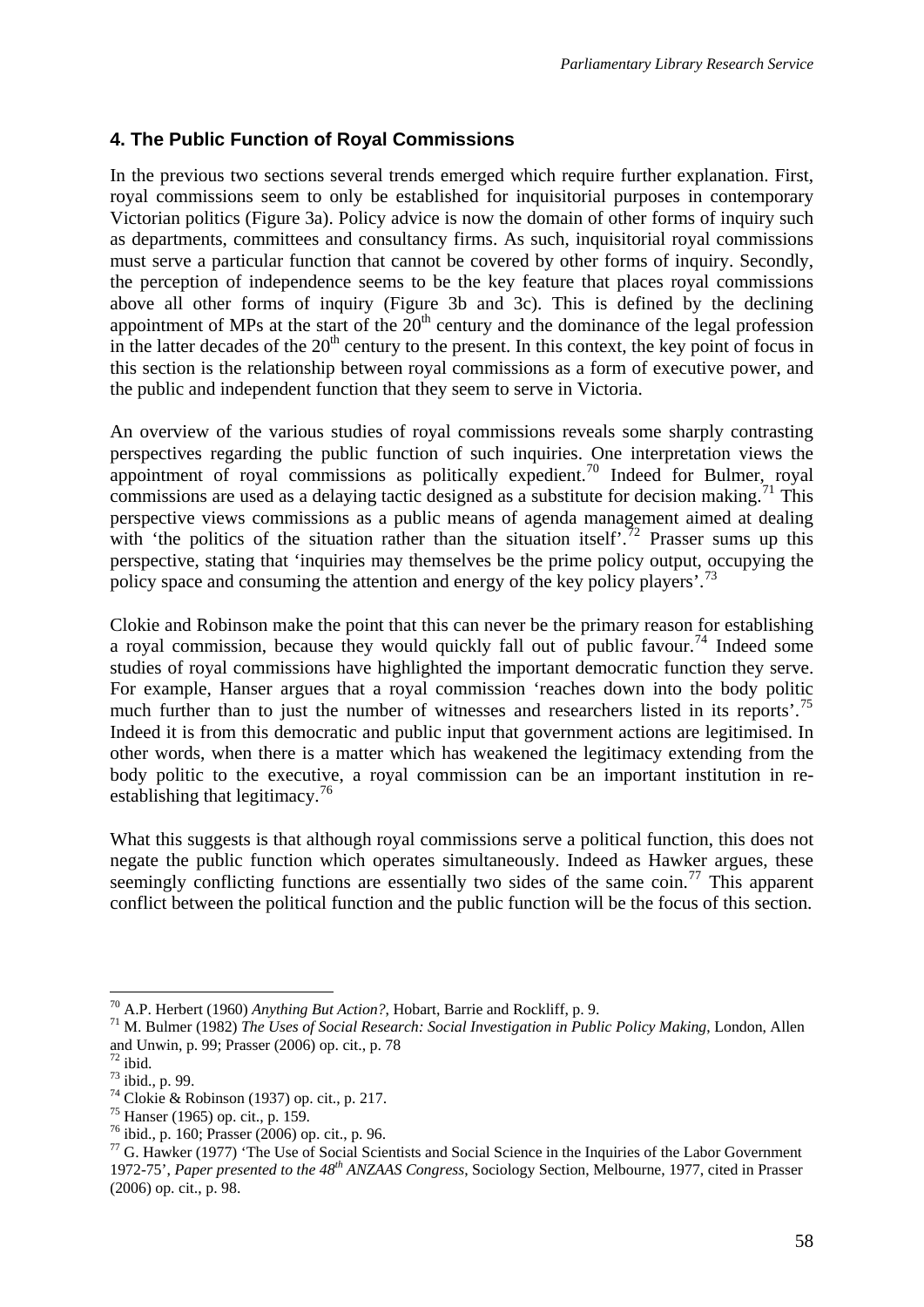### **The Democratic Function of Royal Commissions**

In January 1939, bushfires swept through Victoria, claiming the lives of 71 people, in what has come to be known in Victorian history as Black Friday. Letters patent were issued on 27 January 1939 for a royal commission to inquire into the causes of the fire and the measures that are necessary to prevent such an occurrence again.<sup>[78](#page-62-0)</sup> The Chair of the royal commission Leonard Stretton noted how poorly prepared the state was for such a disaster and remarked that, '[it is] with the belief that the facile wisdom which comes after an event is not wisdom, but foolishness, that your Commissioner proceeds to report<sup>'.[79](#page-62-1)</sup> These comments give an indication of the chaotic atmosphere in which the royal commission was established. The Sun News Pictorial reported on the 'finger pointing' prior to the royal commission stating that:

There are gaps between policy and practice on which the bushman can speak…Settlers complain that they are not allowed to burn off dangerous scrub…forestry officers, on the other hand, state that the Water Board allows dead, dangerous timber to accumulate in some catchment areas.<sup>[80](#page-62-2)</sup>

The Chairman of the Forests Commission, Mr Galbraith, blamed the practice of burning off by the 'careless settlers' and remarked that they not only posed a risk to themselves and others, but also were 'killing the country'.<sup>[81](#page-62-3)</sup> Clearly, the public and political atmosphere was highly charged and fractious.

Prasser argues that royal commissions are an institution of last resort. $82$  In 1939, in the atmosphere outlined above, a royal commission would have been the only institution capable of managing the competing interests and political turmoil. Indeed Stretton remarked that 'the truth was hard to find…Much of the evidence was coloured by self-interest. Much of it was quite false. Little of it was wholly truthful'.<sup>[83](#page-62-5)</sup> Hence, in this case, a royal commission was indeed an institution of last resort. Burton and Carlen make this point differently, arguing that royal commissions are 'the systemisation of modes of argument that proclaim the state's legal and administrative rationality. The discourse is a necessary requirement for political and ideological hegemony'.<sup>[84](#page-62-6)</sup> In other words, when a government's legitimacy is weakened by an event, such as the 1939 bushfires, a royal commission is a powerful tool to regain control of the discourse. In this context, 'legitimation is the *raison d'etre* of royal commissions'.[85](#page-62-7) While this can be read as political expediency,<sup>[86](#page-62-8)</sup> such an interpretation only looks at the function of a royal commission from the perspective of the executive.

1

<span id="page-62-0"></span><sup>78</sup> L.E.B. Stretton (1939) *Royal Commission to Inquire into The Causes and Measures Taken to Prevent the Bushfires of January 1939, and to Protect Life and Property and The Measures Taken to Prevent Bushfires in Victoria and to Protect Life and Property in the Event of Future Bushfires*, Melbourne, Victorian Government Papers.

<span id="page-62-1"></span><sup>79</sup> ibid., p. 6.

<span id="page-62-2"></span><sup>80</sup> Sun News Pictorial (1939) 'Fire Inquiry Should Be Full and Prompt', 21 January 1939, viewed 25 October 2009, <[http://www.abc.net.au/blackfriday/newspapers/index\\_newspaper\\_c.htm](http://www.abc.net.au/blackfriday/newspapers/index_newspaper_c.htm)>; see also Sun News Pictorial (1939) 'Nightmare Policy', 2 March 1939, viewed 25 October 2009,

<span id="page-62-3"></span><sup>&</sup>lt;[http://www.abc.net.au/blackfriday/newspapers/index\\_newspaper\\_c.htm](http://www.abc.net.au/blackfriday/newspapers/index_newspaper_c.htm)>. 8[1](http://www.abc.net.au/blackfriday/newspapers/index_newspaper_c.htm) The Weekly Times (1939) 'Devastating Bush Fires Sweep State', 14 January 1939, viewed 25 October 2009,  $\frac{\text{thttp://www.abc.net.au/blackfriday/newspapers/index newspaper c.htm>}{82}$  $\frac{\text{thttp://www.abc.net.au/blackfriday/newspapers/index newspaper c.htm>}{82}$  $\frac{\text{thttp://www.abc.net.au/blackfriday/newspapers/index newspaper c.htm>}{82}$ Prasser (2006) op. cit., p. 252.

<span id="page-62-5"></span><span id="page-62-4"></span><sup>83</sup> Stretton (1939) op. cit., p. 7.

<span id="page-62-6"></span><sup>84</sup> F. Burton & C. Carlen (1979) *Official discourse: On discourse analysis, government publications, ideology* 

<span id="page-62-7"></span>and the state, London, Routledge, p. 48.<br><sup>85</sup> G. Gilligan (2002) 'Royal Commissions of Inquiry', *The Australian and New Zealand Journal of Criminology*, vol. 35, no. 3, p. 294.

<span id="page-62-8"></span><sup>86</sup> Herbert (1960) op. cit., p. 9.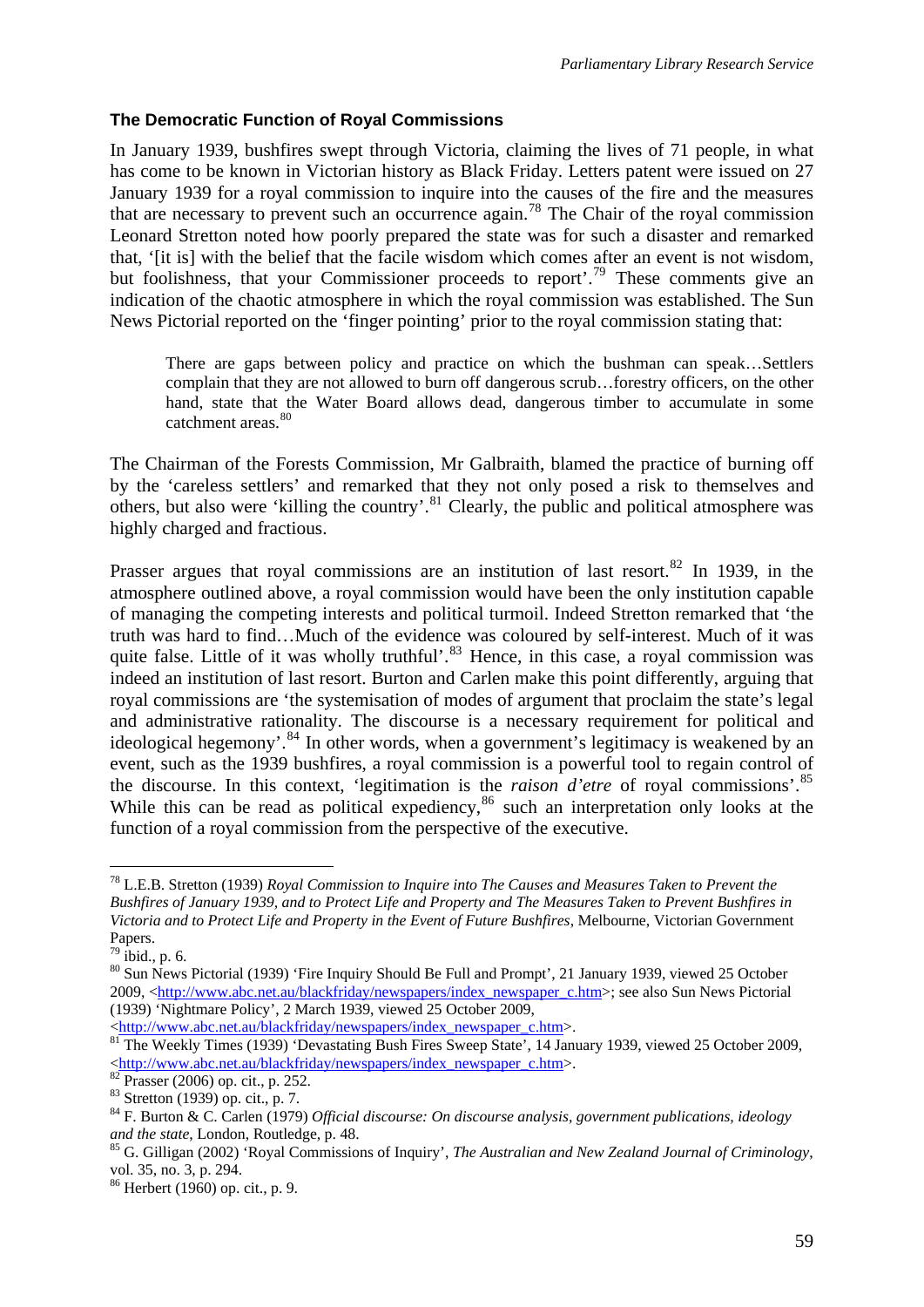From the perspective of the public, there must be a degree of acceptance of the establishment of the commission, the independence of the commissioners, and ultimately the reports findings, in order for the legitimacy of the government to be restored. Gilligan makes this point quite explicitly arguing that the importance of royal commissions 'lies in their status as a tried and tested sealant of legitimacy gaps performing a valuable legitimation function for official discourses'.[87](#page-63-0) Indeed these legitimacy gaps may ultimately extend beyond the executive to the institutions of governance more generally.<sup>[88](#page-63-1)</sup> It is in the act of identifying these gaps – whether it is a failed agency, policy or decision making process – and making recommendations to government to address them, that the process of re-establishing public trust can take place.

Using a brief overview of two of the most significant inquisitorial royal commissions in Victoria since 1970, this legitimation function is one of the key themes to emerge.

#### *Royal Commission into the Failure of the Westgate Bridge*

On 15 October 1970, Victoria experienced its worst industrial accident.<sup>[89](#page-63-2)</sup> A 367 foot span of the Westgate Bridge suddenly collapsed killing 35 men. Within hours the then Premier Sir Henry Bolte had called for a royal commission into the accident, and letters patent were issued on 21 October  $1970.<sup>90</sup>$  $1970.<sup>90</sup>$  $1970.<sup>90</sup>$ 

Building the Westgate Bridge was essential for Melbourne to take advantage of the booming population resulting from Australia's immigration policy. Melbourne's east had become overdeveloped relative to the west and building a bridge over the Yarra River was viewed as essential to addressing this 'monumental piece of civic mismanagement'.<sup>[91](#page-63-4)</sup> Building the bridge was not only essential to open up the west, but also became an essential status symbol for a modern industrialised city. Of course, comparisons were drawn between the proposed Westgate Bridge and the Sydney Harbour Bridge, resulting in the plans being altered to increase the height of the bridge from 170 feet to 176 feet, slightly taller than the 172 feet of the Sydney Harbour Bridge. Given the importance of the bridge, it is clear that it became a symbol of Victoria's modernisation. Bill Hitchings sums up the status of the bridge in the minds of Victorians as reflecting 'the Australian spirit, with migrants and native-borns working side by side to realise a dream'.<sup>[92](#page-63-5)</sup>

Pressure mounted on the government after the safety of the project had been questioned in Parliament after a similar bridge collapsed in Wales.<sup>[93](#page-63-6)</sup> The project was also plagued with cost and time blowouts and became politically damaging for the government. Thus, when the bridge collapsed it was not only disastrous in terms of the loss of life, but it also caused a loss of confidence in the government and within the Victorian population. Tony Marino, then working on behalf of the Victorian Construction Safety Alliance, remembers that 'collectively

<sup>1</sup> 87 Gilligan (2002) op. cit., p. 293.

<span id="page-63-1"></span><span id="page-63-0"></span><sup>&</sup>lt;sup>88</sup> As mentioned earlier, royal commissions don't always progress along the course anticipated by the government. The Costigan royal commission is a case in point. For a detailed analysis of this royal commission see Prasser (2006) op. cit.

<span id="page-63-2"></span><sup>89</sup> E.H.S. Barber (1971) *Royal Commission into the Failure of West Gate Bridge*, Melbourne, Victorian Government Papers.

<span id="page-63-3"></span> $90$  ibid.

<sup>91</sup> B. Hitchings (1979) *West Gate*, Collingwood, Outback Press, p. 12.

<span id="page-63-5"></span><span id="page-63-4"></span><sup>92</sup> ibid., p. 48.

<span id="page-63-6"></span><sup>&</sup>lt;sup>93</sup> On March 4 the Opposition Deputy Leader (Mr Wilkes) had asked the Minister for Fuel and Power (Mr Balfour), representing the then Minister for Public Works (Mr Porter) a question about the safety of the bridge. See: Victoria, Legislative Assembly (1970) *Debates*, vol. 297, no. 3, p. 2949.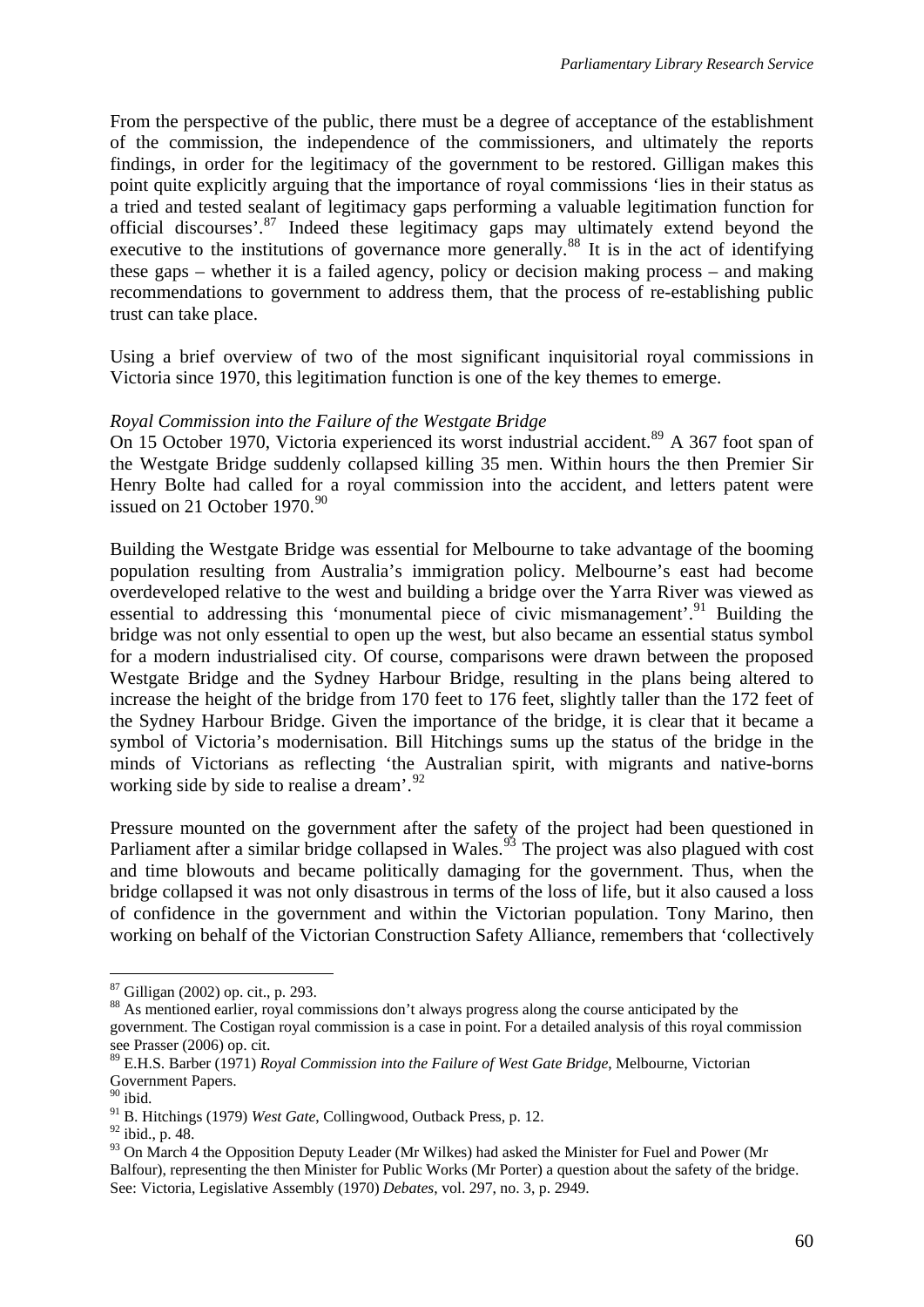we could not believe an event like this could happen, let alone to the state's most prestigious construction project'.<sup>[94](#page-64-0)</sup>

Calling a royal commission was arguably the only means available of addressing the complexity of such a disaster. The complexity stemmed not simply from the engineering issues that needed to be examined, but also the political fallout and the public's need for answers. Premier Bolte's decision to call a royal commission within hours of the disaster demonstrates not only the political motivations at work, but also the circumstances in which the public expects a royal commission to be ordered. The need to address the human tragedy involved in the accident was clear to the royal commission, stating that '[t]hroughout this Commission we have been very conscious of the personal tragedies caused by the disaster'.<sup>[95](#page-64-1)</sup> The names of those who died were also included in the Appendix of the final report.<sup>[96](#page-64-2)</sup> However, the focus was very much on getting to the root of the disaster. As a commissioner remarked in one of the reports, 'error begat error…and the events which led to the disaster moved with the inevitability of a Greek Tragedy'.<sup>[97](#page-64-3)</sup>

What the above example demonstrates is that royal commissions serve multiple purposes, from managing complex technical issues to issuing recommendations and advice. However, the legitimation function is the only aspect of royal commissions that other forms of inquiry do not and cannot satisfy. Other studies<sup>[98](#page-64-4)</sup> have made similar observations about the Costigan inquiry,  $99$  the Stewart inquiry,  $100$  the Winneke inquiry  $101$  and the Woodward inquiry.  $102$ 

### *2009 Victorian Bushfires Royal Commission*

A more recent and poignant example is the 2009 Bushfires Royal Commission. The bushfires on 7 February 2009, now known as Black Saturday, claimed the lives of 173 people and left the State of Victoria in shock at the devastation caused by the disaster. In the weeks leading up to the fires, Victoria had experienced record breaking weather conditions, with the three days leading up to the bushfires having temperatures in excess of 43 degrees Celsius. Then Premier John Brumby described the state as 'tinder dry' and various state authorities warned of the dangerous conditions.[103](#page-64-9)

Within three days of Black Saturday, the then Premier John Brumby called for a royal commission into the bushfires.<sup>[104](#page-64-10)</sup> The terms of reference were broad enough to enable the commission to inquire into the following issues: causes of the bushfires; preparation and planning; all aspects of the response; measures taken to prevent the fires; and '[a]ny other

<u>.</u>

<span id="page-64-0"></span><sup>94</sup> Work Safe Victoria (2009) 'West Gate Bridge collapse victims remembered', viewed 25 October 2009,  $\langle$ [http://www.worksafe.vic.gov.au/wps/wcm/connect/wsinternet/worksafe/sitetools/news/import](http://www.worksafe.vic.gov.au/wps/wcm/connect/wsinternet/worksafe/sitetools/news/import-west+gate+bridge+collapse+victims+remembered)[west+gate+bridge+collapse+victims+remembered>](http://www.worksafe.vic.gov.au/wps/wcm/connect/wsinternet/worksafe/sitetools/news/import-west+gate+bridge+collapse+victims+remembered).

<span id="page-64-1"></span> $rac{1}{95}$  Barber (1971) op. cit., p. 9.

<span id="page-64-2"></span><sup>&</sup>lt;sup>96</sup> ibid., Appendix G.

<span id="page-64-3"></span><sup>&</sup>lt;sup>97</sup> Public Record Office Victoria (2009) 'Disaster at West Gate', viewed 25 October 2009, <<http://www.prov.vic.gov.au/exhibs/westgate/disaster.htm>>.

<span id="page-64-4"></span><sup>&</sup>lt;sup>98</sup> For example see Gilligan (2002) op. cit.

<span id="page-64-5"></span> $99$  Royal Commission into the Activities of the Federated Ship Painters' and Dockers' Union.<br> $100$  Roval Commission of Inquiry into Drug Trafficking.

<span id="page-64-7"></span><span id="page-64-6"></span><sup>&</sup>lt;sup>101</sup> Royal Commission into the Activities of the Australian Building Construction Employees' and Builders Labourers' Federation.<br><sup>102</sup> Royal Commission into the Meat Industry.

<span id="page-64-8"></span>

<span id="page-64-9"></span><sup>&</sup>lt;sup>103</sup> 2009 Bushfires Royal Commission (2010) *Final Report: Summary*, Melbourne, Government Printer for the State of Victoria, p. 1.

<span id="page-64-10"></span><sup>104</sup> S. McMahon (2009) 'Premier orders royal commission and vows: we will rebuild', *Herald Sun*, 10 February 2009, pp.  $1 - 2$ .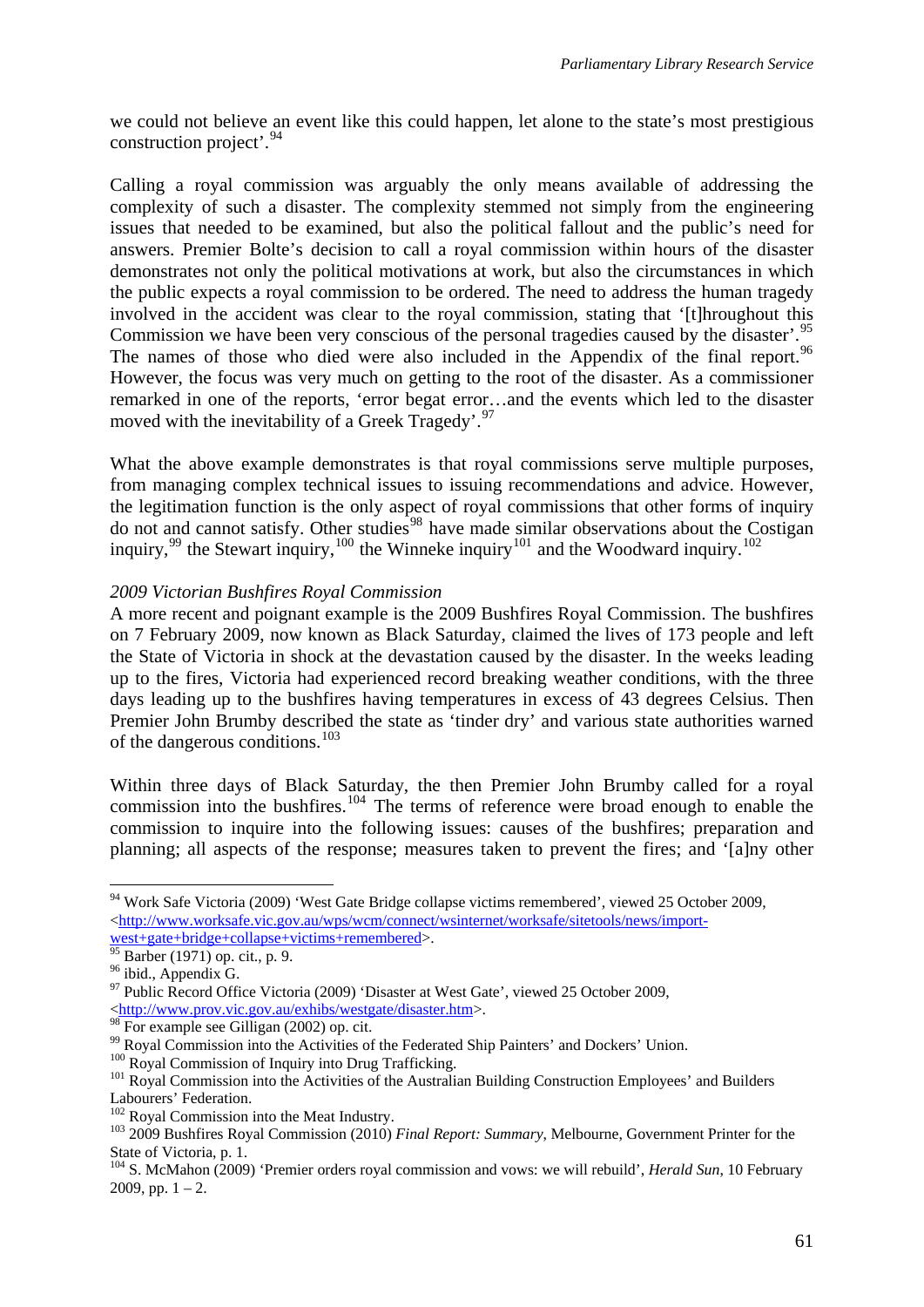matters that [the commission] deem appropriate in relation to the 2009 Bushfires'.<sup>[105](#page-65-0)</sup> In his opening remarks, the Chairman noted that the commission had been given 'extremely wide terms of reference'.[106](#page-65-1) The commission produced two interim reports in 2009, and the final report was tabled in Parliament in 2010.<sup>[107](#page-65-2)</sup>

The profound impact that the bushfires had on Victoria has been told in numerous books, personal stories and works of art to emerge.<sup>[108](#page-65-3)</sup> In many ways, it was the stories of personal tragedy that framed the hearings. In the preface to the final report, Chairman Bernard Teague made the following statement about how the commission conducted its inquiries. The statement is worth quoting at length as it demonstrates the importance the commissioners placed on community engagement throughout the hearings:

In our deliberations we ensured that the voices of affected community members were heard. Our priority was to listen to people directly affected by the fires. We also ensured that the Commission's processes were firmly based in the community through open hearings (including in regional towns), web streaming so that people could listen to the hearings over the internet, public submissions, the participation of lay witnesses, the creation of the Black Saturday Gallery, and the participation of family and friends in hearings about people who died as a result of the fires. This access will continue: the Commission's website will remain active, and all the Commission's documentation will be available at the Public Records Office of Victoria.<sup>[109](#page-65-4)</sup>

Indeed the move towards using ICT to improve transparency and community engagement is an important change in the way royal commissions, and indeed other public inquiries, are conducted.[110](#page-65-5) However, the focus on ensuring the collective memory of the public was documented not only in the form of evidence, but also through an art gallery is unique and perhaps a more overt acknowledgement of the role royal commissions play vis-à-vis the public. Over the course of the hearings, four art exhibitions were held by the commission to display the numerous works of art from established artists and also children affected by the bushfires.<sup>[111](#page-65-6)</sup> Chairman Bernard Teague noted the important role that royal commissions have in providing a space for the public to contribute to the collective memory of the tragedy, stating that: 'It can be cathartic. Especially for those who have been victims one way or another'.[112](#page-65-7) Historian Tom Griffiths has argued that the 1939 Bushfires Royal Commission created an important historical archive which has remained part of Victoria's collective memory. He goes on to comment how the memory of 1939 serves as a kind of 'therapy' for

<u>.</u>

<span id="page-65-0"></span><sup>&</sup>lt;sup>105</sup> 2009 Victorian Bushfires Royal Commission (2009) 'Terms of Reference', viewed 9 May 2011, <<http://www.royalcommission.vic.gov.au/>>. 1[06](http://www.royalcommission.vic.gov.au/) 2009 Victorian Bushfires Royal Commission (2009) 'Opening Remarks', viewed 9 May 2011,

<span id="page-65-1"></span><sup>&</sup>lt;<http://www.royalcommission.vic.gov.au/>>. 1[07](http://www.royalcommission.vic.gov.au/) 2009 Bushfires Royal Commission (2009) *Interim Report*, Melbourne, Government Printer for the State of

<span id="page-65-2"></span>Victoria; 2009 Bushfires Royal Commission (2009) *Interim Report 2: Priorities for building in bushfire prone areas*, Melbourne, Government Printer for the State of Victoria; 2009 Bushfires Royal Commission (2010) *Final Report: Summary*, op. cit.<br><sup>108</sup> For example see: 2009 Victorian Bushfires Royal Commission (2011) 'Black Saturday Gallery', viewed 9

<span id="page-65-3"></span>May 2011, [<http://www.royalcommission.vic.gov.au/Black-Saturday-Gallery>](http://www.royalcommission.vic.gov.au/Black-Saturday-Gallery).<br><sup>109</sup> 2009 Bushfires Royal Commission (2010) *Final Report: Summary*, op. cit., preface.

<span id="page-65-5"></span><span id="page-65-4"></span><sup>&</sup>lt;sup>110</sup> For example, see: I. Cowen & A. Delacorn (2010) 'Consultation and Law Reform: A civic conversation building ownership of the law', ALRC, viewed 9 May 2010, [<http://www.alrc.gov.au/alrc-staff-interns](http://www.alrc.gov.au/alrc-staff-interns-events/winning-entry-kirby-cup-2010)[events/winning-entry-kirby-cup-2010](http://www.alrc.gov.au/alrc-staff-interns-events/winning-entry-kirby-cup-2010)>.<br>
<sup>[111](http://www.alrc.gov.au/alrc-staff-interns-events/winning-entry-kirby-cup-2010)</sup> 2009 Victorian Bushfires Royal Commission (2011) 'Black Saturday Gallery', op. cit.<br>
<sup>112</sup> Melbourne University Magazine for Alumni (2009) 'The Hon. Bernard Teague AO Hopes Comm

<span id="page-65-6"></span>

<span id="page-65-7"></span>a Healing Role', 24 August 2009, viewed 25 September 2009, [<http://mag.alumni.unimelb.edu.au/2010/](http://mag.alumni.unimelb.edu.au/2010/)>.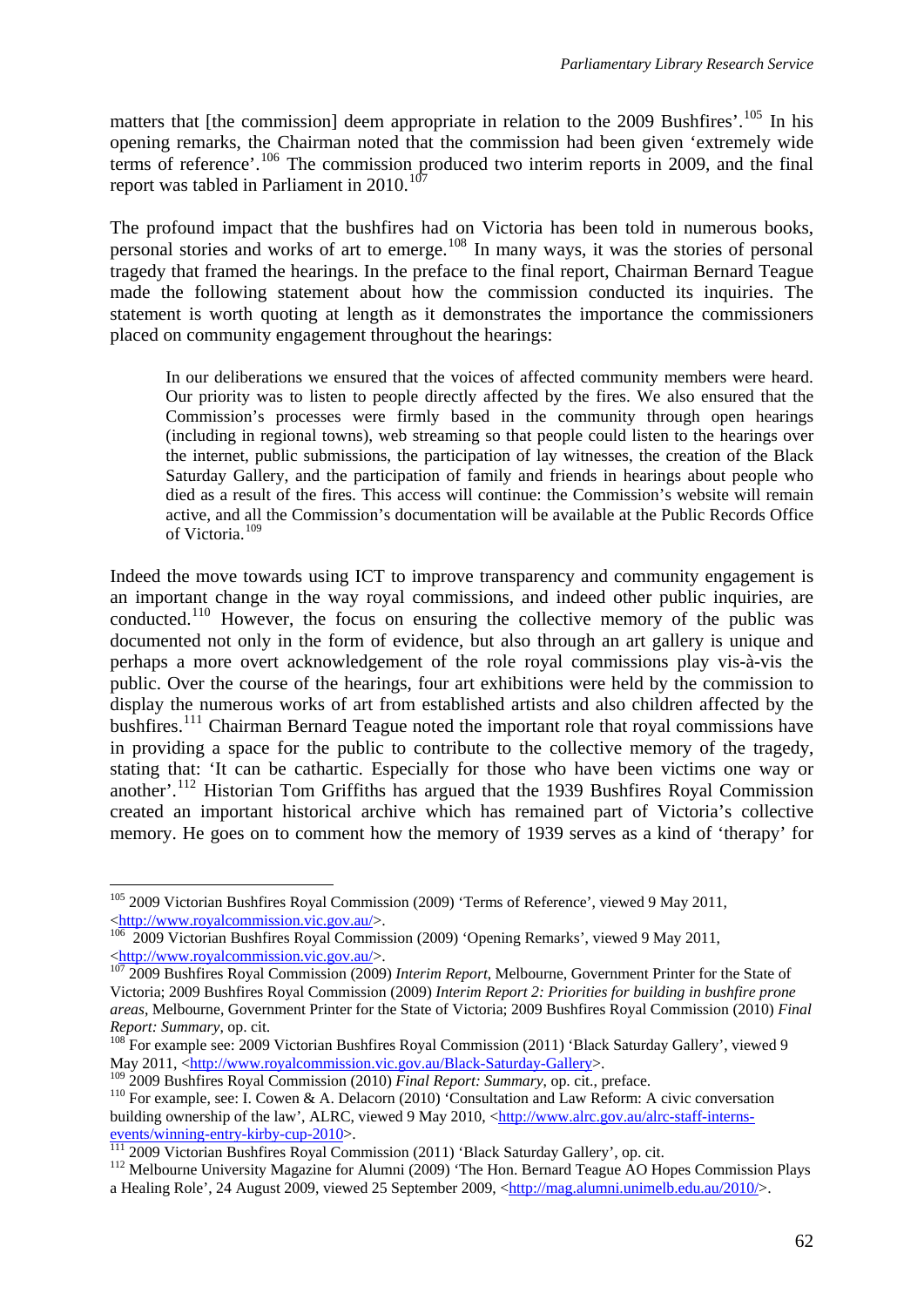contemporary bushfire disasters inasmuch as it helps 'confront their own fears about today'.<sup>[113](#page-66-0)</sup>

At this point it is useful to recall the words of Hawker who suggests that the public function and the political function are not contradictory, but essentially two sides of the same coin.<sup>[114](#page-66-1)</sup> This is a key observation from the historical record of Victoria's royal commissions since 1970. While they all obviously serve a function which can be interpreted as 'political expediency', they simultaneously serve an important democratic function inasmuch as they re-establish legitimacy in a time of crisis. In the case of the 2009 Victorian Bushfires Royal Commission the latter seems to have been the driving force rather than the former. What this suggests is that royal commissions are indeed an institution of last resort for governments. They are a risky move politically because they have the capacity to move in directions that the government does not intend. However, at a time of crisis, such as the 2009 Bushfires, a royal commission is the only institution that can simultaneously serve both of these seemingly contradictory purposes.

From the fact that royal commissions have predominantly been established for inquisitorial purposes in Victoria since 1970 (Figure 3a), coupled with the trend towards appointing commissioners with the highest level of independence (Figure 3b and 3c), the following conclusion can be made. Royal commissions are established in Victoria to serve an important democratic function of re-establishing both the legitimacy of institutions of governance, and trust in the mind of the public.

Clearly there are multiple reasons for establishing a royal commission. However, this public (or democratic) function appears to be the most important in Victoria, evidenced by the persistent use of inquisitorial royal commissions despite a decline in the use of royal commissions by government overall. Further, this public function is a compelling distinction between 'policy' and 'inquisitorial' royal commissions, which can explain the persistence of the latter and the decline of the former.

1

<span id="page-66-0"></span><sup>&</sup>lt;sup>113</sup> Tom Griffiths (2009) 'The Historians', viewed 25 October 2009,

<span id="page-66-1"></span><sup>&</sup>lt;<http://www.abc.net.au/blackfriday/aftermath/tgriffiths.htm>> 1[14](http://www.abc.net.au/blackfriday/aftermath/tgriffiths.htm) Hawker (1977) op. cit., cited in Prasser (2006) op. cit., p. 98.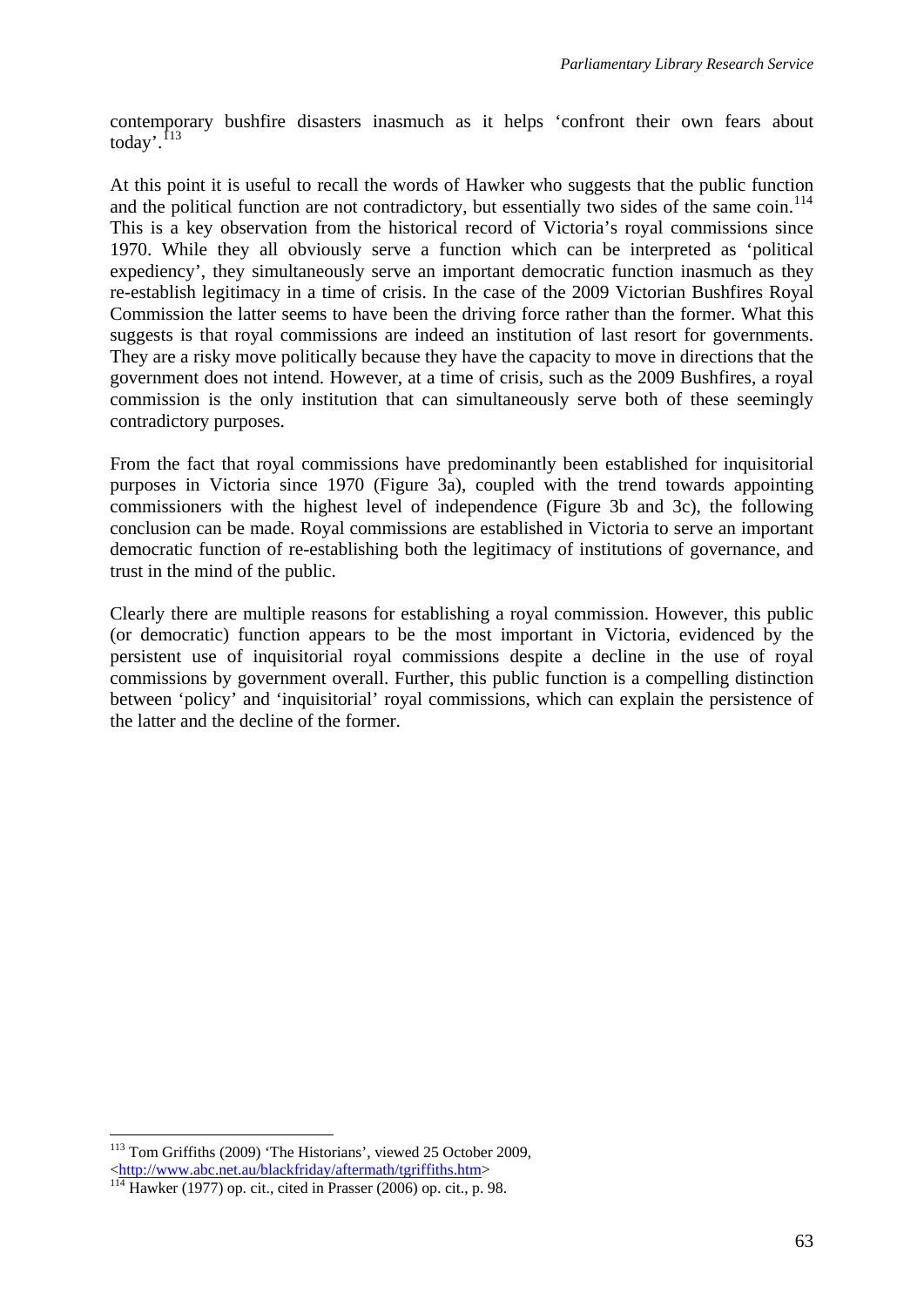# **5. Conclusion**

Prasser comes to the conclusion in his study of Commonwealth public inquiries that '[c]ontrary to criticisms of public inquiries being a wilful waste of public money, public inquiries have had a great impact on public policy and government actions which extends beyond their specific investigations'.<sup>[115](#page-67-0)</sup> This paper has aimed to look at what some of those other impacts are and how royal commissions have been adapted to Victorian politics throughout history.

Several key themes emerged throughout this paper, which illustrated the changing role of royal commissions in Victoria. First, the trend away from policy advisory royal commissions illustrates the tendency for this function to be subsumed by departmental inquiries and other forms of inquiry. Secondly, the persistence of inquisitorial royal commissions suggests that there is a particular function of this type of inquiry which cannot be achieved through other means. This paper analysed the idea that inquisitorial royal commissions serve an important democratic function in Victoria by re-establishing the legitimacy of institutions of governance in the mind of the public. While there are indeed multiple explanations for why royal commissions are established, this function appears to be central in contemporary Victorian politics. Indeed, the cathartic role of royal commissions and the important social function they serve is a point which deserves further analysis, particularly in the aftermath of the 2009 Victorian Bushfires Royal Commission.

Whether or not royal commissions will continue to be used by Victorian governments is an open question. There is a natural aversion on the part of the executive to establishing inquiries which could potentially destabilise the government. However, some events are so significant and have such far reaching consequences that only a royal commission would be capable of balancing not only the technical complexity, but also the public interest and the associated political issues. For this reason, as Prasser suggests, royal commissions are an institution of last resort in Victoria. Indeed, as this paper has shown, royal commissions serve a unique democratic function in contemporary Victorian politics. This function may explain their continued use, despite the political risks involved in establishing a royal commission.

1

<span id="page-67-0"></span><sup>115</sup> Prasser (2006) op. cit., p. 251.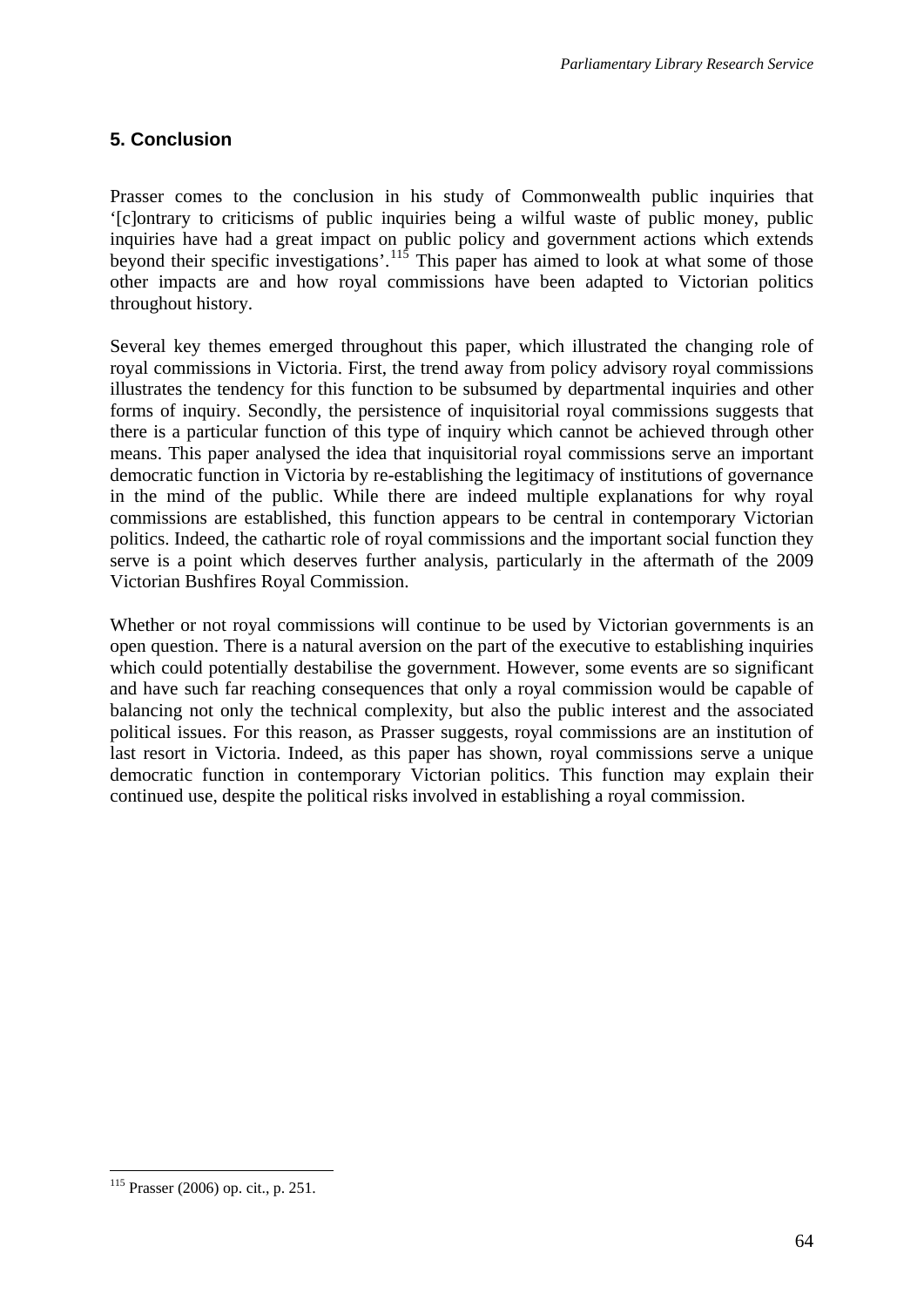# **Bibliography**

#### **Books and Journal Articles**

ABC Television (2010) 'Calls for Royal Commission in Williams Murder', *Stateline*, online transcript, April 23, viewed 11 July 2011, <<http://www.abc.net.au/news/video/2010/04/23/2881688.htm?site=melbourne>>.

AJARE (2010) '2010 AARES Distinguished Fellow James C. McColl', *The Australian Journal of Agricultural and Resource Economics*, no. 55, pp. 6-7.

Borchardt, D.H. (1970) *Checklist of Royal Commissions, Select Committees of Parliament and Boards of Inquiry*, Sydney, Wentworth Books.

Borchardt, D.H. (1991) *Commissions of Inquiry in Australia: A brief survey*, Melbourne, La Trobe University Press.

Bulmer, M. (1982) *The Uses of Social Research: social investigation in public policy making*, London, Allen and Unwin.

Burton, F. and Carlen, C. (1979) *Official discourse: On discourse analysis, government publications, ideology and the state*, London, Routledge.

Clokie, H. and Robinson, J. (1937) *Royal Commissions of Inquiry: The Significance of Investigations in British Politics*, California, Stanford University Press.

Costar, B. ed. (2006) 'Tom Holloway: The bohemian' in P. Strangio & B. Costar (eds) *The Victorian Premiers 1856 – 2006*, Melbourne, Federation Press, pp. 227-241.

Dent, H. (2002) 'Consultants and the Public Service', *Australian Journal of Public Administration*, vol. 61, no. 1, pp. 108-113.

Donaghue, S. (2001) *Royal Commissions and Permanent Commissions of Inquiry*, Chatswood, Butterworths.

Gilligan, G. (2002) 'Royal Commissions of Inquiry', *The Australian and New Zealand Journal of Criminology*, vol. 35, no. 3, pp. 289-307.

Hallet, L.A. (1982) *Royal Commissions and Boards of Inquiry: some legal and procedural aspects*, Sydney, Law Book Co.

Hanser, C.J. (1965) *Guide to Decision: The Royal Commission*, Totowa, The Bedminster Press.

Hawker, G. (1977) 'The Use of Social Scientists and Social Science in the Inquiries of the Labor Government 1972-75', *Paper presented to the 48th ANZAAS Congress*, Sociology Section, Melbourne.

Herbert, A.P. (1960) *Anything But Action?*, Hobart, Barrie and Rockliff.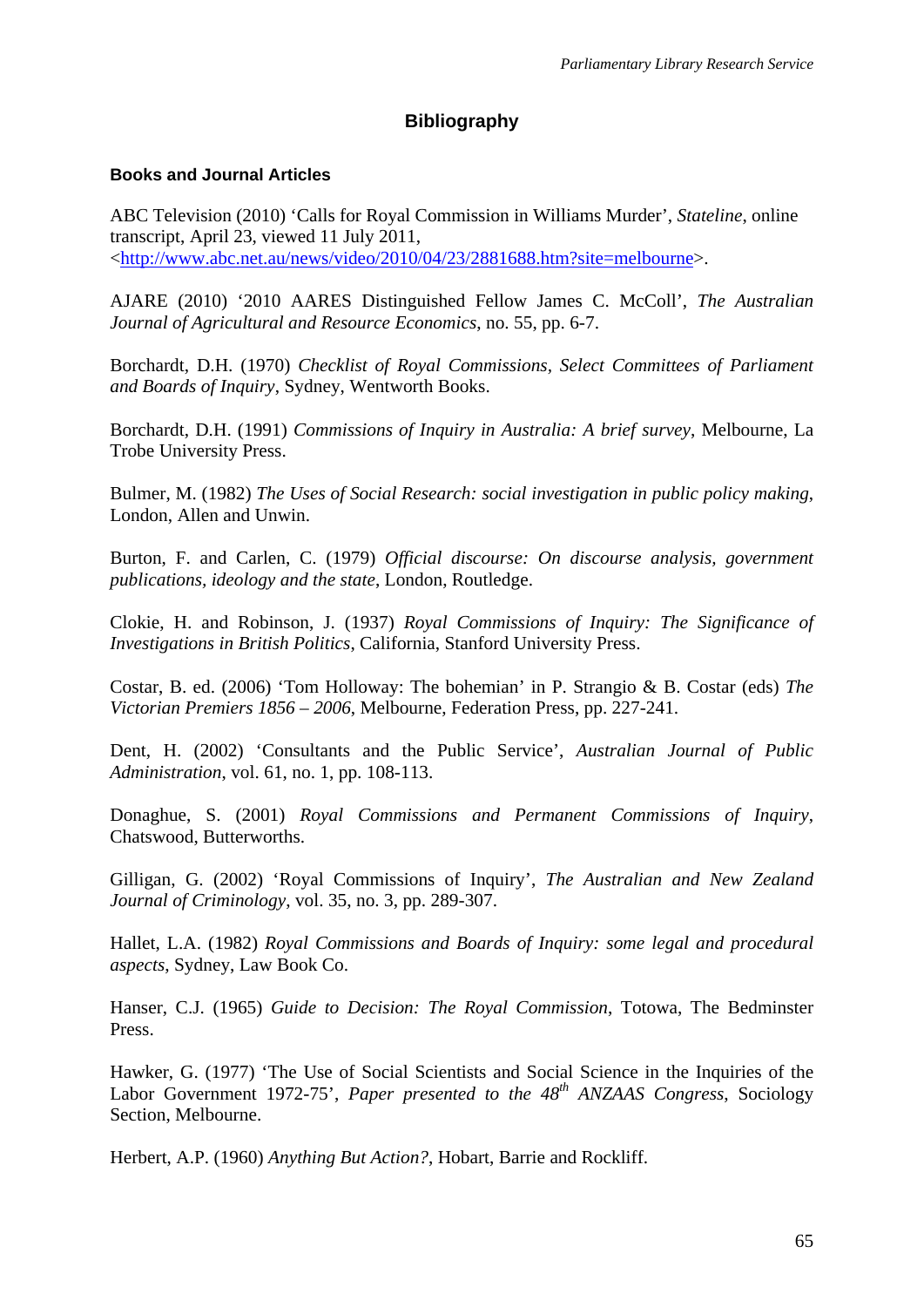Hitchings, B. (1979) *West Gate*, Collingwood, Outback Press.

Kyle, K. and Angelique, H. (2002) 'Tragedy and Catharsis in the Wake of the 911 Attacks', *Journal of Community and Applied Social Psychology*, vol. 12, pp. 369-374.

McKay, J. (2009) 'The legal powers and potential cultural impact of the 2009 Bushfire Royal Commission in Victoria', *The Australian Journal of Emergency Management*, vol. 24, no. 2, pp. 3-4.

Prasser, S. (2006) *Royal Commissions and Public Inquiries in Austalia*, Chatswood, Butterworth LexisNexis.

Weller, P. (ed) (1994) *Royal Commissions and the Making of Public Policy*, South Melbourne, MacMillan.

Wright, R. (1992) *A People's Council: A History of the Parliament of Victoria 1856 – 1990*, Melbourne, Oxford University Press.

#### **Government and Commission Publications**

Australian Law Reform Commission (2009a) *Making Inquiries: A New Statutory Framework*, Canberra, ALRC.

Australian Law Reform Commission (2009b) *Royal Commissions and Official Inquiries: Discussion Paper*, Canberra, ALRC.

Barber, E.H.S. (1971) *Royal Commission into the Failure of West Gate Bridge*, Melbourne, Victorian Government Papers.

Best, R.W. (1894) *Royal Commission on Constitutional Reform*, Melbourne, Victoria.

Macarthur, E. (1858) *Royal Commission into the Defences of the Colony*, Melbourne, Victoria.

Smith, W.C. (1882) *Royal Commission into Employees in Shops*, Melbourne, Victoria.

Snowall, O.R. (1927) *Royal Commission on Victorian Outer Ports: Seventh Progress Report*, Melbourne, Victoria.

Solly, R.H. (1915) *Royal Commission on the Housing Conditions of the People in the Metropolis and the Populous Centres of the State*, Melbourne, Victoria.

Stretton, L.E.B (1939) *Royal Commission to Inquire into The Causes and Measures Taken to Prevent the Bushfires of January 1939, and to Protect Life and Property and The Measures Taken to Prevent Bushfires in Victoria and to Protect Life and Property in the Event of Future Bushfires*, Melbourne, Victorian Government Papers.

Teague, B. (2010) *2009 Bushfires Royal Commission Final Report: Summary,* Melbourne, Government Printer for the State of Victoria.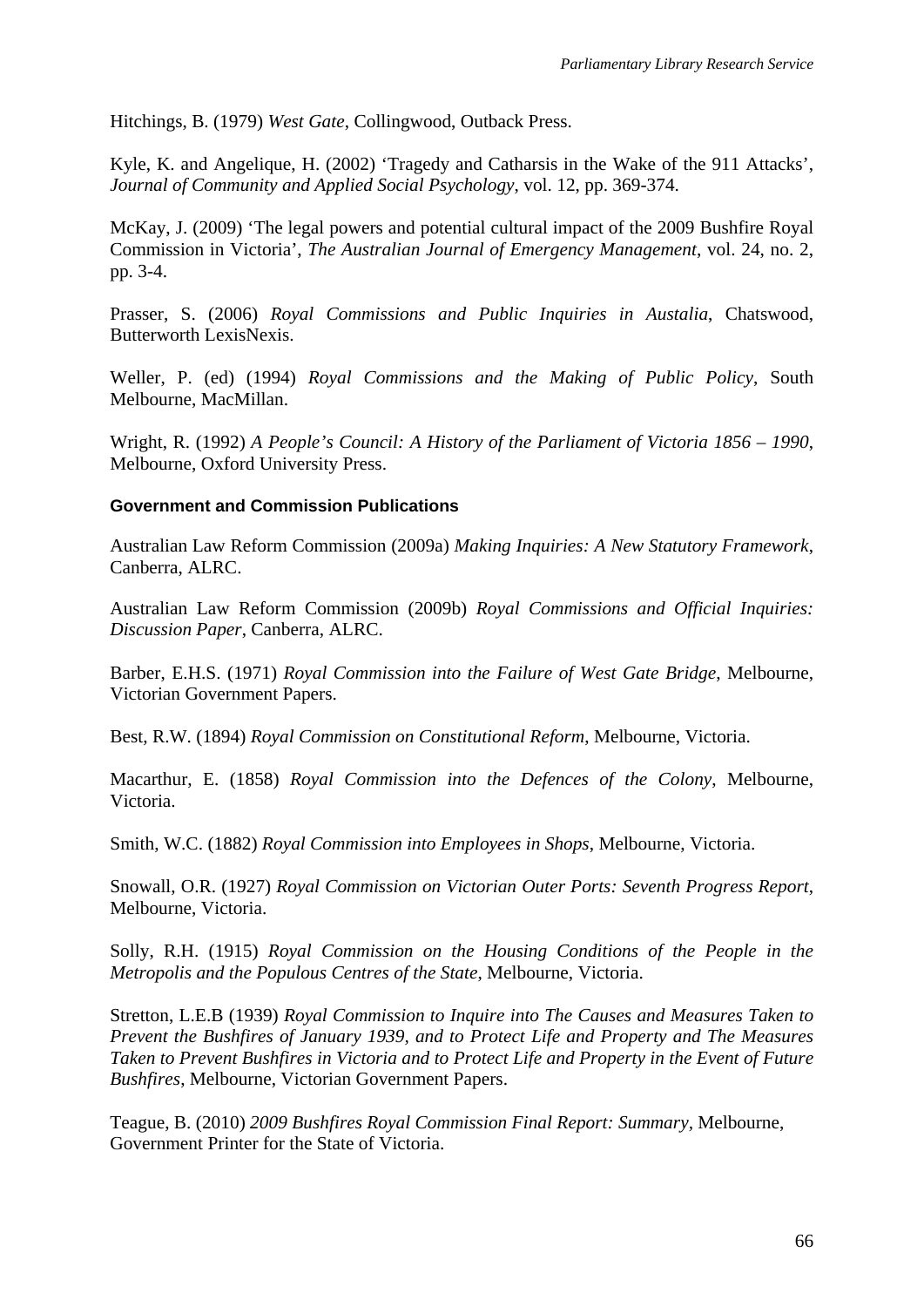Teague, B. (2009) *2009 Bushfires Royal Commission Interim Report*, Melbourne, Government Printer for the State of Victoria.

Teague, B. (2009) *2009 Bushfires Royal Commission Interim Report 2: Priorities for building in bushfire prone areas*, Melbourne, Government Printer for the State of Victoria.

### **Websites**

2009 Victorian Bushfires Royal Commission (2009) 'Terms of Reference', viewed 9 May 2011, <<http://www.royalcommission.vic.gov.au/>>.

2009 Victorian Bushfires Royal Commission (2009) 'Opening Remarks', viewed 9 May 2011, <<http://www.royalcommission.vic.gov.au/>>.

2009 Victorian Bushfires Royal Commission (2011) 'Black Saturday Gallery', viewed 9 May 2011, <[http://www.royalcommission.vic.gov.au/Black-Saturday-Gallery>](http://www.royalcommission.vic.gov.au/Black-Saturday-Gallery).

Australian National University (2011) 'Australian Dictionary of Biography', viewed 18 July 2011, <[http://adb.anu.edu.au/>](http://adb.anu.edu.au/).

Cowen, I. & Delacorn, A. (2010) 'Consultation and Law Reform: A civic conversation building ownership of the law', ALRC, viewed 9 May 2010, [<http://www.alrc.gov.au/alrc](http://www.alrc.gov.au/alrc-staff-interns-events/winning-entry-kirby-cup-2010)[staff-interns-events/winning-entry-kirby-cup-2010>](http://www.alrc.gov.au/alrc-staff-interns-events/winning-entry-kirby-cup-2010).

Griffiths, T. (2009) 'The Historians', *ABC online*, viewed 25 October 2009, <<http://www.abc.net.au/blackfriday/aftermath/tgriffiths.htm>>.

Melbourne University Magazine for Alumni (2009) 'The Hon. Bernard Teague AO Hopes Commission Plays a Healing Role', 24 August 2009, viewed 25 September 2009, <<http://mag.alumni.unimelb.edu.au/2010/>>.

Parliament of Australia Senate (2009) 'Odgers' Australian Senate Practice: Twelfth Edition', viewed 25 October 2009, [<http://www.aph.gov.au/senate/pubs/odgers/chap1011.htm>](http://www.aph.gov.au/senate/pubs/odgers/chap1011.htm).

Parliament of Australia House of Representatives (2009) 'House of Representatives Practice', viewed 25 October 2009, <<http://www.aph.gov.au/House/pubs/PRACTICE/chapter14.htm#sub>>.

Parliamentary Library (2009) 'Royal Commissions and Commissions of Inquiry', viewed 25 October 2009, [<http://www.aph.gov.au/library/INTGUIDE/law/royalcommissions.htm>](http://www.aph.gov.au/library/INTGUIDE/law/royalcommissions.htm).

Public Record Office Victoria (2009) 'Disaster at West Gate', viewed 25 October 2009, <[http://www.prov.vic.gov.au/exhibs/westgate/disaster.htm>](http://www.prov.vic.gov.au/exhibs/westgate/disaster.htm).

Supreme Court of Victoria (2011) 'Judges – History', viewed 18 July 2011, <[http://www.supremecourt.vic.gov.au/wps/wcm/connect/Supreme+Court/Home/About+the+](http://www.supremecourt.vic.gov.au/wps/wcm/connect/Supreme+Court/Home/About+the+Court/History/Judges/) [Court/History/Judges/>](http://www.supremecourt.vic.gov.au/wps/wcm/connect/Supreme+Court/Home/About+the+Court/History/Judges/).

Tunnecliffe, W. (date unknown) 'The Sub Judice Convention – Should it apply to Royal Commissions?', viewed 25 October 2009, <[http://www.anzacatt.org.au>](http://www.anzacatt.org.au/).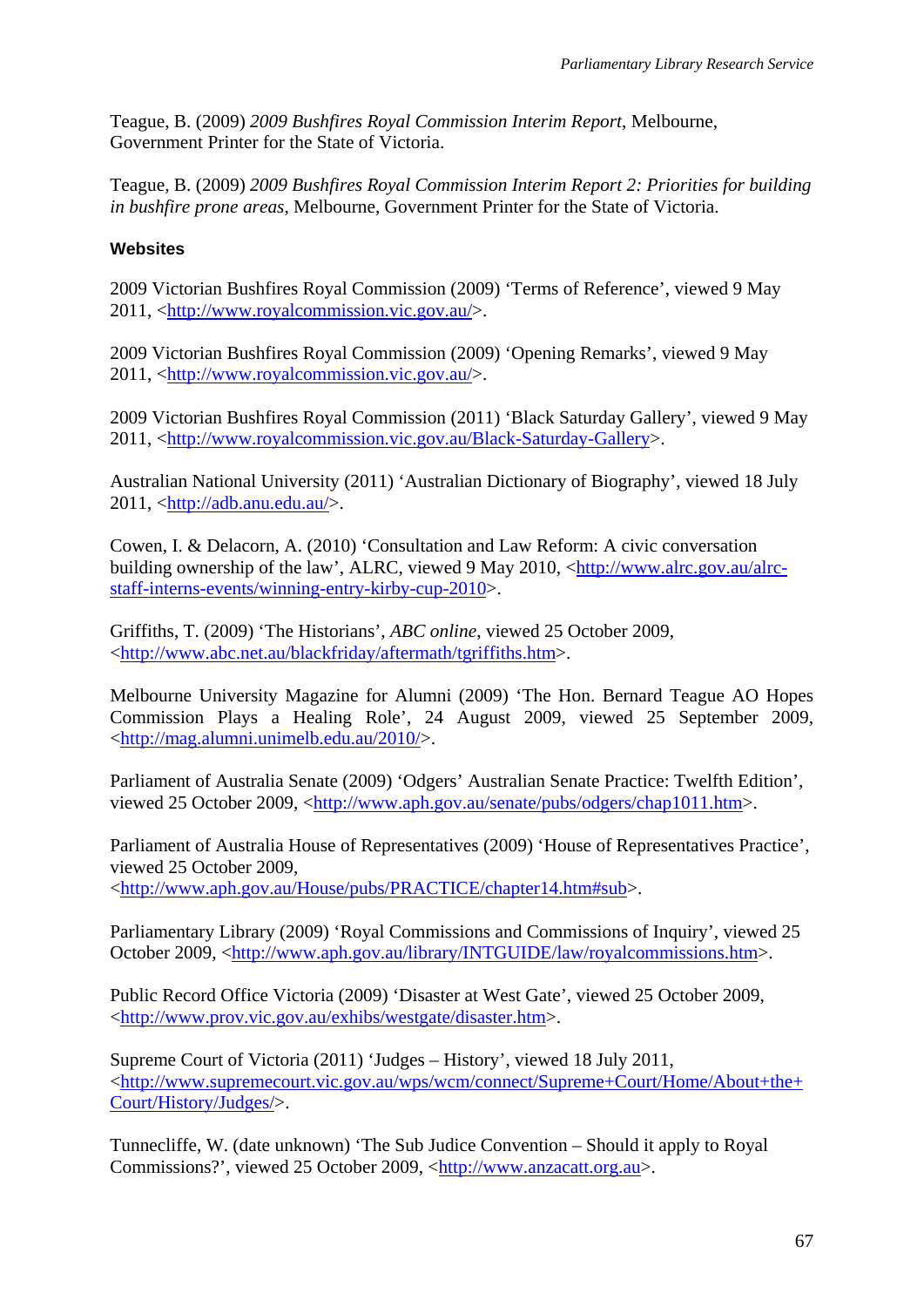Victorian Bushfires Royal Commission (2009) 'Commission Delivers Interim Report', Media Release, 17 August 2009, viewed 25 October 2009, <[http://www.royalcommission.vic.gov.au](http://www.royalcommission.vic.gov.au/)>.

Work Safe Victoria (2009) 'West Gate Bridge collapse victims remembered', viewed 25 October 2009,

<[http://www.worksafe.vic.gov.au/wps/wcm/connect/WorkSafe/SiteTools/News/import-](http://www.worksafe.vic.gov.au/wps/wcm/connect/WorkSafe/SiteTools/News/import-West+Gate+Bridge+collapse+victims+remembered)[West+Gate+Bridge+collapse+victims+remembered](http://www.worksafe.vic.gov.au/wps/wcm/connect/WorkSafe/SiteTools/News/import-West+Gate+Bridge+collapse+victims+remembered)>.

#### **Media**

Costar, B. (2009) 'Commission is not above government', *The Age*, 8 July 2009, p. 10.

McMahon, S. (2009) 'Premier orders royal commission and vows: we will rebuild', *Herald Sun*, 10 February 2009, pp. 1-2.

Sun News Pictorial (1939) 'Fire Inquiry Should Be Full and Prompt', 21 January 1939, viewed 25 October 2009, <[http://www.abc.net.au/blackfriday/newspapers/index\\_newspaper\\_c.htm](http://www.abc.net.au/blackfriday/newspapers/index_newspaper_c.htm) >.

Sun News Pictorial (1939) 'Nightmare Policy', 2 March 1939, viewed 25 October 2009, <[http://www.abc.net.au/blackfriday/newspapers/index\\_newspaper\\_c.htm>](http://www.abc.net.au/blackfriday/newspapers/index_newspaper_c.htm).

The Weekly Times (1939) 'Devastating Bush Fires Sweep State' 14 January 1939, viewed 25 October 2009, [<http://www.abc.net.au/blackfriday/newspapers/index\\_newspaper\\_c.htm](http://www.abc.net.au/blackfriday/newspapers/index_newspaper_c.htm)>.

#### **Acts (in order of jurisdiction)**

*Royal Commissions Act 1991 (ACT)* 

*Royal Commissions Act 1902 (Cth)* 

*Royal Commissions Act 1923 (NSW)* 

*Commissions of Inquiry Act 1950 (Qld)* 

*Royal Commissions Act 1917 (SA)* 

*Commissions of Inquiry Act 1995 (Tas)* 

*Evidence Act 1958 (Vic)* 

*Evidence Act 2008 (Vic)* 

*Evidence (Miscellaneous Provisions) Act 1958 (Vic)* 

*Constitution Act 1975 (Vic)* 

*Royal Commissions Act 1968 (WA)*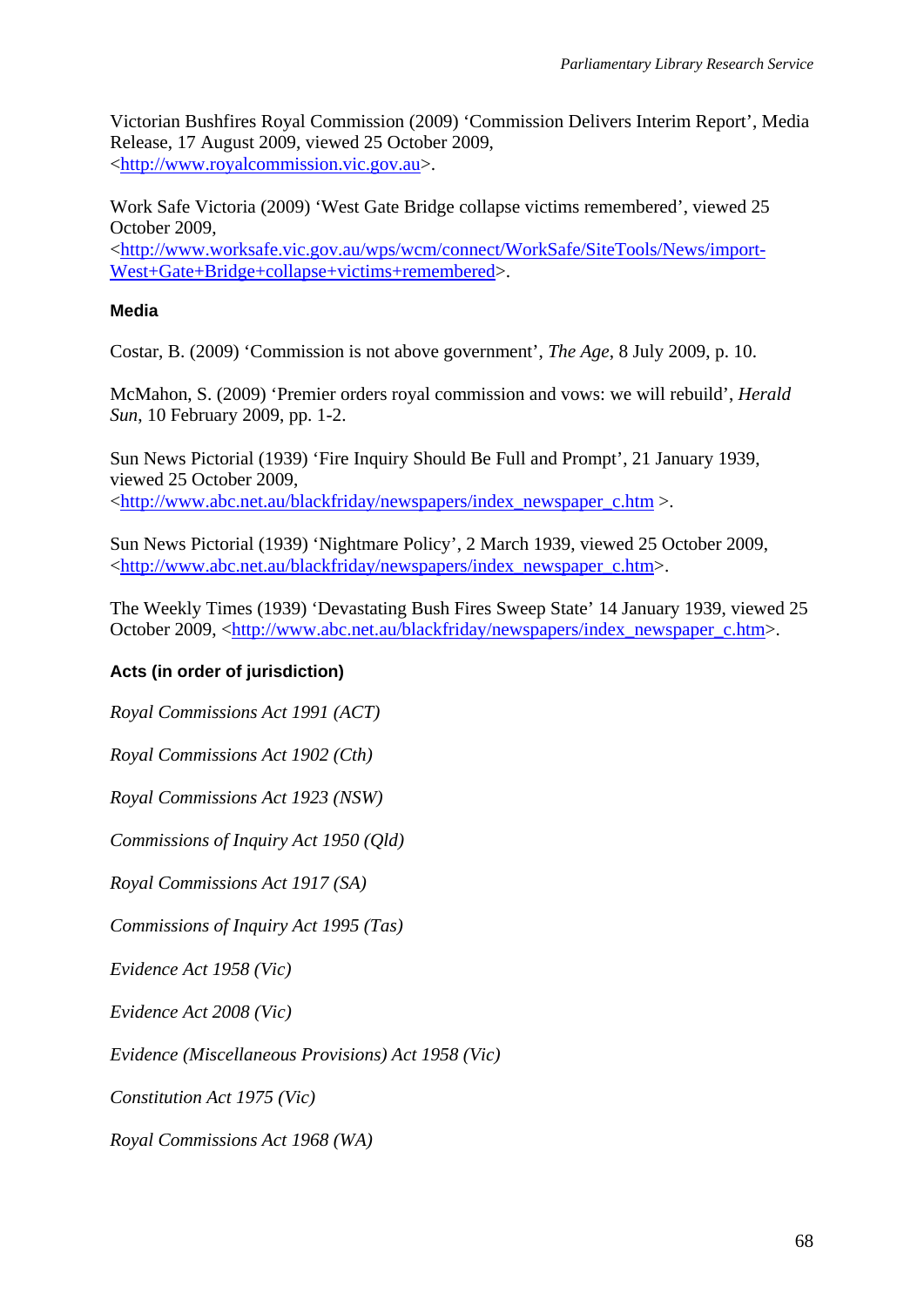## **Cases**

*Carruthers v Connolly* [1998] 1 Qd R 339.

*Firman v Lasry* [2000] VSC 240.